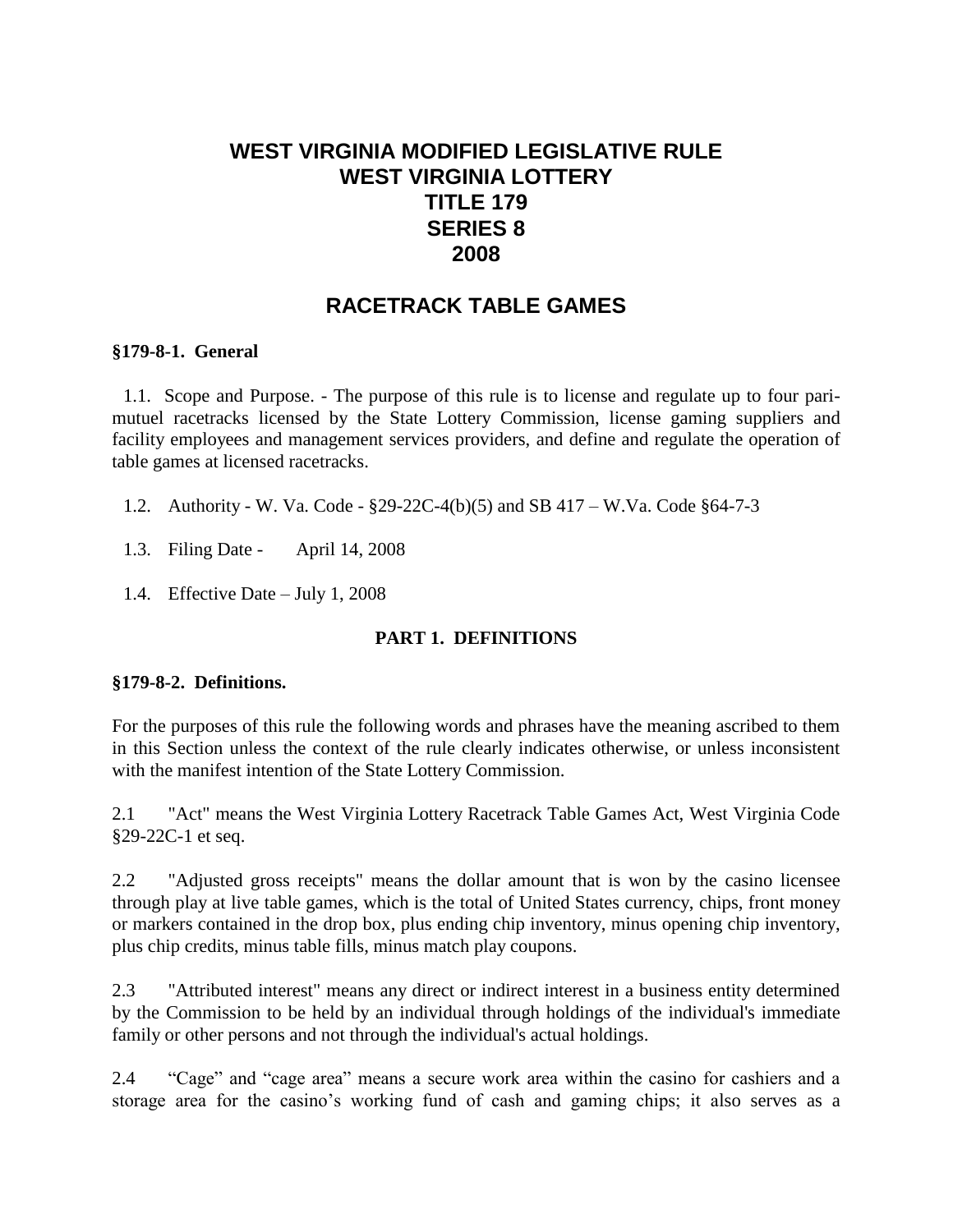depository control for gaming credit instruments.

2.5 "Cash" means United States currency and coin that may be exchanged for its equivalent United States currency and coin value.

2.6 "Cash equivalent" means an asset that is readily convertible to cash. All instruments that constitute a cash equivalent shall be made payable to the casino licensee, bearer, or cash. If an instrument is made payable to a third party, the instrument shall not be considered a cash equivalent. Cash equivalent instruments include, but are not limited to, any of the following:

2.6.a Travelers checks;

2.6.b Certified checks, cashier's checks, and money orders;

2.6.c Personal checks or drafts;

2.6.d Credit extended by the casino licensee, a recognized credit card company, or banking institution; and

2.6.e Any other instrument that the Commission considers a cash equivalent.

2.7 "Casino" means a facility licensed by the Commission to offer to the public both video lottery games under W.Va. Code §29-22A-1 et seq. and W.Va. Code §29-22C-1 et seq.

2.8 "Casino license" means a license issued by the Commission to one person to own and operate one casino in West Virginia under the Racetrack Table Games Act and the Racetrack Video Lottery Act.

2.9 "Casino licensee" means the holder of a license issued by the Commission to one person to own and operate one casino in West Virginia under the Racetrack Table Games Act and the West Virginia Lottery Racetrack Video Lottery Act.

2.10 "Casino operations" means operations of the casino other than gaming operations, including the purveying of food, beverages, and retail goods and services in the gaming areas of the racetrack.

2.11 "Casino surveillance room" means a room or rooms at the casino for monitoring and recording casino operations and gaming operations by the casino licensee.

2.12 "Chip" means a small disk issued by the casino licensee representing a set value that is used for making table game wagers and is redeemable only for cash, the casino licensee's check or in redemption of a marker.

2.13 "Commission" or "State Lottery Commission" means the State Lottery Commission created by the State Lottery Act, West Virginia Code §§29-22-4 and 5. In context,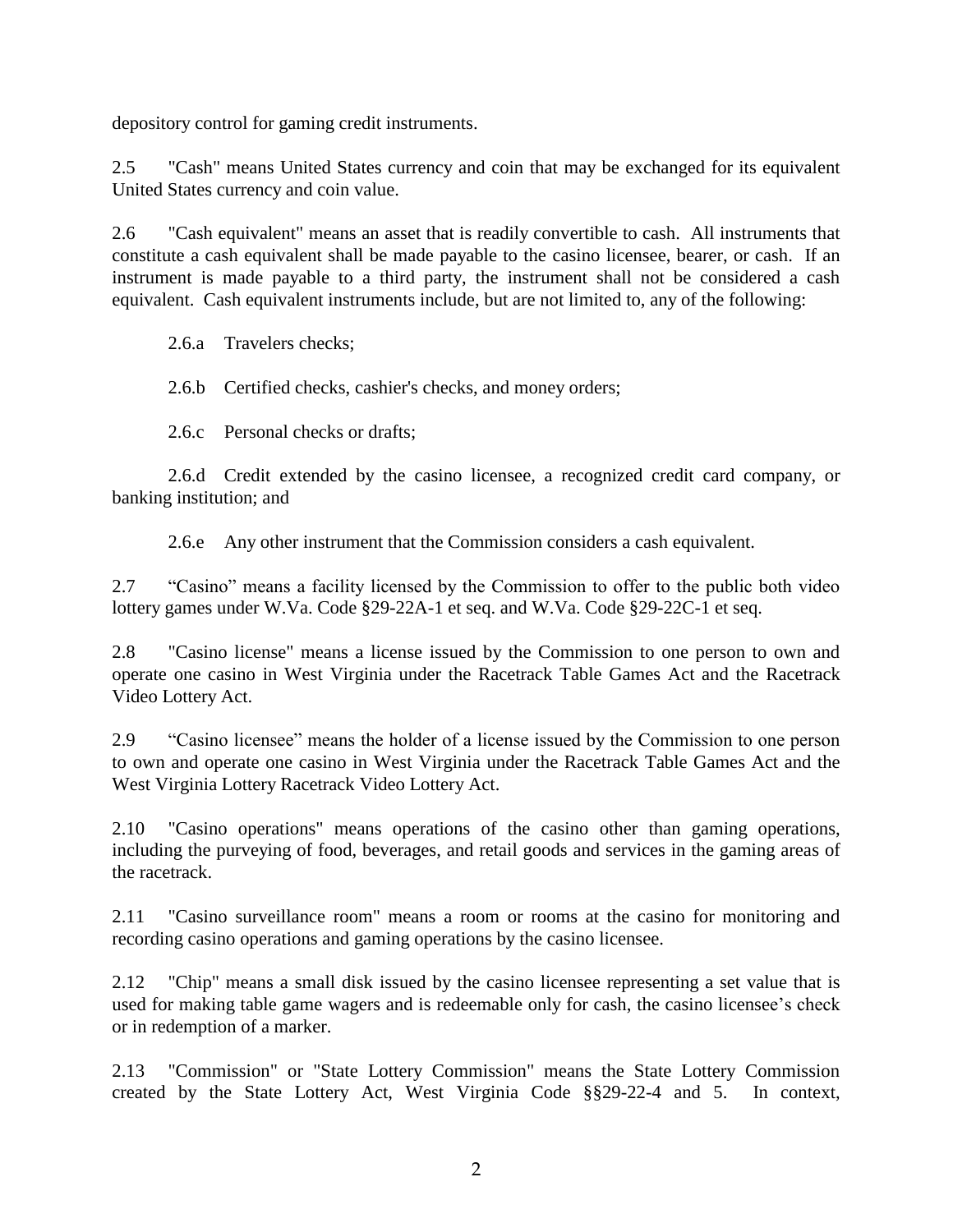"Commission" may also mean the state lottery office described in West Virginia Code §§29-22-6 and 7.

2.14 "Complaint form" means the form, prescribed by the Commission, that a patron shall complete and submit in order to file a patron complaint.

2.15 "Counterfeit chip" means a chip that has not been approved under this rule.

2.16 "Count room" means the room or rooms designated for the counting, wrapping, and recording of the casino licensee's gaming receipts.

2.17 "Dependent" means any individual who received over one-half of his or her support in a calendar year from any other individual.

2.18 "Designated gaming area" means one or more specific floor areas of a licensed racetrack within which the commission has authorized operation of racetrack video lottery terminals or table games, or the operation of both racetrack video lottery terminals and West Virginia Lottery table games: *Provided,* That for the sole purpose of controlling access to such games by employees hired by the casino licensee on or before the fifteenth day of September, two thousand seven, who are at least eighteen years of age and not older than twenty years of age, "designated gaming area" shall mean any floor area of a licensed racetrack which is within two feet of any gaming table.

2.19 "Director" means the individual appointed by the Governor to provide the management and administration necessary to direct the Lottery office or any other person to whom the Director's authority is lawfully delegated.

2.20 "Drop" means the total dollar amount of the currency, coins, chips, tokens, front money and/or markers removed from the live gaming devices. If a patron is using an electronic card, then the drop includes the amount deducted from a patron's account.

2.21 "Drop box" means the dual key-locked box attached to a live gaming device table that is used to collect, but is not limited to, any of the following items:

| 2.21.a | Currency;                                                   |
|--------|-------------------------------------------------------------|
| 2.21.b | Coin;                                                       |
| 2.21.c | Chips;                                                      |
| 2.21.d | Cash equivalents;                                           |
| 2.21.e | Damaged chips;                                              |
| 2.21.f | Documents verifying the extension and redemption of credit; |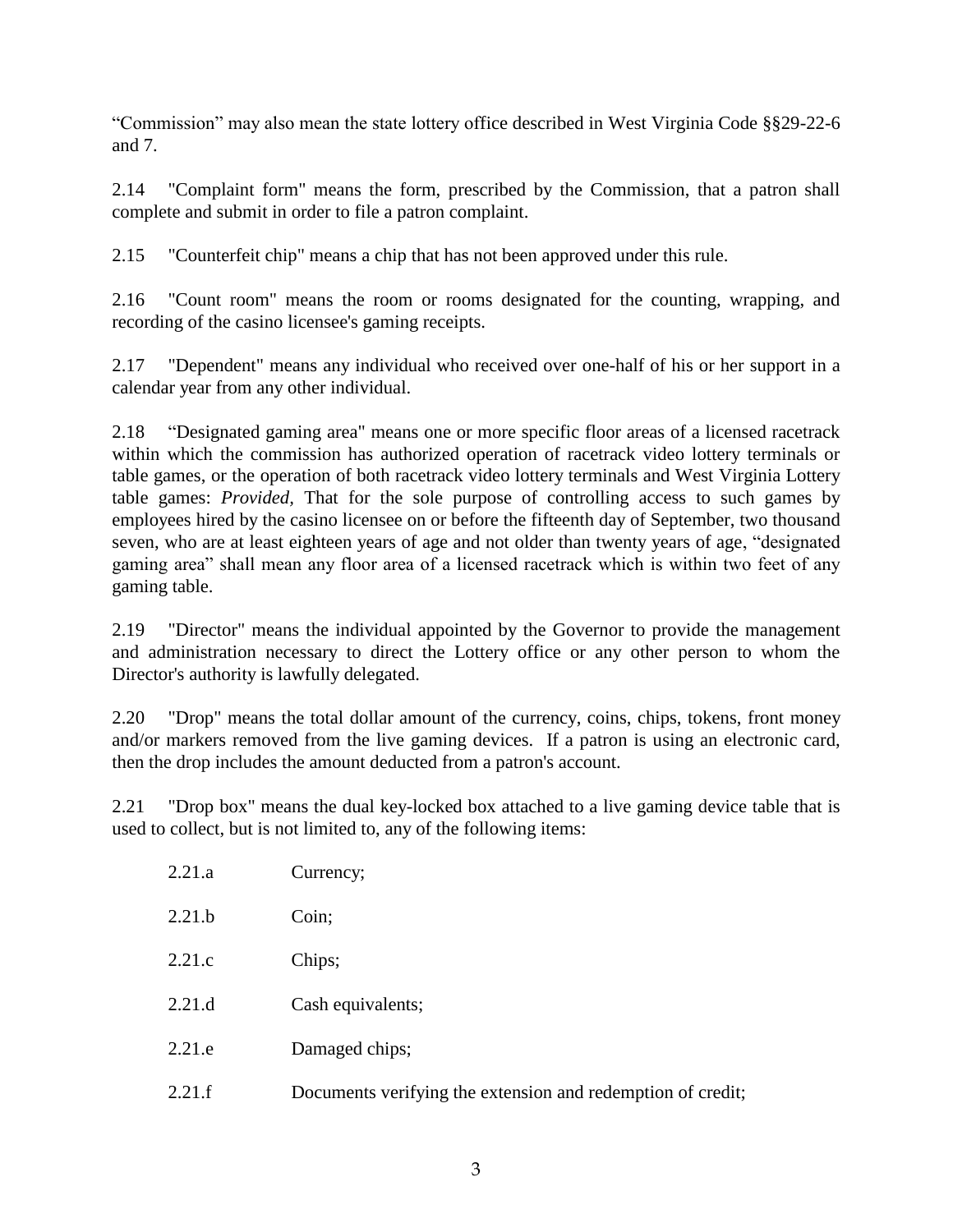| 2.21.g. | Requests for fill and credit forms; |
|---------|-------------------------------------|
| 2.21.h  | Fill and credit slips;              |
| 2.21.i  | Error notification slips;           |
| 2.21.1  | Table inventory forms; and          |

2.21.k All other forms used by the casino licensee and deposited in the drop box as part of the audit trail.

2.22 "Excluded person" means a person whose name appears on an exclusion list of any jurisdiction, or a person whose name does not appear on an exclusion list, but who is excluded or ejected as a result of meeting one or more of the exclusion criteria specified in this rule.

2.23 "Exclusion list" means a list or lists that contain identities of persons who are to be excluded or ejected from any gaming operation in any jurisdiction.

2.24 "Financial statement" means any or all of the following:

| 2.24.a | A balance sheet;                       |
|--------|----------------------------------------|
| 2.24 h | An income statement;                   |
| 2.24.c | A profit and loss statement;           |
| 2.24.d | A statement of cash flow; or           |
| 2.24 e | A sources and uses of funds statement. |

2.25 "Front money" means a patron deposit that is used in lieu of credit to guarantee payment of a marker issued or to establish a line of credit for wagering purposes.

2.26 "Game" means any individual or particular type of casino table game authorized by the Commission.

2.27 "Gaming area" means the room or rooms in the casino in which table games are conducted.

2.28 "Gaming equipment or supplies" means gaming tables; the felt layouts for live table games; roulette wheels and wheels of fortune; playing cards and dice; drop boxes and count room specialized equipment; any representatives of value, including, without limitation, chips, or electronic debit cards; related hardware and software that do not affect the result of a table game; or machines, mechanisms, devices, or implements that affect the result of a table game by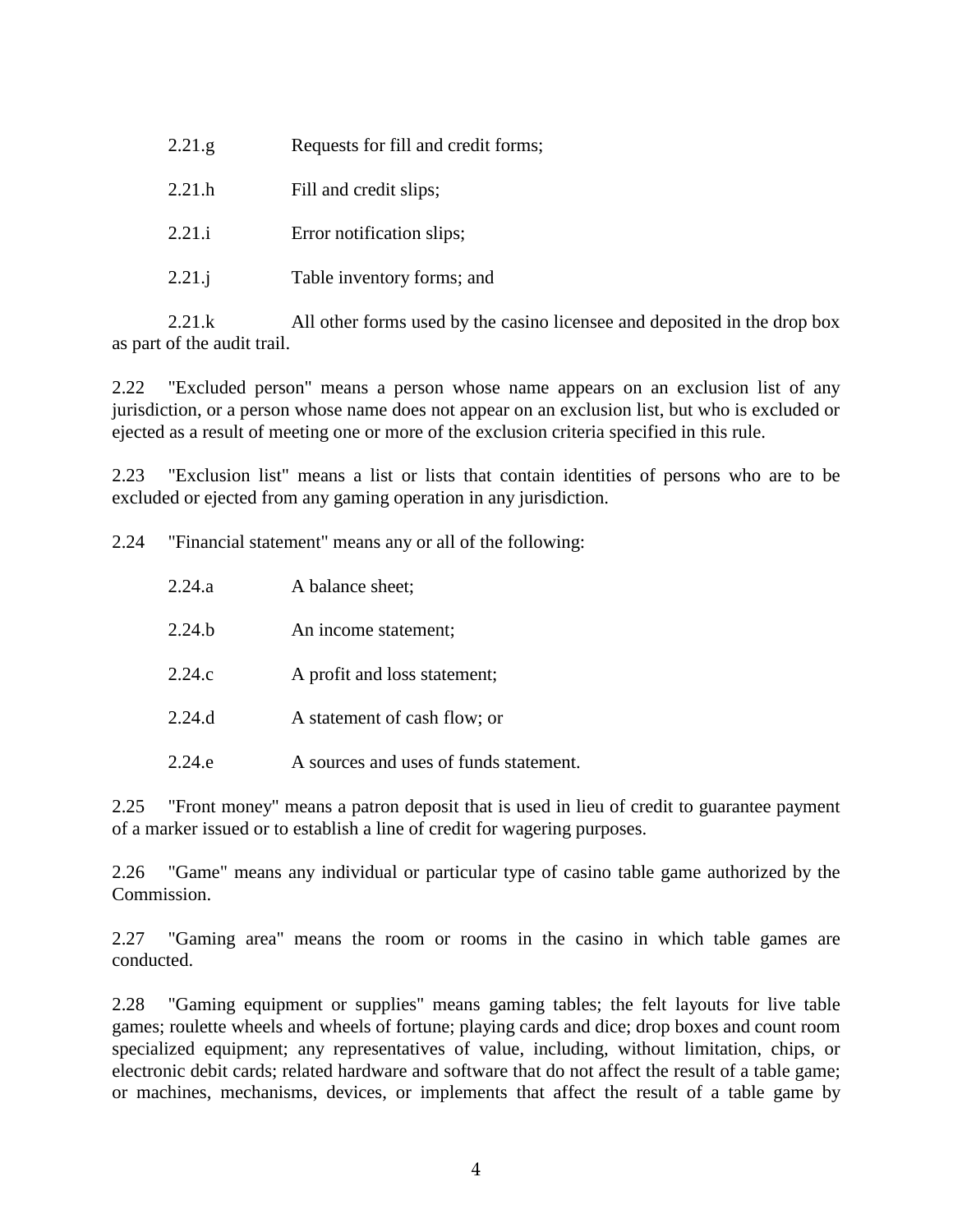determining a win or loss.

2.29 "Hearing officer" means the Commission member, the Director or the administrative hearing officer designated by the Director to conduct or assist the Commission in the conduct of a hearing on any matter within the jurisdiction of the Commission.

2.30 "Holding company" means any person, other than an individual, that:

2.30.a Directly or indirectly owns, has the power or right to vote or control, or holds with the power to vote more than five percent of the stock, equity interest, or other voting security of a person that holds, or has applied for, the casino license or a supplier's license; or

2.30.b Directly or indirectly holds, or substantially owns, any power, right, or security through any interest in a subsidiary or successive subsidiaries, regardless of how many subsidiaries may intervene between the holding company and the holder or applicant for, or holder of, the casino license or a supplier's license.

2.31 "Immediate family" means any of the following, whether by whole or half blood, marriage, adoption, or effect of law:

2.31.a A spouse, other than a spouse who is legally separated from the individual under a decree of divorce or separate maintenance;

| 2.31.b | A parent;              |
|--------|------------------------|
| 2.31.c | A child;               |
| 2.31.d | A dependent;           |
| 2.31.e | A sibling;             |
| 2.31.f | A spouse of a sibling; |
| 2.31.g | A father-in-law; or    |
| 2.31.h | A mother-in-law.       |

2.32 "Indirect interest" means an interest, claim, right, legal share, or other financial stake in a person that is determined by the Commission to exist by virtue of a financial or other interest in another person.

2.33 "Individual" means any natural person.

2.34 "Intermediary company" means any corporation, firm, partnership, trust, limited liability company, or other form of business entity that: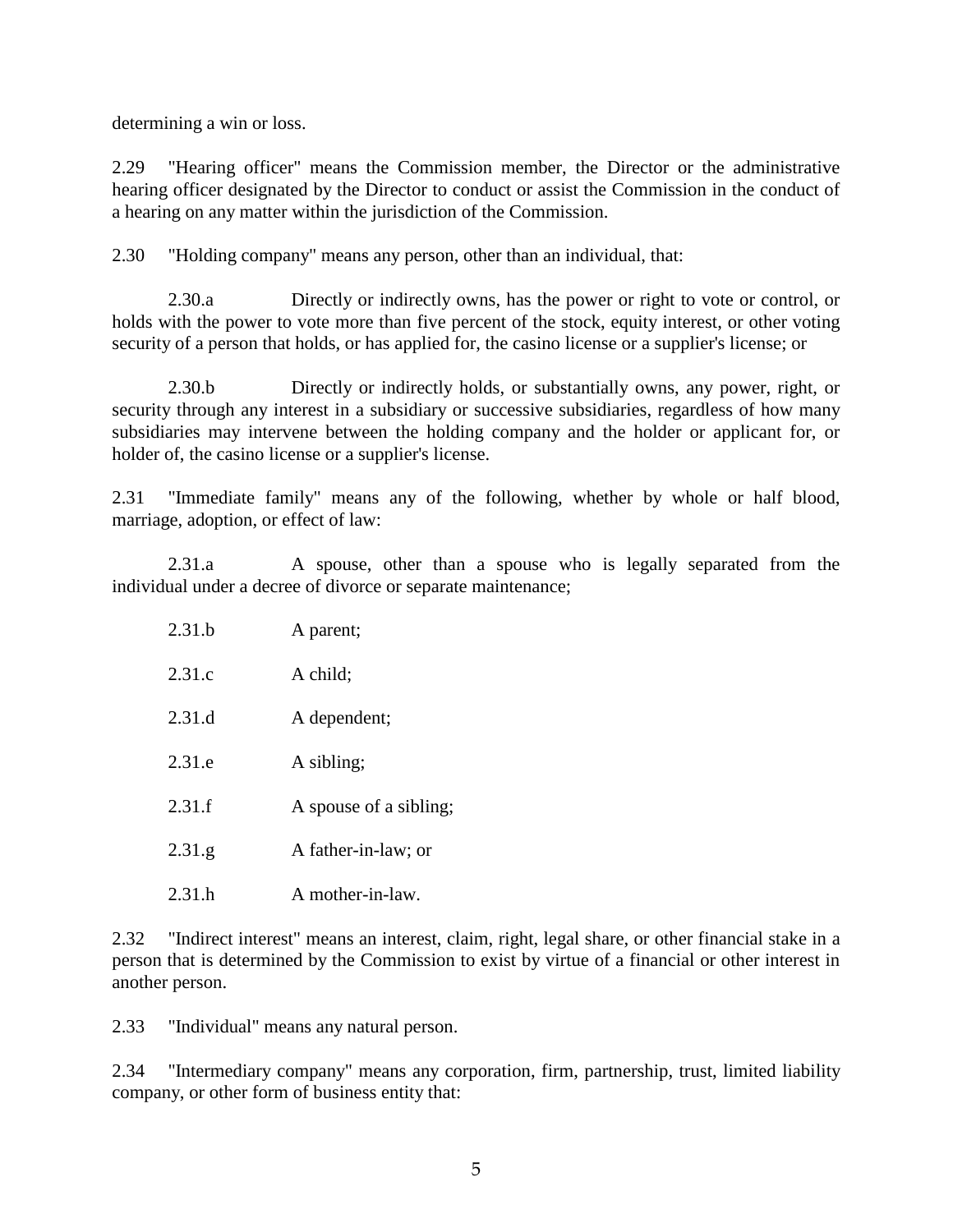2.34.a Is a holding company of a person that has applied for or holds the casino license or a supplier license; or

2.34.b Is a direct-line subsidiary of any holding company of a person that has applied for or holds the casino license or supplier license.

2.35 "Internal control system" means the internal procedures, administration, and accounting controls designed by the casino licensee for the purpose of exercising control over the gaming operation and its assets.

2.36 "Junket" means an arrangement to induce persons who are selected or approved for participation on the basis of their ability to satisfy a financial qualification obligation related to their ability or willingness to come to the casino for the purpose of gaming and who receive as consideration all or part of the cost of transportation, food or entertainment directly or indirectly paid by the casino licensee or its agent.

2.37 "Junket representative" means a person, other than the casino licensee or the casino license applicant, who receives payment for the referral, procurement, or selection of persons who may participate in a junket to the casino in West Virginia, based upon the person's actual or calculated potential to wager or lose, whether or not the activities of the junket representative occur within the State of West Virginia.

2.38 "Key person" means any of the following entities:

2.38.a An officer, director, trustee, partner, or proprietor of a person that holds the casino license or has applied for or holds a supplier license or an affiliate or holding company that has control of a person that has applied for or holds the casino license or a supplier license;

2.38.b A person that holds a combined direct, indirect, or attributed equity interest of more than five percent in a person that has applied for or holds the casino license or a supplier license;

2.38.c A person that holds a combined direct, indirect, or attributed equity interest of more than five percent in a person that has a controlling interest in a person that has applied for or holds a casino license or a supplier license;

2.38.d A managerial employee of a person that has applied for or holds the casino license or a supplier license in West Virginia, or a managerial employee of an affiliate or holding company that has control of a person that has applied for or holds the casino license or a supplier license in West Virginia, who performs the function of principal executive officer, principal operating officer, principal accounting officer, or an equivalent officer;

2.38.e A managerial employee of a person that has applied for or holds the casino license or a supplier license, or a managerial employee of an affiliate or holding company that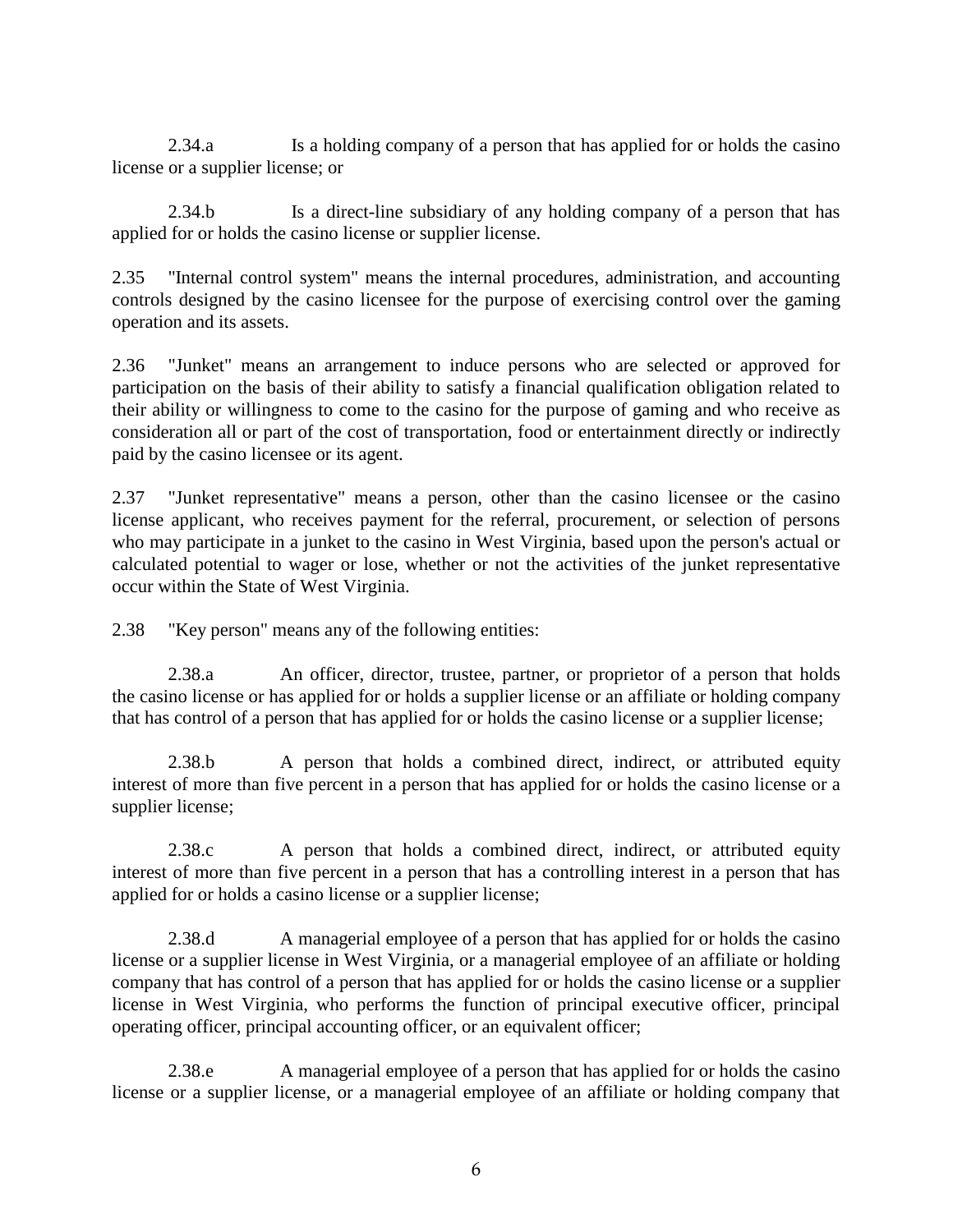has control of a person that has applied for or holds the casino license or supplier license, who will perform or performs the function of gaming operations manager, or will exercise or exercises management, supervisory, or policy-making authority over the proposed or existing gaming operation, casino operation, or supplier business operations in West Virginia and who is not otherwise subject to occupational licensing in West Virginia.; or

2.38.f An institutional investor who has a controlling interest in the licensee. For purposes of this rule, the term institutional investor does not include owners of common stock of a licensee by a state or federally licensed banking institution, nor does it include ownership of a licensee's stock by an institutional investor such as a pension fund or a mutual fund registered with the United States Securities and Exchange Commission, as well as a registered investment company, a registered investment advisor, a collective trust fund or a qualified insurance company as those entities are defined in the Investment Company Act of 1940 and the Investment Advisors Act of 1940, that is holding the stock only as an investment and not for purposes of control of the licensee or permit holder.

2.39 "Licensee" means a person who holds a license under the Act.

2.40 "Live game" means a table game that is played at a gaming table operated by employees of the licensed casino who are physically present at the table during all table game play.

2.41 "Live gaming device" means any apparatus used to play table games including, but not limited to, any of the following:

| 2.41.a | A roulette wheel and table;            |
|--------|----------------------------------------|
| 2.41.b | A blackjack table;                     |
| 2.41.c | A craps table;                         |
| 2.41.d | A poker or other card game table; or   |
| 2.41.e | Other Commission-approved table games. |

2.42 "Lottery," when the first letter is capitalized, means the State Lottery of West Virginia, its Director and the State Lottery Commission and its Commissioners that operate and administer the State Lottery, pursuant to authority granted under the Act and under the State Lottery Act, W.Va. Code §29-22-1 et seq., the Racetrack Video Lottery Act, W.Va. Code §29-22A-1 et seq., and the West Virginia Lottery Racetrack Table Games Act, W.Va. Code §29-22C-1 et seq.

2.43 "Lottery-specified identifier symbol" means a logo, symbol or icon that is the intellectual property of the State Lottery Commission created and designated specifically for use on approved table gaming equipment and supplies as allowed by W.Va. Code §29-22C-8(e)(4).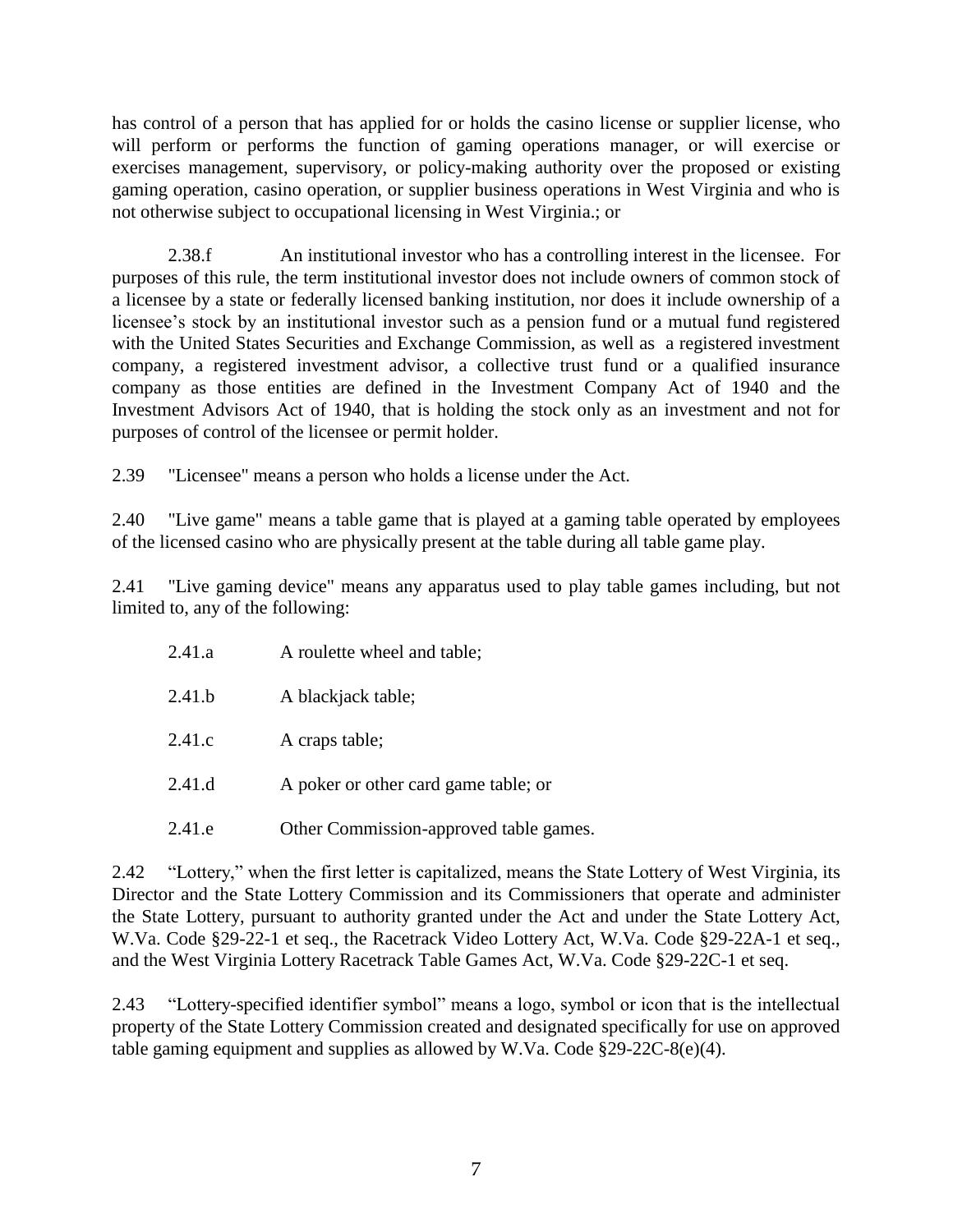2.44 "Main bank" means the casino department that is responsible for at least all of the following:

|             | 2.44.a | Cashing customer checks;                                                  |  |  |  |  |
|-------------|--------|---------------------------------------------------------------------------|--|--|--|--|
|             | 2.44.b | Establishing hold check privileges;                                       |  |  |  |  |
|             | 2.44.c | Redeeming chips or tokens, or both;                                       |  |  |  |  |
|             | 2.44.d | Providing working funds to all operational departments;                   |  |  |  |  |
|             | 2.44.e | Deposits of front money;                                                  |  |  |  |  |
|             | 2.44.f | Maintaining custody of all chip inventories;                              |  |  |  |  |
|             | 2.44.g | Processing markers; and                                                   |  |  |  |  |
| structures: | 2.44.h | Assuming responsibility for all of the following individuals and physical |  |  |  |  |

2.44.h.1 Casino cashiers; 2.44.h.2 Change attendants; 2.44.h.3 Main bank vault or vaults; and

2.44.h.4 Any other structure that houses tokens, chips, or other representatives of value that for which the main bank is accountable.

2.45 "Marker" means an electronic or written document that evidences an extension of credit to a patron by the casino licensee, or a front money withdrawal, including any writing taken in consolidation, redemption, or payment of a previous marker.

2.46 "Match play coupon" means a promotional item in paper or plastic form with a fixed stated play ratio and value that is issued and used by a licensee, and the stated value of which, when presented by a patron with gaming chips which are in the stated ratio in value to the stated value of the promotional item, is included in the amount of the patron's wager in determining the amount the patron receives as the result of a winning wager made with the gaming chips and their accompanying promotional item.

2.47 "Non-value chip" means a chip which is clearly and permanently impressed, engraved, or imprinted with the name of the casino licensee, but which does not bear a value designation.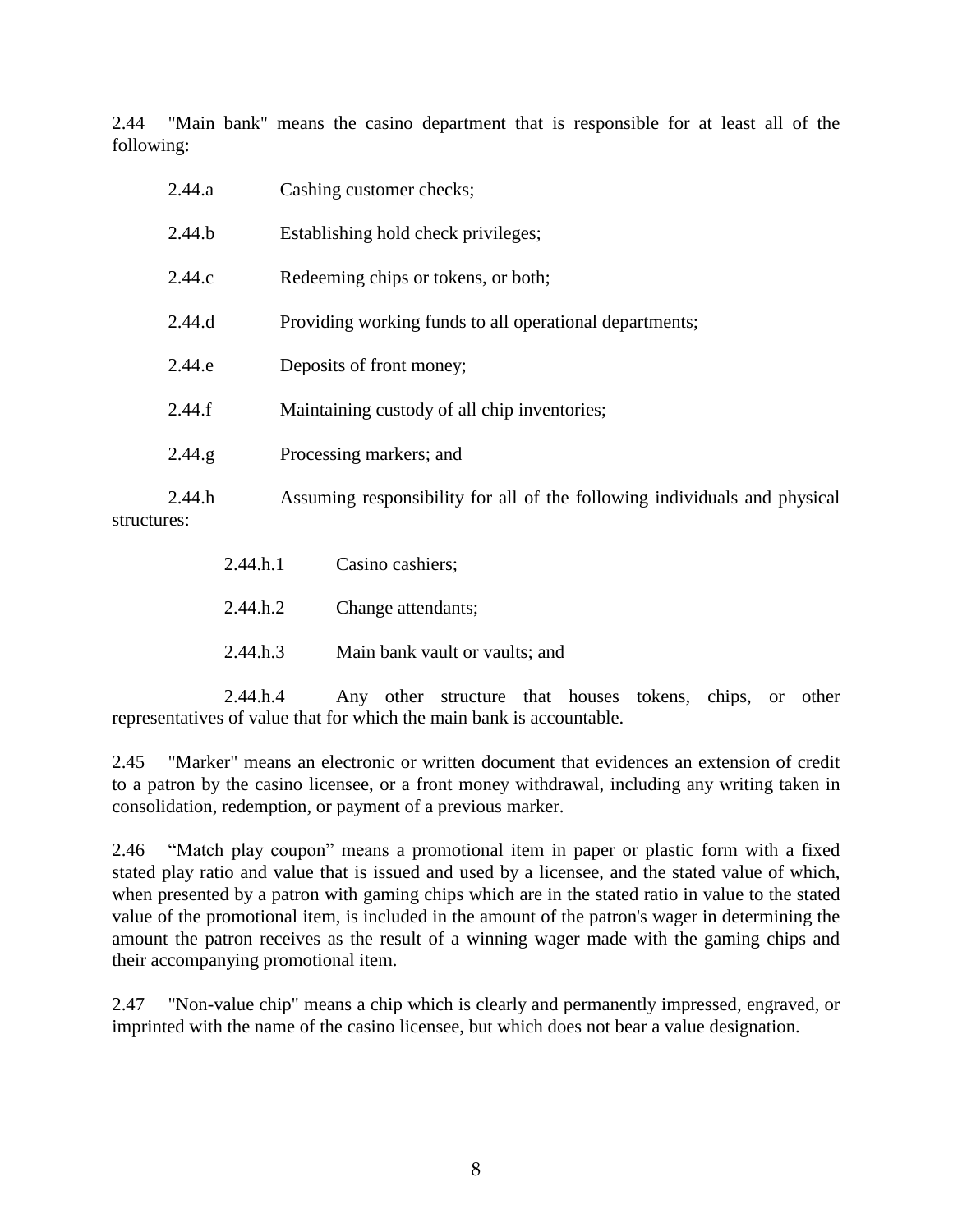2.48 "One-on-one continuous surveillance" means that a licensed surveillance employee is dedicated to continuously monitor a given area without interruption or distraction as prescribed by the Commission.

2.49 "Patron complaint" means a complaint a patron has regarding winnings and losses or the conduct of gaming at the casino.

2.50 "Person" means a human being, association, corporation, club, trust, estate, society, governmental entity, company, joint stock company, receiver, trustee, assignee, referee, and anyone acting in a fiduciary or representative capacity, whether appointed by a court or otherwise, and any combination of human beings.

2.51 "Picture identification" means a driver's license or other piece of identification which is issued by a governmental entity and which has a picture of the individual affixed to, or which is otherwise part of, the document.

2.52 "Pit" means the area of arrangement of a group of gaming tables in which casino gaming personnel administer and supervise the live table games played at the grouping of tables.

2.53 "Predecessor company" means an entity which no longer exists in its original form, but which has assets that have been acquired, in substantial part, by another person or which has undergone certain internal changes, such as a change in identity, form, or capital structure.

2.54 "Publicly held company" or "publicly traded corporation" means any of the following:

2.54.a A person, other than an individual, to which either of the following provisions applies:

2.54.a.1 The person has one or more classes of voting securities registered under section 12 of the Securities and Exchange Act of 1934, 15 U.S.C. § 78*l*;

2.54.a.2 The person issues securities and is subject to section 15(d) of the Securities and Exchange Act of 1934; or

2.54.a.3 Another person, other than an individual, required to file under the Securities and Exchange Act of 1934; and

2.54.b A person, other than an individual, created under the laws of a foreign country to which both of the following provisions apply:

2.54.b.1 The person has one or more classes of voting securities registered on the foreign country's securities exchange or over-the-counter market, including any person, other than an individual, that has securities registered or is an issuer under this definition solely because it guaranteed a security issued by an affiliate under a public offering and is considered by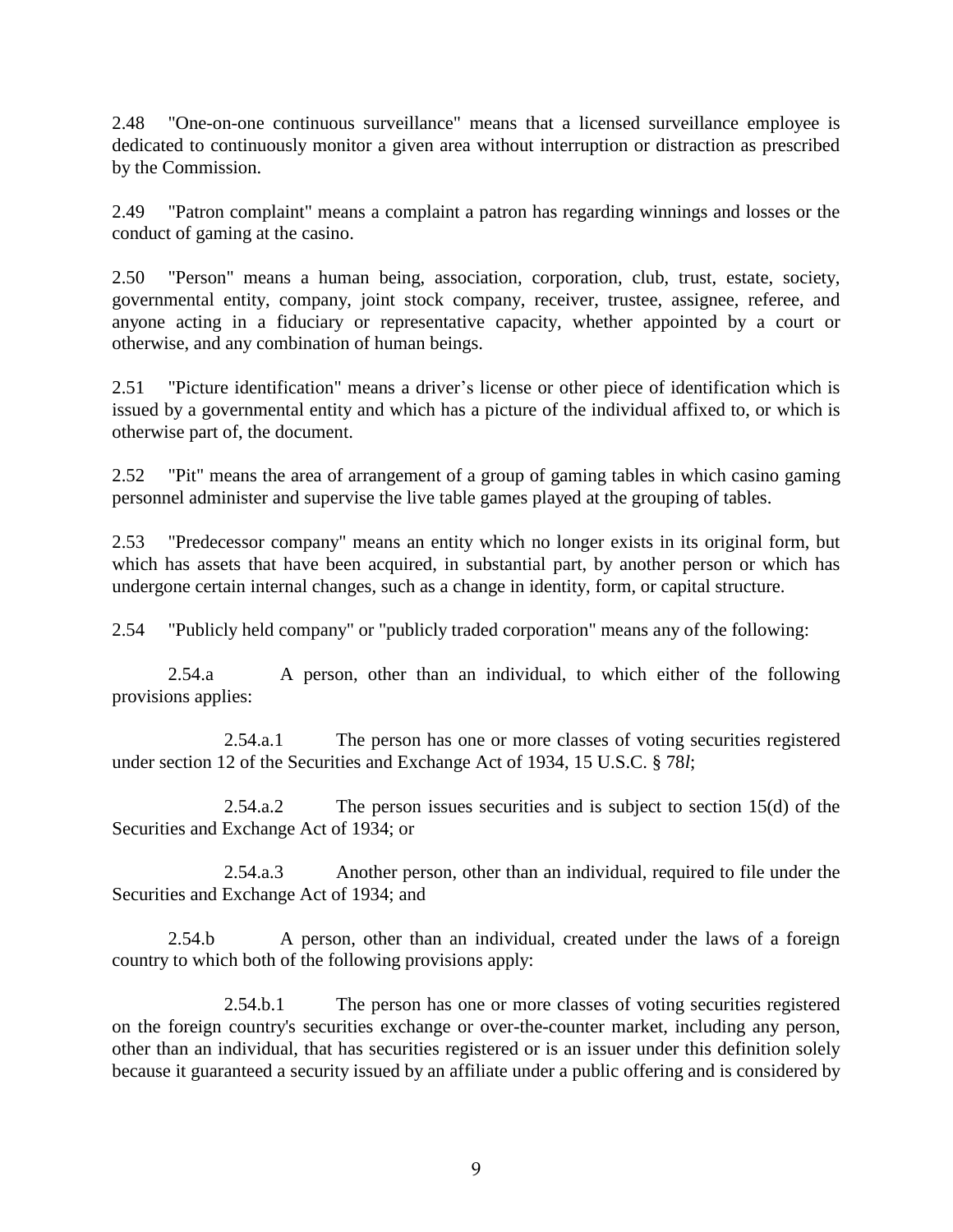the Securities and Exchange Commission to be a co-issuer of a public offering of securities under rule 140 of the Securities and Exchange Act of 1934, 15 U.S.C. § 78;

2.54.b.2 The Commission has determined that the person's activities are regulated in a manner that protects the investors and the State of West Virginia, including any person, other than an individual, that has securities registered or is an issuer under this definition solely because it guaranteed a security issued by an affiliate under a public offering and is considered by the Securities and Exchange Commission to be a co-issuer of a public offering of securities under rule 140 of the Securities and Exchange Act of 1934; and

2.54.c A person, other than an individual, that has shares which are traded on an established securities market or traded on a secondary market.

2.55 "Registered agent" means an individual designated to accept service of legal process on behalf of another person.

2.56 "Related party" means one of the following:

2.56.a An individual or business entity that has a pecuniary interest in the casino licensee, a license applicant, or an affiliate thereof, if the casino licensee, license applicant, or affiliate is not a publicly held company;

2.56.b A holder of more than five percent of the outstanding shares of the casino licensee, a license applicant, or an affiliate thereof, if the casino licensee, license applicant, or affiliate is a publicly held company;

2.56.c A key person of the casino licensee, a license applicant, or an affiliate of the casino licensee or a license applicant;

2.56.d An affiliate of the casino licensee or a license applicant;

2.56.e An immediate family member of a holder of more than five percent of the outstanding shares of the casino licensee, a license applicant, or an affiliate of the casino licensee or a license applicant;

2.56.f A relative of a key person of the casino licensee, a license applicant, or an affiliate of the casino licensee or a license applicant;

2.56.g A relative of an affiliate of the casino licensee or a license applicant;

2.56.h A trust for the benefit of, or managed, by the casino licensee, a license applicant, or an affiliate or a key person of the casino licensee or a license applicant;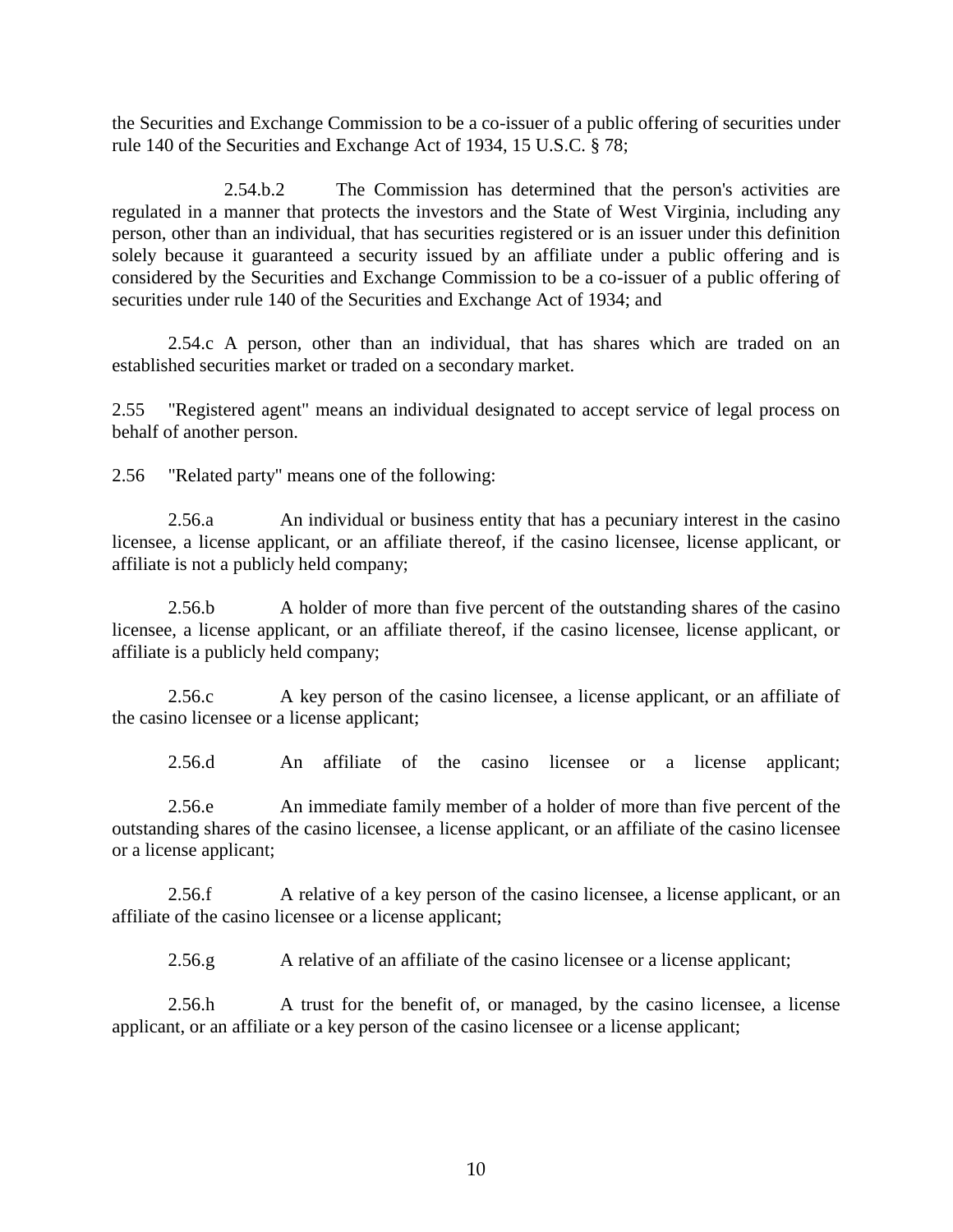2.56.i Any other person who is able to significantly influence the management or operating policies of the casino licensee, a license applicant, or an affiliate of the casino licensee or a license applicant; or

2.56.j An institutional investor that has a controlling interest in a person that has applied for or holds the casino license or supplier license.

2.57 "Relative" means any of the following entities whether by whole or half blood, marriage, adoption, or natural relationship:

2.57.a A spouse, other than a spouse who is legally separated from the individual under a decree of divorce or separate maintenance.

| 2.57.b            | A parent;           |
|-------------------|---------------------|
| 2.57.c            | A grandparent;      |
| 2.57.d            | A child;            |
| 2.57.e            | A grandchild;       |
| 2.57.f            | A sibling;          |
| 2.57.g            | An uncle;           |
| 2.57.h            | An aunt;            |
| 2.57.i            | A nephew;           |
| $2.57$ .j         | A niece;            |
| 2.57.k            | A first cousin;     |
| 2.57.1            | A father-in-law;    |
| 2.57.m            | A mother-in-law;    |
| 2.57.n            | A son-in-law;       |
| 2.57.o            | A daughter-in-law;  |
| 2.57.p            | A brother-in-law;   |
| 2.57 <sub>q</sub> | A sister-in-law; or |
|                   |                     |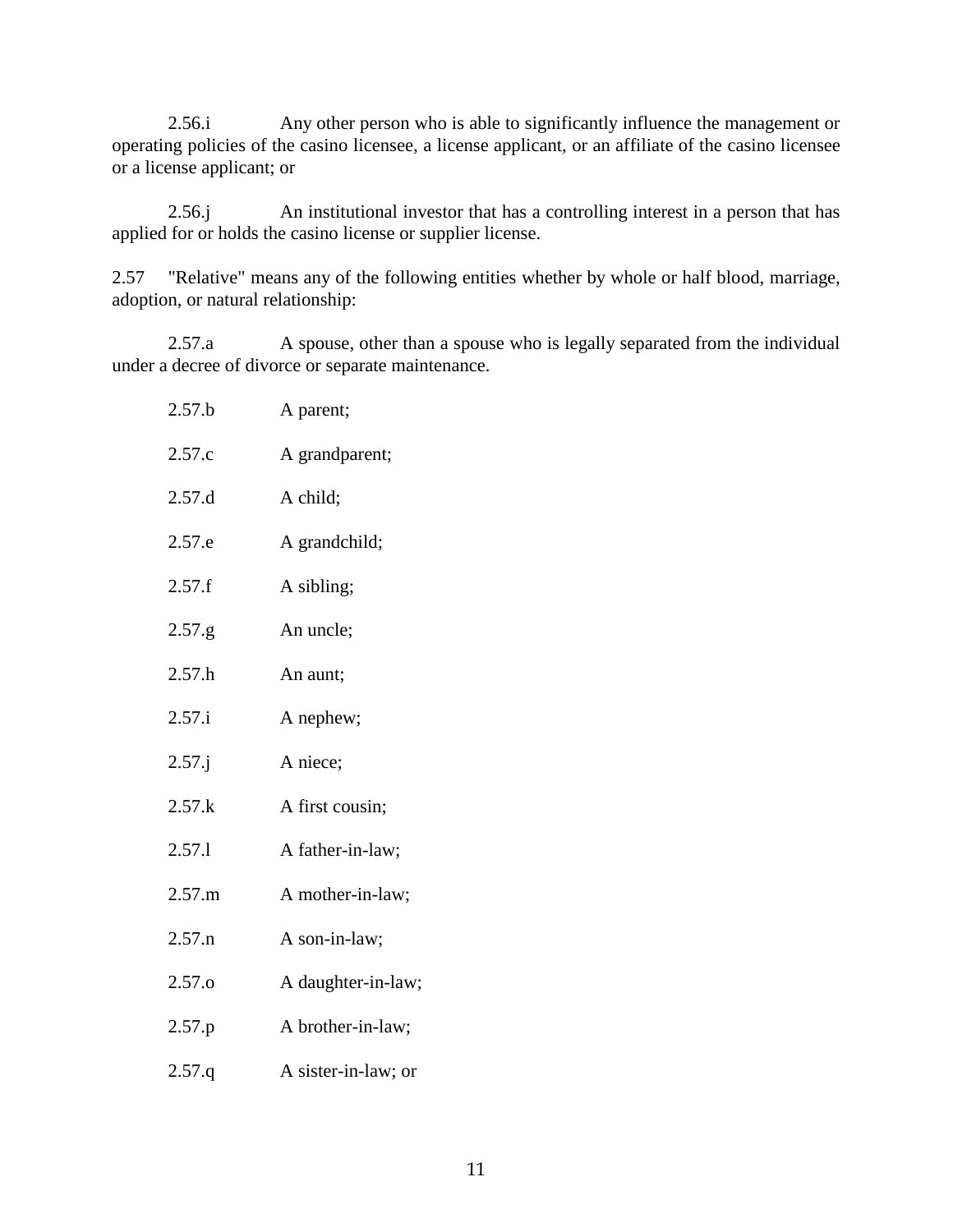2.57.r A dependent.

2.58 "Sole proprietor" means an individual who owns one hundred percent of the assets and who is principally liable for the debts of a business, regardless of whether another person guarantees payment of the debts.

2.59 "Subsidiary" means a person, other than an individual, including, without limitation, a firm, partnership, trust, limited liability company, or other form of business organization in which an equity interest is owned, subject to a power or right of control, or held with the power to vote directly, indirectly, or in conjunction with a holding company or intermediary company.

2.60 "Sufficient amenities," as the term is used in W.Va. Code §29-22C-8(g)(3), means hotel services including room service, internal access to full-service restaurants, optional guest room turn-down service, valet parking, luggage services, spas and/or a fitness center, swimming pool, twenty-four hour housekeeping services, concierge services, in-room movies service, high-speed Internet connectivity in guest rooms, and ample rooms and services for physically handicapped patrons.

2.61 "Supplier" means a person who provides the casino with table gaming goods and services to the related goods at the casino including, but not limited to any of the following persons:

2.61.a Manufacturers of gaming devices, supplies, articles or equipment; and

2.61.b Distributors of gaming devices, supplies, articles or equipment.

2.62 "Surety bond" means a contractual arrangement between the surety, the principal, and the obligee in which the surety agrees to protect the obligee if the principal defaults in performing the principal's contractual obligation. The bond is the instrument that binds the surety.

2.63 "Value chip" means a chip that is clearly and permanently impressed, engraved, or imprinted with the name of the casino and the specific value of the chip.

2.64 "Voting security" means a security that the holder is entitled to vote generally for the election of a member or members of the board of directors or board of trustees of a corporation or a comparable person or persons in the case of a partnership, trust, or another form of business organization other than a corporation.

#### **PART 2. ADMINISTRATIVE PROVISIONS**

#### **§179-8-3. Provisions pertaining to applications, records and Commission authority.**

3.1 In the interpretation of any rules adopted by the Commission, an ambiguity shall be resolved in favor of the interpretation which would provide either of the following: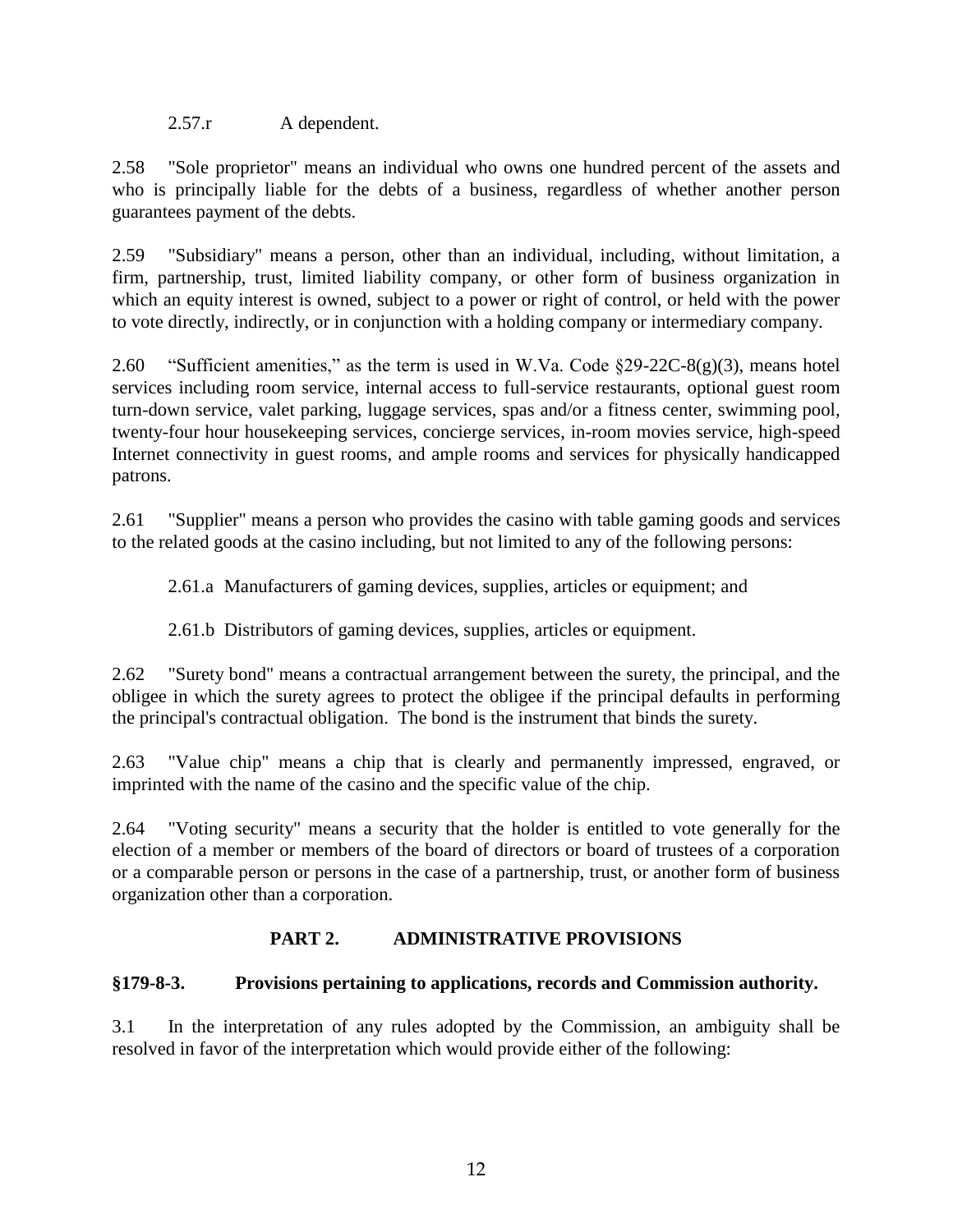3.1.a The greater assurance of integrity in either the operation or regulation of casino gaming; or

3.1.b Heightened public confidence in the regulation or regulatory processes relating to casino gaming.

3.2 If a provision of a rule promulgated by the Commission or the application of a rule to any person or circumstance, is held invalid by a court of competent jurisdiction, then the provision or application shall not affect other provisions that can be given effect without the invalid provision or application.

3.3.The casino licensee and each supplier licensee shall maintain, in a place secure from theft, loss, or destruction, adequate records of its business and accounting operations relating to the gaming operations regulated by this rule. The casino licensee or a supplier licensee shall make the records available to the Commission, upon request, within a reasonable time period prescribed by a subpoena *duces tecum* or by written request of the Director, or his or her designee. A casino licensee shall keep and maintain the books, records, or documents in a manner and form approved or required by the Commission.

3.3.a The casino licensee or a supplier licensee shall hold the records for the current year and the two previous years. Records held off-site shall be retrieved and presented to the Commission's representative within five days of the request to do so. The records shall include, but not be limited to, all of the following:

3.3.a.1 All correspondence with, or reports to, the Commission or any local, state, or federal governmental agency;

3.3.a.2 A personnel file on each employee; and

3.3.a.3 All accounting records, ledgers, subsidiary records, computer generated data and internal audit records pertaining to table gaming activities.

3.3.b Notwithstanding the foregoing provisions of subdivision 3.3.a of this rule, a casino licensee or supplier licensee shall hold copies of all promotional and advertising material, records, or complimentary distributions for the casino for at least one year.

3.3.c The casino shall organize and index all required records in a manner that enables the Commission to locate, inspect, review, and analyze the records with reasonable ease and efficiency.

3.3.d Nothing in subsection 3.3 of this rule shall be construed to require disclosure of documents subject to the attorney-client privilege if the licensee or applicant informs the Director of the existence of the document, a general description of its contents, and the basis for the privilege.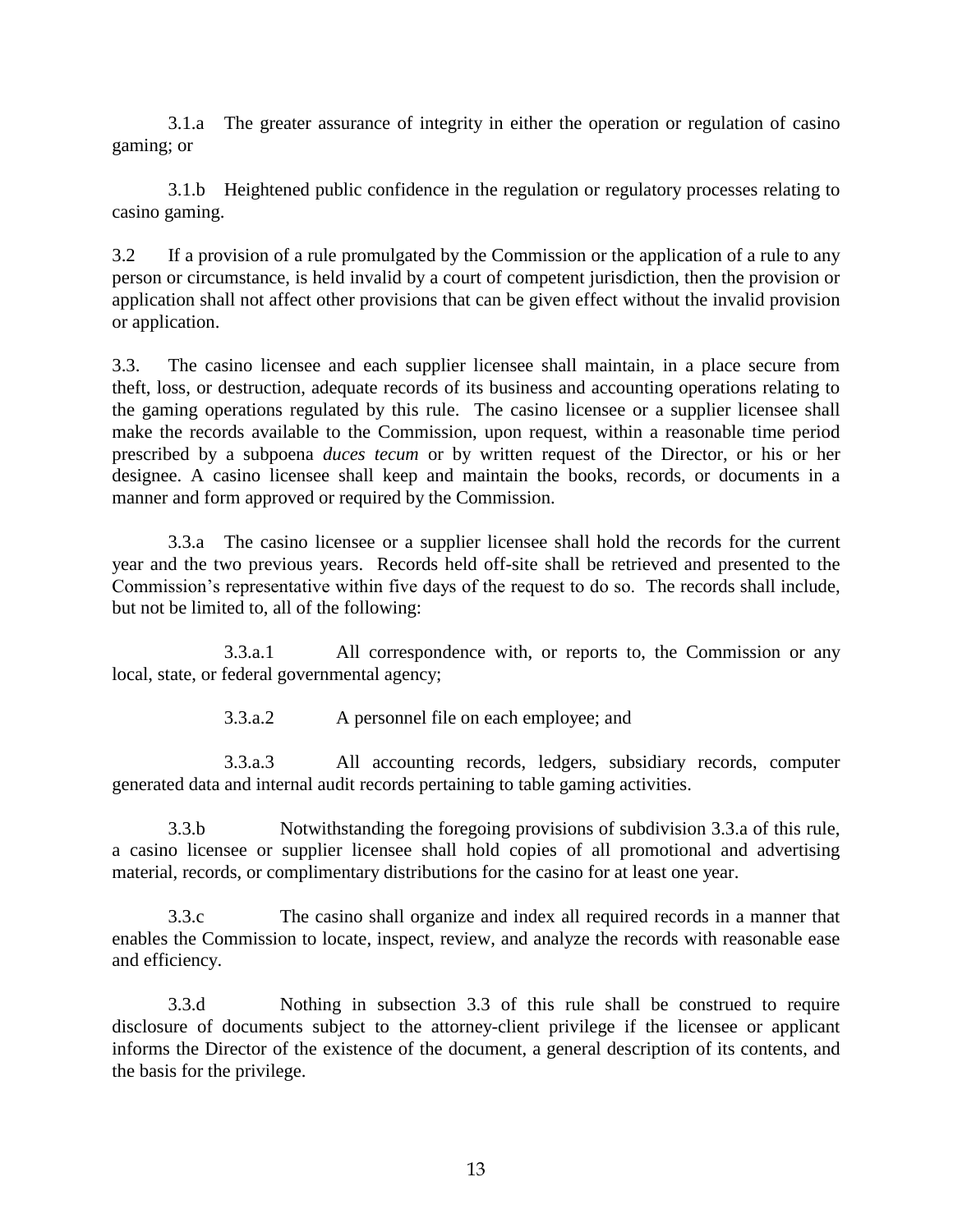3.4 Unless otherwise permitted or required, a person shall submit all forms, fees, documents, papers, and other materials to Lottery Headquarters in the manner and form prescribed by the Commission.

3.5 A licensee shall disclose changes in information.

3.5.a Except as otherwise provided in this rule, if an obligation has been placed upon a licensee to report or submit information to the West Virginia Lottery, the reporting or submission may be accomplished by providing the information to an employee of the West Virginia Lottery.

3.5.b A licensee or an applicant for a license has a continuing duty to disclose promptly any material changes in information provided to the West Virginia Lottery as soon as the applicant or licensee becomes aware of the change. The duty to disclose changes in information continues throughout any period of licensure granted by the West Virginia State Lottery Commission. A licensee or applicant shall make sure that all required release of information forms submitted to the West Virginia Lottery are current.

3.6 An applicant or licensee shall disclose representatives.

3.6.a An applicant or licensee shall file with the West Virginia Lottery a list of persons authorized to act on the applicant's or licensee's behalf as to any matter before the Commission. An attorney appearing on behalf of an applicant or licensee in a matter before the Commission shall promptly file an appearance identifying his or her client and the matter in which the attorney will appear.

3.6.b A person holding or applying for the casino license or supplier license shall establish and identify a registered agent within the State of West Virginia for the purpose of accepting service of process, notices, and other forms of communication for the person holding or applying for a casino license or supplier license.

3.7 A casino licensee or supplier licensee shall conduct a reasonable investigation of the background of employees whose duties are related to, or involved in, the conduct of gaming operations in the State of West Virginia to reasonably ensure that the employee is eligible and suitable for the employment under the licensing standards and other requirements of the Act and this rule. A casino licensee or supplier licensee shall keep and maintain written records of investigations for all employees. The casino licensee or supplier licensee shall make the written records available to the Commission, upon request, within a reasonable time period prescribed by the West Virginia Lottery. Licensure by the Commission may not be relied on by the licensee as the sole criterion for hiring a job applicant.

3.8 Provisions for investigative hearings.

3.8.a The Commission, when necessary, may conduct hearings for the purpose of investigating an applicant, an application, a licensee, or a third party to gather information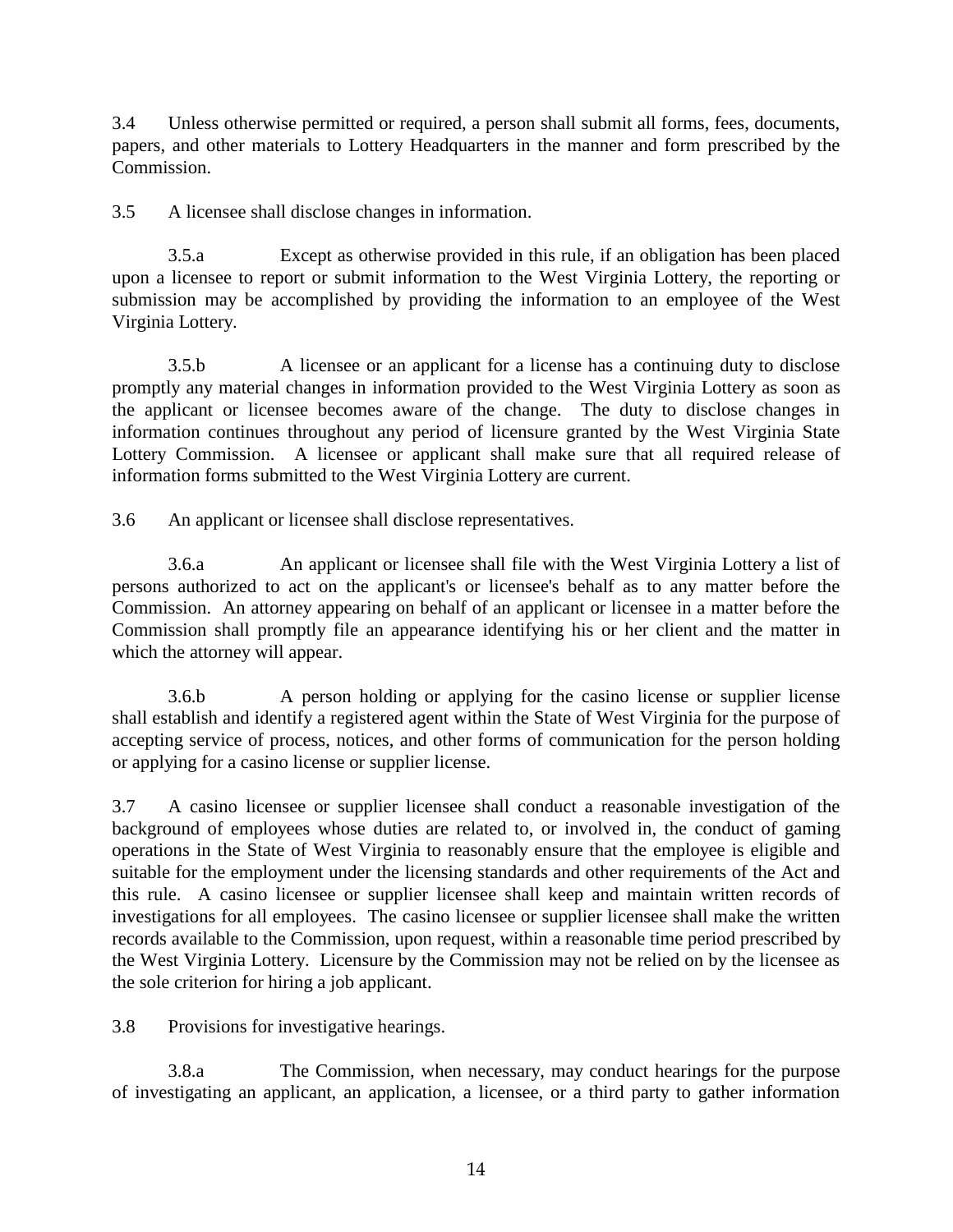regarding eligibility and suitability for licensure, alleged violations of the Act or this rule, or other Commission action under the Act or this rule.

3.8.b The Commission may require an applicant, a licensee, or a key person or employee of an applicant or licensee to testify or to produce any documents, records, or other materials at a proceeding conducted under this rule.

3.8.c The Commission, through the Director, may issue *subpoenas* and *subpoenas duces tecum* for the production of persons, documents, or other items at a proceeding conducted under this rule.

3.8.d All testimony at proceedings conducted under this rule shall be given under oath or affirmation administered by a Commission member, hearing officer, or the Director or a person designated by the Director.

3.9 Participation in games by owners, directors, officers, key persons, or gaming employees prohibited. An officer, director, key person, managerial employee, or occupational licensee of the casino licensee shall not play or be permitted to play any table game at the casino except in the course of employee training or when that person is demonstrating to one or more patrons how to play a permitted table game. A person regulated by this rule shall not be permitted to redeem chips or tokens for any other person, except that a person may redeem chips or tokens in the course of his or her employment with the casino.

3.10 Receipt of commercially reasonable consideration for contracts and transactions are required. A casino licensee or an applicant for, or holder of a supplier license may not enter into or perform any contract or transaction in connection with the operation of table games related to the casino license or supplier license for which application has been made or which the licensee holds unless the applicant or licensee transfers or receives consideration that is commercially reasonable.

# **§179-8-4. Related party contracts or transactions.**

A related party transaction shall be in compliance with the internal control procedures submitted under section 3.16 of this rule or otherwise set by the Commission.

# **§179-8-5. Duty of reasonable care.**

A casino licensee, supplier license applicant or supplier licensee shall exercise reasonable care to ensure that each contract or transaction the licensee or license applicant enters into meets the requirements of the Act and this rule.

# **§179-8-6. Commission reports.**

The Commission shall specify from time to time the nature and frequency of reports a licensee shall make to the Commission to ensure compliance with the Act or this rule.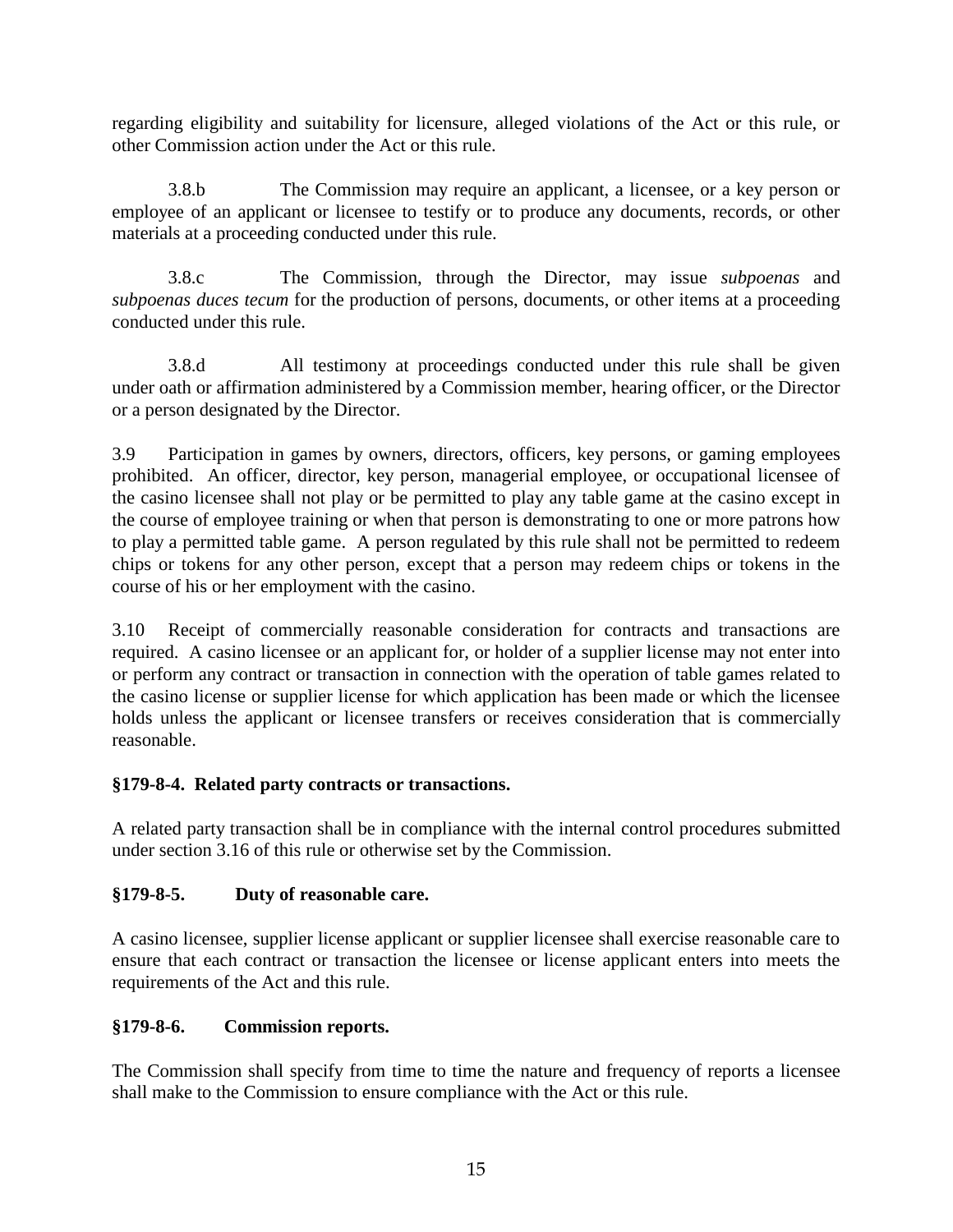### **§179-8-7. Mandatory contract notification.**

7.1 The Commission may direct a licensee or applicant to cancel any contract, purchase order or transaction relating to table games operations that the Commission determines does not comply with the Act and this rule. A contract relating to table games that is entered into by a casino licensee shall contain a provision permitting the casino licensee to terminate the contract if the Commission determines that the contract does not comply with the Act or this rule.

7.2 A casino licensee shall include a contract described in this rule in the quarterly and annual reports submitted under this rule.

### **§179-8-8. Confidential records; limited release.**

Materials, or portions of materials, submitted under the Act or this rule may be identified as confidential by a licensee, an applicant for a license, or any other person. If the materials are exempt from disclosure by statute, the materials shall not be disclosed by the Commission, except to other federal and state gaming regulating agencies and law enforcement agencies.

### **§179-8-9. General reporting requirements; obligation to report certain events.**

9.1 A person that holds a casino license, or that holds or applies for a supplier license, shall provide an immediate oral report, followed by a written report, of suspected criminal activity related to the person's proposed or existing gaming operation or casino operation or supplier operations in West Virginia. A person who holds the casino license or supplier license shall provide written notice to the Commission at the time the person becomes aware of any of the following:

9.1.a A violation or apparent violation of the Act or this rule by any of the following entities:

9.1.a.1 A person that applies for or holds a casino license;

9.1.a.2 An employee of a casino license or a casino license applicant, a key person of a casino licensee's or license applicant's holding company or affiliate that is in control of a key person;

9.1.a.3 A person that or holds a supplier license;

9.1.a.4 An employee of a person applying for or holding a supplier license, a key person of a supplier licensee's or license applicant's holding company or affiliate that is in control of a key person; or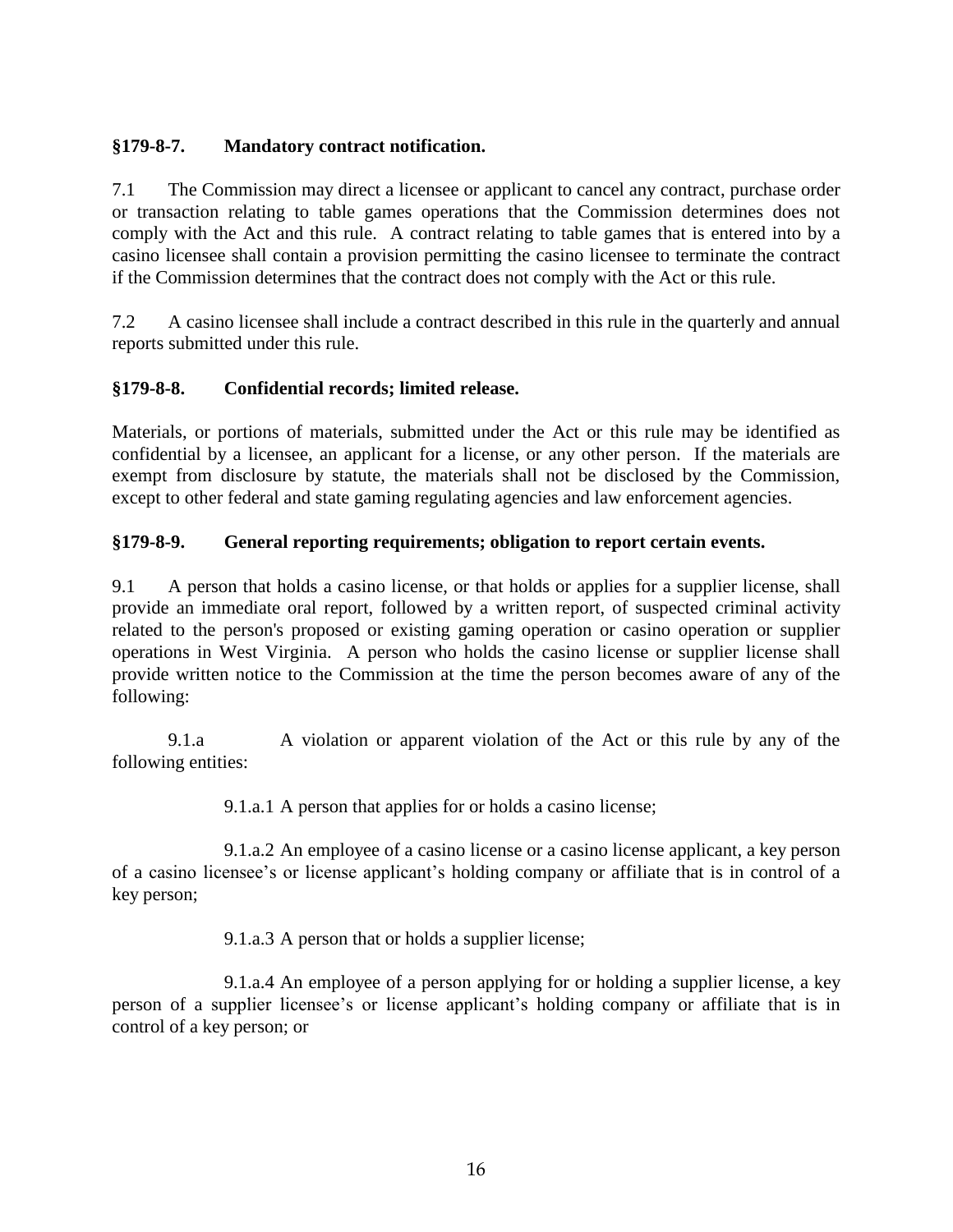9.1.a.5 A person who acts, or is authorized to act, on behalf of or in furtherance of the interests of the casino license or supplier license applicant or licensee, or a holding company or affiliate that is in control of the applicant or licensee.

9.1.b The initiation of any investigation that could, or any action that does, result in the imposition of any civil, criminal, or administrative sanction or penalty upon a person who applies for or holds the casino license or a supplier license;

9.1.c To the extent known, the initiation of any investigation that could, or any action that does, result in the imposition of any civil, criminal, or administrative sanction or penalty upon a person who applies for or holds an occupational license;

9.1.d The filing of any criminal, civil, or administrative complaint against a holding company or affiliate that has control of the applicant or holder of the casino license or a supplier license that relates to the eligibility and suitability of the applicant or licensee to hold the casino license or a supplier license in West Virginia under the Act and this rule;

9.1.e The receipt of a *subpoena* that requires testimony by the person applying for or holding the casino license or a supplier license, or by a key person, holding company or affiliate in control of the person applying for or holding the casino license or a supplier license, that relates to the gaming or casino operations or business practices of the applicant or licensee in West Virginia or any other jurisdiction;

9.1.f The receipt of a complaint or other notice filed with a public body regarding a delinquency in the payment of, or a dispute over the filings concerning the payment of, a tax required under federal law or under West Virginia state or local law, including all of the following information:

9.1.f.1 The tax amount;

9.1.f.2 The type of tax;

9.1.f.3 The taxing agency; and

9.1.f.4 The time periods involved.

9.1.g A bankruptcy, receivership, or debt adjustment initiated by or against the person applying for or holding the casino license or a supplier license or an officer, director, or the immediate parent company who is in control of the person applying for or holding the casino license or a supplier license.

9.1.h A compliance review conducted by the Internal Revenue Service in accordance with title 31 of the United States Code, 31 U.S.C. § 5311 et seq.*,* relating to the person applying for or holding the casino license or a supplier license, an officer, a director, a holding company, or an affiliate that is in control of the person applying for or holding the casino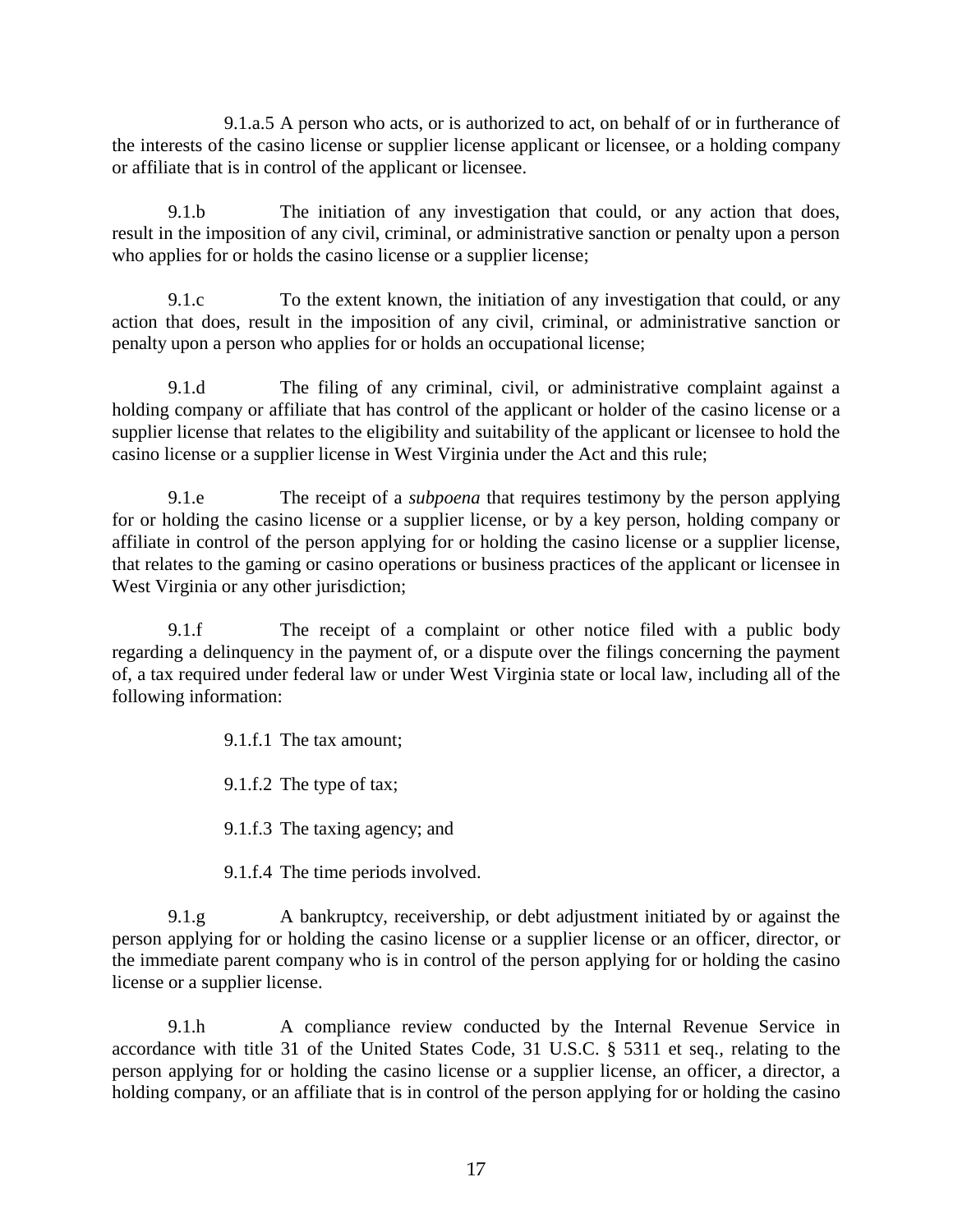license or a supplier license. The person applying for or holding the casino license or a supplier license shall provide the Commission with a copy of the compliance review report or its equivalent within 10 days of the receipt of the report;

9.1.i A violation of Commission-approved internal control procedures related to security or to the transfer, collection, distribution, or accounting of monies and a statement of the corrective action taken by the casino licensee with respect to the violations;

9.1.j A violation of an agreement with a governmental authority in West Virginia; or

9.1.k Any action, occurrence, or nonoccurrence for which the Commission has instructed the person applying for or holding casino license or a supplier license to provide notice.

### **§179-8-10. Licensee's duty to disclose violation of licenses.**

A person who holds or applies for a license shall immediately notify the Commission, in writing, if the person becomes aware that a casino, supplier, occupational licensee or management services provider licensee is in violation of the Act or this rule.

### **§179-8-11. Applicant's obligation to report certain events.**

Whenever this rule requires a licensee to provide notice to the Commission of a fact or occurrence, an applicant for a license shall provide a written notice to the Commission under the same circumstances that a licensee is required to provide notice, except to the extent that the Commission may waive the requirements.

# **§179-8-12. Contents of notice and supplementation requirement.**

The written notices required under the Act and this rule shall provide the detail that is reasonably required to describe the reported event and shall be supplemented at the times, and in the detail, that the Commission requests.

#### **§179-8-13. Restricted transactions.**

A member of the Commission, the Director, an employee of the West Virginia Lottery or an immediate family member residing in their same household shall not hold or obtain a direct or indirect interest in a racetrack casino licensee, a licensed supplier or a licensed management services entity.

# **§179-8-14. Restrictions on gift-giving.**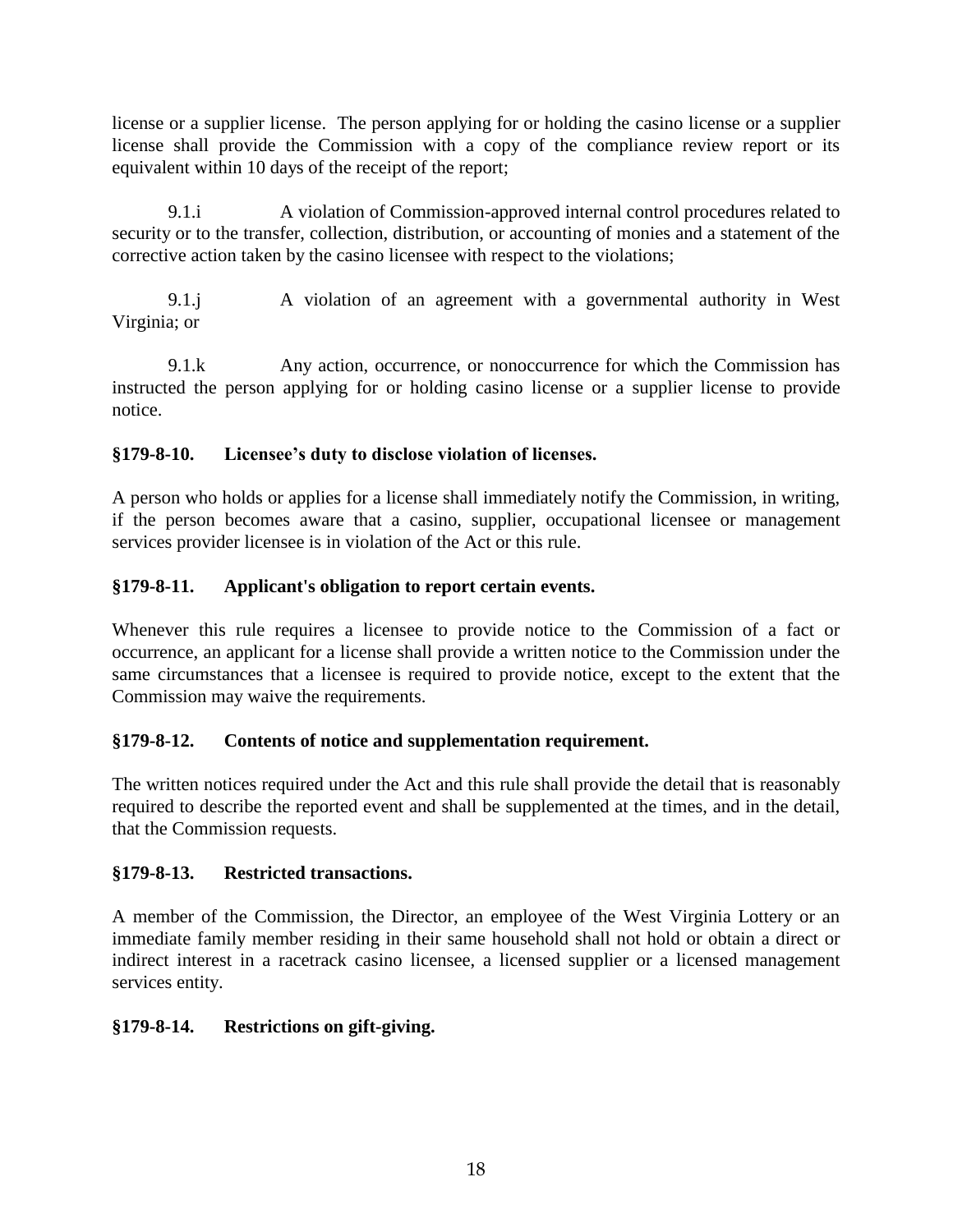14.1 A licensee or an applicant for a license, or an affiliate, key person, or representative of a licensee or applicant for a license, shall not directly or indirectly give or offer to give any gift, gratuity or other thing of value to any of the following entities:

| 14.1.a | A member of the Commission; |
|--------|-----------------------------|
|--------|-----------------------------|

14.1.b The Director;

14.1.c An employee of the West Virginia Lottery Office;

14.1.d An immediate family member residing in the same household of any of the individuals listed in subdivisions (a) to (c) of this subsection; or

14.1.e Any other person whom the Commission determines is, or was in the past two years, able to significantly affect, influence, or control the entities listed in subdivisions (a) to (d) of this subsection by reason of business, financial, personal, or social association or relationship.

14.2 In construing the phrase "gift, gratuity or other thing of value" in subsection 15.1 of this rule, the definitions and exceptions in the State Ethics Act, specifically W.Va. Code §6B-1-3(k) and §6B-2-5(c), are also definitions and exceptions for this section 15.

#### **§179-8-15. Restrictions on the casino licensee interest in a supplier licensee.**

A casino licensee shall not own an interest of more than ten percent in a licensed supplier.

#### **§179-8-16. Review of information at licensee's or applicant's premises; costs.**

16.1 At the option of the Director, he or she may review, at the premises of the custodian of the information, any information that the Act, this rule or the Director requires from any of the following entities:

- 16.1.a A license applicant;
- 16.1.b A licensee;
- 16.1.c An affiliate of a license applicant or licensee; and

16.1.d A person who holds more than a five percent direct or indirect interest in an applicant or licensee.

#### **PART 3. LICENSES**

#### **§179-8-17. Applications.**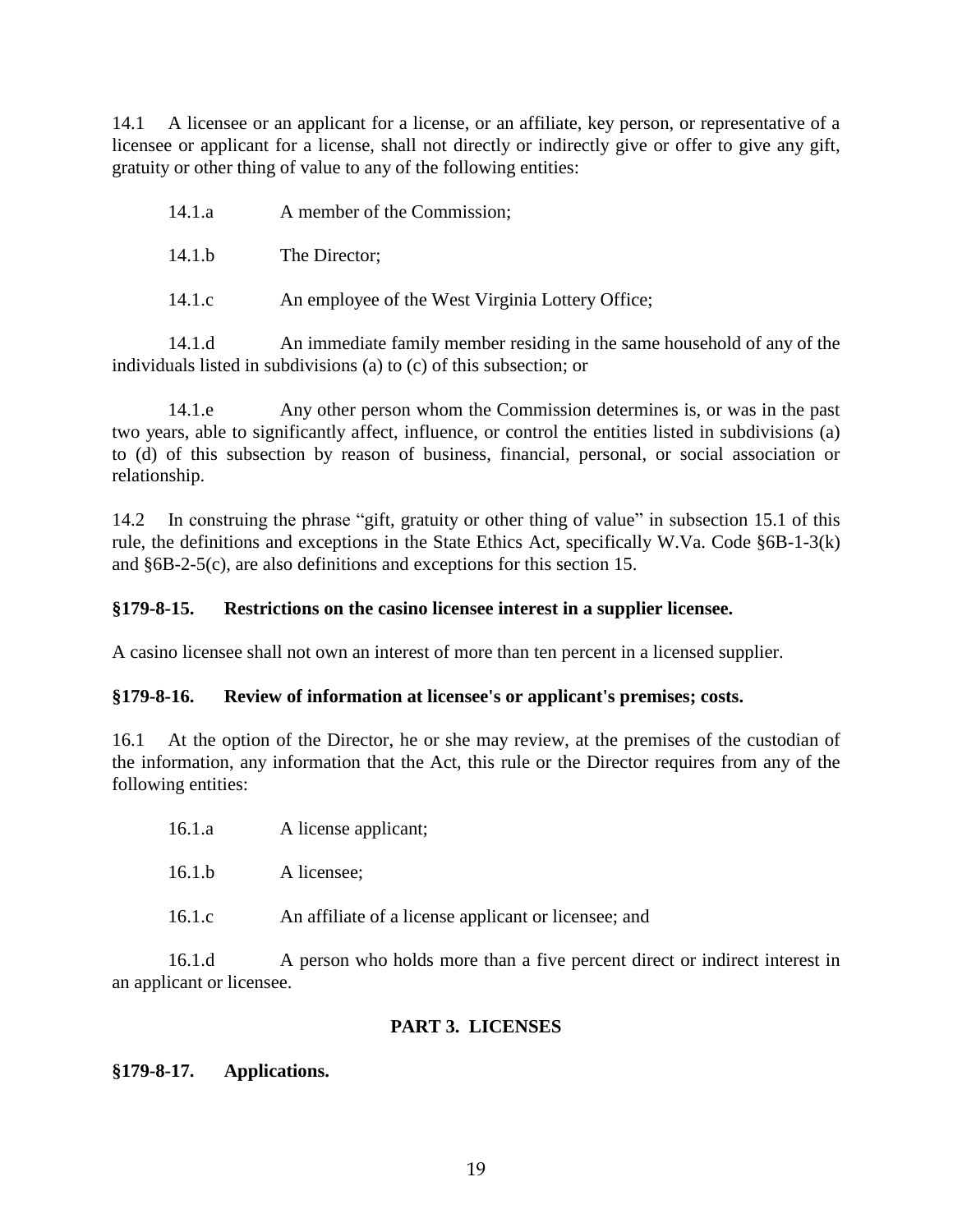17.1 An application for a license under the Act and this rule is a request by the applicant seeking a revocable privilege. The Commission may grant a license if the applicant meets the licensing requirements of the Act and this rule.

17.2 An applicant for a license under the Act and this rule shall, at all times, have the burden of demonstrating to the Commission, by clear and convincing evidence, that the applicant is eligible, qualified, and suitable to be granted and retain the license for which application is made under the applicable licensing standards and requirements of the Act and this rule.

17.3 A license issued by the Commission under the Act or this rule is a revocable privilege granted by the Commission. A person who holds a license does not acquire, and shall not be considered to acquire, a vested property right or other right, in the license.

17.4 The Commission shall use reasonable efforts to avoid unnecessary publicity concerning information included in the applications and other documents that are or could reasonably be considered sensitive; however, an applicant or licensee shall accept any risk of adverse publicity, public notice, notoriety, embarrassment, criticism, financial loss, or other unfavorable or harmful consequences that may occur in connection with, or as a result of, the application and licensing process or the public disclosure of information submitted to the Commission with a license application or at the Commission's request under the Act and this rule.

17.5 An applicant or licensee may claim any privilege afforded by the Constitution or laws of the United States or of the state of West Virginia in refusing to answer questions or provide information requested by the Commission. A claim of privilege with respect to any testimony or evidence pertaining to the eligibility, qualifications, or suitability of an applicant or licensee to be granted or hold a license under the Act and this rule may constitute cause for denial, suspension, revocation or restriction of the license.

17.6 An applicant and licensee shall:

17.6.a Notify the Commission of a material change in the information submitted in the license application submitted by the applicant or licensee or a change in circumstance, that may render the applicant or licensee ineligible, unqualified, or unsuitable to hold the license under the licensing standards and requirements of the Act and this rule;

17.6.b Maintain the applicant's or licensee's eligibility, qualifications, and suitability to be issued and hold the license held or applied for under the Act and this rule; and

17.6.c Provide any information requested by the Commission relating to licensing or regulation; cooperate with the Commission in investigations, hearings, and enforcement and disciplinary actions; and comply with all conditions, restrictions, requirements, orders, and rulings of the Commission in accordance with the Act and this rule.

17.7 An applicant, licensee or person required to be qualified as part of an application for the issuance of, or a request for renewal of, a license shall furnish fingerprints for a national criminal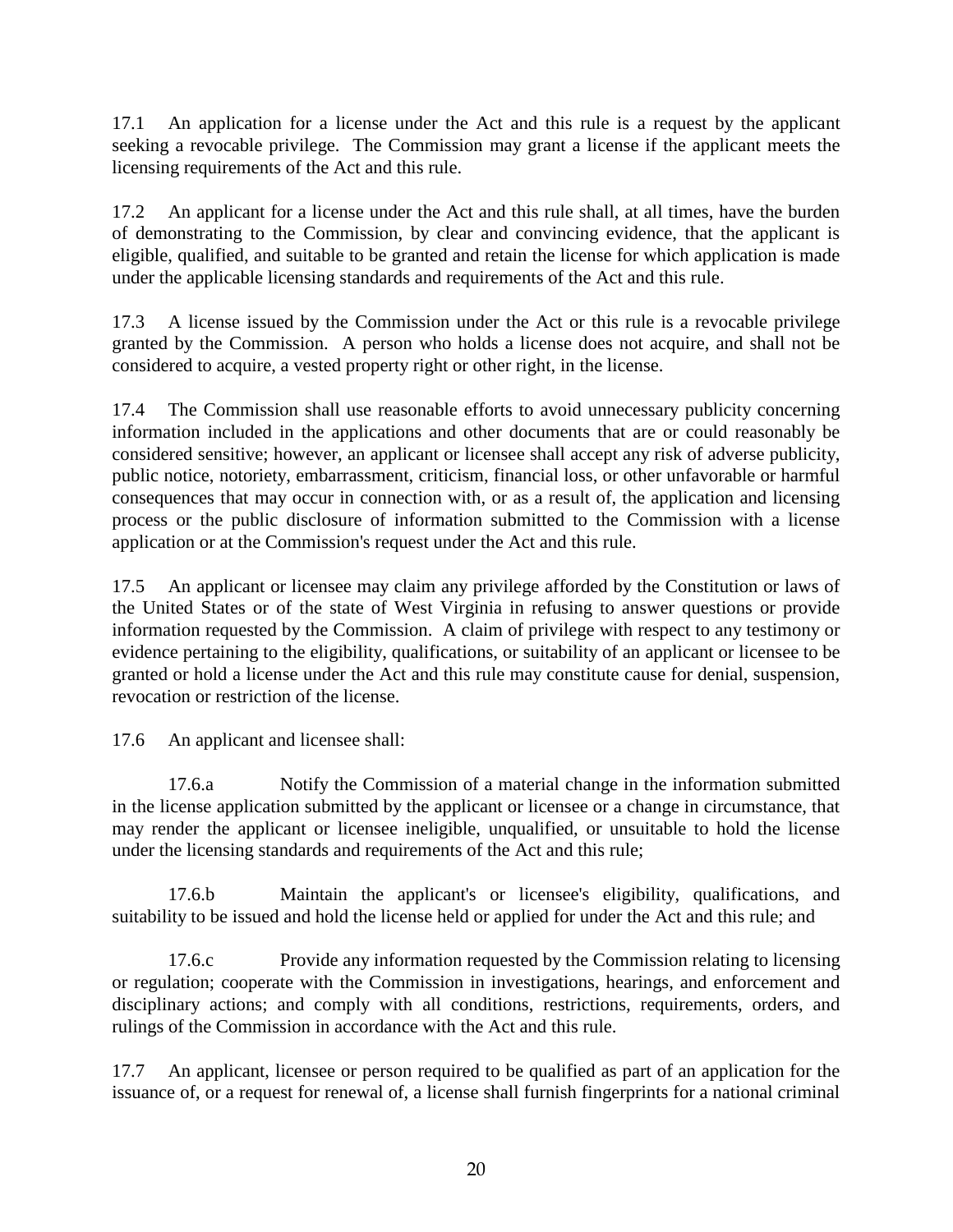records check by the Criminal Identification Bureau of the West Virginia State Police and the Federal Bureau of Investigation. The fingerprints shall be furnished by all persons required to be named in the application and shall be accompanied by a signed authorization for the release of information by the Criminal Investigation Bureau and the Federal Bureau of Investigation.

### **§179-8-18. Classification of licenses.**

18.1 The Commission may classify an activity to be licensed in addition to, different from, or at a different level than, the following license classifications:

- 18.1.a Racetrack table games license/casino licenses;
- 18.1.b Supplier licenses;

18.1.c Occupational licenses. An individual who is employed by a casino licensee and whose work duties are directly related to, or involved in, the table games operations or are performed in a restricted area of the casino or in the table games area of the casino, or who is a table game operations manager, a general manager or department manager having oversight or operational responsibility for operation of the gaming facility, or an equivalent, shall hold a valid occupational license that is the level required for his or her position before the individual may perform any of the duties of his or her position. There are two different classes of occupational license, as follows:

- 18.1.c.1 Level 1 licenses for policy-making positions; and
- 18.1.c.2 Level 2 licenses for other positions; and
- 18.1.d Management services license.

#### **§179-8-19. Fees, fines, charges, and assessments.**

19.1 All fees, fines, charges, and assessments provided for under the Act shall be submitted in a timely manner to the Commission in the form of a certified check, a cashier's check, a money order or the casino licensee's business check made payable to: "West Virginia Lottery," or in the form of an electronic funds transfer, or by another method of payment that is acceptable to the Commission.

19.2 The license application fee shall be used by the Commission in part or in full to conduct an appropriate background investigation of the applicant as prescribed by the Commission, the Act, and this rule. The Commission shall not refund any portion of a remitted license application fee. An applicant, or the casino licensee in the applicant's behalf, shall submit the following nonrefundable initial license application fees to the Commission, together with the required application form or forms, for the corresponding license classification to which the fees relate:

19.2.a The racetrack table games/casino license: \$1,500,000.00;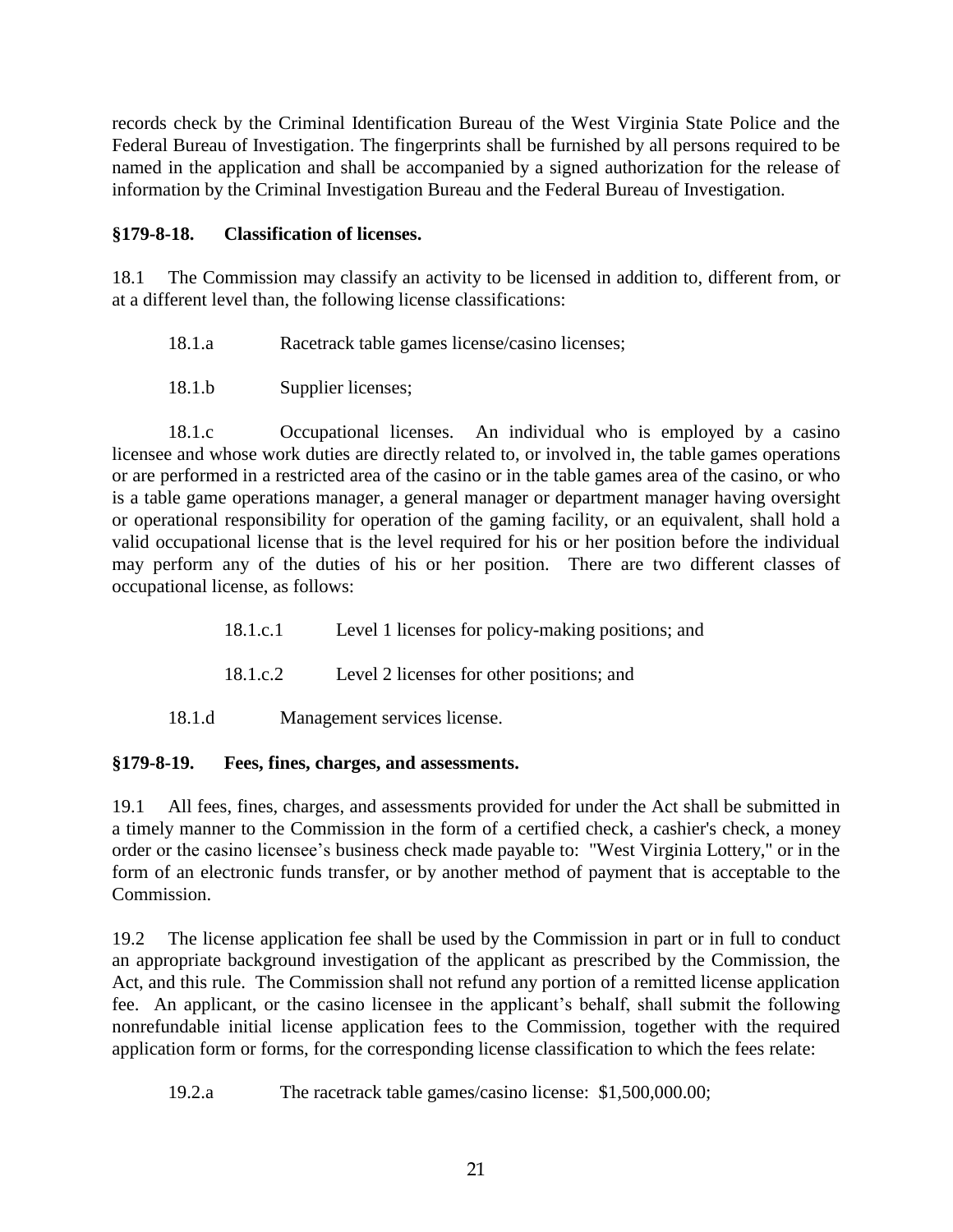| 19.2.b | Supplier license:            | \$100.00;      |
|--------|------------------------------|----------------|
| 19.2.c | Occupational license:        | $$100.00;$ and |
| 19.2.d | Management services license: | \$100.00.      |

19.3 The following license annual renewal fees shall be submitted to the Commission by the licensee for each subsequent renewal of the license under the Act and this rule:

| 19.3.a |                                     | Racetrack table games license: \$2,500,000.00; |
|--------|-------------------------------------|------------------------------------------------|
| 19.3.b | Supplier license:                   | \$100.00;                                      |
| 19.3.c | Occupational license: \$100.00; and |                                                |
| 19.3.d | Management services license:        | \$100.00.                                      |

19.4 A supplier license and a management services license each expires at the end of the twelfth month following its initial effective date. For example, if one of these licenses was issued on the fifteenth day of May in one year, it must be renewed before the first day of June in the following year.

### **§179-8-20. Persons required to qualify for issuance and renewal of gaming facility and supplier licenses.**

20.1 The Commission shall not issue or renew the license of a casino, supplier or management services provider unless the individual qualifications of every person required by the Act and this rule to qualify, as part of the application or request for the issuance or renewal of the license, shall have first been determined by the Commission eligible, qualified, and suitable in accordance with the relevant licensing standards set forth in the Act and this rule.

20.2 The following persons are required to qualify as part of the application for the issuance, or request for renewal, of the casino license or a supplier license:

20.2.a If the person who makes application for the license of a casino, supplier or management services provider is a person whose stock, equity interest, or ownership interest is publicly traded and regulated by the Securities and Exchange Commission, each of the applicant's key persons;

20.2.b If the person who makes application for the license of a casino, supplier or management services provider is not a person whose stock is publicly traded and regulated by the Securities and Exchange Commission, each of the applicant's key persons and each person, other than a publicly traded corporation and its five percent or less shareholders, that has a combined direct, indirect, or attributed interest of five percent or more in the applicant; and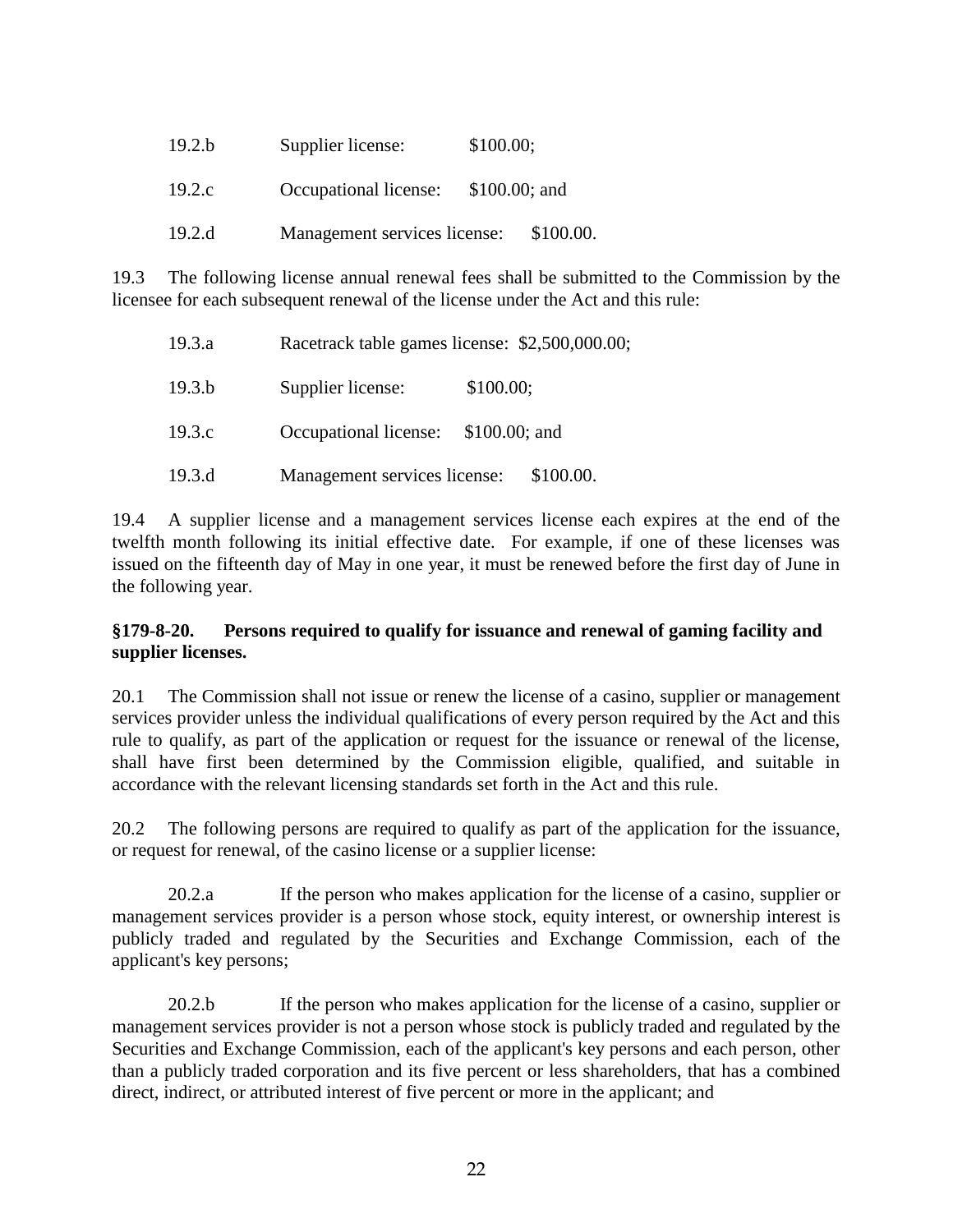20.2.c A person who is required to apply for the license of a casino, supplier or management services provider the casino license or a supplier license under the Act and this rule.

20.3 The Commission may at any time require a person that applies for or holds the casino license or a supplier license to establish the qualifications of any other affiliate, investor, creditor, employee, agent, or representative of the applicant or licensee or any other person that is connected, related, or associated with the applicant whom the Commission determines must be qualified under the Act and this rule.

20.4 A person required to qualify as part of the application or request for issuance or renewal of the casino license or a supplier license shall complete and file, with the Commission, an application or annual renewal report and the required disclosure forms in the manner and form prescribed by the Commission.

20.5 A casino licensee and a person who applies for or holds a supplier license shall ensure that all persons who are required by the Act and this rule to establish their qualifications as part of the applicant's application for the issuance, or the licensee's maintenance or renewal, of the casino license or a supplier license have filed, with the Commission, all required applications, reports, and disclosure forms in the manner and form prescribed by the Commission.

# **§179-8-21. Casino licensing procedures.**

21.1 When the Commission receives a license application from a pari-mutuel racetrack that holds a racetrack video lottery license, together with a certified copy of the county commission's canvass of votes showing that the pari-mutuel racetrack is authorized by the county's voters to hold a license under the Act, and also upon the tendering of an electronic funds transfer to the Commission in the amount of one million five hundred thousand dollars, the Commission shall immediately issue the requested license to the racetrack.

21.2 Whenever a casino licensee renews its privilege to operate table games and racetrack video lottery games, it shall do so in a process that combines the requirements W.Va. Code §29-22C-1 et seq. and W.Va. Code §29-22A-1 et seq.

21.3 The license issued under subsections 22.1 and 22.2 of this rule shall be a casino license and shall signify that the Commission and the county's voters have approved the licensee to conduct both table gaming under W.Va. Code §29-22C-1 et seq. and racetrack video lottery gaming under W.Va. Code §29-22A-1 et seq.

### **§179-8-22. Casino license application forms; amendments to application forms and documents.**

22.1 A person applying for the racetrack table games license and a person required to be qualified as part of the application may be required to complete and submit an initial application and disclosure form or forms in the manner and form prescribed by the Commission. In this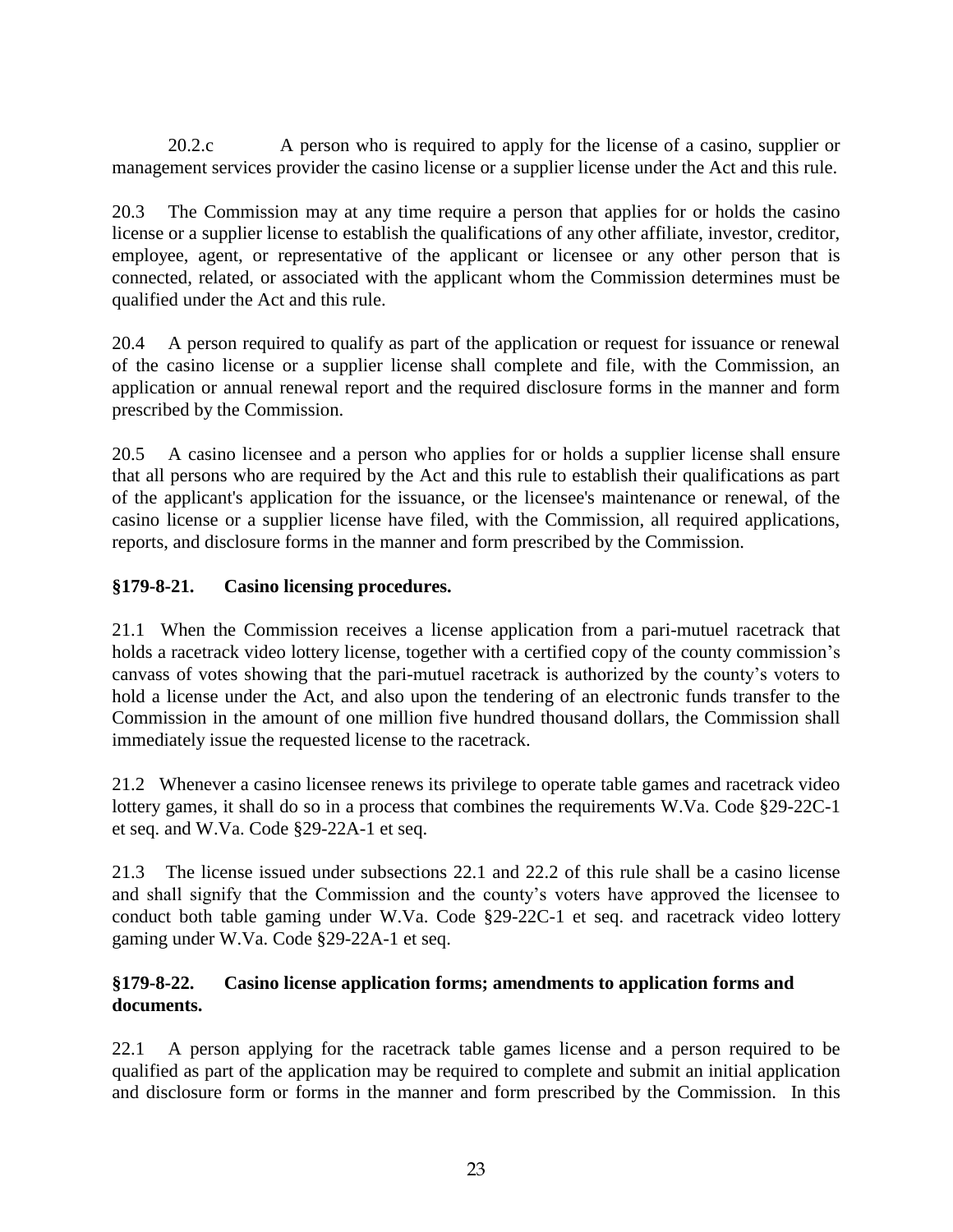case, an applicant shall make the application and disclosure form or forms under oath on forms provided by the Commission.

22.2 A casino licensee is under a continuing duty to disclose any substantive changes in the information or documentation provided in or with the application, renewal, and disclosure forms submitted to the Commission. A casino licensee shall submit an amendment to its application if it knows or should have known that there has been a change in any of the following:

22.2.a A change of the applicant's key persons or the key persons of its holding companies or affiliates that have control of the applicant;

| 22.2.b                  | A change in the type of business organization or entity;                  |
|-------------------------|---------------------------------------------------------------------------|
| 22.2.c<br>equity ratio; | A change of more than five percentage points in capitalization or debt to |

22.2.d A change of debt holders;

22.2.e A change of investors or stockholders unless the licensee is a publicly traded company; or

22.2.f A change of the source of funds.

#### **§179-8-23. Persons who have control of a licensee or applicant.**

23.1 The casino licensee shall require each person who has control of the licensee to be qualified as part of the application and or annual renewal to submit all of the information and documentation required by the Commission. Persons who are considered to have control of an applicant including:

23.1.a Each person associated with a corporate applicant or the immediate parent company of the applicant, but not including a bank or other licensed lending institution which holds a mortgage or other lien acquired in the ordinary course of business, who has the ability to control the activities of the corporate applicant or elect a majority of the board of directors of that corporation;

23.1.b Each person associated with a non-corporate applicant who directly or indirectly holds any beneficial or proprietary interest in the applicant or who the Commission determines to have the ability to control the applicant; and

23.1.c Key personnel of an applicant, including any executive, employee or agent, having the power to exercise significant influence over decisions concerning any part of the applicant's business operation.

#### **§179-8-24. Production of information required by the Commission.**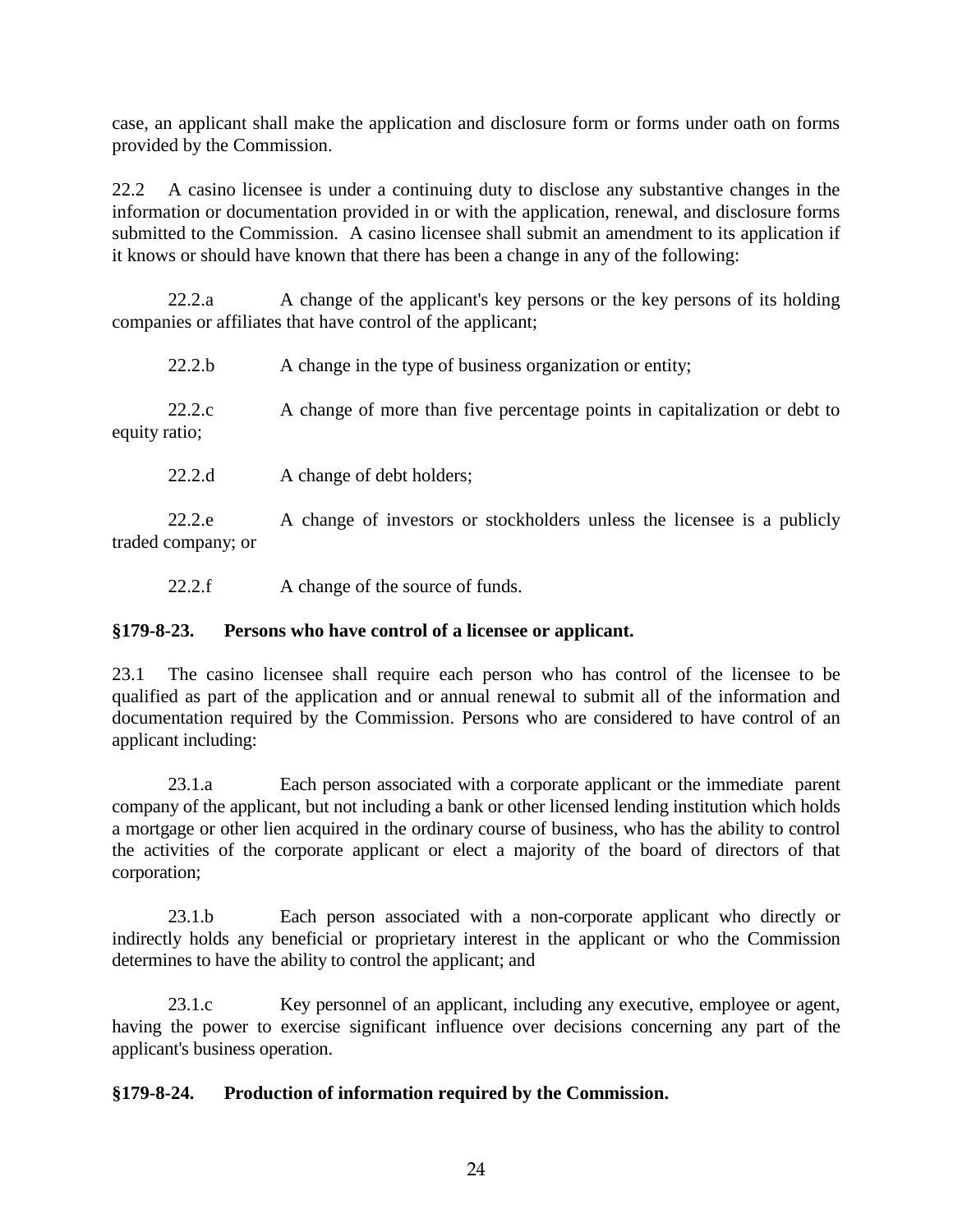24.1 The Commission may require the production of other information and documentation to establish and determine the identity, eligibility, suitability, and qualification of the applicant or any other person required to be qualified, as part of the application, as a financial source under the Act or this rule.

24.2 The Commission may require the production of other information and documentation to establish and determine the financial stability, integrity, and responsibility of the person applying for the casino license and a holding company, affiliate, or intermediary company that is required to be qualified as part of the application under the Act and this rule and to establish and determine the integrity of the applicant's financial sources and adequacy of the applicant's financial resources to develop, construct, renovate, maintain, and operate the casino in accordance with the requirements of the Act and this rule. The information shall include, without limitation, a description of the capitalization for the proposed casino and the amount and source of all debt and equity involved in the capitalization for the casino.

24.3 The Commission may require the production of other information and documentation to establish and determine sufficient business ability on the part of the person applying for the casino license and the applicant's key persons to manage properly and operate the proposed casino in a successful and efficient manner and in accordance with the requirements of its certified development agreement and the Act and this rule.

24.4 The Commission may require the production of other information and documentation concerning the proposed table gaming locations within the racetrack including, without limitation, floor plans showing the location of each gaming point and device, and the location and coverage of all closed circuit television cameras.

24.5 The Commission may require the production of information and documentation concerning the organizational and operational plans for the casino's operation, including, without limitation, the recruitment, employment, supervision, and training of employees, management contracts, and leases.

24.6 The Commission may require the production of other information and documentation concerning the applicant's construction or renovation program for the applicant's casino, infrastructure, and support facilities including without limitation the estimated construction or renovation time and anticipated date of opening of the room or addition.

24.7 The Commission may require the production of other information and documentation concerning the applicant's plans for providing food and beverage and other concessions in the gaming areas, the status of all relevant required governmental and regulatory permits and approvals, and any conditions of all relevant required governmental and regulatory permits and approvals.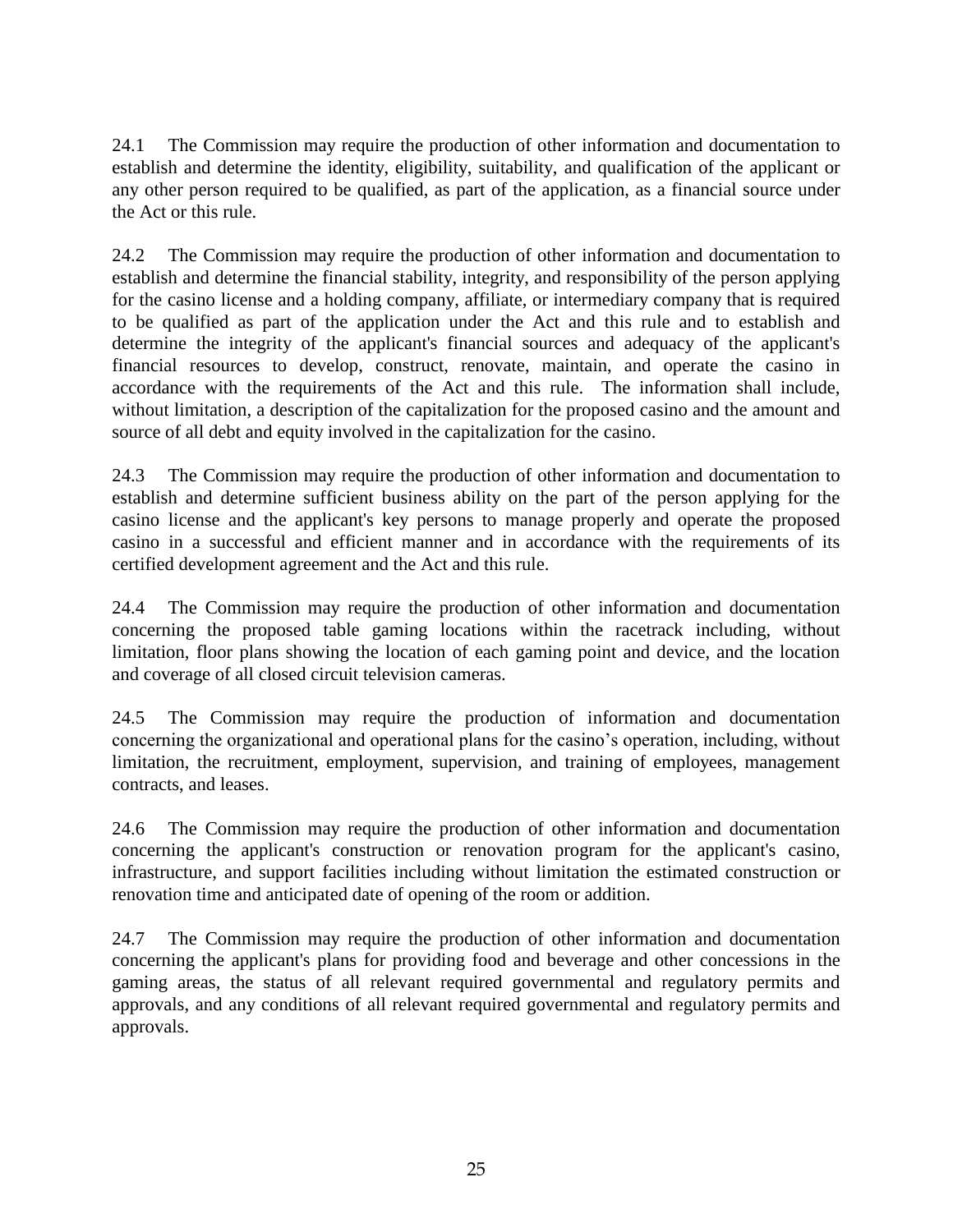24.8 The Commission may require the production of the names, business addresses, telephone numbers, and principal contact persons of the applicant's identified suppliers of gaming-related equipment, goods, and services used in the gaming.

24.9 The Commission may require the production of information and documentation concerning the applicant's plans and procedures for extending credit for gaming and the collection of gaming-related debts.

24.10 The Commission may require the production of information and documentation concerning the applicant's plans and procedures for player tracking or casino management computer systems.

24.11 The Commission may require the production of information and documentation concerning any agreements, covenants, or options by the person applying for the casino license or the key persons of the applicant or any holding company or affiliate that has control of the applicant to lease or purchase the actual or proposed site of the casino.

24.12 The Commission may require the production of information and documentation regarding the types of insurance the applicant has or will obtain.

# **§179-8-25. Confidential information in an application.**

25.1 An applicant shall submit information or documentation required by the Commission which is exempt from public disclosure under the *West Virginia Freedom of Information Act,* W.Va. Code §29B-1-4, or which the applicant or filer wishes to be treated as confidential as a separate part of the application under a cover clearly labeled "Confidential Information." An applicant shall submit the information or documentation in the manner and form prescribed by the Commission;

25.2 An applicant shall produce all required written waivers, assurances, releases and affidavits, which shall be submitted in the manner and form prescribed by the Commission;

25.3 An applicant shall supply to the Commission a statement listing the name, position or title, and business address and telephone number of each individual who completed or prepared any part of the application for the applicant; and

25.4 An applicant shall supply any other information or documentation that the Commission may consider material and necessary to establish the identification, eligibility, suitability, and qualification of the applicant or any other person required to be qualified or licensed as part of the application under the licensing standards and requirements of the Act and this rule.

# **§179-8-26. Issuance of a racetrack table games license.**

26.1 After the issuance of a casino license as provided in section twenty-two of this rule, the Director may conduct a thorough review of the application submitted by the applicant, of the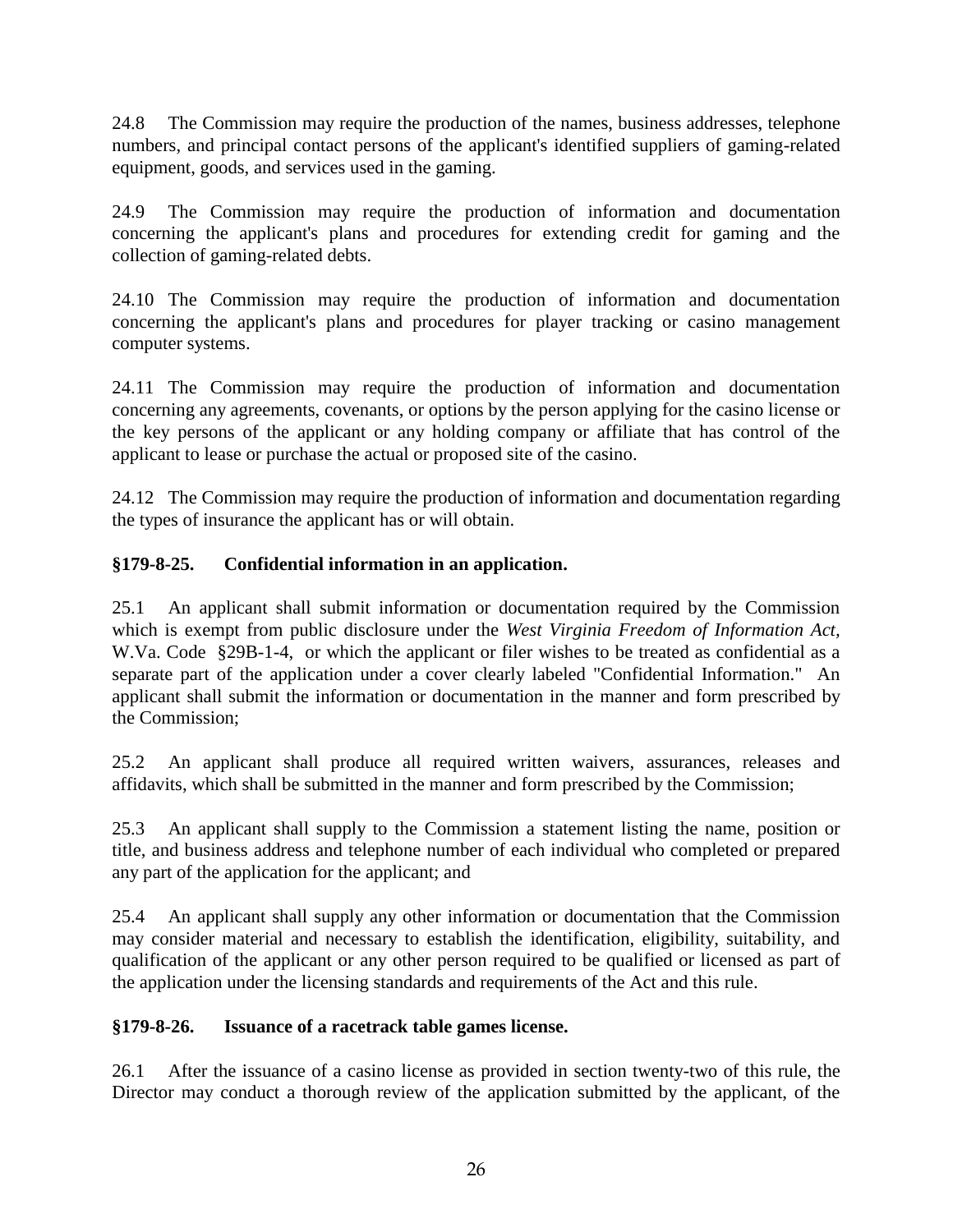background investigation of persons involved with the applicant and the fiscal and physical qualifications of the applicant and its facilities, and report to the Commission, in writing, whether the applicant has satisfactorily complied with the conditions and requirements of the Commission, the Act, and this rule for granting and issuing a casino license to the applicant. The Director shall ensure that a copy of his or her written report to the Commission is served on the applicant.

26.2 Upon receipt of the Director's report, the Commission shall docket the issue for its next regular or special meeting for the purposes of taking further evidence and rendering its final decision on the application.

26.3 The Commission shall place restrictions and conditions on the casino license, including, but not limited to, all of the following:

26.3.a The licensee shall maintain its required bond in accordance with the Act;

26.3.b The licensee's table game operations shall undergo, and successfully complete, a sufficient number and type of practice gaming operations to ensure that the gaming operation is conducted in compliance with the Act and this rule;

26.3.c The licensee shall satisfactorily complete or comply with any incomplete or non-complying aspects of its casino, support facilities, and table gaming operations within specified time frames established by the Commission.

#### **§179-8-27. Payment of the annual license renewal fee.**

27.1 The licensee shall pay the annual license renewal fee of \$2,500,000 by electronic funds transfer. The licensee's fee payment must be received by the West Virginia Lottery on or before June 30 of each year.

27.2 The licensee shall submit to the Commission a renewal application in the form that the Commission requires accompanied by satisfactory evidence of compliance with any additional requirements set by the Commission for license renewal.

27.3 The licensee shall submit to the Commission evidence satisfactory to the Commission of the licensee's compliance with the plan described in W.Va. Code  $\S 29-22C-8(g)(3)$  and subsection 2.59 of this rule to operate a hotel with significant amenities on the racetrack property, or progress toward constructing a hotel.

27.4 The Commission shall renew the license if the licensee meets the requirements of the Act and this rule.

#### **§179-8-28. The licensee's duty to disclose material changes.**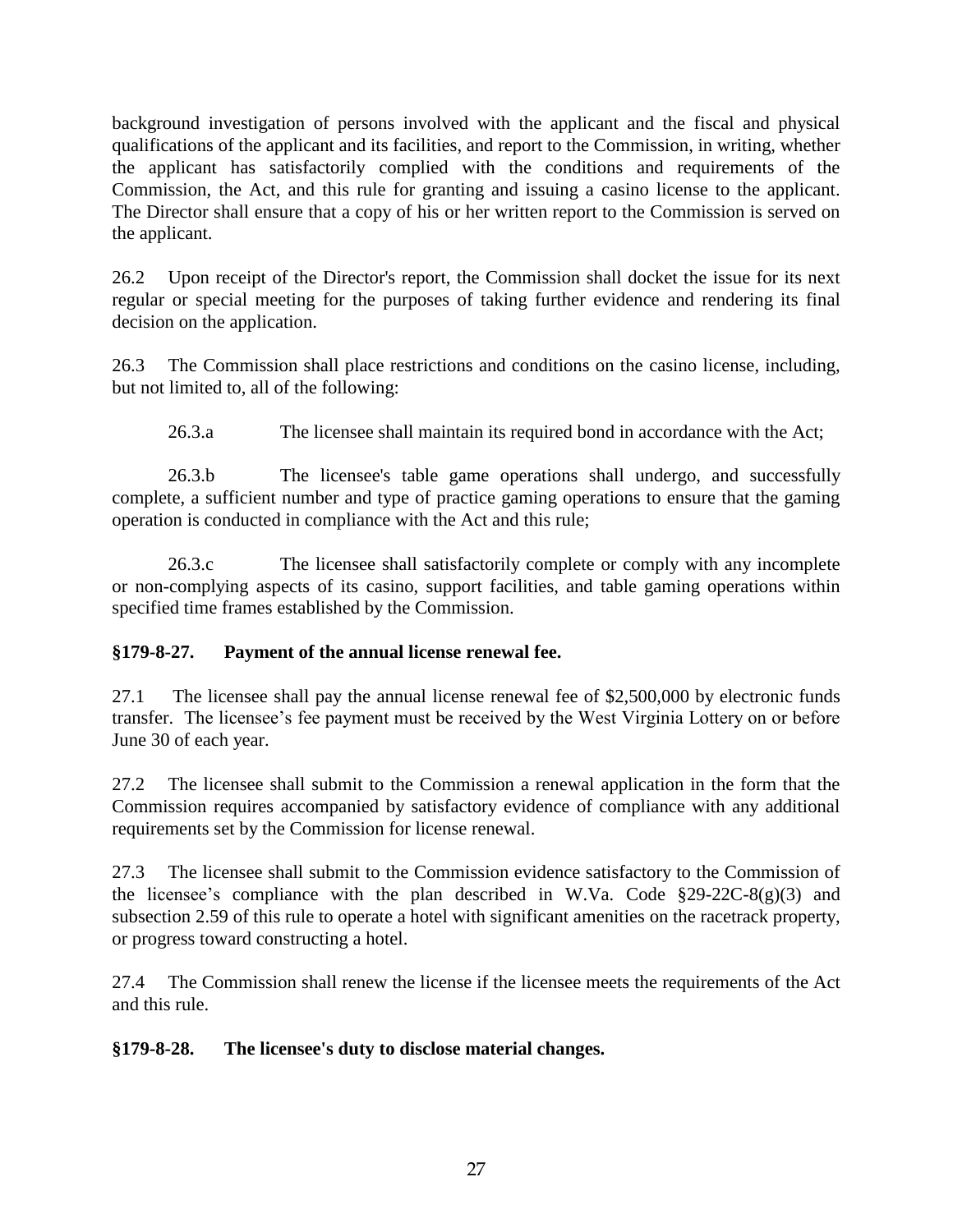28.1 Issuance of the license does not create a property right. Issuance of the license instead gives to the holder a revocable privilege granted by the State of West Virginia conditioned upon the holder's continuing eligibility, qualifications, and suitability to hold the license under the Act and this rule.

28.2 A licensee has a continuing duty to notify promptly the Commission, in writing, without undue delay, of any material change in the information provided in its application or renewal report or reports and any other change in circumstances reasonably related to its eligibility, qualifications, and suitability to be issued, or continue holding, a casino license under the licensing standards, criteria, and requirements of the Act and this rule.

## **§179-8-19. Required notification of anticipated or actual changes in directors, partners, and officers of the licensee and its immediate parent company, if any.**

29.1 A person that applies for or holds a racetrack table games license and the applicant's immediate parent company, if any, shall notify the Commission, in writing, as soon as is practicable, of the appointment, nomination, election, resignation, incapacitation, or death of any member of, or partner in, its board of directors or partnership or of any officer or key person who is directly involved in the management or conduct of gaming operations in West Virginia.

29.2 In the event that the applicant or licensee or any controlling person of the applicant or licensee is a publicly traded corporation, then information otherwise required to be furnished by the license with respect to stockholders, directors and executive officers of the publicly traded corporation shall be limited to information concerning only those executive officers of the publicly traded corporation whose ongoing and regular responsibilities relate or are expected to relate directly to the operation or oversight of the gaming facility.

# **§179-8-30. Notification of new financial sources required.**

30.1 An applicant or a racetrack casino licensee, or any holding company, affiliate, or person who has control of a person that applies for or holds a casino license shall notify the Commission, in writing, as soon as practicable, if it intends to enter into a transaction related in any way to the development and operation of its West Virginia casino that may result in any new financial backers, investors, mortgagees, bondholders, or holders of indentures, notes, or other evidences of indebtedness of the applicant or licensee.

30.2 In the event that the applicant or licensee or any controlling person of the applicant or licensee is a publicly traded corporation, then information otherwise required to be furnished by the license with respect to stockholders, directors and executive officers of the publicly traded corporation shall be limited to information concerning only those executive officers of the publicly traced corporation whose ongoing and regular responsibilities relate or are expected to relate directly to the operation or oversight of the casino.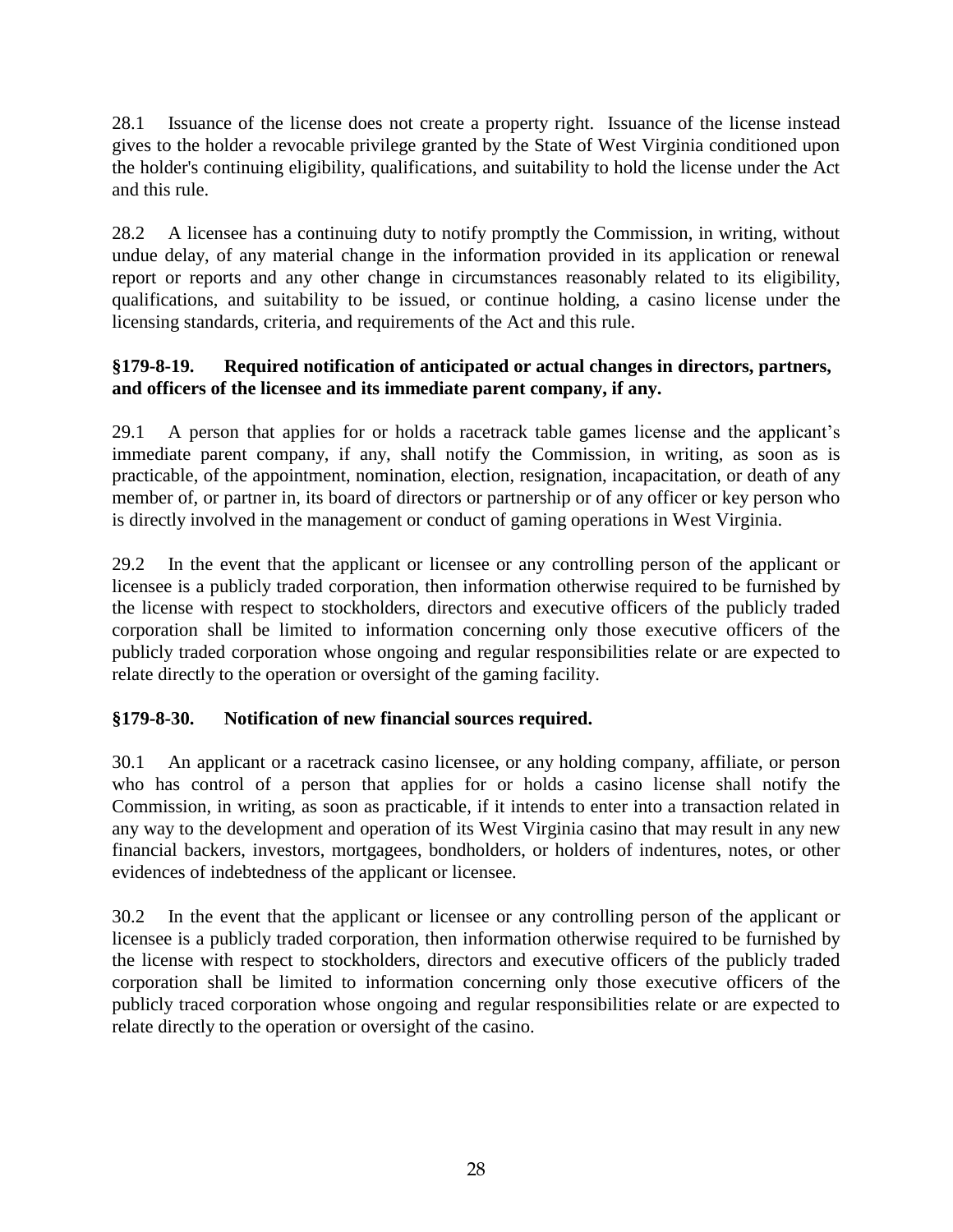### **§179-8-31. Notification by publicly traded applicants, licensees, or holding companies required.**

31.1 A publicly traded company that applies for or holds a casino license or a publicly traded holding company or affiliate that has control of a racetrack table games license applicant or licensee shall notify the Commission, as soon as practicable after it becomes aware that, with regard to the publicly traded company, any person or individual has beneficially acquired any of the following:

31.1.a The ability to control the publicly traded applicant or licensee or the publicly traded holding company or affiliate that has control of the license applicant or licensee; or

31.1.b The ability to elect one or more directors of the publicly traded applicant or licensee or of the publicly traded holding company or affiliate that has control of the license applicant or licensee. To the extent known by the applicant or licensee, the required notification shall include, without limitation, the name, business address, phone number, and other personal identification information for each person or individual.

31.2 If a publicly traded casino licensee or publicly traded holding company either files or is served with any schedule 13D, 13G, or 13F filing under the Securities Exchange Act of 1934, copies of the filing shall be submitted to the Commission by the publicly traded license applicant, licensee, or holding company within ten business days after receipt or filing.

# **§179-8-32. Qualification of new directors, officers, or other key persons.**

An individual required to be qualified or licensed under the Act or this rule by virtue of his or her position with a West Virginia licensee shall not perform any duties or exercise any powers of the position related to West Virginia casino operations until he or she has been determined to be qualified or otherwise authorized by the Commission, under the Act and this rule.

# **§179-8-33. Qualification of new directors and officers of holding company**.

A proposed new director, partner, officer, or key person required to be qualified or licensed under the Act or this rule by virtue of his or her position the immediate parent company who has control of a West Virginia license applicant or licensee shall not perform any duties or exercise any powers of the position related to West Virginia casino operations until he or she has been determined to be qualified or otherwise authorized by the Commission, under the Act and this rule.

# **§179-8-34. Supplier license required to provide table games-related devices, supplies and/or services.**

34.1 When a person will supply or provide a casino with gaming devices, gaming supplies or services that directly affect the play and results of table games authorized, conducted, and played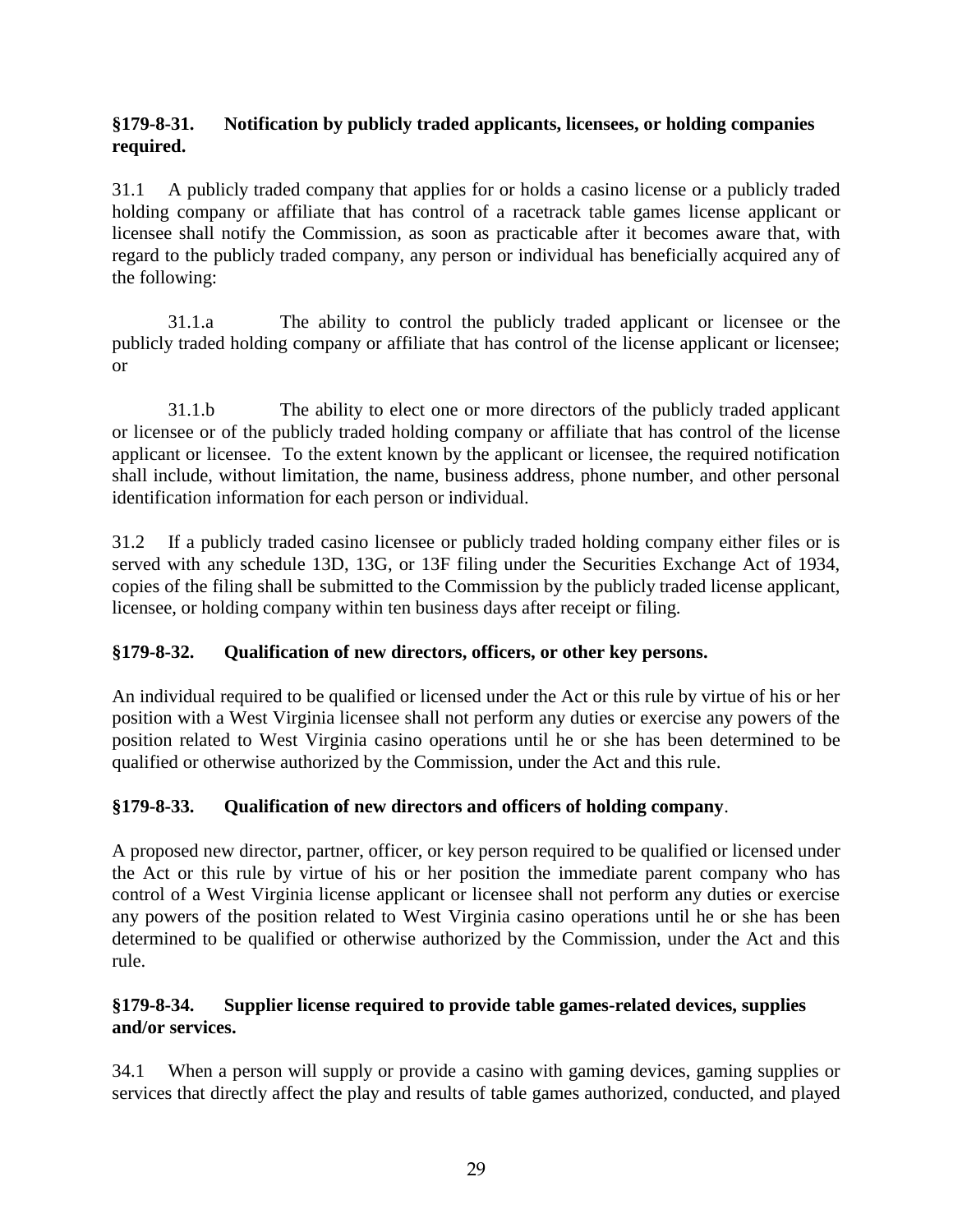under the Act and this rule, the person shall hold a supplier's license. In determining whether a person is qualified to be licensed as a supplier under this rule, the Commission shall consider, without limitation, whether the person meets one or more of the following criteria:

34.1.a The person manufactures, supplies, or distributes devices, machines, equipment, items or articles that:

| 34.1.a.1 |  | Are specifically designed for use in the conduct of table gaming; |
|----------|--|-------------------------------------------------------------------|
|          |  |                                                                   |

34.1.a.2 Are needed to conduct table gaming;

34.1.a.3 Have the capacity to affect the outcome of the play of a table game;

or

34.1.a.4 Have the capacity to affect the calculation, storage, collection, or control of gross receipts; and

34.1.b The person provides other goods or services determined by the Commission to be used in, or incident to, the operation of table games and the person must be licensed as a supplier to protect the public and enhance the credibility and integrity of gaming in West Virginia;

34.2 The following persons shall be licensed under the criteria specified in subdivisions 35.1a through 35.1.e of this rule:

34.2.a A manufacturer, supplier, distributor, servicer, or repairer of any of the following:

| 34.2.a.1 | Cards;                                      |
|----------|---------------------------------------------|
| 34.2.a.2 | Dice;                                       |
| 34.2.a.3 | Gaming chips;                               |
| 34.2.a.4 | Gaming plaques;                             |
| 34.2.a.5 | Tokens;                                     |
| 34.2.a.6 | Dealing shoes;                              |
| 34.2.a.7 | Drop boxes;                                 |
| 34.2.a.8 | Computerized gaming monitoring systems; and |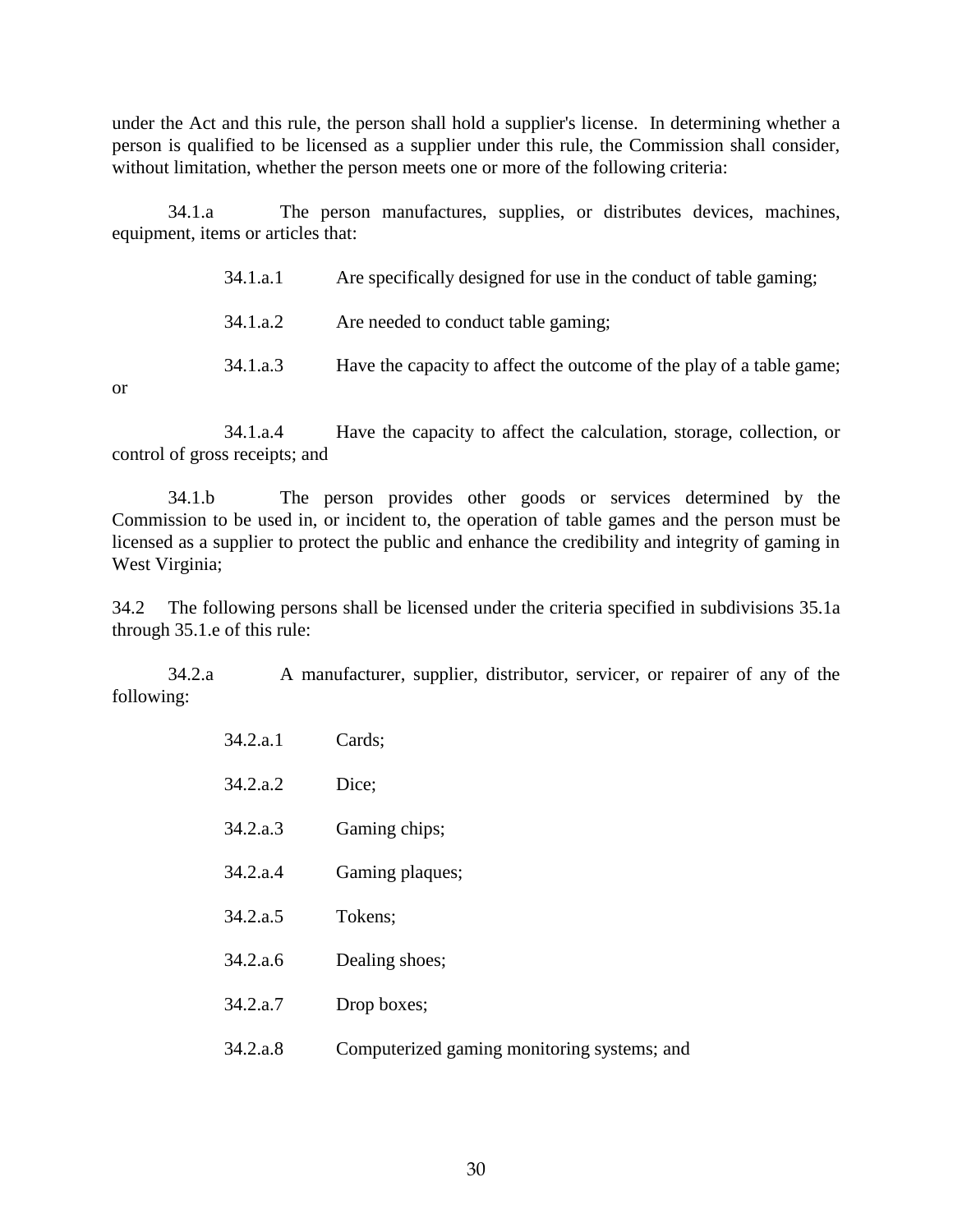34.2.a.9 Other devices, machines, equipment, items, or articles used in table

gaming.

# **§179-8-35. Supplier's license application.**

35.1 To qualify for a license, the applicant shall meet the requirements of this rule. Each applicant who is an individual who is a controlling person of an applicant that is not an individual shall be of good moral character and reputation, and shall have the necessary experience and financial ability to successfully carry out the functions of a gaming facility supplier.

35.2 An applicant for a license to supply gaming devices, equipment and supplies to a gaming facility shall demonstrate that the gaming devices, equipment and supplies that the applicant plans to sell or lease to the licensed casino conform or will conform to standards established by rules of the Commission and applicable state law.

35.3 A person applying for a supplier's license and a person required to be qualified as part of the application shall complete and submit application and disclosure forms in the manner and form prescribed by the Commission. The application and disclosure forms shall be made under oath on prescribed forms provided by the Commission.

35.4 Application procedures for a supplier's license are as follows:

35.4.a Upon application, an applicant shall assume and accept, in writing, under oath, all risk of adverse publicity, notoriety, embarrassment, criticism, financial loss, or other unfavorable or harmful consequences that may occur in connection with the application process or the public disclosure of information submitted with the application;

35.4.b Upon application, an applicant shall also expressly waive and give up, in writing, under oath, all claims for damages that may result from the application and licensing process;

35.4.c Upon application, an applicant shall also consent, in writing, under oath, to being subject to the inspections, investigations, audits, searches, and seizures for the duration of the supplier's license for which application is made, if the license is issued;

35.4.d Upon application, an applicant shall also authorize and consent, in writing, under oath, to release and disclose to the Commission and its authorized representatives and agents all otherwise confidential records of the applicant that the Commission requests from the applicant or from third parties, including, without limitation, tax records and financial records held by a federal, state, or local governmental agency, a credit bureau, or a financial institution while applying for, or while holding, a supplier's license under the Act and this rule;

35.4.e The Commission shall use the information provided in the prescribed application and disclosure form as a basis for an appropriate background investigation for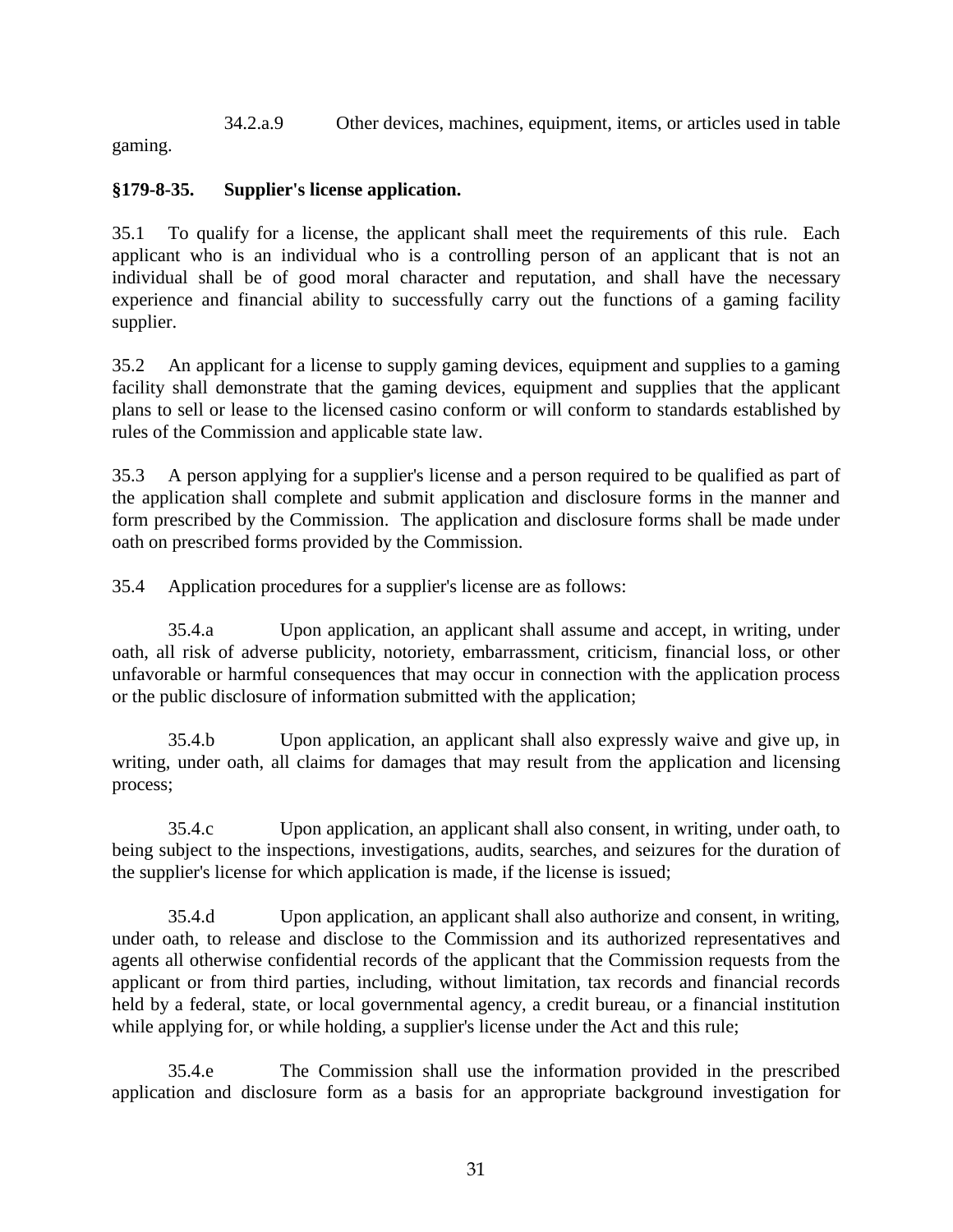evaluating and determining the eligibility, qualifications, and suitability of the applicant to receive the license for which application is made. The Commission shall make the evaluation and determination under the licensing standards and criteria provided in the Act and rules of the Commission. A misrepresentation or omission in the application is cause for denial, suspension, restriction, or revocation of a license by the Commission;

35.4.f A person applying for a supplier license shall provide the name, address, and telephone number of a representative to act as a liaison to the Commission's background investigators, and shall facilitate, assist, and cooperate with the Commission in its conduct of background investigations under the Act and this rule;

35.4.g The Commission shall not issue a supplier's license or renewal license unless the person applying for the license, and each person required to be qualified as part of the application for issuance or renewal of the license, has completed and filed with the Commission all required applications, license renewal reports and disclosure forms in the manner and form prescribed by the Commission, has provided all information, documentation, assurances, waivers, and releases, and has paid the fees required by the Act and this rule;

35.4.h An applicant shall file all required application forms before the expiration of deadlines established and published by the Commission;

35.4.i An applicant is under a continuing duty to disclose any material changes in the information or documentation provided in or with the application, renewal, and disclosure forms submitted to the Commission;

35.4.j A person applying for a supplier license shall request amendment of its application when it knows, or should have known, that there has been a change in any of the following:

35.4.j.1 The applicant's key persons or the key persons of any holding company or affiliate that has control of the applicant;

| 35.4.j.2 | The type of business organization or entity; |
|----------|----------------------------------------------|
| 35.4.j.3 | A holding company or affiliate;              |
| 35.4.j.4 | The investors or debt holders, or both; or   |
| 35.4.j.5 | A source of funds.                           |

35.4.k A publicly traded corporation shall be considered to have complied with this rule if it has complied with the reporting requirements provided by section twelve of the Securities and Exchange Act of 1934, as amended (15 U.S.C. §78);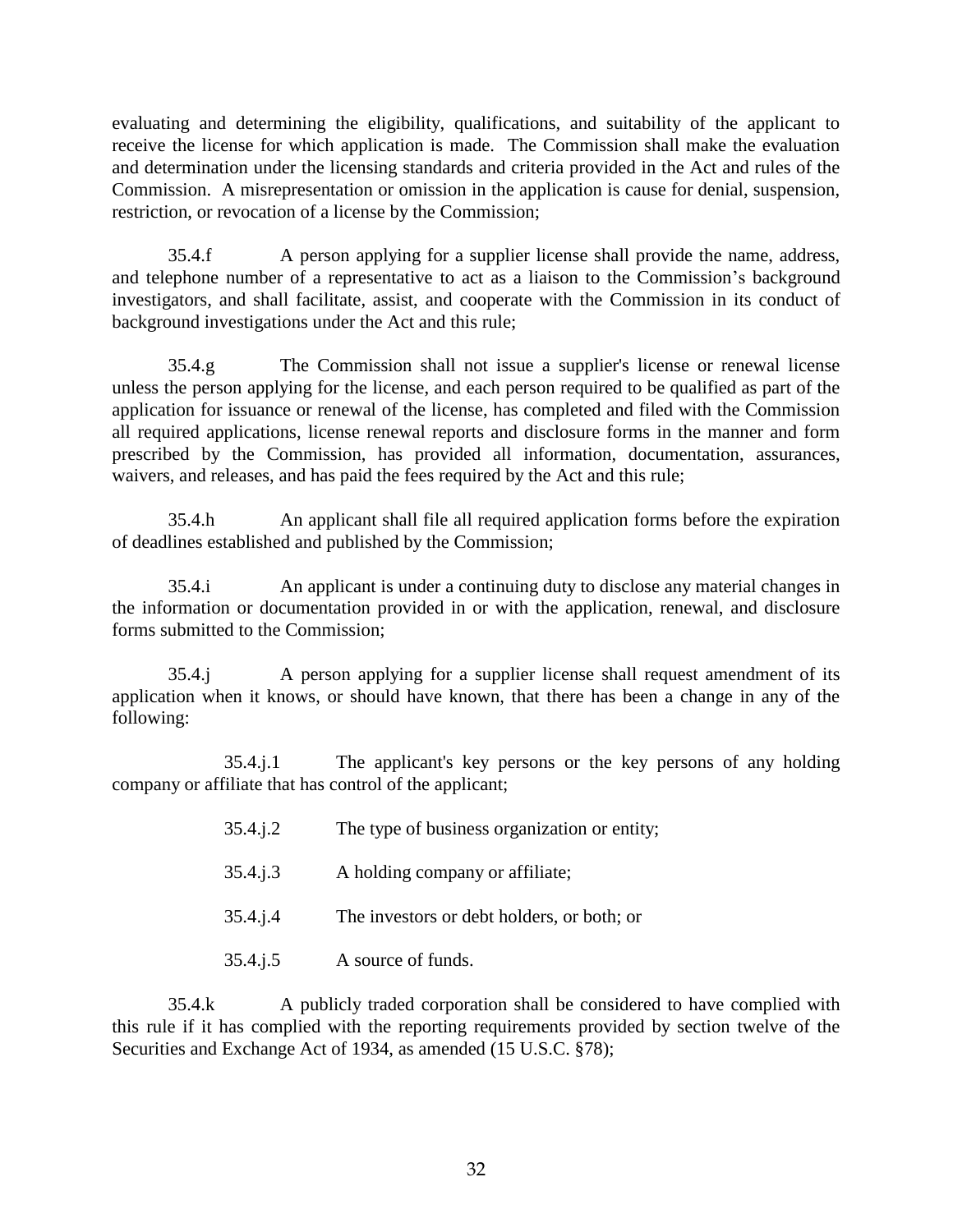35.4.l A supplier's license application may be withdrawn upon written notice to the Commission. If the statutory license fee has been paid, the Commission may refund the fee to the applicant if no processing or reviews of the application have taken place; and

35.4.m The Commission may allow information, documents, or other materials submitted by an applicant in a withdrawn application to be incorporated by reference into a subsequent application.

35.5 A supplier's license application shall require that the person applying for the license and a person required to be qualified as part of the application submit all of the following information and documentation on forms prescribed by the Commission:

35.5.a The name of the person applying for a supplier license and any holding company or affiliate that has control of the applicant and the person's, company's, or affiliate's respective business address, phone number, federal identification number, and West Virginia taxpayer identification number;

35.5.b To the extent known and identified by the applicant, the identity and home and business addresses and phone numbers of the key persons of the person applying for a supplier license, of a holding company or affiliate that has control of the applicant, and of any other person required to be qualified as part of the applicant's application under the Act and this rule; and

35.5.c Applications and disclosure forms completed by the person applying for a supplier license and by the key persons of the applicant, a holding company or affiliate that has control of the applicant, and any other identified person required to be qualified as part of that applicant's application. The applications and disclosure forms shall contain all information and documentation that the Commission requires to determine the eligibility, qualifications, and suitability of each person under W.Va. Code §29-22C-13, specifically including photographs and fingerprints of each individual person required to be qualified as part of the application. The photographs and fingerprints shall be taken at a time and place designated by the Director. Photos that have been taken within ninety days of submitting an application may be sent with the applicable disclosure form to fulfill the photo requirement. Each applicant shall submit the following kinds of information:

35.5.c.1 All of the following information for each natural person required to be qualified as part of the application:

| 35.5.c.1.A Name; |                           |
|------------------|---------------------------|
| 35.5.c.1.B       | Aliases and nicknames;    |
|                  | 35.5.c.1.C Date of birth; |
| 35.5.c.1.D       | Physical description;     |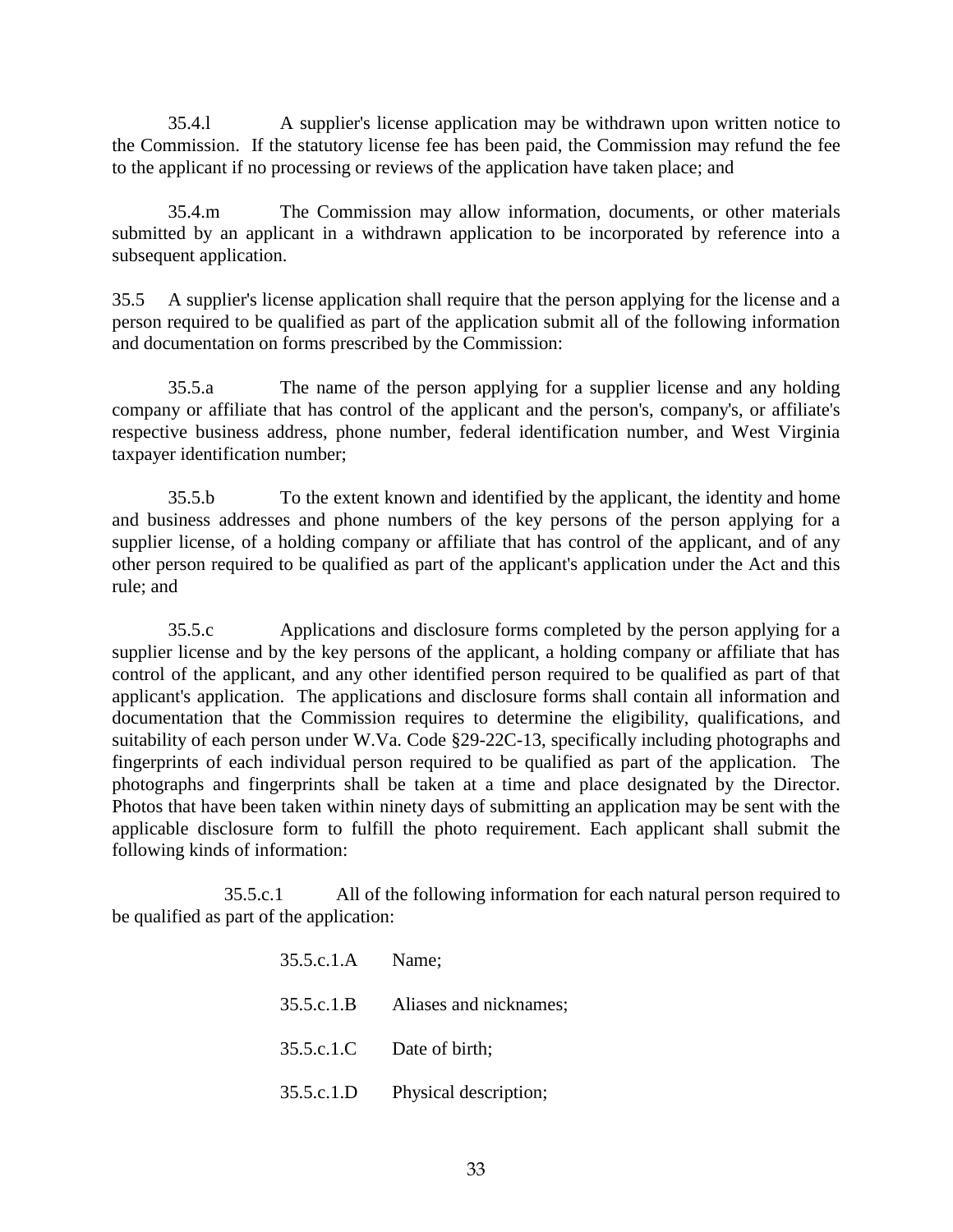35.5.c.1.E Citizenship; 35.5.c.1.F Marital history and family data; and 35.5.c.1.G Home and business addresses and phone numbers; and

35.5.c.2 Personal, business, and financial information relevant to the moral character, reputation, integrity, business probity, experience and ability, and financial experience, stability, and responsibility of the person applying for a supplier license and each person required to be qualified as part of the application;

35.5.c.3 A listing of the jurisdictions in which the person applying for a supplier license and each person required to be qualified as part of that application holds or has held a supplier license or other gaming-related license;

35.5.c.4 Information regarding any previous civil litigation that involves the business practices of, or criminal arrests, charges, or dispositions involving, the person applying for a supplier license and each person required to be qualified as part of the application;

35.5.c.5 Information regarding the incorporation, partnership, or other business structure and organization of the person applying for the supplier license and the applicant's key persons and any holding company or affiliate that has control of the applicant;

35.5.c.6 Information regarding the equipment, goods, and services that the person applying for a supplier license will provide or supply to the casino licensee, including, without limitation, information regarding the knowledge, skill, education, training, and experience of the applicant and the managerial employees and sales and service representatives who will represent the applicant and conduct its business in West Virginia;

35.5.c.7 Information regarding any previous bankruptcy proceedings filed by or against the person applying for a supplier license or any other person required to be qualified as part of the application;

35.5.c.8 Information regarding any previous formal legal proceedings to adjust, deter, suspend, or otherwise work out payment of any debt owed by the person applying for a supplier license or any other person required to be qualified as part of the application;

35.5.c.9 Information regarding any present or previous tax delinquency or complaints, notices, or liens filed against the person applying for a supplier license, or any other person required to be qualified as part of the application, for nonpayment of local, state, or federal taxes and fees;

35.5.c.10 Information regarding any previous violation of, or noncompliance with, supplier licensing or regulatory requirements in West Virginia or any other jurisdiction by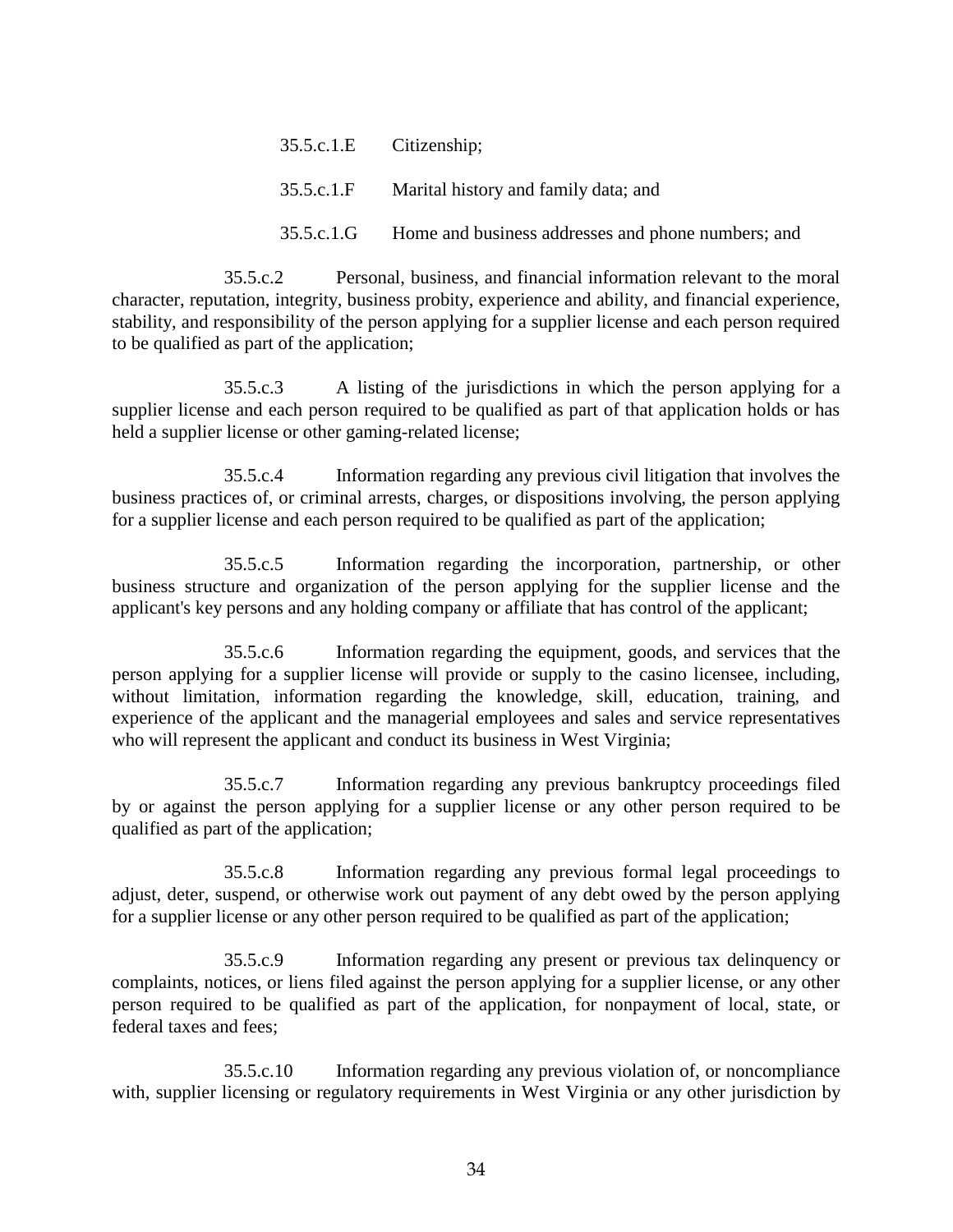the person applying for a supplier license or any other person required to be qualified as part of the application;

35.5.c.11 Information regarding any previous violation of, or noncompliance with, any other licensing and regulatory requirements involving other regulated gaming in West Virginia or any other jurisdiction by the person applying for a supplier license or any other person required to be qualified as part of the application;

35.5.c.12 Information regarding whether the person applying for a supplier license or any other person required to be qualified as part of the application has ever held a supplier license or other gaming-related license that was restricted, suspended, or revoked in West Virginia or any other jurisdiction; and

35.5.c.13 Other information which is required by the Commission regarding the person applying for a supplier license and any other person required to be qualified as part of the application and which is considered necessary by the Commission to protect the public and enhance the credibility and integrity of gaming in West Virginia and to properly evaluate the applicant's eligibility, qualifications, and suitability to be licensed as a supplier under the Act and this rule.

#### **§179-8-36. Supplier's license issuance; standards and criteria.**

36.1 A person that is required to be licensed as a supplier under the Act and this rule shall, before issuance of a supplier's license, produce information, documentation, and assurances in its application to establish all of the following by clear and convincing evidence:

36.1.a The applicant and all other persons required to be qualified as part of the application are eligible, qualified, and suitable for licensure under the licensing standards, criteria, and requirements set forth in section twelve of the Act and this rule;

36.1.b The financial stability and responsibility of the applicant;

36.1.c The applicant and all other persons required to be qualified as part of the application demonstrate a level of skill, experience, knowledge, and ability necessary to supply the equipment, goods, or services that the applicant seeks permission to provide to the casino licensee and racetrack table games license applicants in compliance with the Act and this rule;

36.1.d The applicant and all other persons required to be qualified as part of the application have not been convicted of any disqualifying crime listed in section fifteen of the Act;

36.1.e The applicant and all other persons required to be qualified as part of the application do not appear on the exclusion list of any jurisdiction; and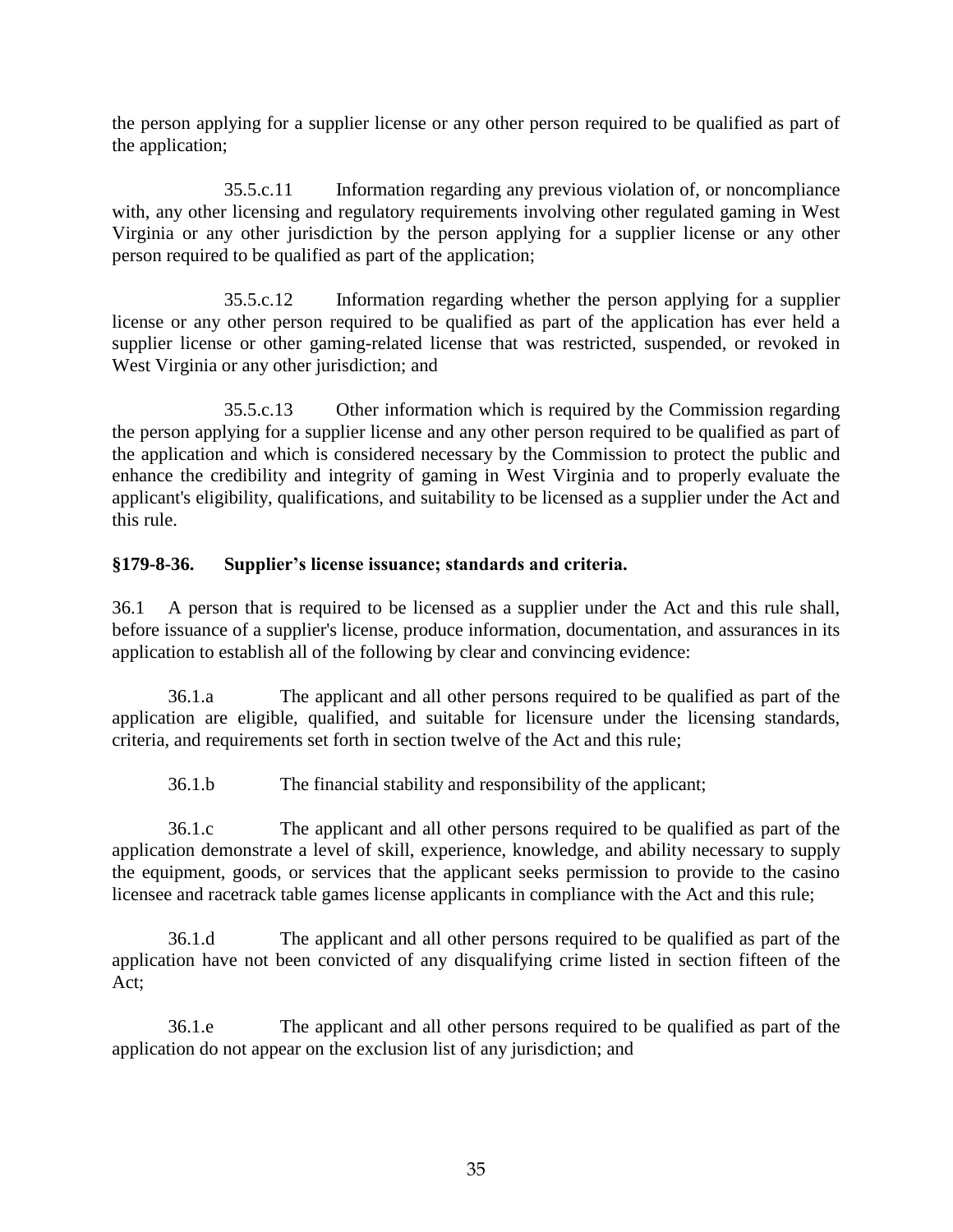36.1.f The applicant and all other persons required to be qualified as part of the application are in substantial compliance with all local and state tax laws.

#### **§179-8-37. Supplier license application; Commission action.**

37.1 The Commission shall take the following action on an application for a supplier license:

37.1.a After the completion of the background investigation, the Director shall report to the Commission, in writing, regarding the staff's background investigation of the applicant. Upon receipt of the Director's report, the Commission shall grant or deny the application.

37.1.b If the Commission grants the application, it shall direct the Director to issue a supplier license;

37.1.c If the Commission denies the application, then it shall instruct the Director to issue the applicant a notice of denial by certified mail; and

37.1.d If the applicant fails to request a hearing by certified mail, within ten days of the applicant's receipt of the notice of denial, to contest the denial, the notice of denial becomes the final order of the Commission.

### **§179-8-38. Denied license; reapplication.**

38.1 A person whose application for a supplier license has been denied may not reapply for a supplier license for a period of one year from the date on which the Commission voted to deny the application, unless the Commission allows reapplication at an earlier date.

38.2 A person whose application for a supplier license was denied may seek leave of the Commission to reapply by addressing the request to the Commission. The Commission may require the applicant to present oral or written argument outlining why an exception should be made.

#### **§179-8-39. License required to provide management services.**

39.1 When a person that is not a natural person will provide a casino with substantial management services, such as managing the day-to-day operation of table games or all casino games, the person shall hold a management services provider license.

39.2 To qualify for a license, the applicant shall meet the requirements of this rule. Each controlling natural person of an applicant shall be of good moral character and reputation, and shall have the necessary experience and financial ability to successfully carry out the functions of a management services provider.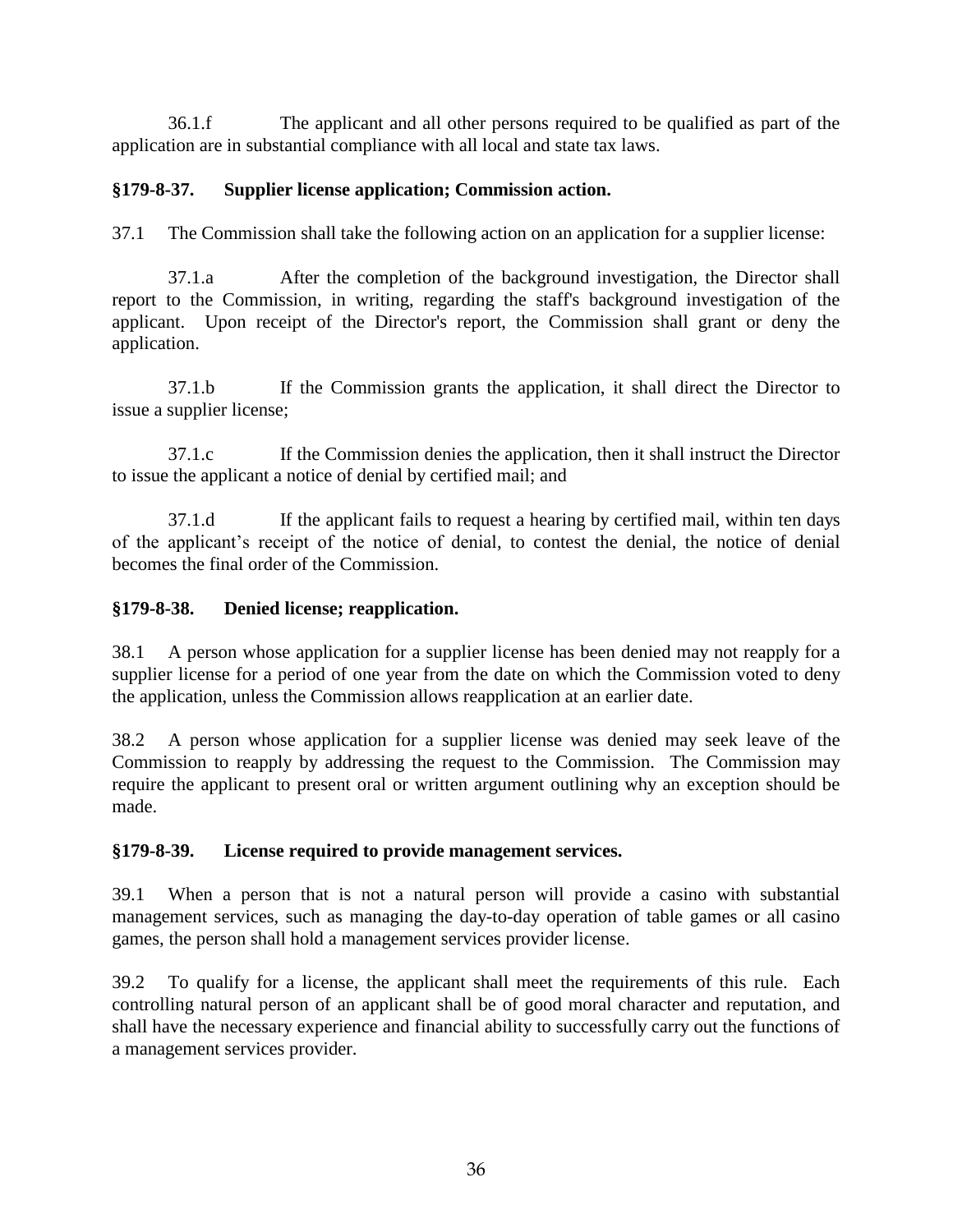39.3 A person applying for a management services provider's license and a person required to be qualified as part of the application shall complete and submit application and disclosure forms in the manner and form prescribed by the Commission. The application and disclosure forms shall be made under oath on prescribed forms provided by the Commission.

39.4 The application procedures for a management services provider's license are as follows:

39.4.a Upon application, an applicant shall assume and accept, in writing, under oath, all risk of adverse publicity, notoriety, embarrassment, criticism, financial loss, or other unfavorable or harmful consequences that may occur in connection with the application process or the public disclosure of information submitted with the application;

39.4.b Upon application, an applicant shall also expressly waive and give up, in writing, under oath, all claims for damages that may result from the application and licensing process;

39.4.c Upon application, an applicant shall also consent, in writing, under oath, to being subject to inspections, investigations, audits, searches, and seizures for the duration of the management services provider's license for which application is made, if the license is issued;

39.4.d Upon application, an applicant shall also authorize and consent, in writing, under oath, to release and disclose to the Commission and its authorized representatives and agents all otherwise confidential records of the applicant that the Commission requests from the applicant or from third parties, including, without limitation, tax records and financial records held by a federal, state, or local governmental agency, a credit bureau, or a financial institution while applying for, or while holding, a management services provider's license under the Act and this rule;

39.4.e The Commission shall use the information provided in the prescribed application and disclosure form as a basis for an appropriate background investigation for evaluating and determining the eligibility, qualifications, and suitability of the applicant to receive the license for which application is made. The Commission shall make the evaluation and determination under the licensing standards and criteria provided in the Act and rules of the Commission. A misrepresentation or omission in the application is cause for denial, suspension, restriction, or revocation of a license by the Commission;

39.4.f A person applying for a management services provider's license shall provide the name, address, and telephone number of a representative to act as a liaison to the Commission's background investigators, and shall facilitate, assist, and cooperate with the Commission in its conduct of background investigations under the Act and this rule;

39.4.g The Commission shall not issue a management services provider's license or renewal license unless the person applying for the license, and each person required to be qualified as part of the application for issuance or renewal of the license, has completed and filed with the Commission all required applications, license renewal reports and disclosure forms in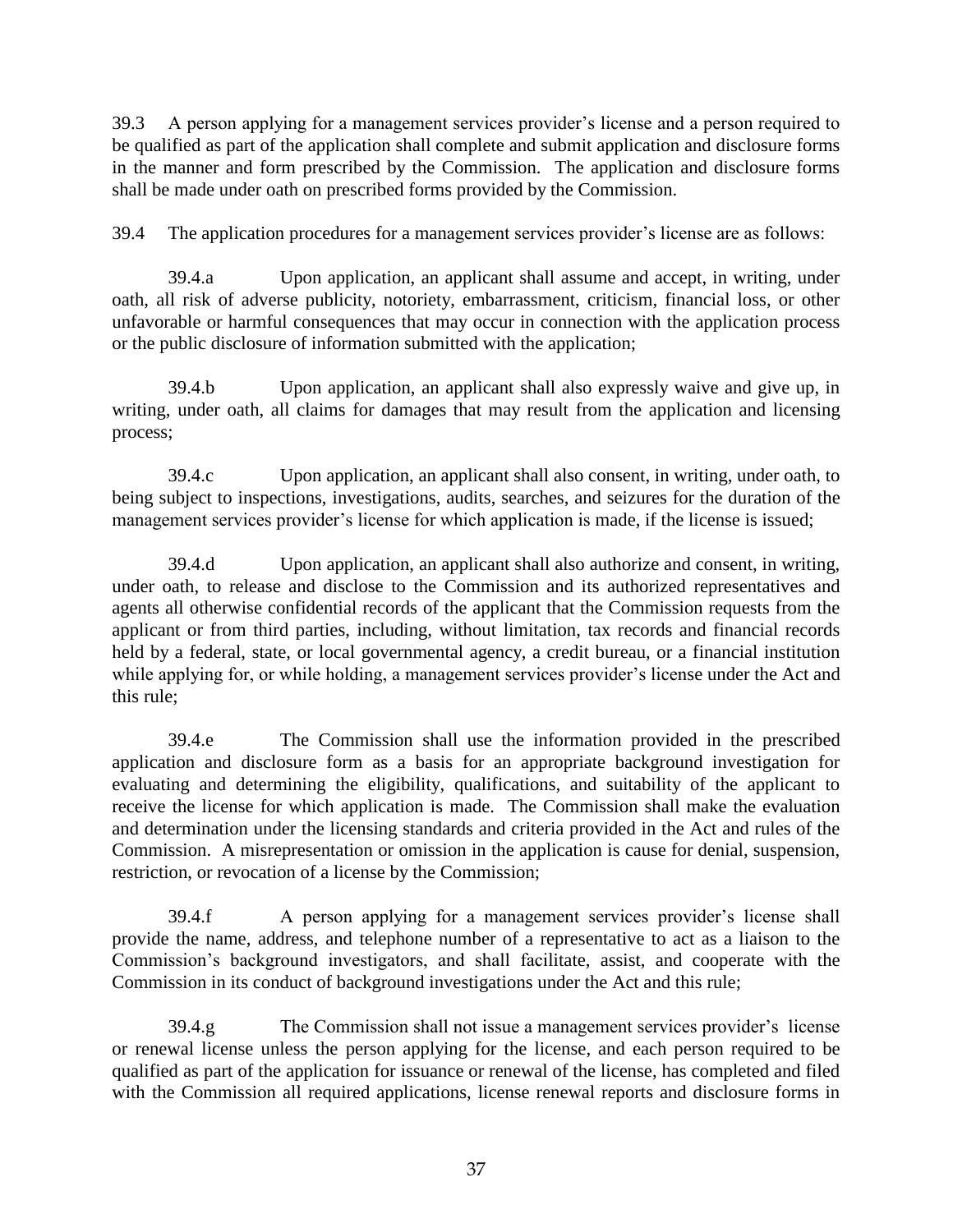the manner and form prescribed by the Commission, has provided all information, documentation, assurances, waivers, and releases, and has paid the fees required by the Act and this rule;

39.4.h An applicant shall file all required application forms before the expiration of deadlines established and published by the Commission;

39.4.i An applicant is under a continuing duty to disclose any material changes in the information or documentation provided in or with the application, renewal, and disclosure forms submitted to the Commission;

39.4.j A person applying for a management services provider's license shall request amendment of its application when it knows, or should have known, that there has been a change in any of the following:

39.4.j.1 The applicant's key persons or the key persons of any holding company or affiliate that has control of the applicant;

| 39.4.j.2 | The type of business organization or entity; |
|----------|----------------------------------------------|
|          |                                              |

- 39.4.j.3 A holding company or affiliate;
- 39.4.j.4 The investors or debt holders, or both; or
- 39.4.j.5 A source of funds.

39.4.k A publicly traded corporation shall be considered to have complied with this rule if it has complied with the reporting requirements provided by section twelve of the Securities and Exchange Act of 1934, as amended (15 U.S.C. §78);

39.4.l A management services provider's license application may be withdrawn upon written notice to the Commission before Commission action on the application if all background investigation costs of the Commission have been paid in full by the person applying for a management services provider's license; and

39.4.m The Commission may allow information, documents, or other materials submitted by an applicant in a withdrawn application to be incorporated by reference into a subsequent application;

39.5 A management services provider's license application shall require that the person applying for the license and a person required to qualify as part of the application submit all of the following information and documentation on forms prescribed by the Commission:

39.5.a The name of the person applying for a management services provider's license and any holding company or affiliate that has control of the applicant and the person's,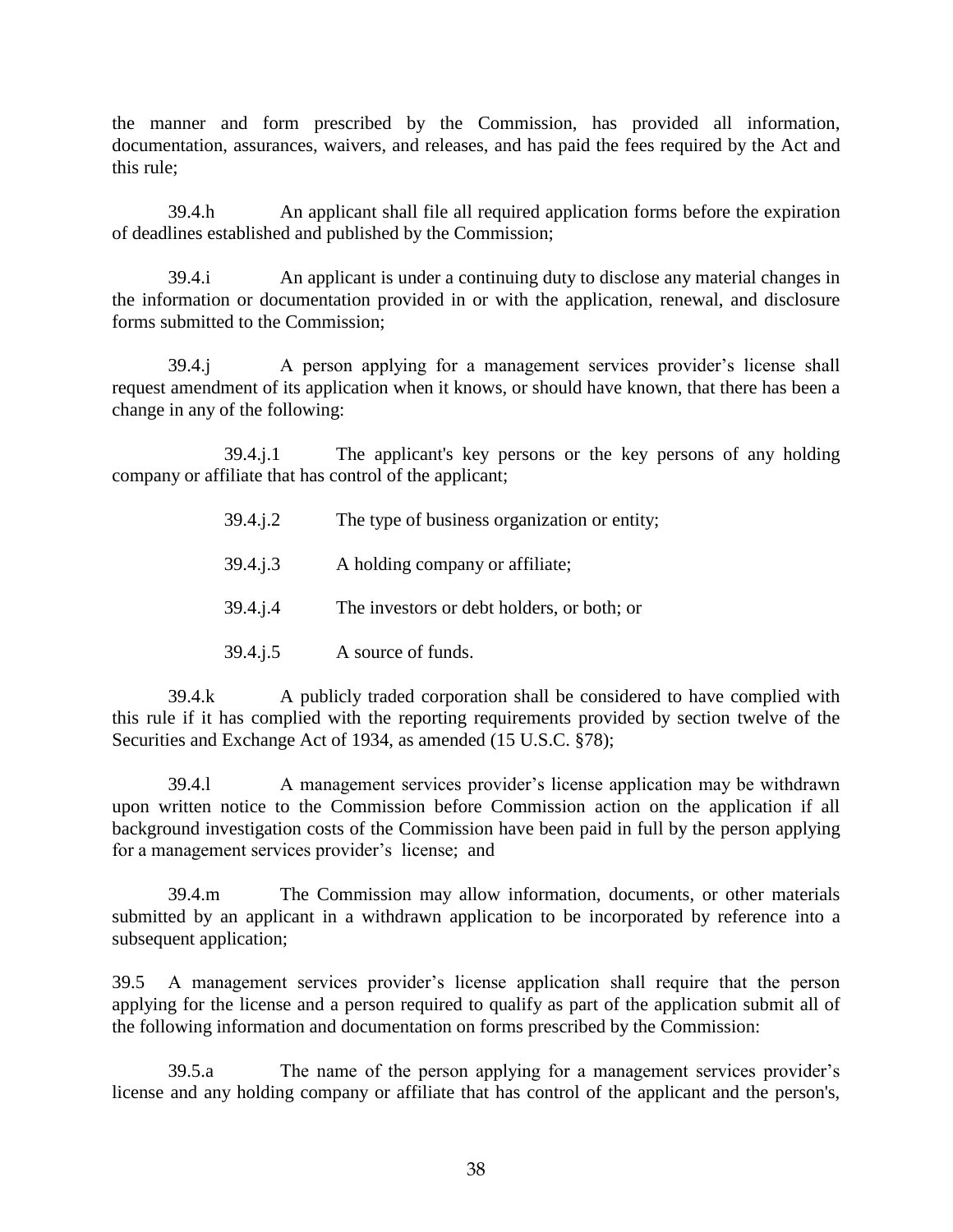company's, or affiliate's respective business address, phone number, federal identification number, and West Virginia taxpayer identification number;

39.5.b To the extent known and identified by the applicant, the identity and home and business addresses and phone numbers of the key persons of the person applying for a management services provider's license, of a holding company or affiliate that has control of the applicant, and of any other person required to be qualified as part of the applicant's application under the Act and this rule; and

39.5.c Applications and disclosure forms completed by the person applying for a management services provider's license and by the key persons of the applicant, a holding company or affiliate that has control of the applicant, and any other identified person required to be qualified as part of that applicant's application. The applications and disclosure forms shall contain all information and documentation that the Commission requires to determine the eligibility, qualifications, and suitability of each person under section fifteen of the Act, specifically including photographs and fingerprints of each individual person required to be qualified as part of the application. The photographs and fingerprints shall be taken at a time and place designated by the Director. Photos that have been taken within ninety days of submitting an application may be sent with the applicable disclosure form to fulfill the photo requirement. Each applicant shall submit the following kinds of information:

39.5.c.1 All of the following information for each natural person required to be qualified as part of the application:

| 39.5.c.1.A         | Name:                                              |
|--------------------|----------------------------------------------------|
| 39.5.c.1.B         | Aliases and nicknames;                             |
| 39.5.c.1.C         | Date of birth;                                     |
| 39.5.c.1.D         | Physical description;                              |
| 39.5.c.1.E         | Citizenship;                                       |
| 39.5.c.1.F         | Marital history and family data; and               |
| $39.5c.1 \text{G}$ | Home and business addresses and phone numbers; and |

39.5.c.2 Personal, business, and financial information relevant to the moral character, reputation, integrity, business probity, experience and ability, and financial experience, stability, and responsibility of the person applying for a management services provider's license and each person required to be qualified as part of the application;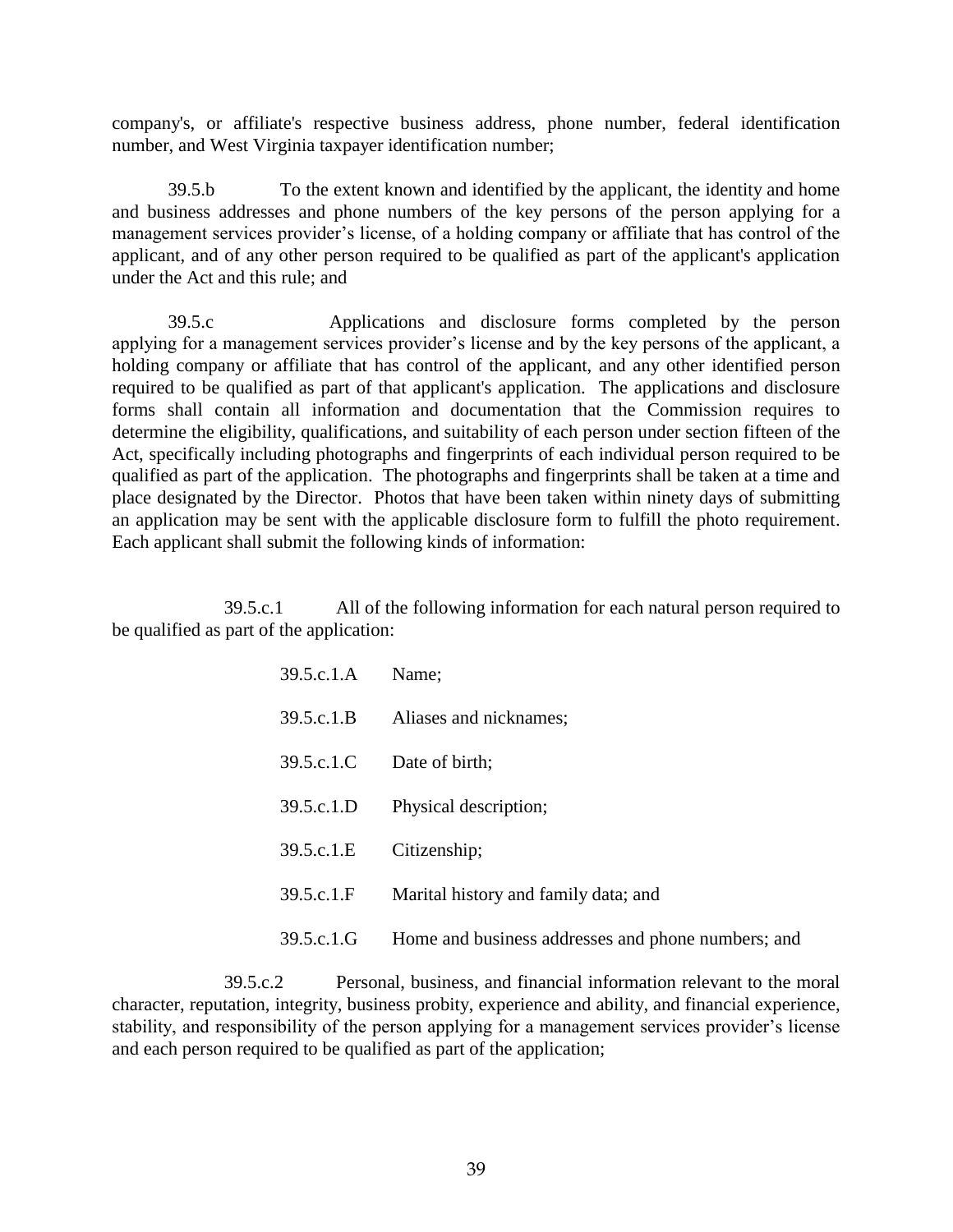39.5.c.3 A listing of the jurisdictions in which the person applying for a management services provider's license and each person required to be qualified as part of that application holds or has held a management services provider's license or other gaming-related license;

39.5.c.4 Information regarding any previous civil litigation that involves the business practices of, or criminal arrests, charges, or dispositions involving, the person applying for a management services provider's license and each person required to be qualified as part of the application;

39.5.c.5 Information regarding the incorporation, partnership, or other business structure and organization of the person applying for the management services provider's license and the applicant's key persons and any holding company or affiliate that has control of the applicant;

39.5.c.6 Information regarding the services that the person applying for a management services provider's license will provide to the casino licensee, including, without limitation, information regarding the knowledge, skill, education, training, and experience of the applicant and the managerial employees who will represent the applicant and conduct its business in West Virginia;

39.5.c.7 Information regarding any previous bankruptcy proceedings filed by or against the person applying for a management services provider's license or any other person required to be qualified as part of the application;

39.5.c.8 Information regarding any previous formal legal proceedings to adjust, deter, suspend, or otherwise work out payment of any debt owed by the person applying for a management services provider's license or any other person required to be qualified as part of the application;

39.5.c.10 Information regarding any previous violation of, or noncompliance with, management services provider licensing or regulatory requirements in West Virginia or any other jurisdiction by the person applying for a management services provider's license or any other person required to be qualified as part of the application;

39.5.c.11 Information regarding any previous violation of, or noncompliance with, any other licensing and regulatory requirements involving other regulated gaming in West Virginia or any other jurisdiction by the person applying for a management services provider's license or any other person required to be qualified as part of the application;

39.5.c.12 Information regarding whether the person applying for a management services provider's license or any other person required to be qualified as part of the application has ever held a management services provider's license or other gaming-related license that was restricted, suspended, or revoked in West Virginia or any other jurisdiction; and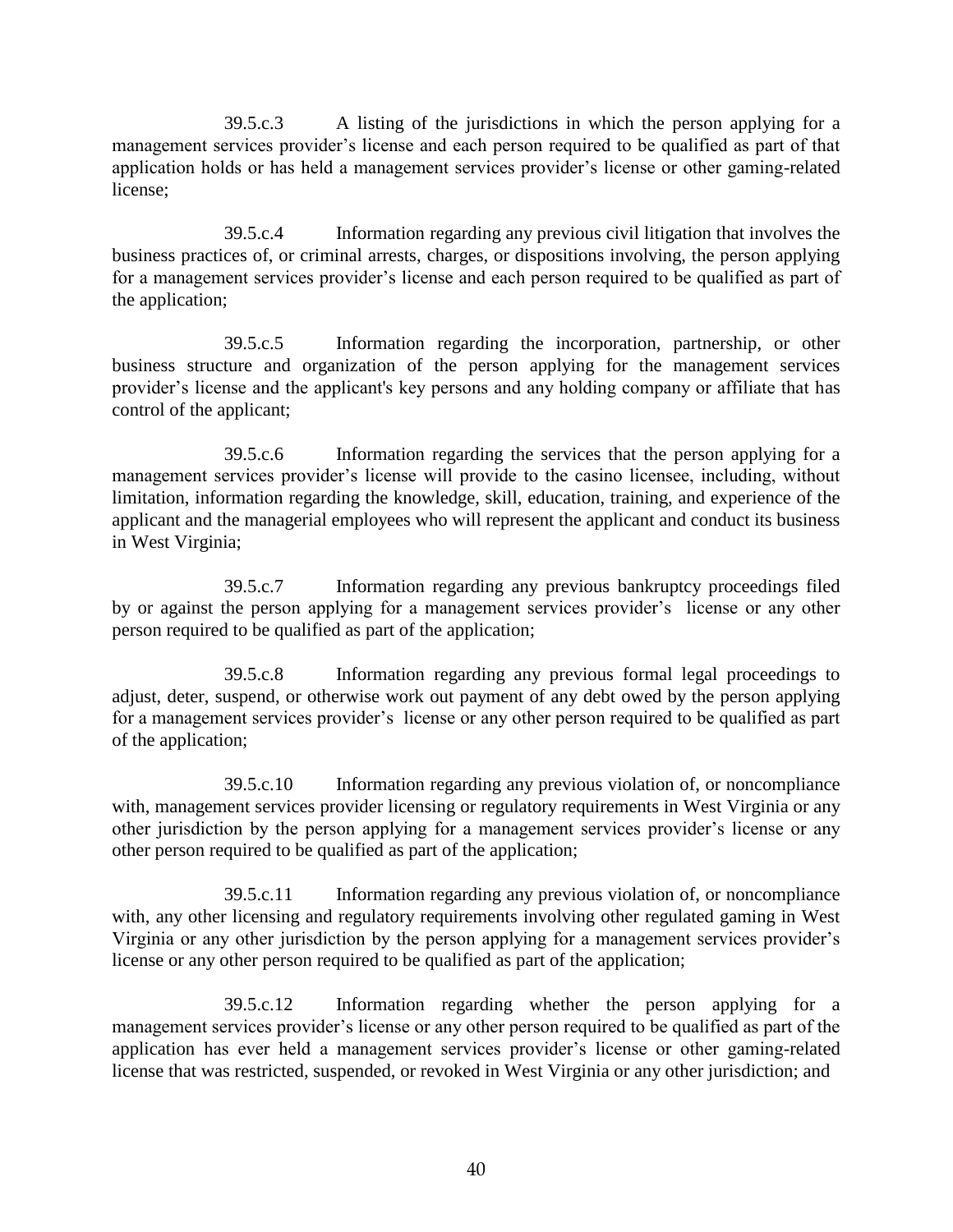39.5.c.13 Other information which is required by the Commission regarding the person applying for a management services provider's license and any other person required to be qualified as part of the application and which is considered necessary by the Commission to protect the public and enhance the credibility and integrity of gaming in West Virginia and to properly evaluate the applicant's eligibility, qualifications, and suitability to be licensed as a management services provider under the Act and this rule.

## **§179-8-40. Management services provider's license issuance; standards and criteria.**

40.1 A person that is required to be licensed as a management services provider under the Act and this rule shall, before issuance of a management services provider's license, produce information, documentation, and assurances in its application to establish all of the following by clear and convincing evidence:

40.1.a The applicant and all other persons required to be qualified as part of the application are eligible, qualified, and suitable for licensure under the licensing standards, criteria, and requirements set forth in section fourteen of the Act and this rule;

40.1.b The financial stability and responsibility of the applicant;

40.1.c The applicant and all other persons required to be qualified as part of the application demonstrate a level of skill, experience, knowledge, and ability necessary to supply management services that the applicant seeks permission to provide to the casino licensee in compliance with the Act and this rule;

40.1.d The applicant and all other persons required to be qualified as part of the application have not been convicted of any disqualifying crime listed in section fifteen of the Act; and

40.1.e The applicant and all other persons required to be qualified as part of the application do not appear on the exclusion list of any jurisdiction.

# **§179-8-41. Management services provider's license application; Commission action.**

41.1 The Commission shall take the following action on an application for a management services provider license:

41.1.a After the completion of the background investigation, the Director shall report to the Commission, in writing, regarding the staff's background investigation of the applicant. Upon receipt of the Director's report, the Commission shall grant or deny the application;

41.1.b If the Commission grants the application, it shall direct the Director to issue a management services provider's license;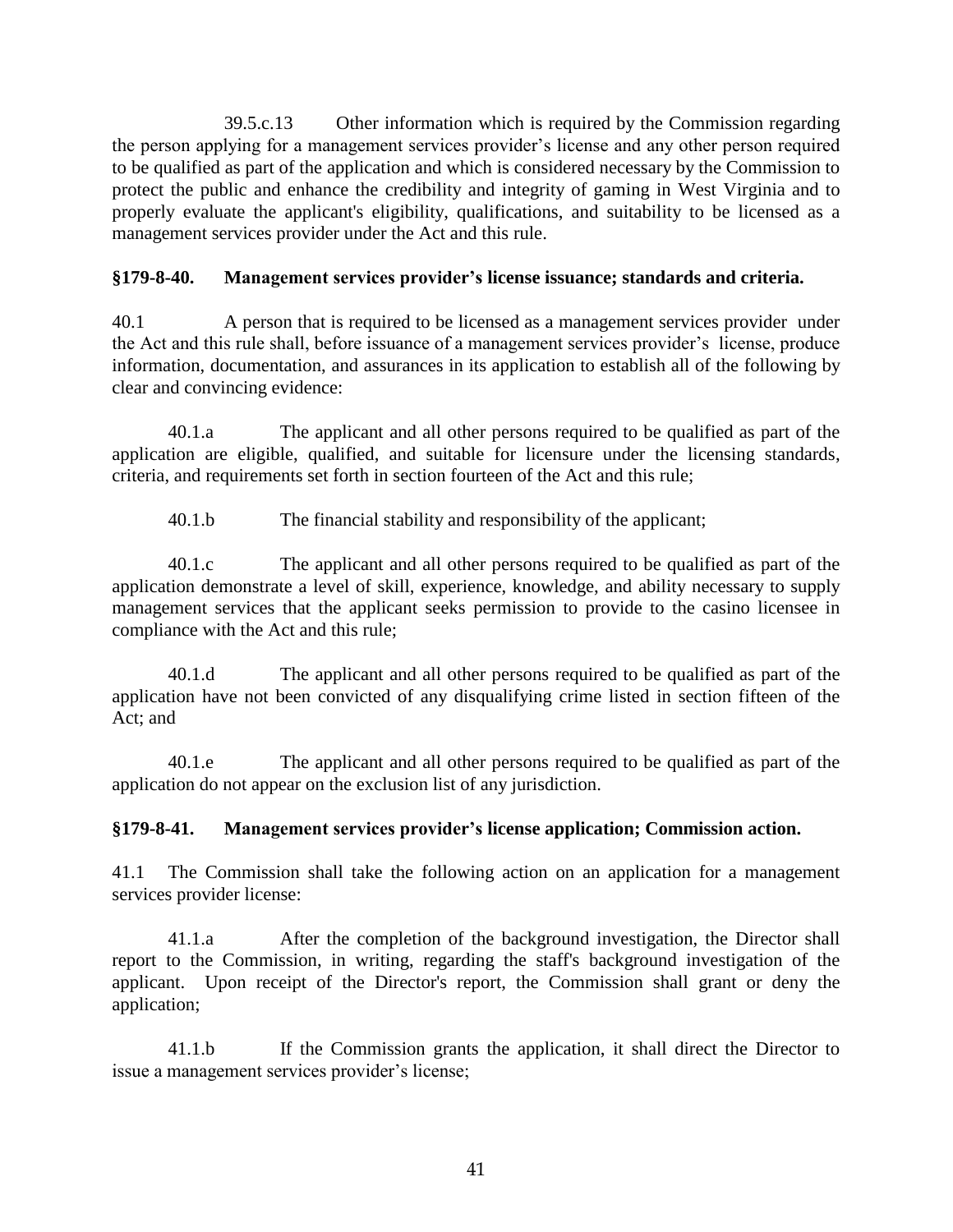41.1.c If the Commission denies the application, then it shall instruct the Director to issue the applicant a notice of denial by certified mail; and

41.1.d If the applicant fails to request a hearing by certified mail within ten days of the applicant's receipt of the notice of denial to contest the denial, the notice of denial becomes the final order of the Commission.

# **§179-8-42. Denied license; reapplication.**

42.1 A person whose application for a management services provider license has been denied may not reapply for a management services provider license for a period of one year from the date on which the Commission voted to deny the application unless the Commission allows reapplication at an earlier date.

42.2 A person whose application for a management services provider license was denied may seek leave of the Commission to reapply by addressing the request to the Commission. The Commission may require the applicant to present oral or written argument outlining why an exception should be made.

# **§179-8-43. Occupational license requirement; license classes; application; exemptions.**

43.1 A natural person employed by the racetrack casino licensee whose work duties are related to the table games operation shall hold an occupational license of the level required for the individual's position before the individual may perform any of the duties of his or her position.

43.2 This rule applies to both full-time and part-time employees.

43.3 The two different classes of occupational licenses that an employee may hold are as follows:

43.3.a Level 1, the highest level of occupational license; and

43.3.b Level 2.

43.4 An occupational licensee may perform any work duties or activities included within the level of occupational license held by the licensee and included in any lower level of occupational license.

43.5 The Commission shall not process an application for an occupational license unless the application includes a written statement from a casino licensee that the applicant has been or will be hired by the casino licensee, subject to satisfactory completion of a gaming audition after training, upon receiving the appropriate occupational license for which application is made.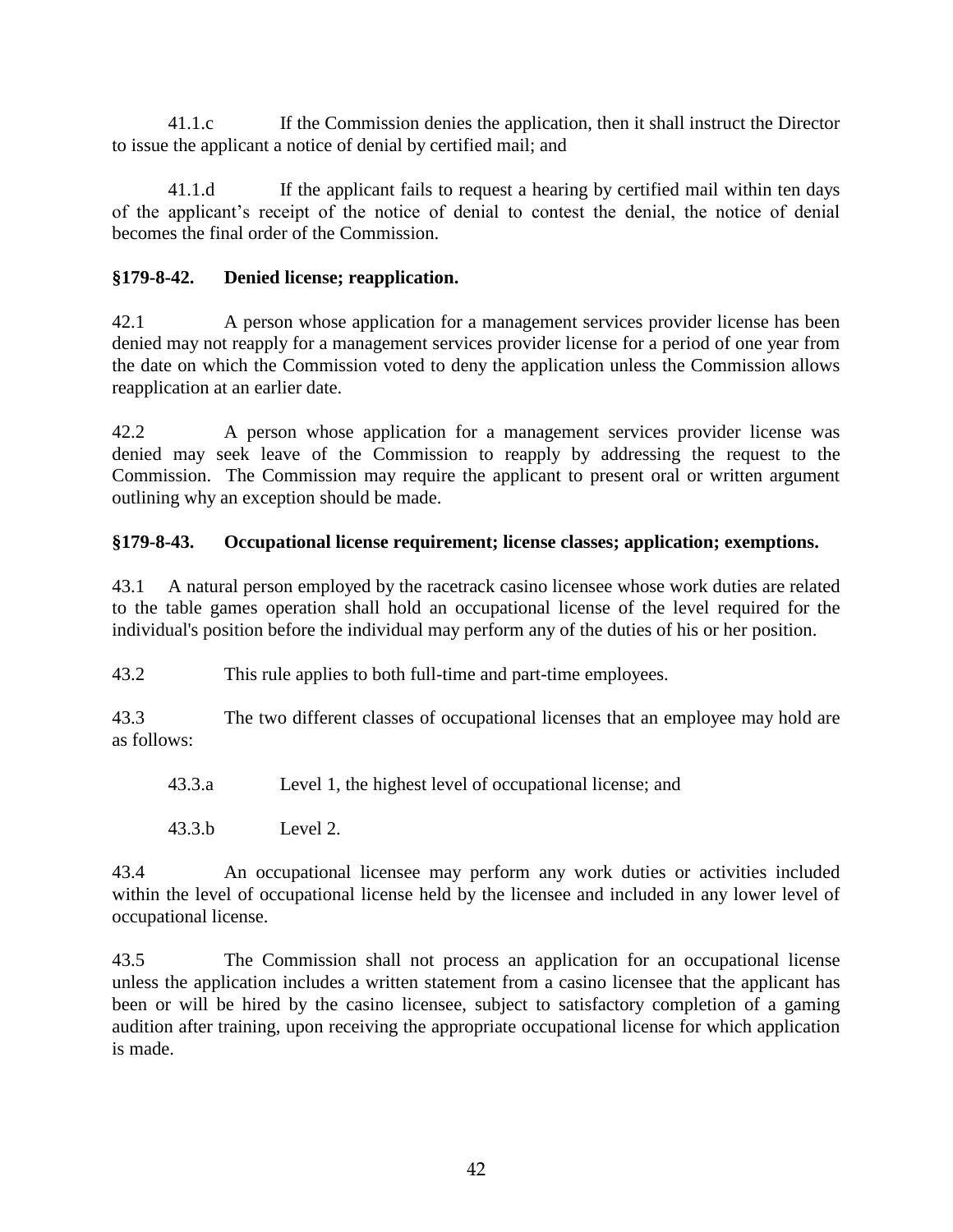43.6 The Commission may exempt any person from the occupational licensing requirements of this rule if the Commission determines that the person is regulated by another governmental agency or that licensing is not considered necessary to protect the public interest or accomplish the policies and purposes of the Act.

## **§179-8-44. Occupational license, level 1.**

44.1 A natural person who will be employed by the casino in a position that includes any of the following responsibilities or authority, regardless of job title, shall hold, before employment, a current and valid level 1 occupational license or a valid temporary level 1 occupational license issued under this rule. A level 1 license is necessary for a person who:

|               | 44.1.a | Functions as a casino manager;                                     |
|---------------|--------|--------------------------------------------------------------------|
|               | 44.1.b | Functions as the table games operations manager;                   |
|               | 44.1.c | Functions as a casino shift manager;                               |
|               | 44.1.d | Functions as a pit manager;                                        |
|               | 44.1.e | Manages surveillance operations;                                   |
|               | 44.1.f | Functions as a cage manager;                                       |
|               | 44.1.g | Manages the hard count room or soft count room;                    |
|               | 44.1.h | Functions as a table games financial controller;                   |
| operation; or | 44.1.i | Manages personnel and human resource activities of the table games |

44.1.j Manages the patron check collection unit.

## **§179-8-45. Occupational license, level 2.**

45.1 A natural person who will be employed by the casino licensee shall hold, before employment, a current and valid level 2 occupational license unless required to hold a level 1 occupational license. A level 2 license is necessary for a person who:

| 45.1.a | Functions as a dealer;                                       |
|--------|--------------------------------------------------------------|
| 45.1.b | Conducts surveillance investigations and operations;         |
| 45.1.c | Processes coins, currency, gaming chips or cash equivalents; |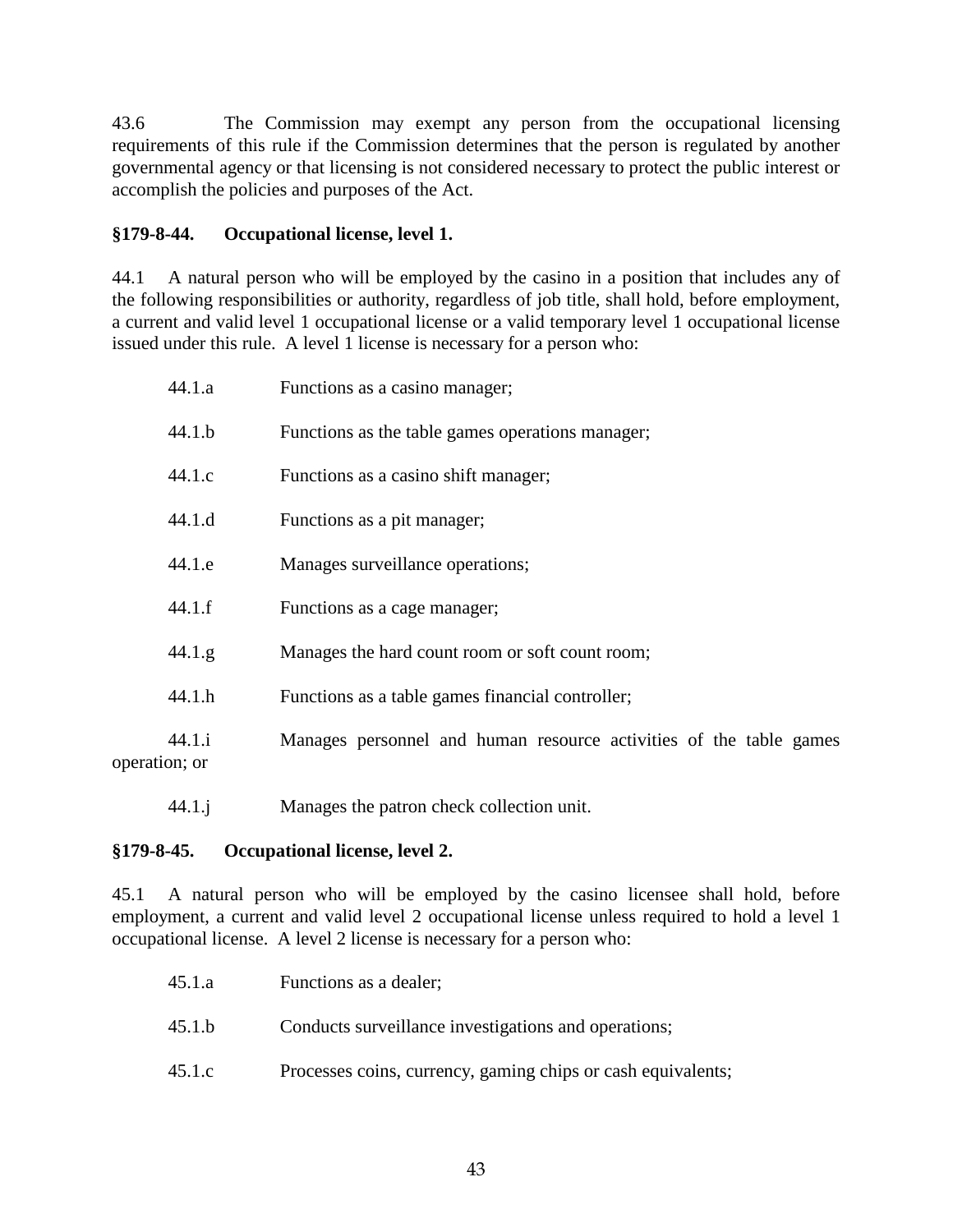- 45.1.d Provides physical security in the casino;
- 45.1.e Repairs table gaming equipment; or

45.1.f Is an employee of the table games operation whom the Commission considers necessary to be licensed to ensure compliance with the Act and this rule and to protect the public and ensure the credibility and integrity of gaming in the state.

### **§179-8-46. Applications for occupational licenses.**

46.1 An applicant for a level-one occupational license shall complete and submit an application and personal disclosure form to the Commission. The applicant shall submit the application and disclosure form in the manner and form prescribed by the Commission at Lottery Headquarters or any other location specified by the Commission. The application and personal disclosure forms prescribed by the Commission may require the applicant to provide any of the following information and documents with respect to the applicant:

| 46.1.a                              | The applicant's name, including any aliases or nicknames;                 |
|-------------------------------------|---------------------------------------------------------------------------|
| 46.1.b                              | The applicant's date of birth and a copy of his or her birth certificate; |
| 46.1.c                              | The applicant's physical description;                                     |
| 46.1.d                              | The applicant's current address and residence history;                    |
| 46.1.e                              | The nature of the applicant's position with or interest in the casino;    |
| 46.1.f                              | The applicant's current home and business or work telephone numbers;      |
| 46.1.g                              | The employment history of the applicant;                                  |
| 46.1.h<br>fraud or moral turpitude; | The convictions of the applicant for any crime involving gaming, theft,   |

46.1.i The fingerprint record authorization for digital fingerprint recording by the Commission;

46.1.j Previous bankruptcies of the applicant and garnishments, attachments, or formal proceedings to adjust, defer, suspend, or otherwise work out the payment of a debt of the applicant;

46.1.k Whether the applicant has ever been bonded or been denied any type of bond;

46.1.l All required waivers and affidavits prescribed by the Commission; and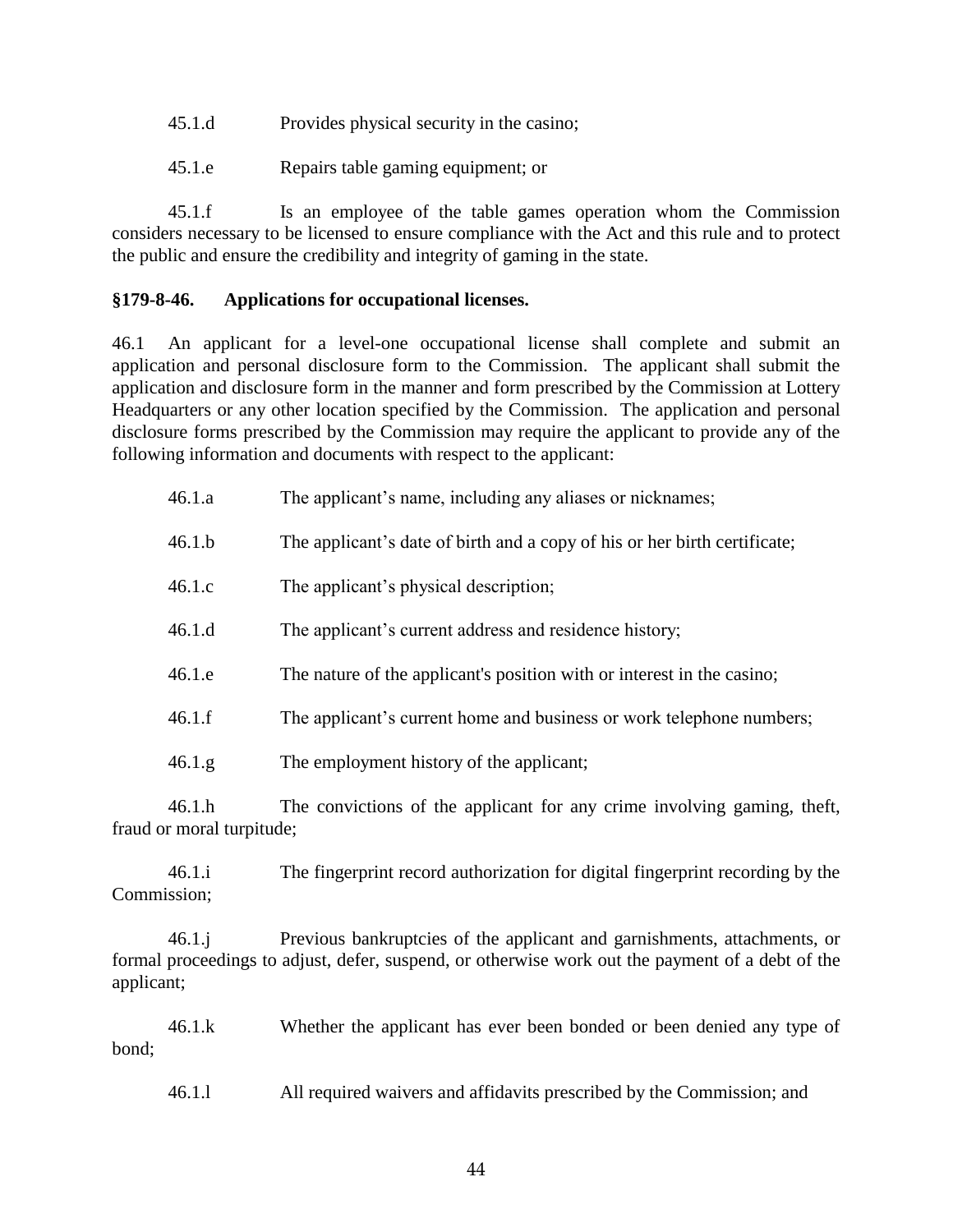46.1.m Any other information or documents that the Commission considers necessary and relevant to determine the applicant's identity, eligibility, qualifications, and suitability for licensure under the Act or this rule.

46.2 An applicant for a level-two occupational license shall complete and submit one copy of an application to the Commission. The applicant shall submit the application in the manner and form prescribed by the Commission. The Commission may require the applicant to provide any of the following information and documents:

| 46.2.a | The applicant's name, including any aliases or nicknames; |
|--------|-----------------------------------------------------------|
| 46.2.b | The applicant's date of birth;                            |
| 46.2.c | The applicant's physical description;                     |
| 46.2.d | The applicant's current address and residence history;    |
| 46.2.e | The applicant's employment history;                       |
| 46.2.f | The applicant's education and training;                   |

46.2.g The convictions of the applicant for any crime involving gaming, theft, fraud or moral turpitude;

46.2.h Whether the applicant has ever been bonded or been denied any type of bond;

46.2.i The fingerprint record authorization for digital fingerprint recording by the Commission;

46.2.j All required waivers and affidavits prescribed by the Commission; and

46.2.k Any other information that the Commission considers necessary and relevant to determine the applicant's eligibility, qualifications, and suitability for licensure under the Act and this rule.

#### **§179-8-47. Occupational licensing procedures.**

47.1 An applicant for an occupational license shall submit, together with the required application fee, a completed application that has been endorsed by an authorized representative of the casino by whom the applicant will be employed if the applicant is licensed.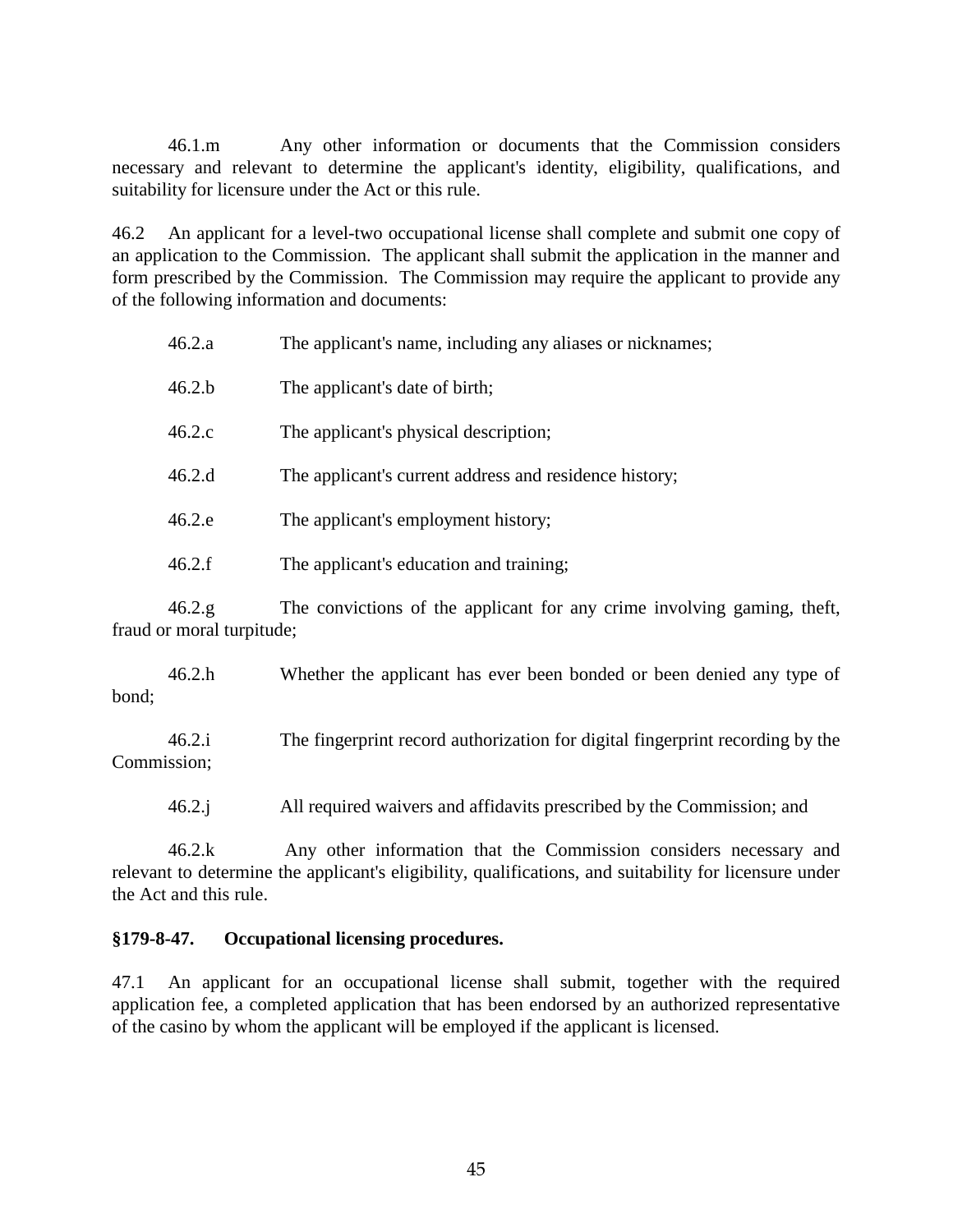47.2 After the Commission has received the completed occupational license application, appropriate application fee, photograph, and fingerprints, the Commission shall review the applicant's application and conduct a criminal history check on the applicant.

47.3 If a preliminary review of the application and the criminal history check does not uncover or indicate any apparent deficiencies in the application or other circumstances that may require denial of the application under the licensing standards of the Act and this rule, then the Director may issue a temporary occupational license to the applicant. The temporary occupational license authorizes the applicant to perform the employment duties for which the license is sought, pending Commission action on the applicant's license application. A temporary license issued under this rule is valid for not more than ninety days, but may be extended upon expiration by the Director if the criteria in this subsection are satisfied.

47.4 The Director shall issue a temporary identification badge to the temporary occupational licensee. The color of the temporary identification badge shall be different from the occupational license identification badge that is given to an occupational licensee upon issuance of a full occupational license. The temporary identification badge shall contain and display information prescribed by the Commission.

47.5 Temporary occupational licensees shall wear and clearly display a legible name tag and shall have their temporary identification badge in their possession at all times during work hours at the casino.

47.6 A person shall pay a fee of \$10.00 to the Commission for any necessary replacement of a temporary identification badge.

47.7 A temporary identification badge shall not be transferred and shall be immediately returned to the Commission if the temporary licensee resigns or if his or her employment at the casino is terminated.

47.8 If, upon further investigation and review of the temporary licensee's application, the Director determines that the applicant is not eligible or suitable for licensure under the Act and this rule, then the Director may, upon written notice to the licensee and the licensee's employer, revoke the temporary license and order the immediate return of the temporary identification badge to the Commission.

47.9 If a temporary occupational license expires or is revoked, then the licensee shall not continue his or her employment and shall not perform the work duties for which the license is required.

47.10 If an applicant's temporary license expires or is revoked, the Director shall immediately forward the temporary licensee's application to the Commission for action together with a written report to the Commission recommending granting or denial of the application. The Director's report shall state the reasons for his or her recommendation for Commission action on the application.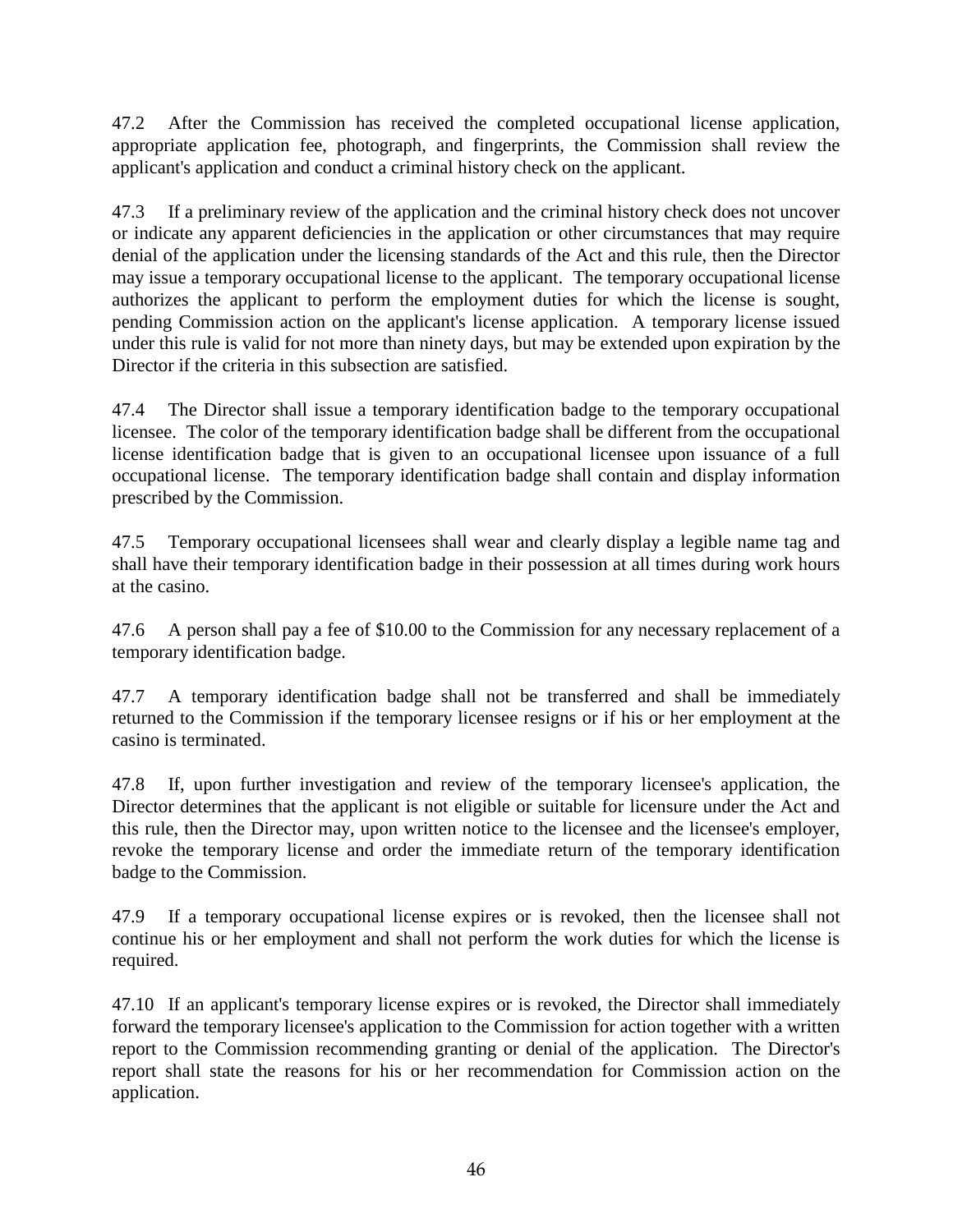47.11 Before issuance of an occupational license, an occupational license applicant shall have the burden of producing the information, documentation, and assurances in his or her application to establish, by clear and convincing evidence, that the applicant is eligible, qualified, and suitable to receive the occupational license for which application is made, under the licensing standards in the Act and this rule.

47.12 The applicant shall demonstrate to the Commission a level of skill, knowledge, and/or experience reasonably necessary to perform the job duties required for the occupational license for which application is made. However, an applicant may still be employed by the casino to perform the duties if the casino agrees to provide necessary training to the applicant.

47.13 An applicant is not eligible, qualified, or suitable for an occupational license if he or she:

47.13.a Has knowingly made a false statement of a material fact to the Commission;

47.13.b Has been suspended from operating a gaming game, gaming device or gaming operation in another jurisdiction by a board or other governmental authority of that jurisdiction having responsibility for the regulation of gaming or gaming activities;

47.13.c Has been convicted of an offense of moral turpitude, a gaming offense, a theft or fraud offense, or has otherwise demonstrated, either by a police record or other satisfactory evidence, a lack of respect for law and order; or

47.13.d Has failed to meet any monetary obligation in connection with a gaming facility or any other form of gaming.

47.14 Unless waived by the Commission, an applicant whose name appears on the exclusion list of any jurisdiction is not eligible, qualified, or suitable to be issued an occupational license.

47.15 An applicant shall also have good moral character, reputation, and integrity, and comply with any other licensing standard that the Commission considers necessary to ensure compliance with the Act and this rule and protect the public and the credibility and integrity of gaming in the state.

## **§179-8-48. Commission action on occupational license applications.**

48.1 After the completion of the background investigation, the Director shall report to the Commission, in writing, regarding the staff's background investigation of the occupational license applicant. Upon receipt of the Director's report, the Commission shall grant or deny the application.

48.2 If the Commission grants the application, it shall direct the Director to issue an occupational license.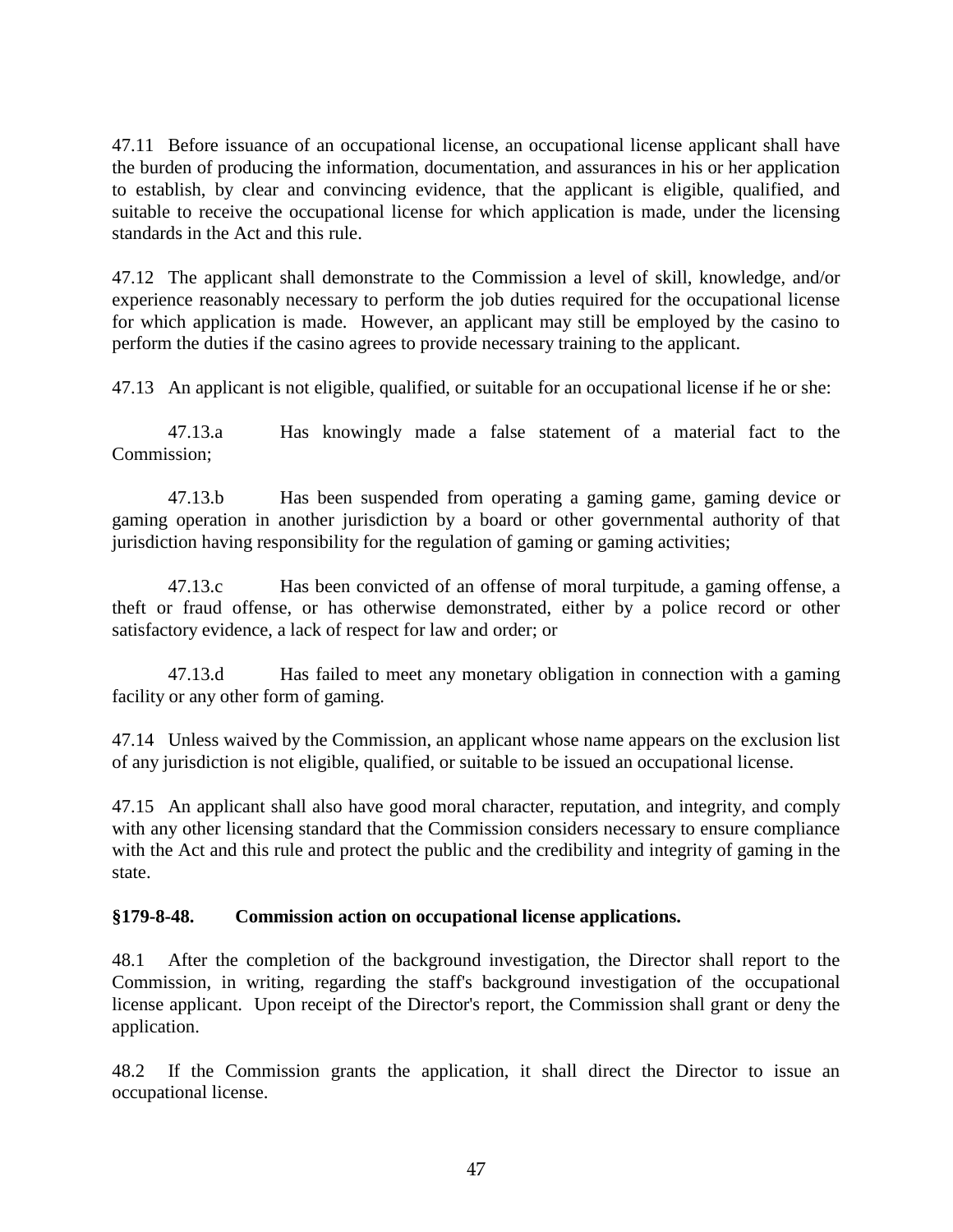48.3 If the Commission denies the application, then it shall direct the Director to issue the applicant a notice of denial by certified mail. The notice of denial does not initially constitute a finding that the applicant is ineligible, unqualified, or unsuitable to be licensed. If the applicant fails to request a hearing in a timely manner, then the notice of denial becomes the final order of the Commission. For purposes of this section, "timely" means "within ten calendar days."

### **§179-8-49. Requirements for occupational license identification badge.**

49.1 Upon a finding of suitability for licensure and payment of the appropriate license fee, the Commission shall issue an occupational license identification badge for the applicant. The license identification badge shall be in the form prescribed by the Commission.

49.2 The occupational license shall contain all of the following information:

- 49.2.a The occupational licensee's first name, last name, and job title;
- 49.2.b The occupational license number assigned by the Commission;
- 49.2.c The level of the occupational license;
- 49.2.d The signature of the Director of the West Virginia Lottery;

49.2.e The date that the occupational license was issued and the date that the occupational license expires; and

49.2.f Any other information prescribed by the Commission.

49.3 The casino shall maintain photocopies of the occupational license certificates for the respective occupational licensees it employs.

49.4 The occupational license remains the property of the Commission at all times. The occupational license may be revoked, suspended, canceled, or restricted by the Commission. The Commission may refuse to renew the license when it is reviewed under this rule.

49.5 Neither the occupational license nor the licensee identification badge shall be transferred to another person. If the occupational licensee resigns or the occupational licensee's employment is terminated, the occupational licensee shall return the license identification badge to the Commission.

49.6 The licensee identification badge shall be a card of a color designated by the Commission and meet the all of the following requirements:

49.6.a The front side of the occupational licensee's identification badge shall be a card bearing the name and logo of the West Virginia Lottery and display: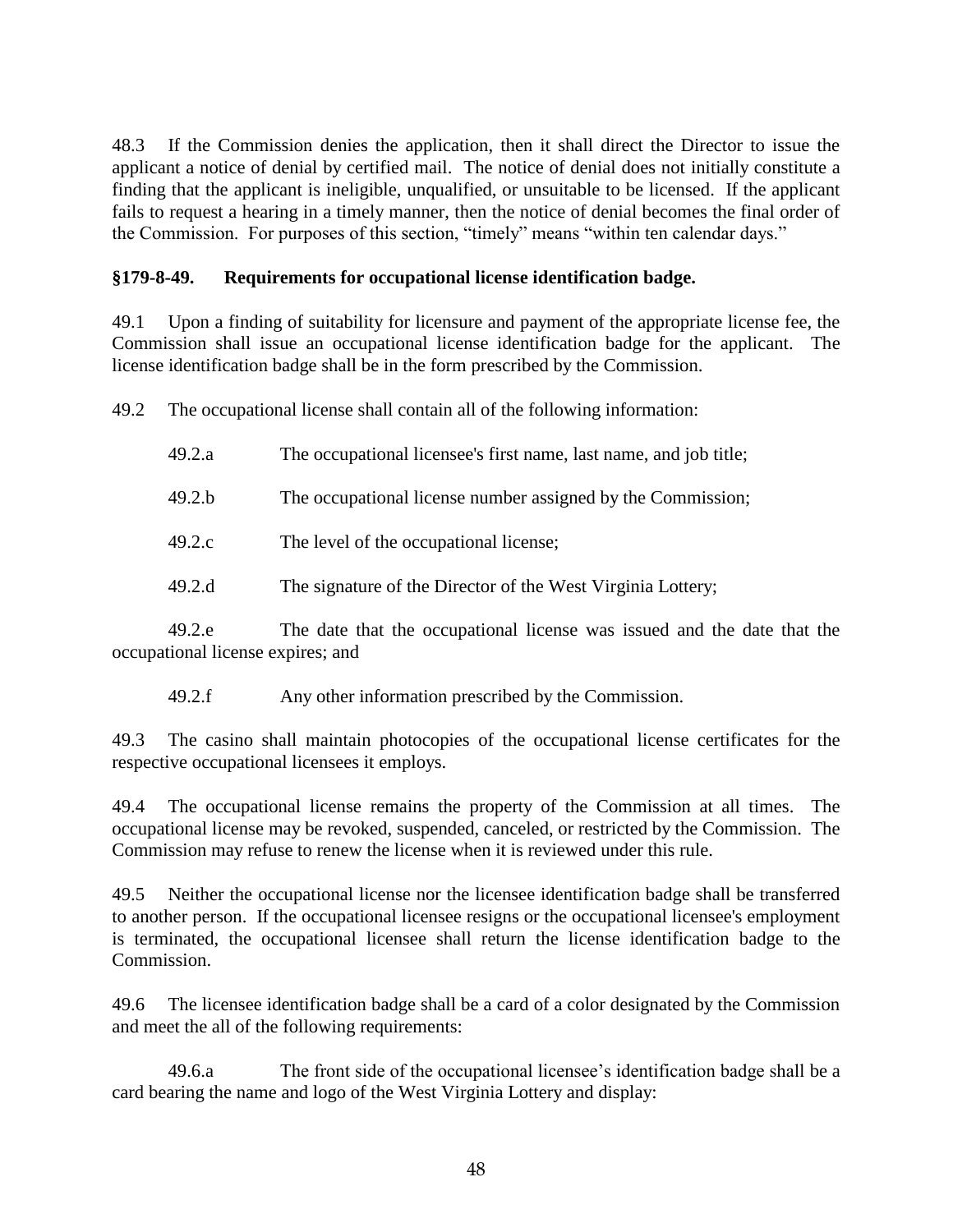| 49.6.a.1 | The applicant's photograph;                                     |
|----------|-----------------------------------------------------------------|
| 49.6.a.2 | The applicant's first name and job title;                       |
| 49.6.a.3 | The occupational license number assigned by the Commission;     |
| 49.6.a.4 | The level of the occupational license;                          |
| 49.6.a.5 | The signature of the Director of the West Virginia Lottery; and |
|          |                                                                 |

49.6.a.6 The date the license identification badge and occupational license were issued and the date that the identification badge and occupational license will expire.

49.6.b The back side of the occupational license identification badge shall display:

49.6.b.1 The applicant's signature and the applicant's first and last name;

49.6.b.2 The applicant's date of birth; and

49.6.b.3 Any other information considered necessary by the Commission to identify the occupational licensee, the casino of employment, the appropriate level of occupational license, and any conditions or restrictions that have been placed on the occupational license;

49.7 The colors of the permanent licensee identification badges shall be different from the color of the temporary identification badge.

49.8 An occupational licensee shall wear and clearly display a legible name tag issued by the casino licensee and shall keep the state license identification badge in his or her possession while on duty as well as while off duty when in the table gaming and security monitoring areas of the casino.

49.9 An occupational licensee shall pay to the Commission a fee of \$10.00 for any necessary replacement of a licensee identification badge or the occupational license certificate. The Commission shall assess the fee each time an occupational licensee obtains a replacement identification badge or occupational license certificate.

## **§179-8-50. Reapplication for denied license.**

50.1 A person whose application for an occupational license has been denied may not, without permission of the Commission, reapply for an occupational license of the same or higher level for a period of one year from the date on which the Commission voted to deny the application.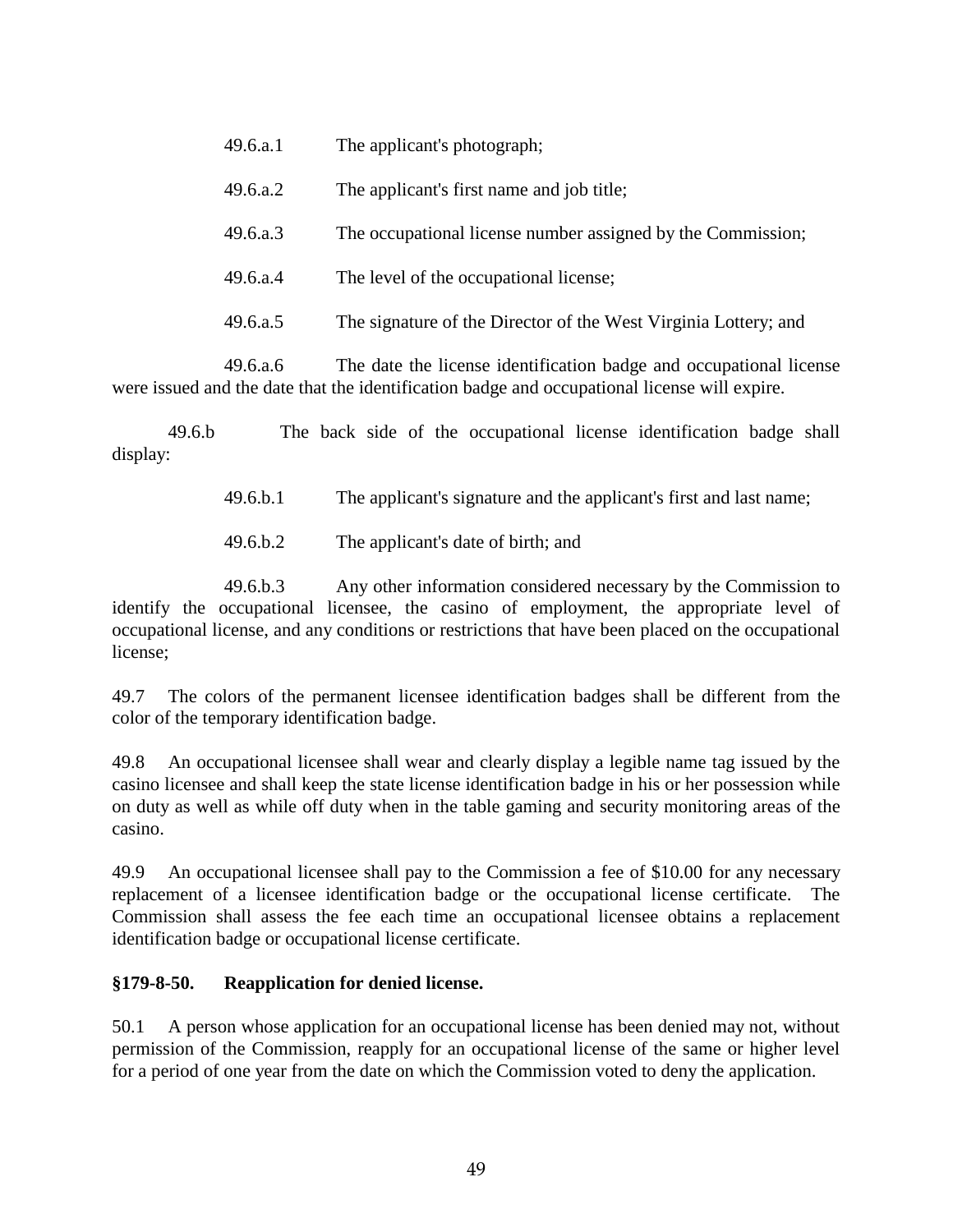50.2 A person whose application for an occupational license was denied may seek leave of the Commission to reapply within the one year period by addressing the request to the Commission through the Director. The Commission may require the applicant to present oral or written argument to the Commission outlining why an exception should be made.

## **PART 4. CONDUCT OF TABLE GAMING**

## **§179-8-51. Rules of table games; purpose.**

51.1 A casino licensee shall submit its table game rules to the Commission for approval to ensure all of the following:

51.1.a The games offered by the casino licensee are performed only in accordance with the Act and this rule;

51.1.b The functions, duties, and responsibilities associated with the casino are appropriately segregated and performed in accordance with sound practices by competent, qualified personnel, and to ensure that an employee of the casino licensee is not in a position to perpetuate and conceal errors or irregularities in the normal course of his or her duties; and

51.1.c The casino is operated by the casino licensee with integrity and in accordance with the Act and this rule.

## **§179-8-52. Hours of operation.**

Gaming is authorized during hours set by the West Virginia Lottery Commission by its order.

## **§179-8-53. Floor plans.**

53.1 A racetrack table games license applicant shall submit a floor plan or floor plans outlining each floor of the casino and the location, number, or position of each video lottery terminal and gaming table and position. A licensee or license applicant shall submit the floor plan or floor plans to the Commission not less than thirty days before the commencement of table games operations.

53.2 The casino licensee shall provide notice to the Commission of material changes in the casino floor plan before implementing the change.

53.3 The Director shall review any changes in floor plans and security camera locations. Changes in floor plans and security camera locations do not require a vote of the Commission.

#### **§179-8-54. Authorized games.**

54.1 The casino licensee shall not permit a table game to be played if the game is not approved by the Commission.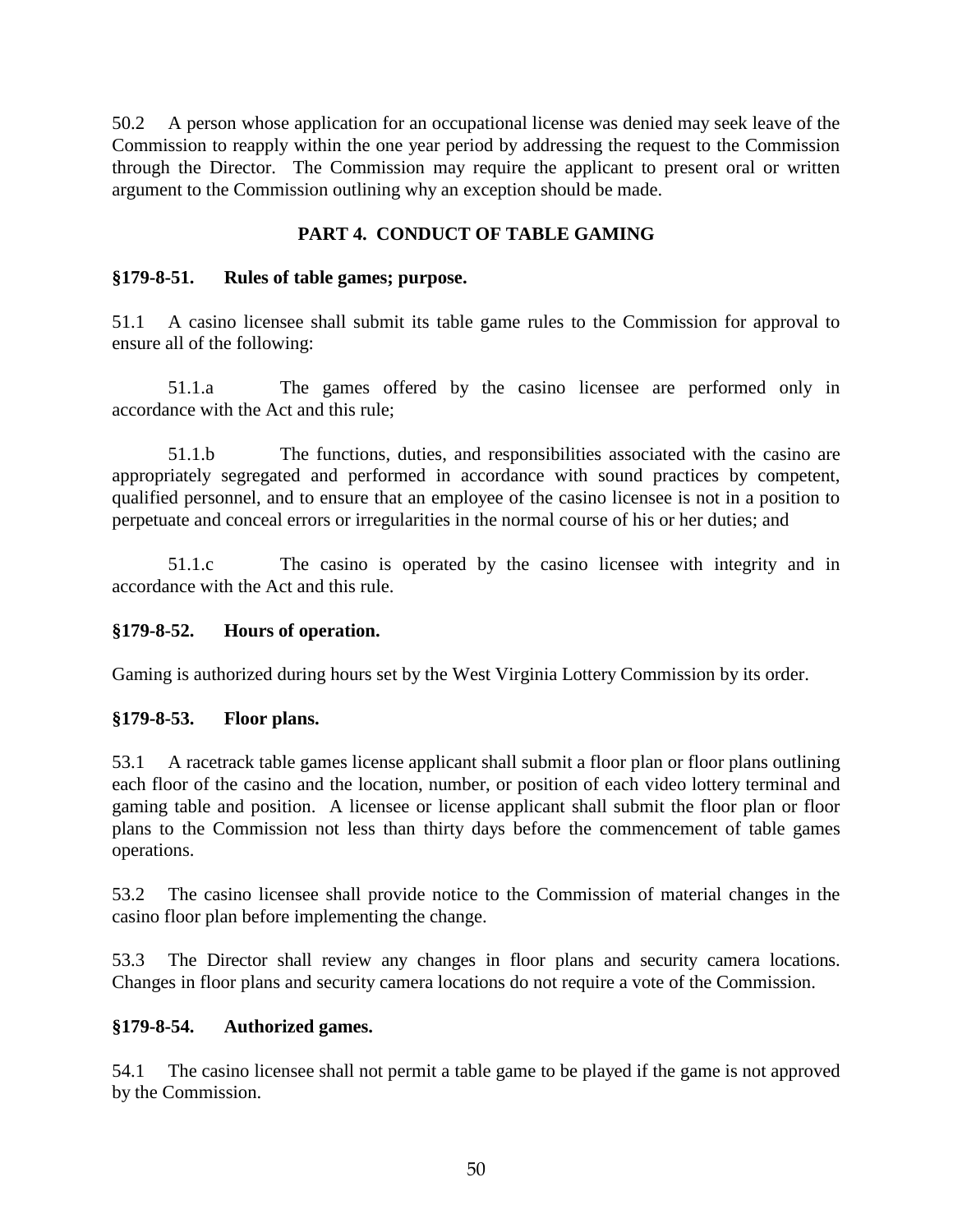54.1.a The Commission shall authorize one or more variations of the following table games to be played at the casino:

| 54.1.a.1 | Baccarat;                                                |
|----------|----------------------------------------------------------|
| 54.1.a.2 | Twenty-one or blackjack;                                 |
| 54.1.a.3 | Poker;                                                   |
| 54.1.a.4 | Craps;                                                   |
| 54.1.a.5 | Roulette;                                                |
| 54.1.a.6 | Wheel of fortune; and                                    |
| 54.1.a.7 | Other table games expressly permitted by the Commission. |

54.1.b The Commission shall not authorize the following games to be played at the casino:

| 54.1.b.1 | Punchboard;     |
|----------|-----------------|
| 54.1 h.2 | Faro;           |
| 54.1.b.3 | Numbers ticket; |
| 54.1.b.4 | Push card;      |
| 54.1 b.5 | Jar ticket; and |
| 54.1 b.6 | Pull tab.       |

54.1.c Notwithstanding the provisions of this section, the West Virginia Lottery Commission may license any casino to sell regular West Virginia Lottery games authorized by W.Va. Code §29-22-1 et seq.

#### **§179-8-55. Submission and approval of game rules.**

55.1 The casino licensee or racetrack table games license applicant shall submit its table game rules to the Commission in accordance with this rule. The rule for each table game shall include a schematic showing all printing and positions on the table's felt. The State Lottery Commission's specified identifier symbol shall appear on the table felt at the location of the casino licensee' choosing, and shall be at least three-inches-by-three-inches in size. The location of the symbol shall be clearly visible to patrons playing the table game.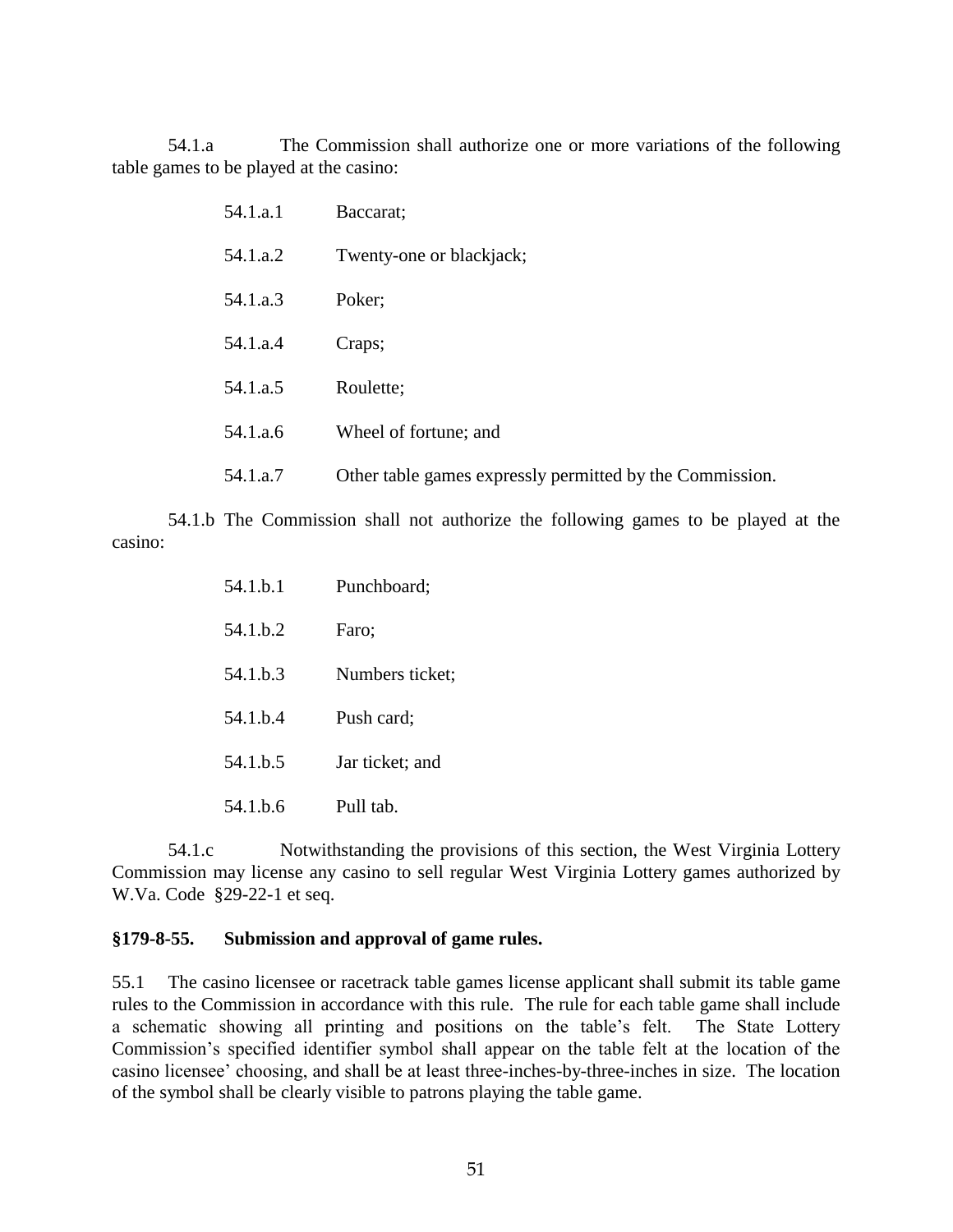55.2 All game rules shall be in compliance with the provisions of the Act and this rule.

55.3 The casino licensee shall submit game rules in the following manner:

55.3.a The casino licensee shall submit game rules to the Commission not less than thirty days before the commencement of table games operations or the play of the table game, or both;

55.3.b The Commission shall vote to approve or disapprove the rules of the game in total or in part after the rules are presented by the Director. In the alternative, the Commission may delegate this approval to the Director;

55.3.c Any portion of the game rules not approved may be revised and resubmitted by the casino licensee within the time period established by the Commission. This method shall be followed until all portions of the game rules have been approved or approval cannot be obtained;

55.3.d Game rules may not be used by the casino licensee unless the rules of the game have been submitted and approved, in writing, by the Commission. The Commission shall approve the proposed rules of the game if the rules satisfy all of the following criteria:

| 55.3.d.1 | The rules fulfill the purposes stated in the Act and this rule;       |
|----------|-----------------------------------------------------------------------|
| 55.3.d.2 | The rules ensure that the game will be played with integrity;         |
| 55.3.d.3 | The rules are written in language that is plain to the player;        |
| 55.3.d.4 | The rules will be readily available to patrons within the casino; and |
| 55.3.d.5 | The rules protect the public and ensure public confidence in          |

gaming.

55.4 If the Commission determines, at any time, that the approved rules of the game are not adequate to ensure compliance with the Act and this rule or the integrity of the game, then the Commission may direct the casino licensee, in writing, to amend its rules of the game.

#### **§179-8-56. Amendments to game rules.**

56.1 All of the following provisions apply to amendments to rules of the game:

56.1.a Unless otherwise provided by the Commission, the casino licensee or license applicant shall submit an amendment to the rules of the game, including variations of games, to the Commission not less than thirty days before using the rules of the game; and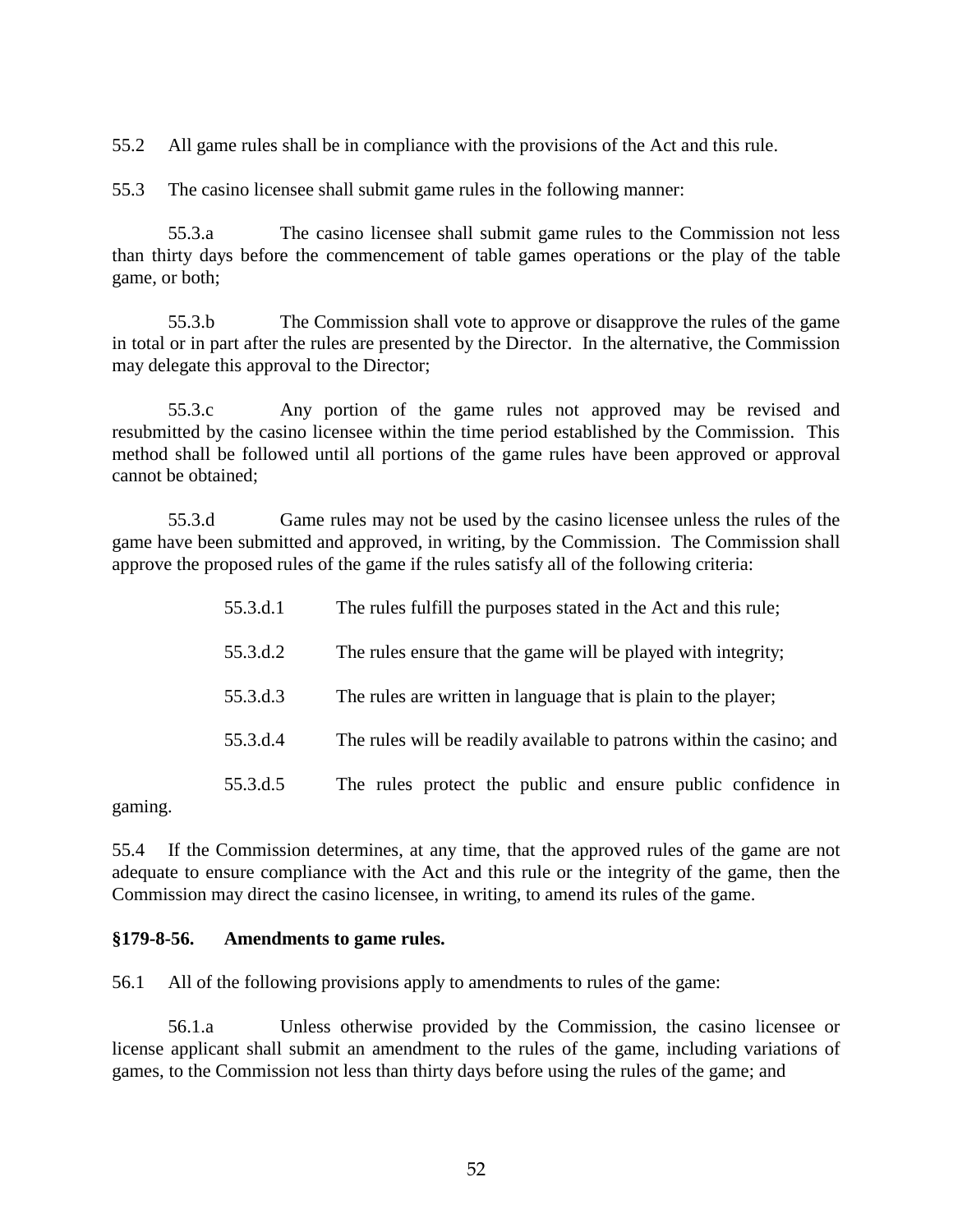56.1.b The Commission shall vote to approve or disapprove the amendment to the game rules in the same manner that an initial submission is approved or disapproved.

## **§179-8-57. Table limits.**

57.1 The rules of the game submitted by the casino licensee shall require that table limits for each table be clearly posted for the public.

57.2 The casino licensee may amend the minimum and maximum wager at a table if the new maximum wager is not above the house maximum wager for the game. The casino licensee may amend the minimum and maximum wagers of a table if both of the following actions are taken:

57.2.a A sign is posted at the gaming table advising patrons of the new minimum and maximum wagers in effect for the table; and

57.2.b Patrons at the table are advised of the change.

57.3 The casino licensee may raise the table limit for individual patrons by following procedures for raising the limits that have been submitted with the rules of the game and approved in accordance with this rule.

## **§179-8-58. Playing card specifications.**

58.1 All playing cards used by the casino licensee shall be in compliance with all of the following specifications:

58.1.a Unless otherwise provided in this rule, or in the game rules document, all decks of cards shall be one complete standard deck of fifty-two cards in four suits and at least one joker. The four suits shall be hearts, diamonds, clubs, and spades. Each suit shall consist of all of the following numerical cards:

> 58.1.a.1 Two to ten; 58.1.a.2 A jack; 58.1.a.3 A queen; 58.1.a.4 A king; and 58.1.a.5 An ace;

58.1.b The backs of each card in a deck shall be identical and no card shall contain any marking, symbol, or design that will enable a person to know the identity of any element printed on the face of the card or that will differentiate the back of that card from any other card in the deck;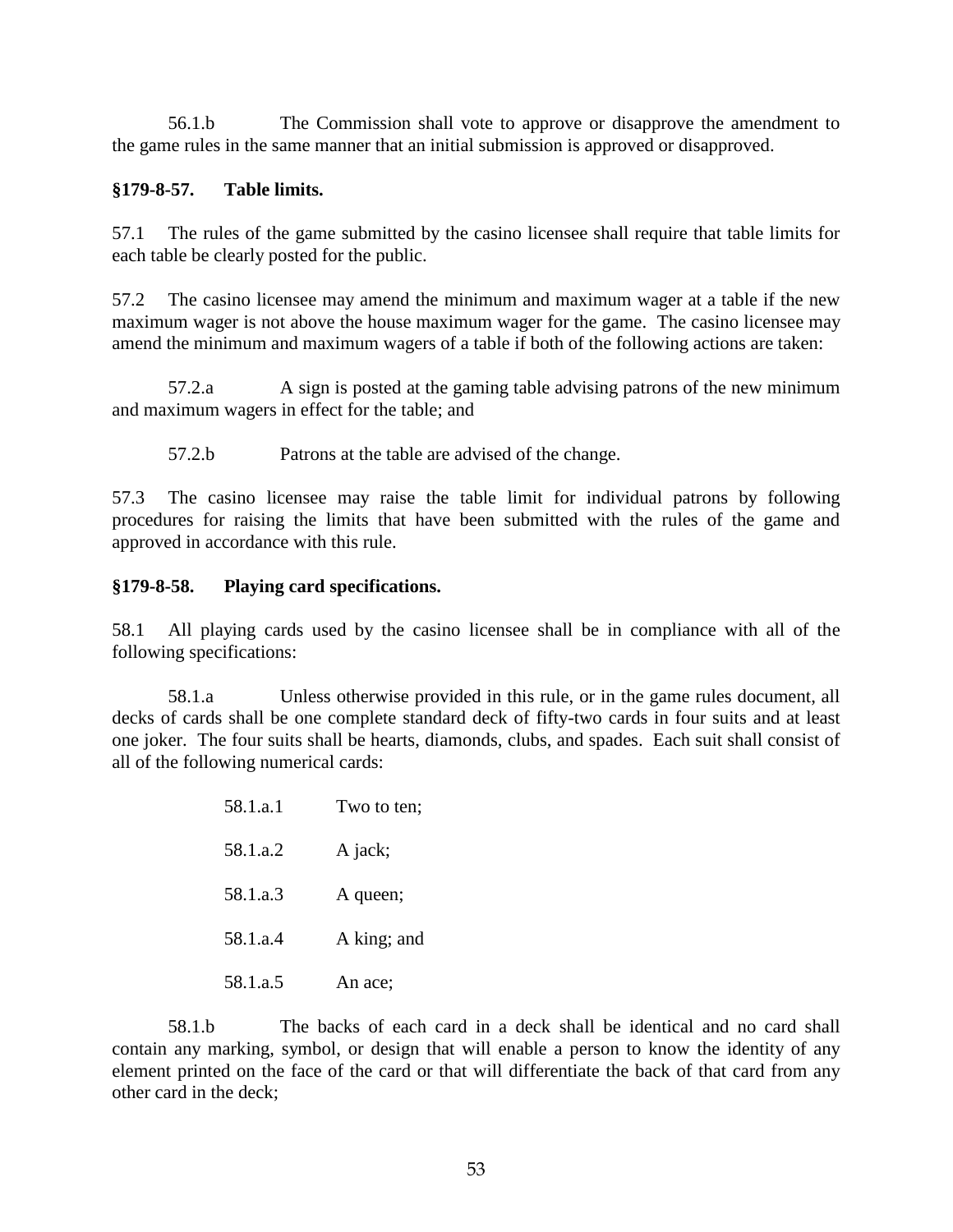58.1.c All edges shall be perfectly square with each side at a precise ninety degree angle to each adjacent side of the card;

58.1.d The radius of all 4 corners shall be exactly the same;

58.1.e The name, trade name, or logo of the casino licensee and a Lotteryspecified identifier symbol shall be imprinted on the back side of each playing card;

| 58.1.f | In the hearts suit, the hearts shall be red in color;                 |
|--------|-----------------------------------------------------------------------|
| 58.1.g | In the diamonds suit, the diamond pips shall be red in color;         |
| 58.1.h | In the spades suit, the spades shall be black in color;               |
| 58.1.i | In the clubs suit, the trefoil-shaped figure shall be black in color; |

58.1.j All finished card decks are to be packaged using a cellophane or shrink wrap that have a tamper-resistant security seal and a tear band; and

58.1.k The playing card manufacturer's identification name shall be placed on each deck box.

#### **§179-8-59. Dice specifications.**

59.1 All dice used by the casino licensee shall be in compliance with all of the following specifications:

59.1.a The dice shall be formed in the shape of a perfect cube and of a size no smaller than 0.750 inches on each side nor larger than 0.775 inches on each side;

59.1.b The name, trade name, or logo of the casino licensee and a Lotteryspecified identifier symbol shall be imprinted on or in each die used by the casino licensee;

59.1.c The dice shall be made exclusively of cellulose, except for the following:

59.1.c.1 Spots;

59.1.c.2 The name, trade name, or logo of the casino licensee and a Lotteryspecified identifier symbol; and

59.1.c.3 The serial number or letters, or both;

59.1.d The surface of each side of the die shall be perfectly flat and the spots contained in each side of the die shall be perfectly flush with the area surrounding the spots;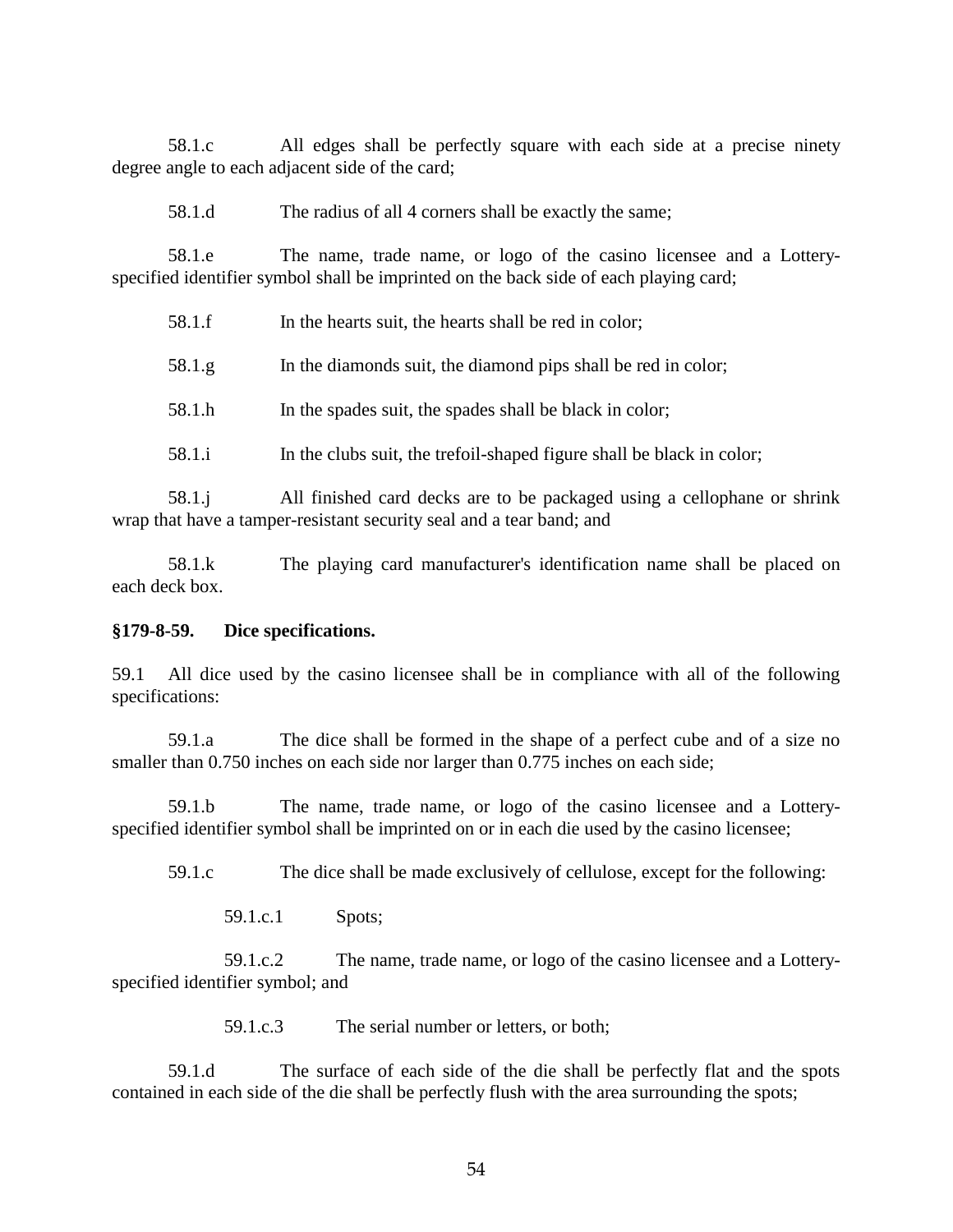59.1.e The edges and corners of each die shall be perfectly square and form ninety degree angles with each adjacent side;

59.1.f The texture and finish of each side shall be exactly identical to the texture and finish of all other sides;

59.1.g The weight of each die shall be equally distributed throughout the cube, and no side of the cube may be heavier or lighter than any other side of the cube;

59.1.h The die shall have 6 sides bearing white circular spots from 1 to 6, respectively, with the diameter of each spot equal to the diameter of every other spot on the die;

59.1.*i* The dice shall have spots arranged so that all of the following provisions are satisfied:

59.1.i.1 The side containing one spot is directly opposite the side containing 6 spots;

59.1.i.2 The side containing two spots is directly opposite the side containing five spots; and

59.1.i.3 The side containing three spots is directly opposite the side containing four spots.

59.1.j Each spot shall be placed on the die by drilling, or the equivalent, into the surface of the cube and filling the drilled out portion with a compound that is equal in weight to the weight of the cellulose drilled out and that forms a permanent bond with the cellulose cube.

59.1.k Each Lottery-specified identifier symbol shall be printed in a manner that shall not change the weight or balance of the die.

#### **§179-8-60. Removal of cards or dice from play.**

60.1 The casino licensee shall remove any dice or playing cards if there is an indication of any of the following:

- 60.1.a The dice or playing cards have been tampered with;
- 60.1.b The dice or playing cards are flawed; or

60.1.c The dice or playing cards are defective and the defect may affect the integrity or fairness of the game.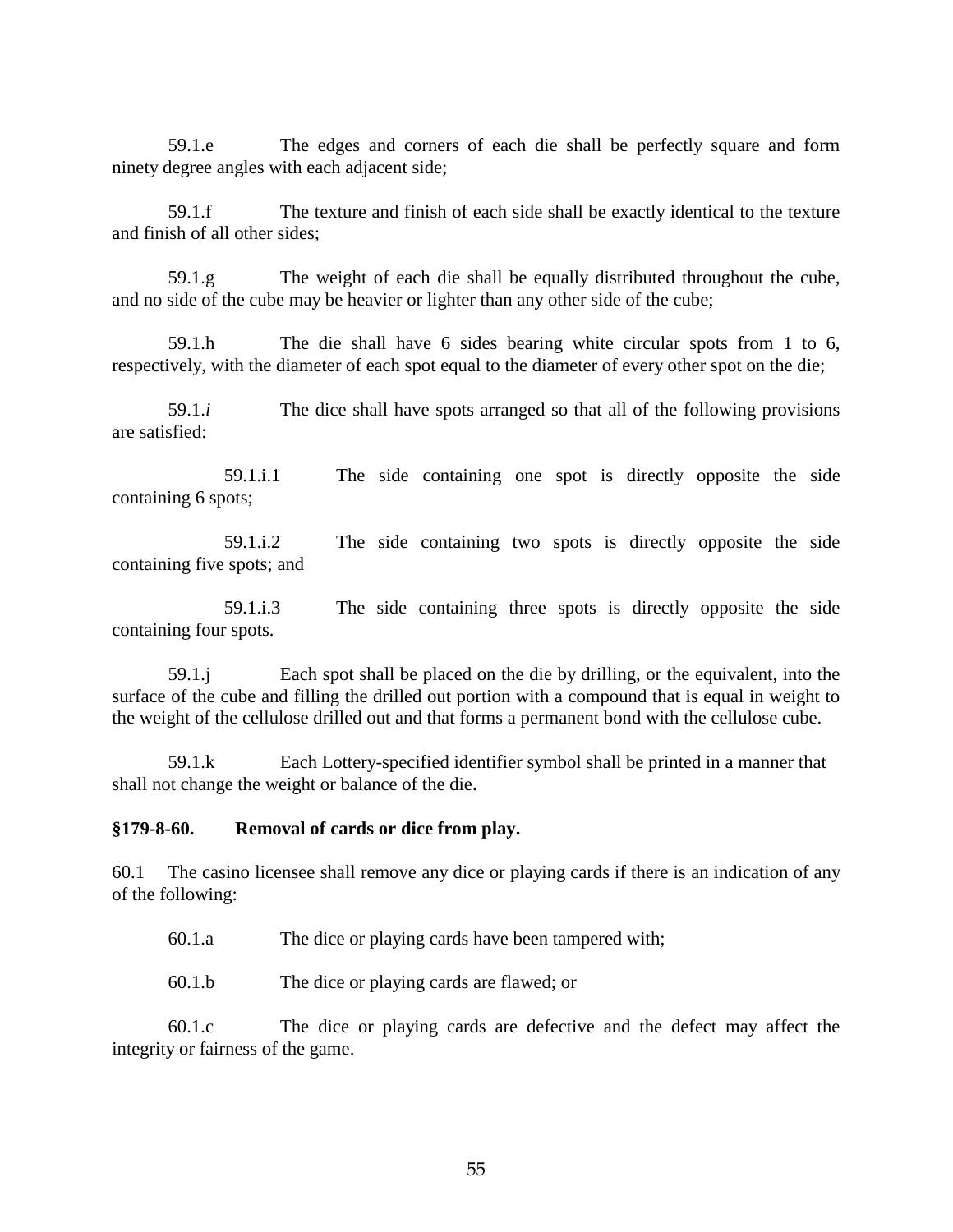60.2 If there is an indication that dice or playing cards have been tampered with, then the pit manager, or his or her equivalent, shall place the dice or playing cards in an envelope, seal the envelope, and give the envelope to Lottery Security. The pit manager, or his or her equivalent, shall note all of the following information on the outside of the envelope:

60.2.a The date and time the dice or playing cards were removed from play;

60.2.b The live gaming device from which the dice or playing cards were removed from play;

60.2.c The characteristics that indicate that the dice or playing cards were tampered with; and

60.2.d The name of all occupational licensees at the live gaming device from which the dice or playing cards were removed, and the name of the pit manager or his or her equivalent, who removed the dice or playing cards from play.

60.3 Except for dice that are removed from play due to the possibility of tampering, all dice shall be canceled when removed from play. Dice may be canceled by any of the following means:

60.3.a Drilling a circular hole that is not less than 1/4 of an inch in diameter through the center of each die;

60.3.b Destroying the die by shredding; or

60.3.c Canceling the die in any other manner approved by the Director.

60.4 Except for playing cards that are removed from play due to the possibility of tampering, all playing cards shall be canceled by one of the following methods:

60.4.a Drilling a circular hole that is not less than 1/4 of an inch in diameter through the center of each card in the deck;

60.4.b Shaving not less than two corners of each playing card so that each side is no longer at ninety degree angles with each adjacent side;

60.4.c Shredding the cards; or

60.4.d Canceling the cards by any other method approved by the Director.

60.5 This rule shall not prevent a casino licensee from removing cards and dice from a game at any time in its discretion.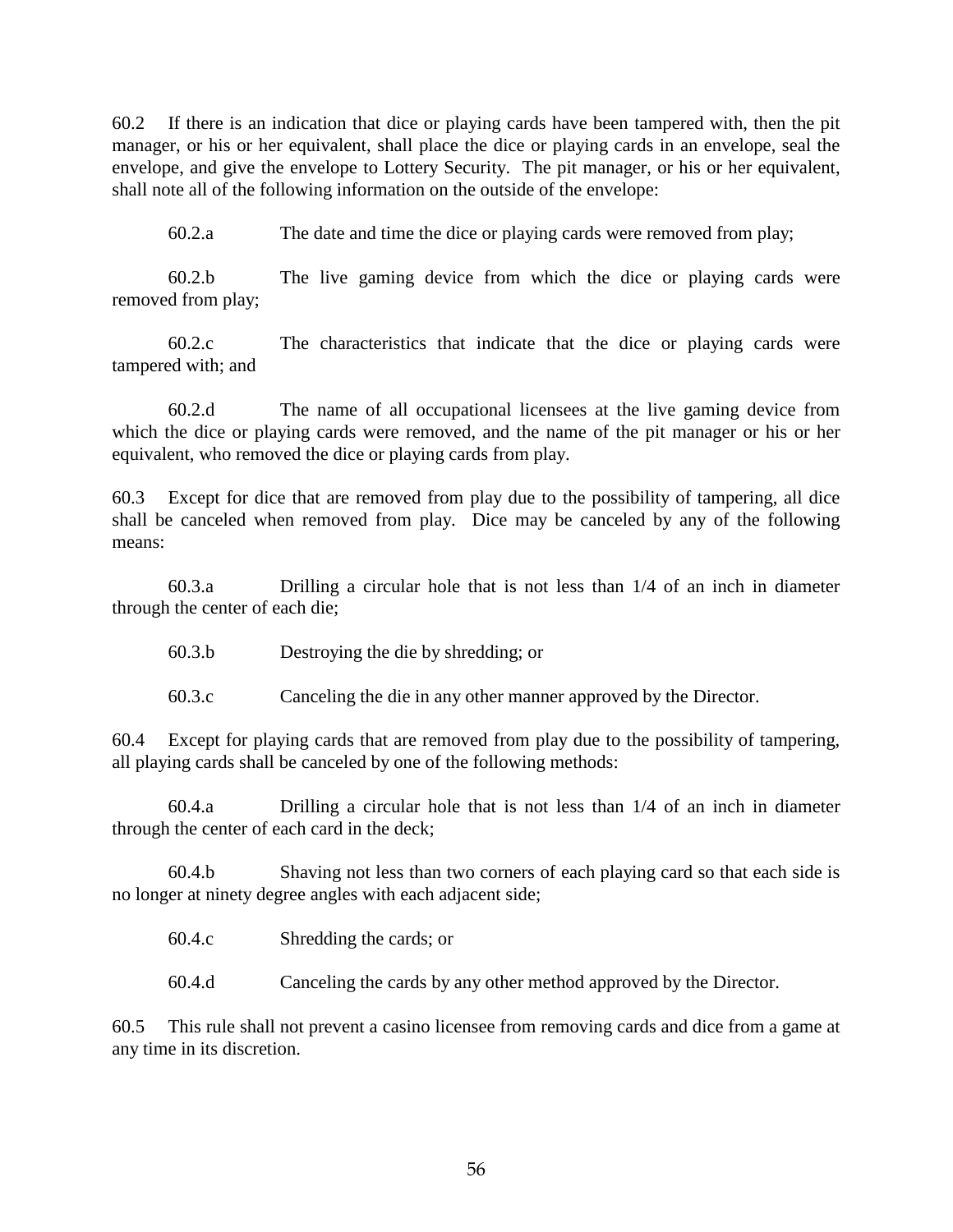## **§179-8-61. Storage of cards or dice.**

61.1 All dice or playing cards that are not being used at a live gaming device shall be kept in locked compartments on the licensed premises.

61.2 Dice and playing cards shall not be left at a live gaming table while unattended.

61.3 The casino licensee shall maintain an inventory of all dice and playing cards on forms prescribed by the Commission. The inventory shall contain all of the following information:

61.3.a The date on which the dice and playing cards were received;

61.3.b The quantity of the dice and playing cards received;

61.3.c The name, business address, and business telephone number of the manufacturer from which the dice or playing cards were received;

61.3.d The quantity of dice and playing cards that are placed into play each day;

61.3.e The quantity of dice and playing cards that are removed from play due to suspected tampering and the date of the removal; and

61.3.f The quantity of dice and playing cards that are removed from play and canceled each day;

61.4 The casino licensee shall conduct a physical inventory of the dice and playing cards every three months. The casino licensee shall record the results of the physical inventory on forms prescribed by the Commission. The casino licensee shall reconcile inventory maintained in subsection 3 of this section with the results of the physical inventory. The casino licensee shall immediately report any discrepancies in the inventory forms and the physical inventory to the Commission.

# **§179-8-62. Inspection of cards.**

62.1 When playing cards are accepted for play at a live gaming table, the occupational licensee accepting the playing cards shall inspect the playing cards to ensure the playing cards comply with this rule.

62.2 Playing cards shall be inspected by sorting the cards sequentially by suit and inspecting the sides of the cards for crimps, bends, cuts, shaving, or any other defect that would affect the integrity or fairness of the game.

# **§179-8-63. Inspection of dice.**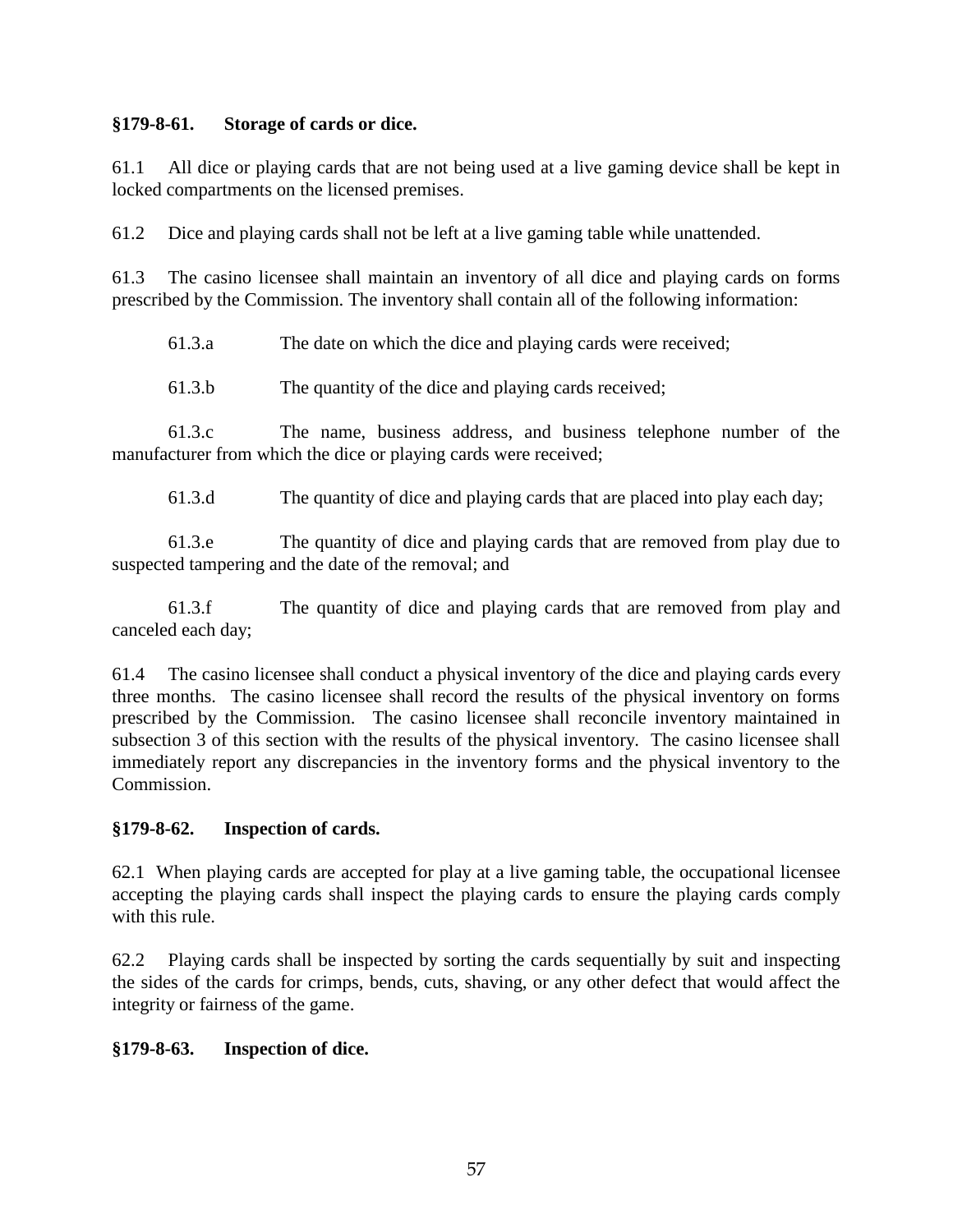63.1 Before dice are placed into play at a live gaming table, the pit manager, or his or her equivalent, shall inspect the dice to ensure the dice comply with this rule.

63.2 Dice shall be inspected by all of the following methods on a flat surface that allows the inspection of the dice to be monitored by the surveillance system:

63.2.a A micrometer or any other approved instrument that performs the same function:

| 63.2.b | A balancing caliper; or |
|--------|-------------------------|
|--------|-------------------------|

63.2.c A steel set square and magnet.

63.3 The casino licensee shall store the micrometer or other approved instrument, the balancing caliper, and/or the steel set square and magnet in a secure place that is not accessible by the public.

### **§179-8-64. Table game wagering; cashless wagering system required.**

64.1 The casino licensee may not permit any form of wagering except as authorized by this rule.

64.2 The casino licensee may receive wagers only from an individual present in a licensed gaming facility.

64.3 All table game operations shall use a cashless wagering system whereby all players' money is converted to chips or other approved media that can only be used for wagering in a licensed casino.

64.4 Except as permitted for video lottery games under the Racetrack Video Lottery Act, W.Va. Code §29-22A-1 et seq., wagering may not be conducted with money or other negotiable currency.

#### **§179-8-65. Cashing-in.**

The casino licensee shall comply with all Internal Revenue Service laws and regulations and state laws and rules for the withholding of taxes from winnings or the filing of currency transaction reports, or both. A patron shall produce an identification card confirming information required by all federal and state rules and regulations for the withholding of taxes from winnings or currency transaction reports, or both, before the disbursement of winnings. If no identification card is tendered by the patron, distributed winnings may be subject to backup withholdings as provided by the Internal Revenue Code.

#### **§179-8-66. Submission of chips for review and approval.**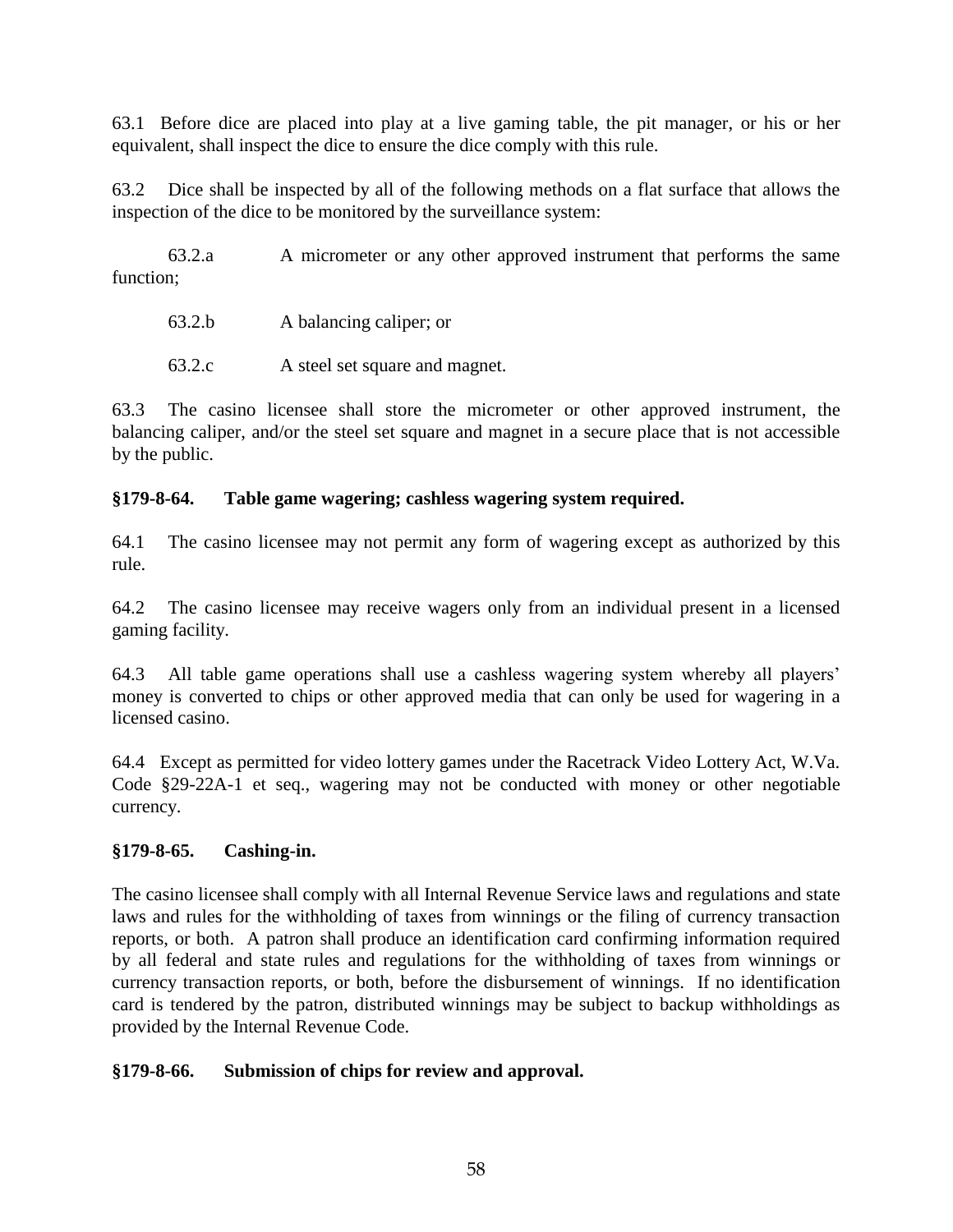66.1 The casino licensee shall submit, to the Commission for approval, a sample of each denomination of value and non-value chips in its primary and secondary sets and shall not use the chips for gaming purposes until approved by the Director.

66.2 In requesting approval of the chips, the casino licensee shall first submit to the Commission, before having any chips manufactured, a detailed schematic of its proposed chips, or a sample chip, which shall show the front, back, and edge of each denomination of value chip and each non-value chip, and the design and wording to be contained on the chip, all of which shall be depicted on the schematic or chip as they will appear, both as to size and location, on the actual chip. Once the design schematics or chip is approved by the Commission, a value or nonvalue chip shall not be issued or used until a sample of each denomination of value chip and each color of non-value chip is also submitted to, and approved by, the Commission.

66.3 The casino licensee, or any licensed supplier or unlicensed supplier, shall not manufacture for, sell to, distribute to, or use in, any casino outside West Virginia any value or non-value chips that have the same edge design as chips approved for use by the licensed casino.

## **§179-8-67. Chip specifications; optional radio frequency identification sensors in each chip.**

67.1 All of the following specifications apply to value chips:

67.1.a A chip issued by the casino licensee shall be round in shape and have the name of the casino, the Lottery-specified identifier symbol and the specific value of the chip clearly and permanently impressed, engraved, or imprinted on the chip, except that the casino licensee may issue gaming chips without a value impressed, engraved, or imprinted on the chip for roulette. A chip that has a value contained on the chip is known as a "value chip" and a chip that does not have a value contained on the chip is known as a "non-value chip";

67.1.b A value chip may be issued by the casino licensee in denominations of 50 cents, \$1.00, \$2.00, \$2.50, \$3.00, \$5.00, \$20.00, \$25.00, \$100.00, \$500.00, \$1,000.00, and \$5,000.00. The casino licensee may determine the denominations to be used in its casino and the amount of each denomination for the conduct of casino gaming operations;

67.1.c Each denomination of value chip shall have a primary color different from every other denomination of value chip. Value chips shall fall within the colors set forth in this subdivision when the chips are viewed both in daylight and under incandescent light. In conjunction with the primary colors, the casino licensee shall use contrasting secondary colors for the edge spots on each denomination of value chip. Unless otherwise approved by the Director, the casino licensee shall not use a secondary color on a specific denomination of chip identical to the secondary color used by a casino outside the boundaries of the State of West Virginia on the same denomination of the value chip. The primary color that the casino licensee shall use for each denomination of value chip is as follows: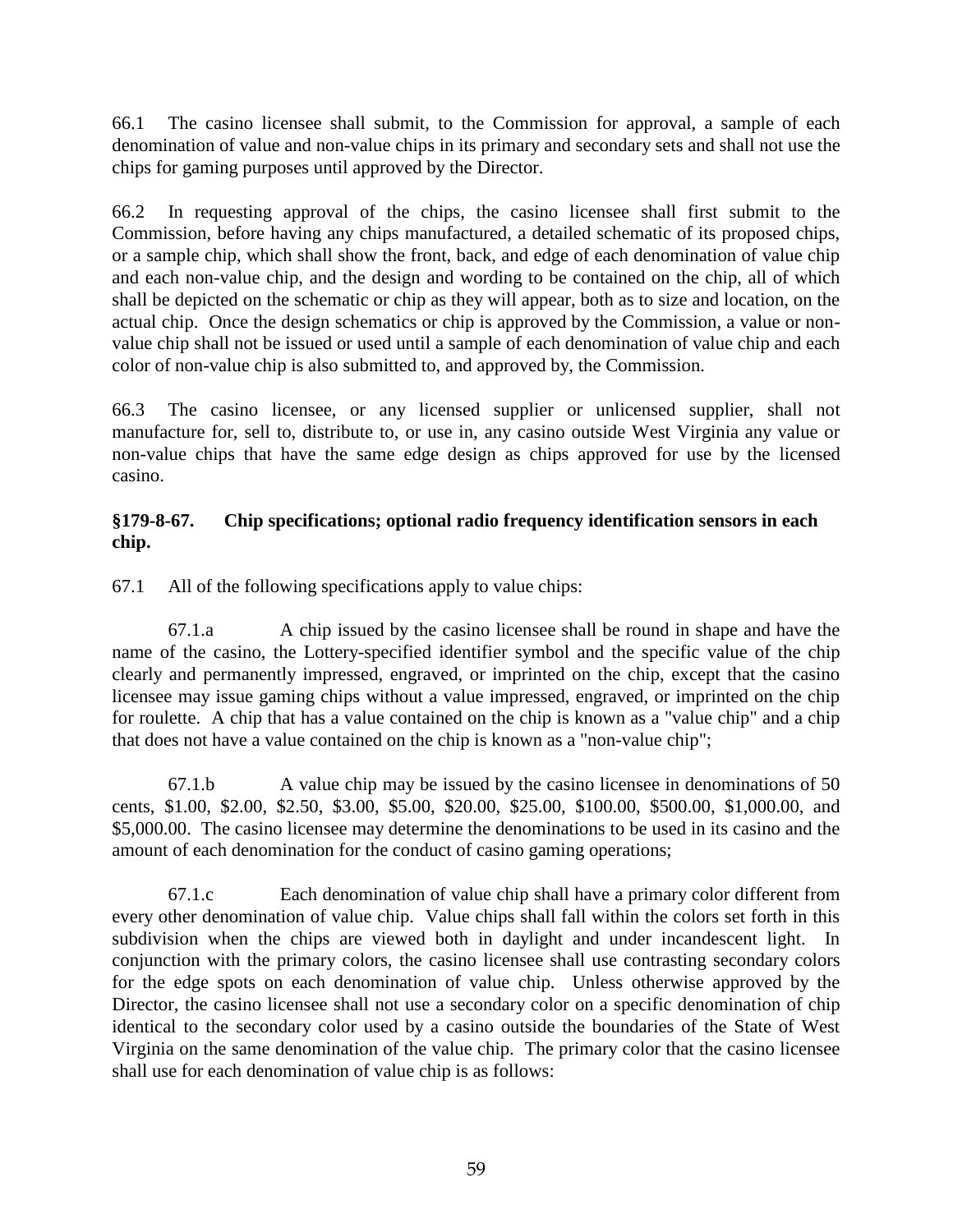| 67.1.c.1  |                | 50 cents   | "Mustard yellow;"  |
|-----------|----------------|------------|--------------------|
| 67.1.c.2  | \$             | 1.00       | "White;"           |
| 67.1.c.3  | \$             | 2.00       | "Tan;"             |
| 67.1.c.4  |                | \$ 2.50    | "Pink;"            |
| 67.1.c.5  | \$             | 3.00       | "Brown;"           |
| 67.1.c.6  | \$             | 5.00       | "Red;"             |
| 67.1.c.7  | \$             | 20.00      | "Yellow;"          |
| 67.1.c.8  | \$             | 25.00      | "Green;"           |
| 67.1.c.9  | $\mathbb{S}^-$ | 100.00     | "Black;"           |
| 67.1.c.10 |                | \$500.00   | "Purple;"          |
| 67.1.c.11 |                | \$1,000.00 | "Fire orange;" and |
| 67.1.c.12 |                | \$5,000.00 | "Gray;"            |

67.1.d Each denomination of value chip used by the casino licensee shall, unless otherwise authorized by the Commission, be in compliance with all of the following specifications:

67.1.d.1 It shall have a center portion containing the value of the chip and the name of the casino of a different shape from each other denomination;

67.1.d.2 It shall have the Lottery-specified identifier symbol;

67.1.d.3 It shall be designed so that the specific denomination of the chip can be determined on closed circuit black and white television when placed in a stack of chips of other denominations; and

67.1.d.4 At the casino's option, or at a later time that may be determined by the Commission, each chip shall have an embedded radio frequency microchip that uniquely identifies the chip itself, the issuing casino and the denomination of the chip; and

67.1.e The Commission may approve a value chip in denominations that deviate from the requirements of this rule if the deviation is specifically identified by the casino licensee and if the deviation does not affect the control, security, or integrity of the chips or the operation of the games.

67.2 All of the following provisions apply to non-value chips:

67.2.a Each non-value chip used by the casino shall be issued solely for the purpose of gaming at roulette. Each non-value chip at each roulette table shall:

67.2.a.1 Have the name of the casino issuing it impressed, engraved, or imprinted into its center;

67.2.a.2 Contain a design, insert, or symbol differentiating it from the nonvalue chips being used at every other roulette table in the casino; and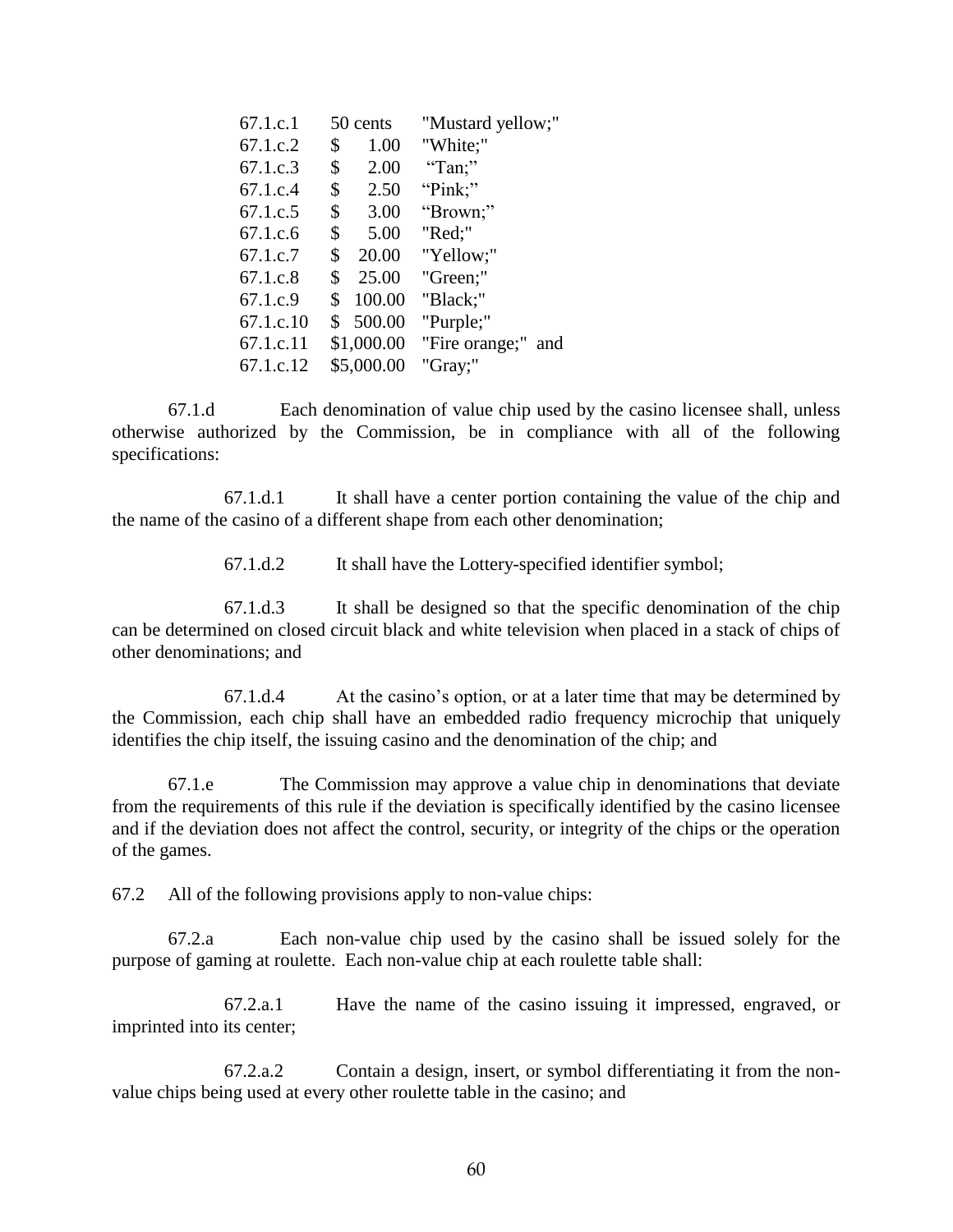### 67.2.a.3 Have the word "roulette" impressed on it;

67.2.b Non-value chips issued at a roulette table shall only be used for gaming at that table and shall not be used for gaming at any other table in the casino. The casino licensee or its employees shall not allow a casino patron to remove non-value chips permanently from the table from which the chips were issued;

67.2.c An individual at a roulette table shall not be issued or permitted to wager with non-value chips that are identical in color and design to value chips or to non-value chips being used by another individual at the same table. When a patron purchases non-value chips, a non-value chip of the same color shall be placed in a slot or receptacle attached to the outer rim of the roulette wheel. At that time, a marker button denoting the value of a stack of chips of that color shall be placed in the slot or receptacle;

67.2.d Non-value chips shall only be presented for redemption at the table from which they were issued and shall not be redeemed or exchanged at any other location in the casino gaming operation. When presented for redemption, the dealer at the table shall exchange the chips for an equivalent amount of value chips, which may then be used by the patron in gaming or redeemed in the manner provided for value chips; and

67.2.e The casino licensee may permit, limit, or prohibit the use of value chips in gaming in roulette. However, it is the responsibility of the casino licensee to keep an accurate account of the wagers being made at roulette with value chips so that the wagers made by one player are not confused with wagers made by another player at the table.

## **§179-8-68. Primary, secondary, and reserve sets of gaming chips.**

68.1 Unless otherwise authorized by the Commission, the casino licensee shall have a primary set of value chips, a separate secondary set of value chips, and a non-value chip reserve that conform to the color and design specification set forth in this rule. An approved secondary set of value chips and reserve non-value chips shall be placed into active play if the primary set is removed.

68.2 The secondary set of value chips shall have different secondary colors than the primary set of value chips. A secondary set of value chips is required for all denominations in use in the casino.

68.3 The casino licensee shall have a non-value chip reserve for each color used in the casino and a design insert or symbol of the reserve chips shall be different from the non-value chips comprising the primary set.

68.4 The casino licensee shall remove the primary set of gaming chips from active play if any of the following provisions apply: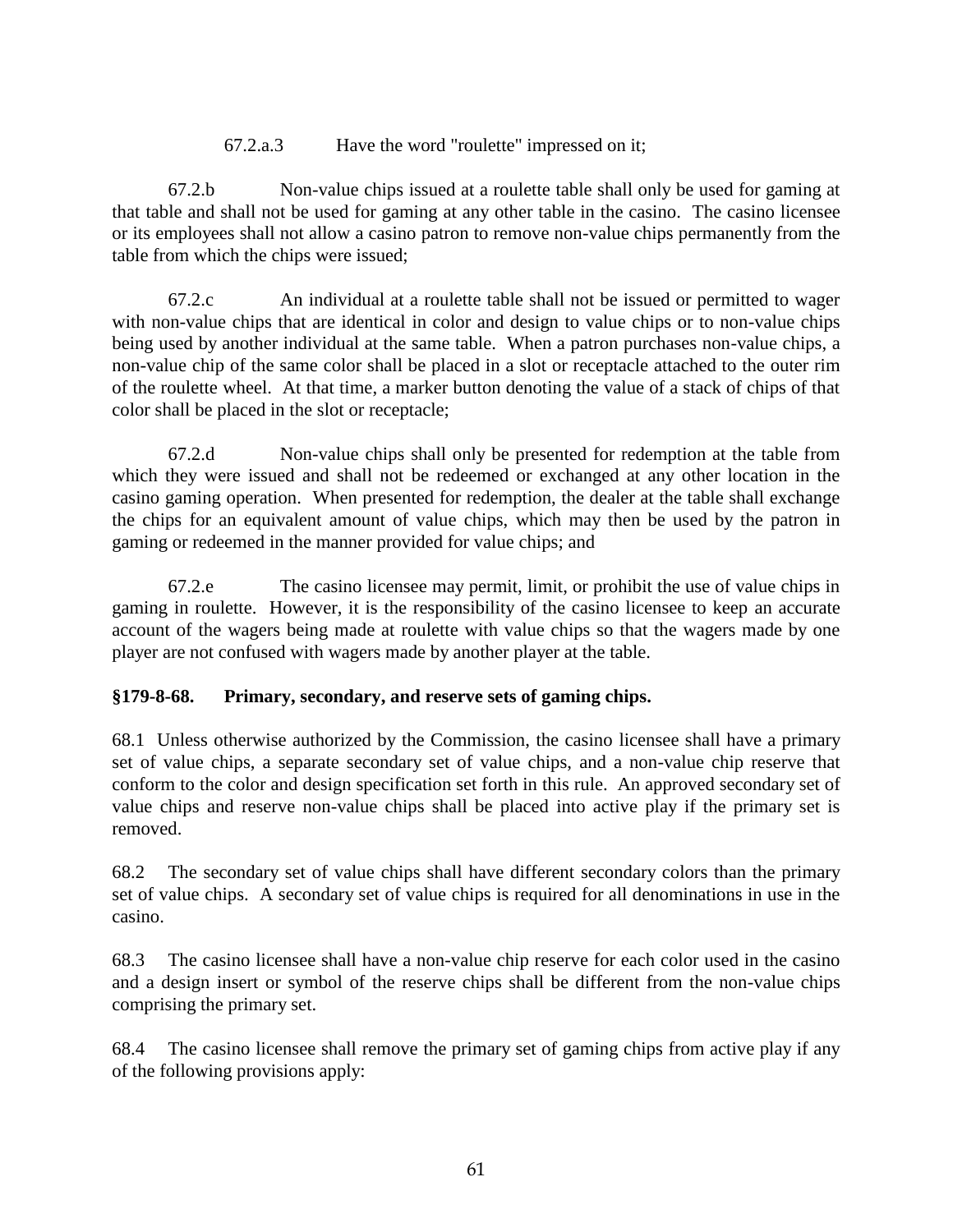68.4.a A determination is made by the casino licensee or the Commission that the table games operation is receiving a significant number of counterfeit chips; or

68.4.b Any other impropriety or defect in the use of the primary set of chips makes removal of the primary set necessary.

68.5 If the primary set of chips is removed from active play, then the casino licensee shall immediately notify the Commission as to the reason for the removal.

## **§179-8-69. Distribution of coupons for complimentary chips.**

69.1 The casino licensee may, for specified marketing purposes, provide patrons of its table games operation with coupons redeemable for complimentary chips if both of the following requirements are satisfied:

69.1.a The processes and procedures for the control, accountability, and distribution of coupons for chips and tokens and for the redemption of the coupons are provided for in the casino licensee's internal control system and are in conformance with the internal control system; and

69.1.b Periodic internal audits validate the integrity and accountability of the processes and procedures authorized and required under this rule.

## **§179-8-70. Exchange of chip.**

70.1 The casino licensee shall issue chips to an individual only at the request of the individual and shall not issue chips as change in any other transaction. The casino licensee shall issue chips only to casino patrons at cashier's cages or at the live gaming tables and shall redeem chips only at a cashier's cage.

70.2 The casino licensee shall redeem chips only from its patrons and shall not knowingly redeem chips from any non-patron source, except when non-gaming employees present chips for redemption as provided in the approved internal control system of the casino.

70.3 The casino licensee shall promptly redeem its own chips by cash or by check dated the day of the redemption on an account of the casino licensee, as requested by the patron, except when the chips were obtained or used unlawfully.

70.4 The casino licensee may demand the redemption of its chips from any individual in possession of chips. An individual shall redeem the chips upon presentation of an equivalent amount of cash by the casino licensee.

70.5 The casino licensee shall cause to be posted and keep posted, in a prominent place a sign, visible at or near each cashier's cage, that reads as follows: "Gaming chips issued by any other casino in the world may not be wagered or redeemed in this casino."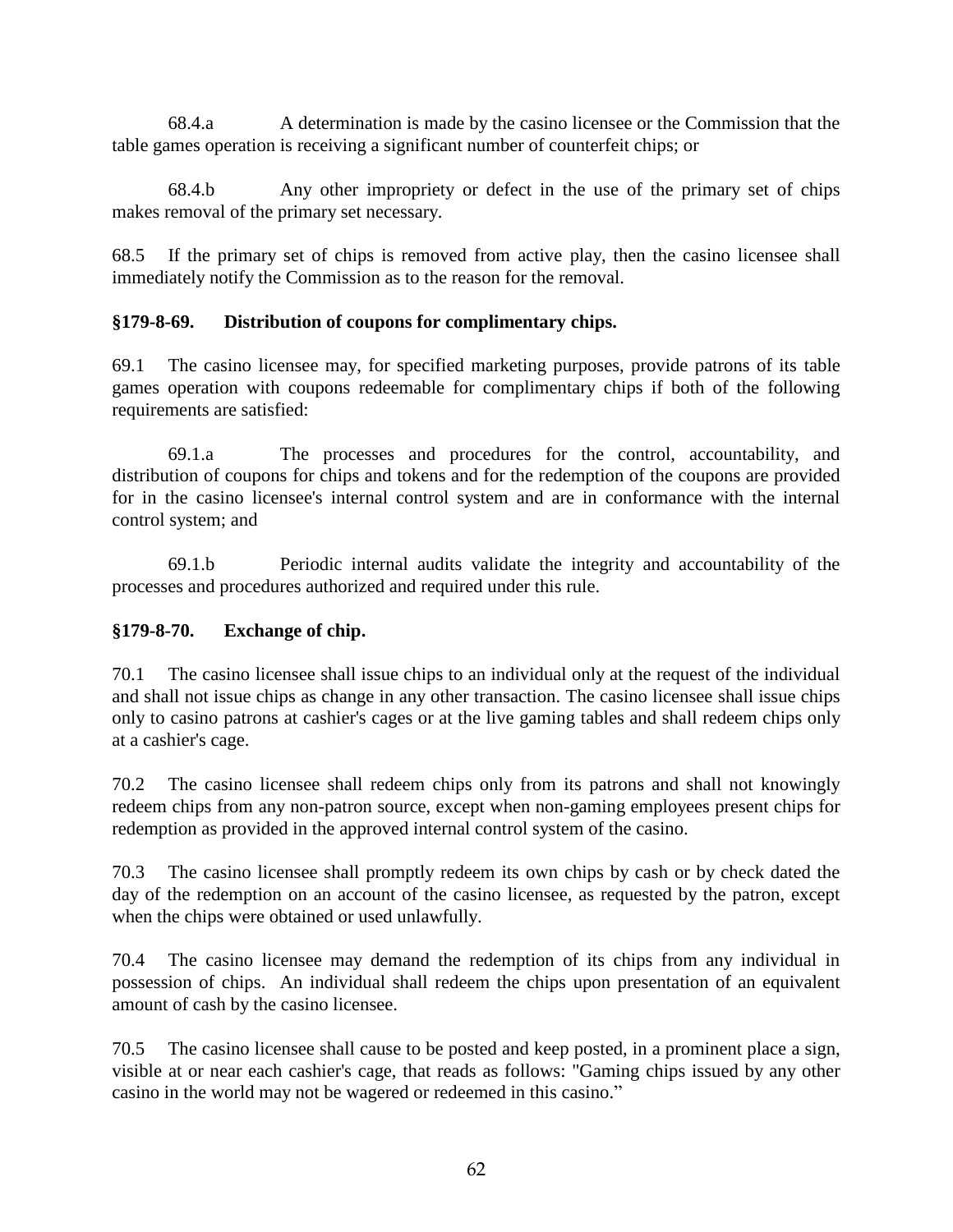# **§179-8-71. Receipt of gaming chips from licensed supplier.**

71.1 When chips are received from the supplier, they shall be opened and checked by not less than two casino employees from different departments. The casino licensee shall promptly report to the Commission any deviation between the invoice accompanying the chips and the actual chips received or any defects found in the chips. The supplier licensee shall give the Commission prior notification of the delivery of chips to the casino licensee. The casino licensee shall not accept the delivery of chips unless the Commission has been given prior notification of the delivery.

71.2 After checking the chips received, the casino licensee shall cause to be reported, in a chip inventory ledger, all of the following information:

| 71.2.a | The denomination of the chips received;                     |
|--------|-------------------------------------------------------------|
| 71.2.b | The number of each denomination of chip received;           |
| 71.2.c | The number and description of all non-value chips received; |
| 71.2.d | The date of the receipt; and                                |
| 71.2.e | The signature of the individuals who checked the chips.     |

71.3 If any of the chips received are to be held as reserve chips and not used either at the gaming tables or at a cashier's cage, then a licensee shall ensure that the chips are stored in a separate locked compartment either in the vault or in a cashier's cage and are recorded in the chip inventory ledger as reserve chips.

71.4 A casino licensee shall ensure that any chips received that are part of the secondary set of chips of the casino are recorded in the chip inventory ledger as secondary chips and are stored in a locked compartment in the casino vault separate from the reserve chips.

## **§179-8-72. Inventory of chips.**

72.1 Chips shall be taken from or returned to either the reserve chip inventory or the secondary set of chips in the presence of not less than two individuals from two of the following independent departments of the casino: Security; accounting; auditing; or the table games department. The denominations, number, and amount of chips taken or returned shall be recorded in the chip inventory ledger together with the date and signatures of the individuals carrying out the process.

72.2 The casino licensee shall, on a monthly basis, compute and record the unredeemed liability for each denomination of chips to ensure that an inventory of chips in circulation is made and to ensure that the result of the inventory is recorded in the chips inventory ledger. On a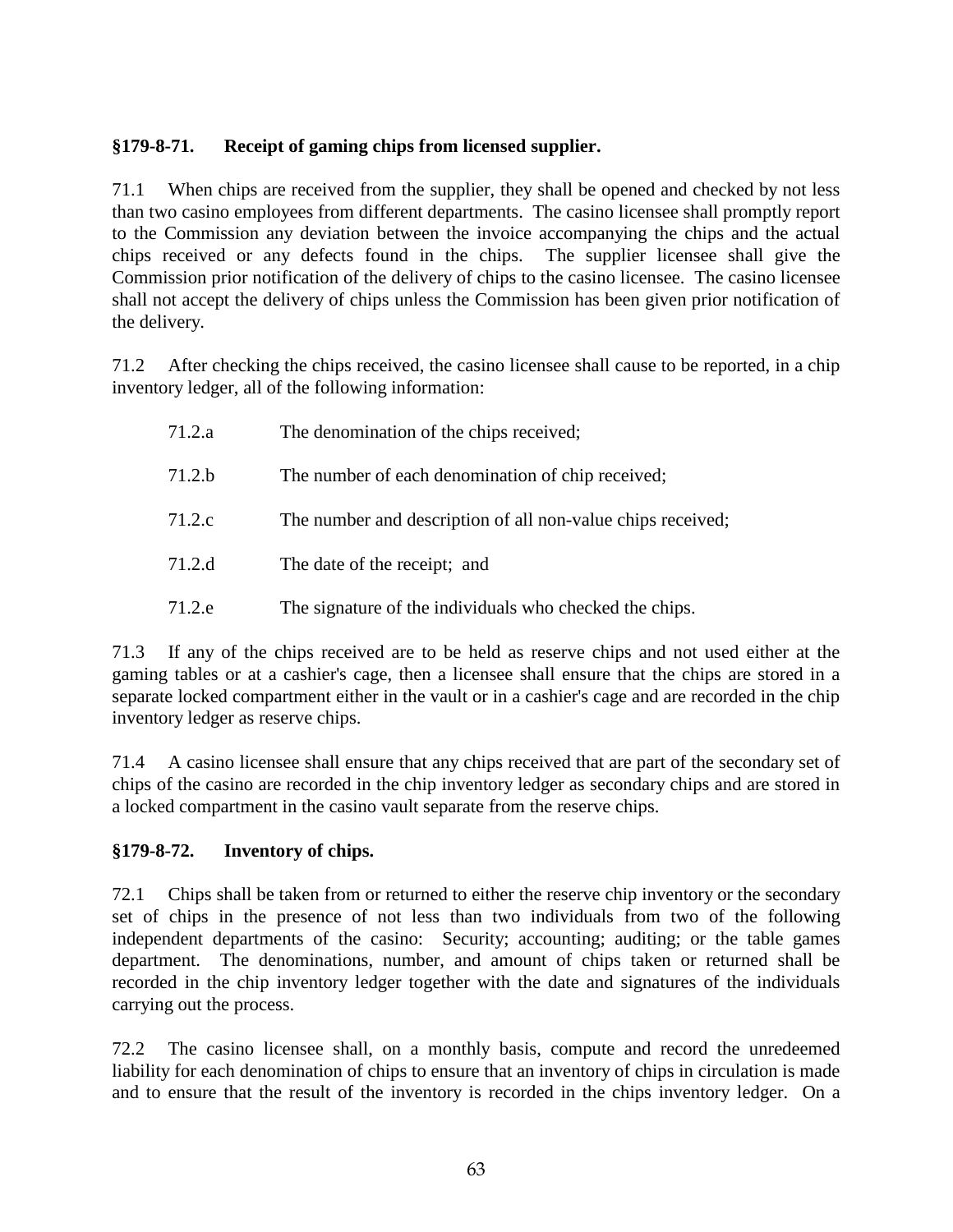monthly basis, the casino licensee shall ensure that an inventory of the chips in reserve is made and ensure that the result of the inventory is recorded in the chip inventory ledger. A casino licensee shall submit the procedures it will use to compute the unredeemed liability and to inventory chips in circulation and reserve to the Commission for approval. A physical inventory of chips in reserve is required annually if the inventory procedures incorporate the sealing of the locked compartment.

72.3 During any non-gaming hours, the casino licensee shall ensure that all chips in the possession of the casino are stored in the chip bank, in the vault, or in a locked compartment in a cashier's cage. However, chips may be locked in a transparent compartment on gaming tables if there is adequate security as approved by the Commission.

# **§179-8-73. Destruction of chips.**

73.1 Before destroying chips, the casino licensee shall notify the Director, in writing, of the date and the location at which the destruction will be performed, the denomination, number, and amount of value chips to be destroyed, the description and number of non-value chips to be destroyed, the denomination, number, and amount of tokens to be destroyed, and a detailed explanation of the method of destruction.

73.2 Unless otherwise authorized by the Commission, the destruction of chips shall be carried out in the presence of not less than two individuals, one of whom shall be an employee of the West Virginia Lottery.

73.3 The licensee shall ensure that the denomination, number, and amount of value chips, and the number and description of non-value chips, destroyed are recorded in the chip inventory ledger together with the signatures of the individuals carrying out the destruction and the date on which the destruction took place.

# **§179-8-74. Destruction of counterfeit chips.**

74.1 The following provisions apply to the destruction of counterfeit chips and tokens:

74.1.a The casino licensee shall notify the Commission and the Director, by telephone and also in writing, immediately upon the discovery of a counterfeit chip or chips that results in a loss of more than one thousand dollars to the licensee;

74.1.b The Commission may take possession of the counterfeit chips to aid the State Police in a criminal investigation; and

74.1.c The Commission shall determine the disposition of any counterfeit chip including, but not limited to, destruction of a counterfeit chip in accordance with this rule.

74.2 The following provisions apply to the destruction of counterfeit chips: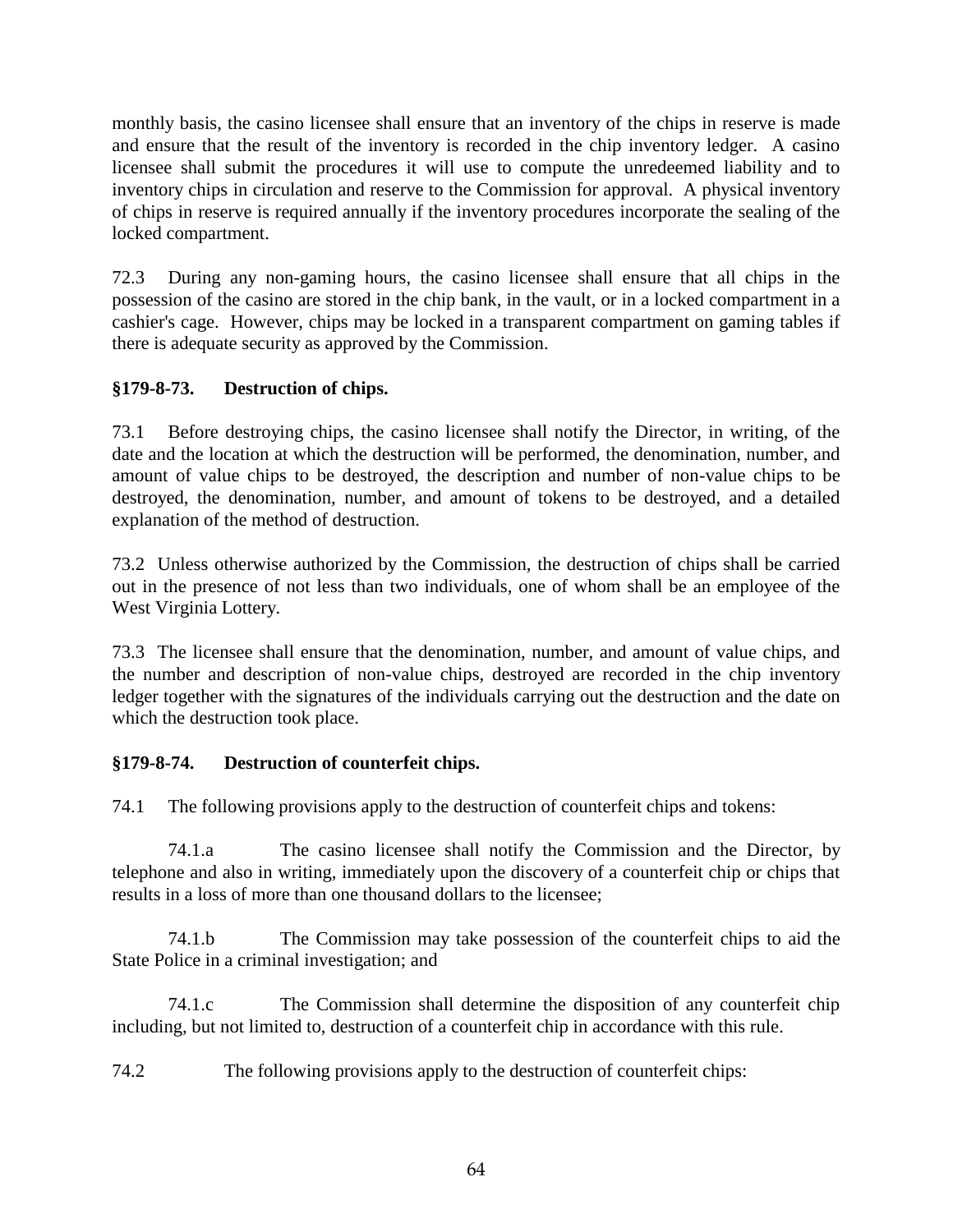74.2.a Unless the Commission or a law enforcement officer instructs in writing, or a court of competent jurisdiction orders otherwise in a particular case, the casino licensee shall destroy or otherwise dispose of counterfeit chips discovered in the casino in a manner approved by the Commission; and

74.2.b The casino licensee shall notify the Commission, in writing, not less than thirty days before counterfeit chips are destroyed. The casino licensee shall notify the Commission of all of the following information:

74.2.b.1 The number and denominations, actual and purported, of the counterfeit chips destroyed or otherwise disposed of under this rule;

74.2.b.2 The date on which the counterfeit chips were discovered;

74.2.b.3 The date, place, and method of destruction or other disposition, including, in the case of foreign coin exchanges, the exchange rate and the identity of the bank, exchange company, or other business or person at which, or with whom, the coins are exchanged;

74.2.b.4 The names of the occupational licensees carrying out the destruction or other disposition on behalf of the casino licensee; and

74.2.b.5 Any information considered necessary by the Commission to ensure compliance with the Act and this rule.

74.3 Unless otherwise approved by the Commission, not less than two people, one of whom is an agent of the West Virginia Lottery, shall be present when the counterfeit chips are destroyed.

### **§179-8-75. Submission of accounting procedures and internal controls for complimentary chip program.**

75.1 Not less than thirty days before the initiation of the coupon distribution program the casino licensee shall submit internal control procedures concerning the coupon distribution program to the Commission. The internal control procedures shall include, at a minimum, all of the following information:

75.1.a The casino departments that will be responsible for administering the coupon distribution program;

75.1.b The security measures that will be taken with respect to the coupons, including, but not limited to, all of the following information:

75.1.b.1 The manner in which the coupons will be ordered;

75.1.b.2 The manner in which the coupons will be inventoried upon receipt by the casino licensee;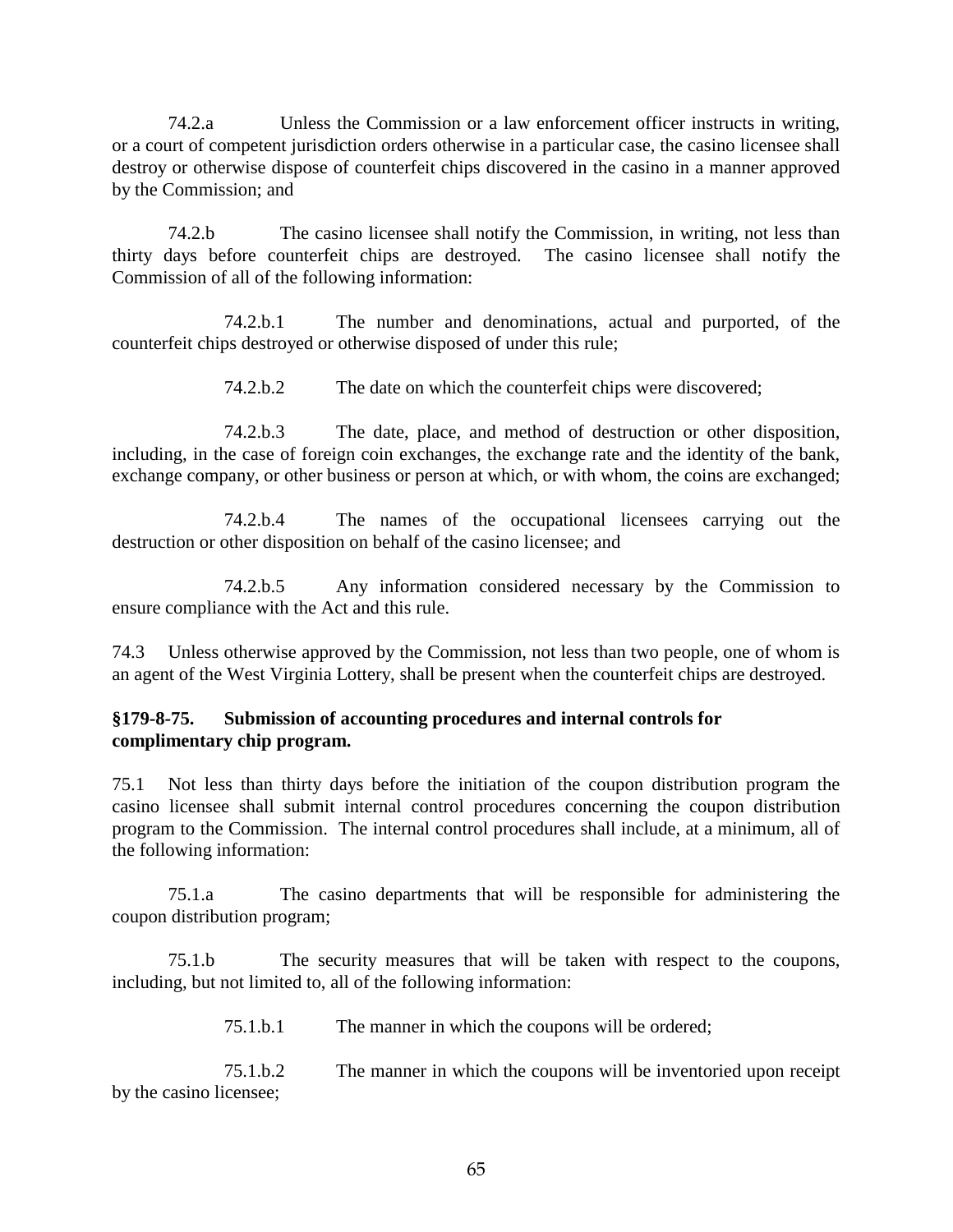75.1.b.3 The manner in which the coupons will be stored and the individuals who will have access to the coupons;

75.1.b.4 The manner in which discrepancies will be handled; and

- 75.1.b.5 The manner in which coupons will be voided;
- 75.1.c The manner in which the coupons will be distributed;

75.1.d The schedule for conducting routine inventories of active unissued coupons. The inventory shall be conducted monthly by not less than two individuals from separate departments. The results of the inventory shall be recorded in the coupon control ledger;

75.1.e The manner in which coupons will be removed from the inventory, recorded, and voided once the coupons become inactive;

75.1.f The manner in which the casino department responsible for distributing the coupons can requisition coupons from the casino department responsible for storing the coupons;

75.1.g The maximum number of days in advance of an event that coupons can be requisitioned by the casino department responsible for issuing the coupons. The requisition document shall contain, at a minimum, all of the following information:

- 75.1.g.1 The date the requisition is prepared;
- 75.1.g.2 The day and date for which the coupons are needed;
- 75.1.g.3 The type or types of coupons that are requested;
- 75.1.g.4 The number of coupons required;

75.1.g.5 The name, title, and occupational license number of the individual completing the requisition; and

75.1.g.6 The name, title, occupational license number, and signature of the supervisor authorizing the requisition;

75.1.h The casino department responsible for storing the coupons shall complete all of the following information before the coupons are given to the casino department responsible for distributing the coupons:

75.1.h.1 The name, title, occupational license number, and signature of the representative filling the order;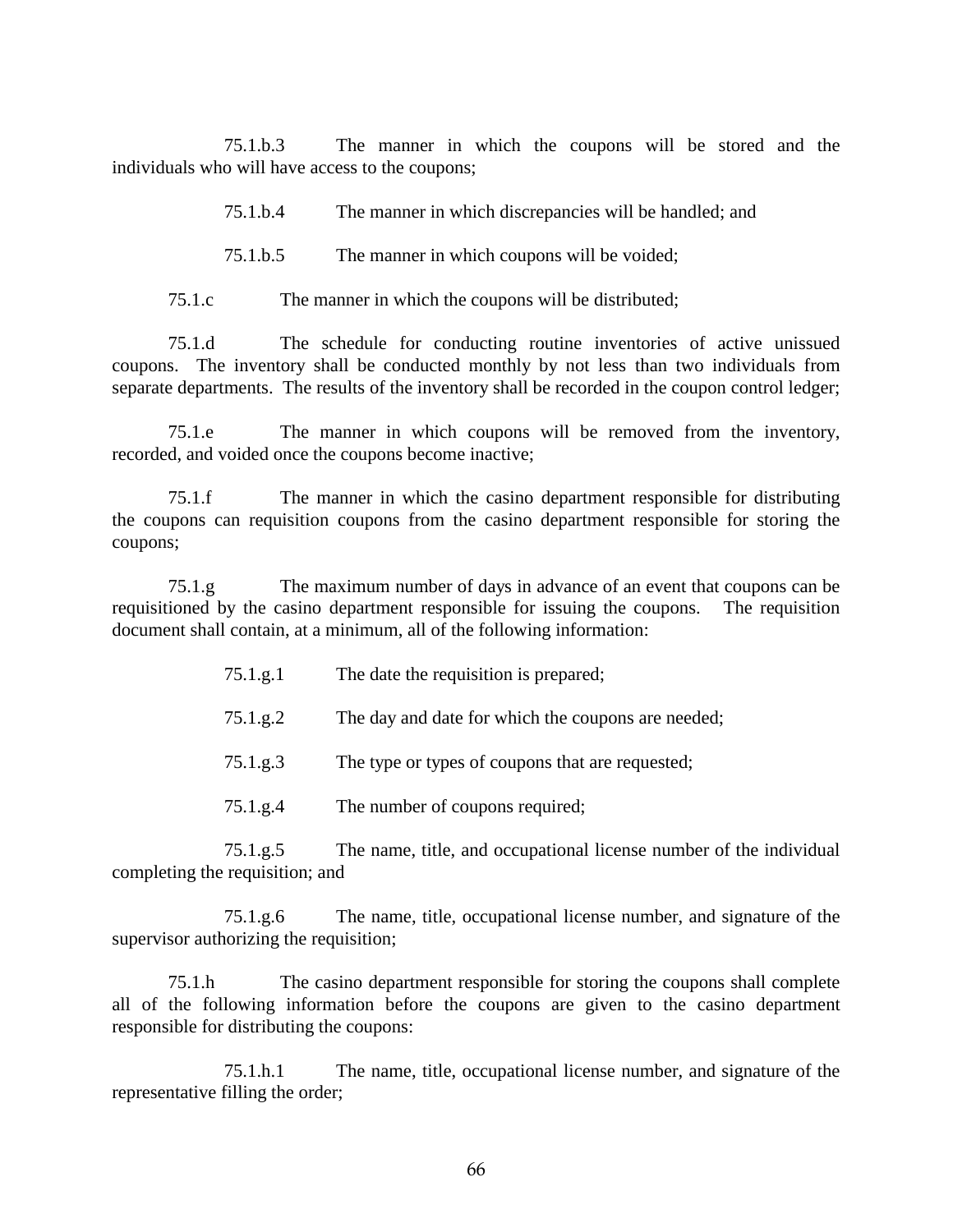| supervisor; | 75.1.h.5 | The name, title, occupational license number, and signature of the |
|-------------|----------|--------------------------------------------------------------------|
|             | 75.1.h.4 | The total number of and type of coupons issued;                    |
|             | 75.1.h.3 | The ending serial number of coupons issued;                        |
|             | 75.1.h.2 | The beginning serial number of the coupons issued;                 |

75.1.h.6 A record and explanation of any coupons that were voided due to discrepancies; and

75.l.h.7 The casino department responsible for storing the coupons shall enter the information in paragraphs 76.1.i.2 to 76.1.i.4 of this subdivision in the coupon control ledger;

75.1.i The manner in which the coupons will be issued. The casino licensee shall require that coupons be stamped with the date of issuance;

75.1.j The location of the locked cabinet in which the coupons will be stored before the distribution of the coupons;

75.1.k The manner in which coupons may be redeemed for chips or tokens, or both, by patrons;

75.1.l The manner in which coupons redeemed by patrons will be canceled;

75.1.m The manner in which the coupons distributed, coupons not distributed, and coupons issued will be reconciled;

75.1.n The manner in which coupons that have been issued, but not distributed to patrons in the appropriate time frame, will be voided and reconciled; and

75.1.o The manner in which a dealer or cage employee shall receive and account for coupons redeemed by patrons.

75.2 The Commission shall, in writing, approve the internal control procedures in total or in part.

75.3 The casino licensee shall revise and resubmit any portion of the internal control procedures not approved by the Commission within the time frame established by the Commission. The casino licensee shall revise and resubmit the internal control procedures until all portions of the internal control procedures have been approved or approval cannot be obtained.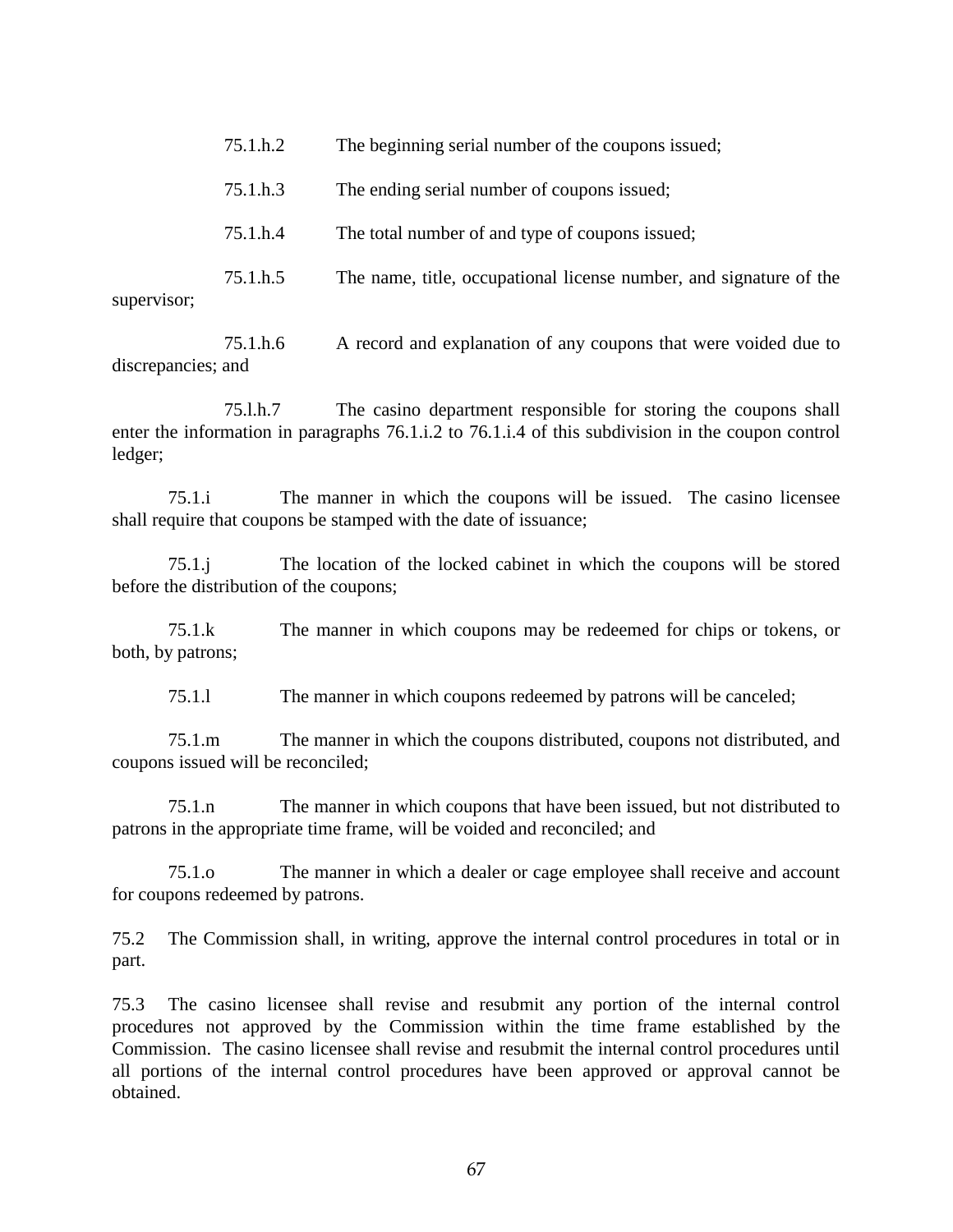75.4 The casino licensee may not use an internal control procedure unless the internal control procedure has been approved by a vote of the Commission.

75.5 If the Commission determines, at any time, that approved internal control procedures are not adequate to ensure compliance with the Act and this rule, it may direct the casino licensee to amend its internal control procedure in accordance with this rule.

75.6 In lieu of manual procedures prescribed in this section 76, the Commission may approve a casino licensee's automated process if the control of the process is sufficient for the Commission's purposes.

## **§179-8-76. Amendments to internal control procedures.**

76.1 The casino licensee shall make amendments to the internal control procedures with respect to complimentary chip programs as follows:

76.1.a Unless otherwise provided by the Commission, the casino licensee shall submit amendments to the internal control procedures to the Commission not less than thirty days before using the amended internal control procedure;

76.1.b The Commission or its designee shall, in writing, approve the amendment to the internal control procedure in total or in part; and

76.1.c The casino licensee shall not use an amendment to internal control procedures unless the amendment to the internal control procedure has been approved, in writing, by the Commission.

# **§179-8-77. Coupon accounting procedures and distribution program.**

77.1 Not less than two casino departments shall be responsible for administering the coupon accounting procedures and distribution program. One casino department shall be responsible for storing the coupons and the other department shall be responsible for issuing the coupons.

77.2 The casino licensee shall ensure that coupons received from a supplier are opened and examined by not less than two individuals from different casino departments. The casino licensee shall ensure that any deviations in the coupons ordered and coupons received are recorded in compliance with this rule and are reported immediately to the appropriate supervisor.

77.3 The casino licensee shall maintain a coupon control ledger in the manner prescribed by the Commission. The coupon control ledger shall contain, at a minimum, all of the following information:

77.3.a The date the coupons were received;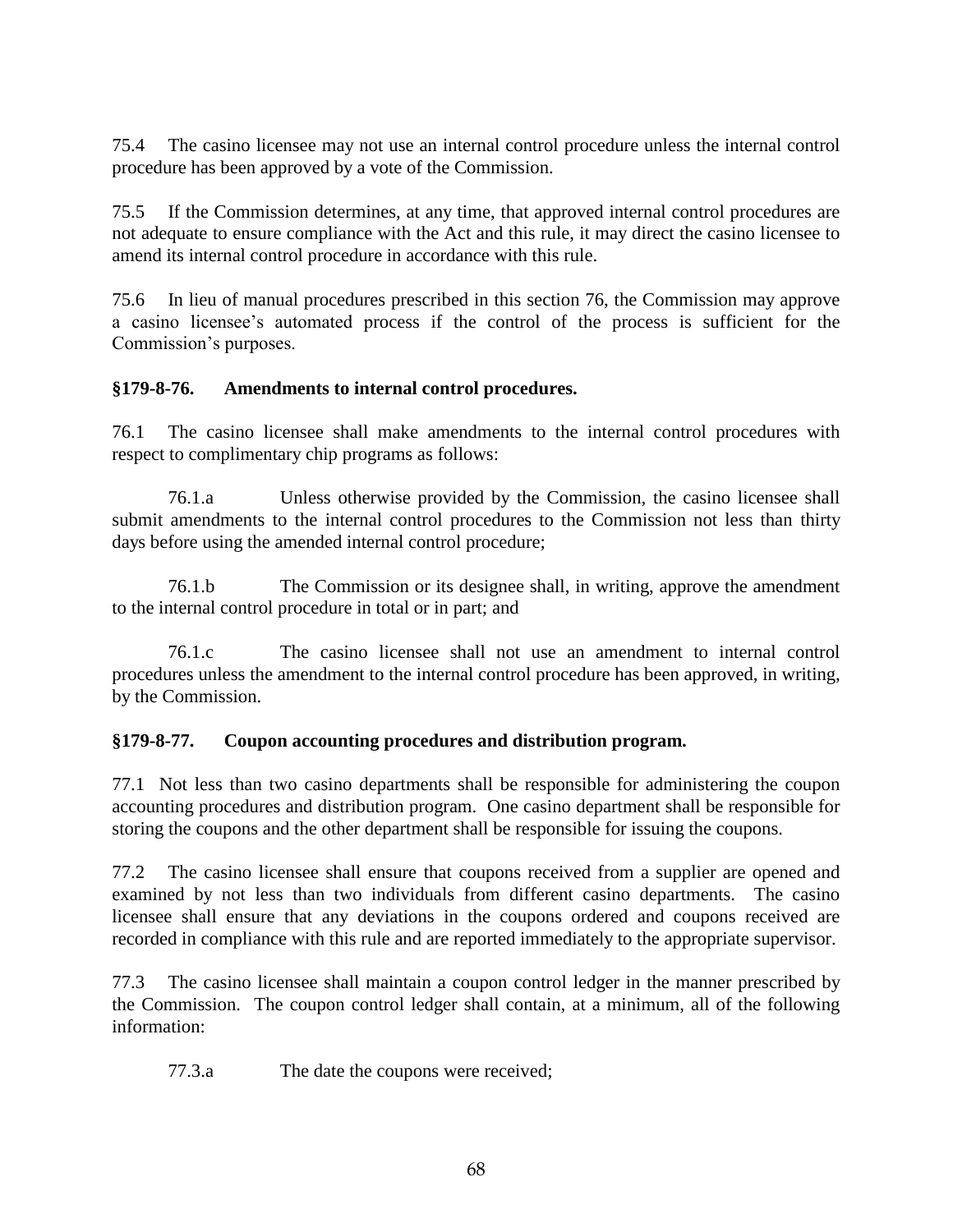77.3.b The type and quantity of coupons received;

77.3.c The beginning serial number of the coupons received;

77.3.d The ending serial number of the coupons received;

77.3.e The purchase order number or requisition number for the coupons received;

77.3.f The signatures and occupational license numbers of all individuals who examined the coupons upon receipt of the coupons;

77.3.g The date the coupons were issued to the casino distribution department;

77.3.h The beginning serial number of the coupons issued to the casino distribution department;

77.3.i The ending serial number of the coupons issued to the casino distribution department;

77.3.j The number and quantity of coupons issued to the casino distribution department;

77.3.k The balance of unissued coupons on hand;

77.3.l The name, title, occupational license number, and signature of the representative issuing the coupons;

77.3.m The name, title, occupational license number, and signature of the representative receiving the issued coupons;

77.3.n A record of any coupons that are distributed to patrons; and

77.3.o A record and explanation of any deviations from the licensed gaming facility licensee's coupon specifications.

77.4 The casino department responsible for distributing the coupons shall maintain a daily coupon reconciliation form. One daily coupon reconciliation form shall be completed to account for all individuals responsible for distributing coupons to patrons. The daily coupon reconciliation form shall contain, at a minimum, all of the following information:

77.4.a The date;

77.4.b The type of coupon being issued;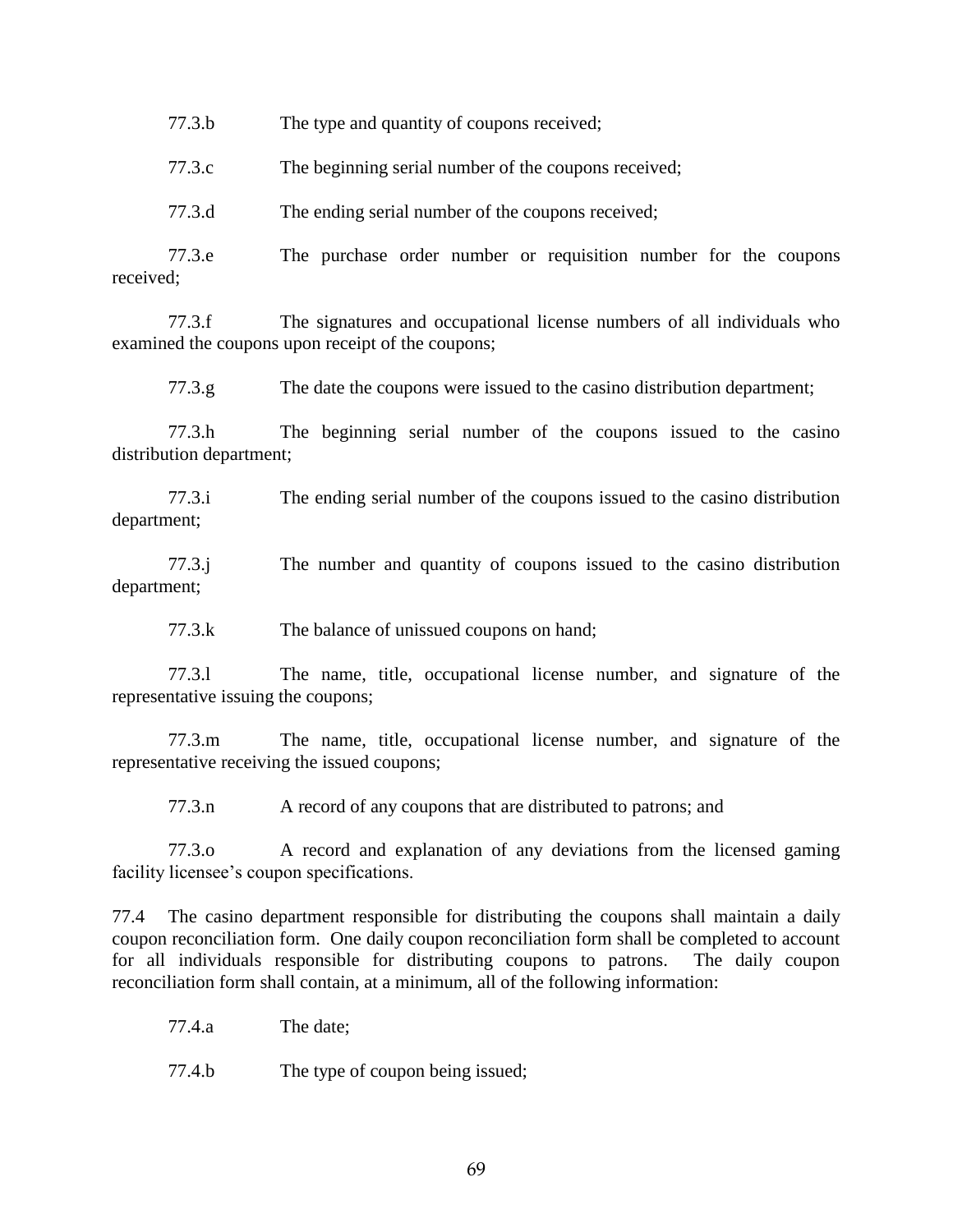77.4.c The beginning and ending serial numbers of the coupons the individual has to distribute to patrons;

| 77.4.d |  | The quantity of coupons the individual has to distribute to patrons; |  |
|--------|--|----------------------------------------------------------------------|--|
|        |  |                                                                      |  |

77.4.e The total number of coupons the individual distributed to patrons;

77.4.f The beginning and ending serial numbers of coupons not distributed to patrons;

77.4.g The total number of coupons not distributed to patrons;

77.4.h The serial numbers of any coupons that were voided and the reason the coupons were voided;

77.4.i The name, title, occupational license number, and signature of the individual distributing the coupons to patrons and completing the form;

77.4.j The name, title, occupational license number, and signature of the occupational licensee's supervisor; and

77.4.k Any variations discovered and an explanation of the variations.

77.5 In lieu of any manual procedures prescribed in this section 78, the Commission may approve a casino licensee's automated process if the control of the automated process is sufficient for the Commission's purposes.

#### **§179-8-78. Coupon requirements.**

78.1 Coupons used in the complimentary chips program shall be original instruments and shall contain, at a minimum, all of the following information:

| 78.1.a | Any serial number assigned to the coupon;                   |
|--------|-------------------------------------------------------------|
| 78.1.b | A description of the value of the coupon;                   |
| 78.1.c | The location or locations where the coupon may be redeemed; |
| 78.1.d | The name of the casino licensee;                            |
| 78.1.e | The date or dates for which the coupon is valid;            |
| 78.1.f | The Lottery-specified identifier symbol; and                |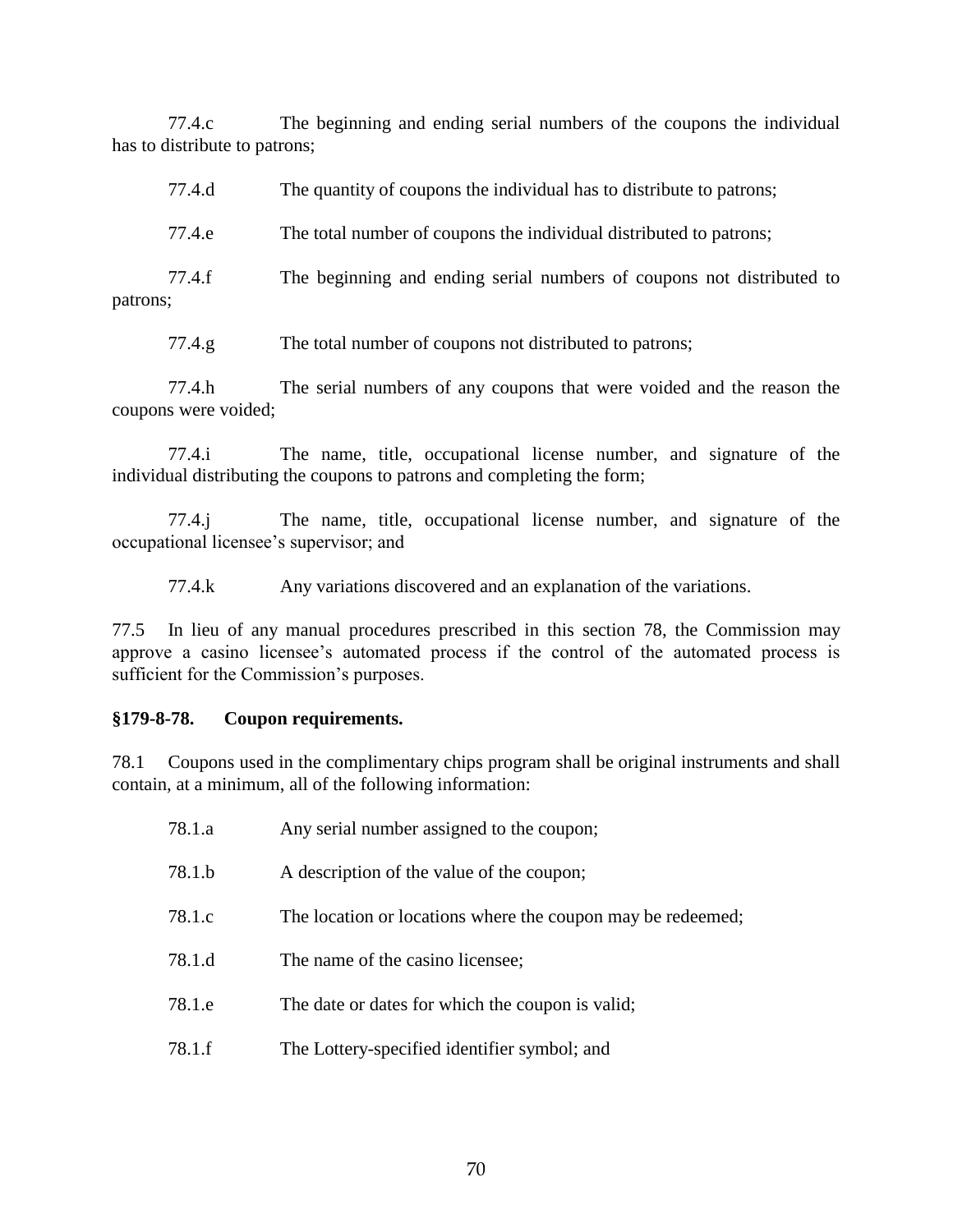78.1.g Any other information considered necessary by the Commission to ensure compliance with the Act and this rule.

78.2 If a multiple-part coupon is used, then each part of the coupon shall contain the information set forth in this subsection.

78.3 Coupons shall be designed and manufactured so that the denomination and type of coupon can be determined using the surveillance system.

#### **§179-8-79. Records.**

79.1 The casino licensee shall maintain the records required by this rule for at least the current year and the previous two years unless they are sooner audited by the Commission or its designee.

79.2 The casino licensee shall allow the Commission access to, or provide copies of, the records maintained under this rule upon request by the Commission.

### **PART 5. INTERNAL CONTROL PROCEDURES**

#### **§179-8-80. Purpose.**

80.1 The procedures of the internal control system are designed to ensure that:

80.1.a Assets of the casino licensee are safeguarded;

80.1.b Financial records of the casino licensee are accurate and reliable;

80.1.c Transactions of the casino licensee are performed only in accordance with the specific or general authorization of this part;

80.1.d Transactions are recorded adequately to permit the proper recording of the adjusted gross receipts, fees, and all applicable taxes;

80.1.e Accountability for assets is maintained in accordance with generally accepted accounting principles;

80.1.f Only authorized personnel have access to assets;

80.1.g Recorded accountability for assets is compared with actual assets at reasonable intervals and appropriate action is taken with respect to any discrepancies;

80.1.h Internal control functions, duties, and responsibilities are appropriately segregated and performed in accordance with sound practices by competent, qualified personnel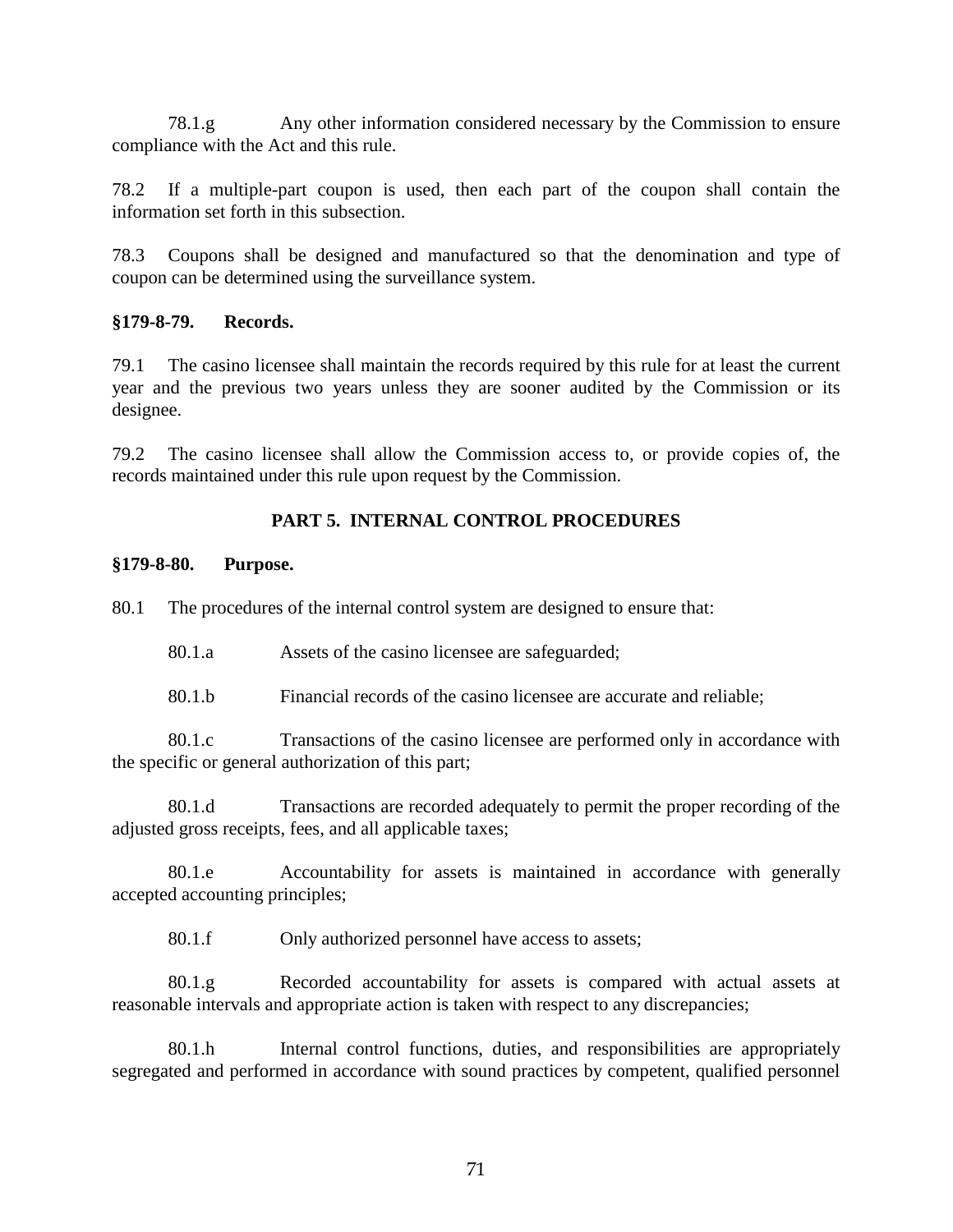and that no employee of the casino licensee is in a position to perpetuate and conceal errors or irregularities in the normal course of the employee's duties; and

80.1.i Gaming is conducted with integrity and in accordance with the Act and this rule.

### **§179-8-81. Commission approval of internal control system.**

81.1 The casino licensee shall describe, in a manner that the Commission may approve or require, its administrative and accounting procedures in detail in a written system of internal control. A written system of internal controls shall include a detailed narrative description of the administrative and accounting procedures designed to satisfy the requirements of this rule. Additionally, the description shall include a separate section for all of the following:

81.1.a An organizational chart depicting the appropriate segregation of internal control functions and responsibilities;

81.1.b A description of the duties and responsibilities of each position shown on the organizational chart;

81.1.c A detailed, narrative description of the administrative and accounting procedures designed to satisfy the requirements of this rule with separate sections for the:

| 81.1.c.1  | Physical characteristics of the drop box and tip box;           |
|-----------|-----------------------------------------------------------------|
| 81.1.c.2  | Transportation of drop and tip boxes to and from gaming tables; |
| 81.1.c.3  | Procedures for table inventories;                               |
| 81.1.c.4  | Procedures for opening and closing gaming tables;               |
| 81.1.c.5  | Procedures for fills and credits;                               |
| 81.1.c.6  | Procedures for accepting and reporting tips and gratuities;     |
| 81.1.c.7  | Procedures for transporting chips and tokens to and from gaming |
|           |                                                                 |
| 81.1.c.8  | Procedures for shift changes at gaming tables;                  |
| 81.1.c.9  | Procedures for chip and token purchases;                        |
| 81.1.c.10 | Procedures for the transportation of electronic gaming devices; |
| 81.1.c.11 | Layout and physical characteristics of the cashier's cage;      |

tables;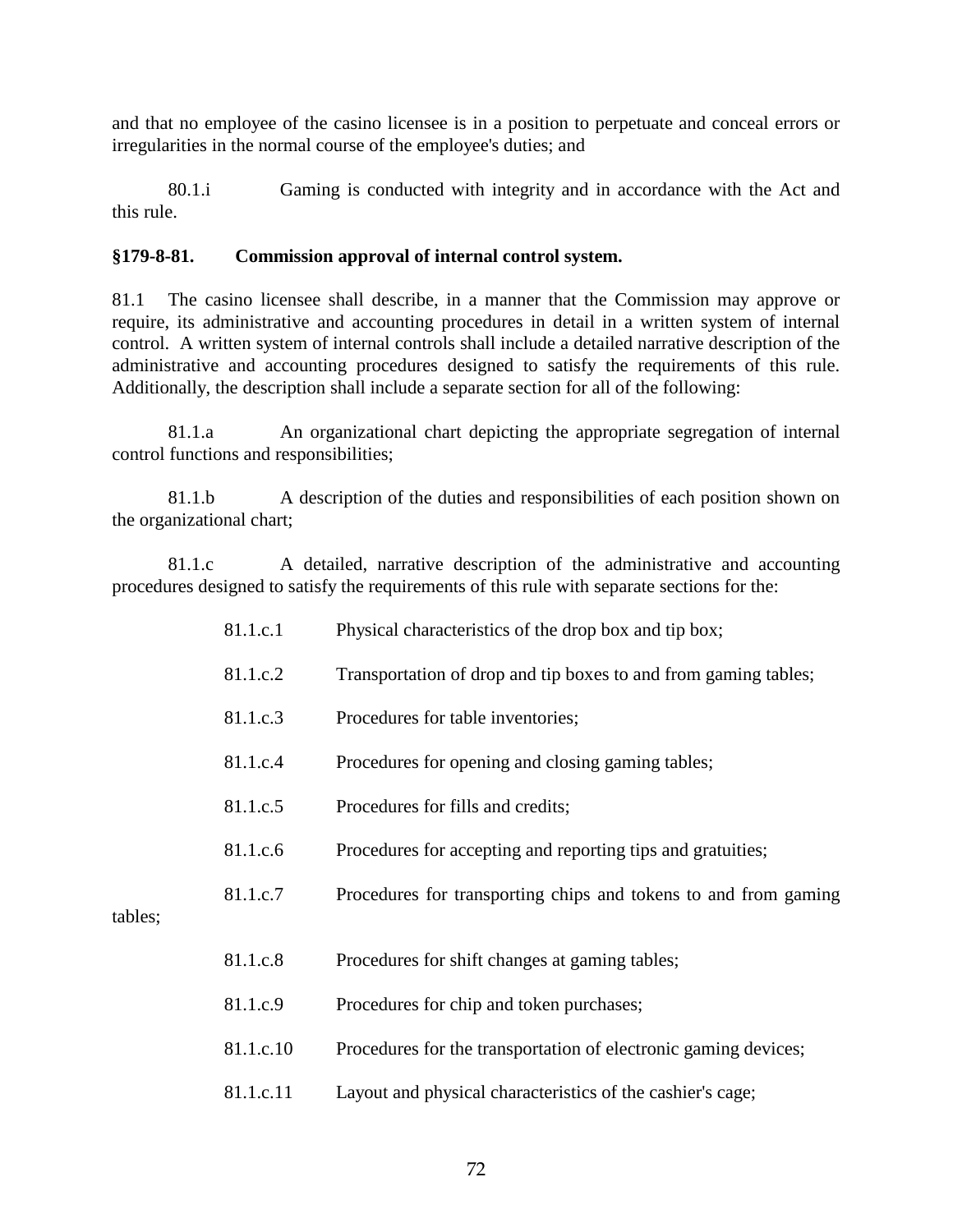81.1.c.12 Procedures for accounting controls;

81.1.c.13 Procedures for the exchange of checks submitted by gaming patrons;

81.1.c.14 Procedures for credit card and debit card transactions;

81.1.c.15 Procedures for the acceptance, accounting for and redemption of a patron's cash deposits;

81.1.c.16 Procedures for the control of coupon redemption and other complimentary distribution programs;

81.1.c.17 Procedures for federal cash transactions reporting; and

81.1.c.18 Procedures for computer backups and assuring the retention of financial and gaming operation.

81.1.e Other items required by the Commission.

81.2 Not less than ninety days before the gaming operation commences, unless otherwise directed by the Commission, the casino licensee shall submit, to the Commission, a written description of its internal control system that is designed to satisfy the requirements of subsection 81.1 of this rule.

81.2.a If the written internal control system is the initial submission to the Commission, then a letter shall be submitted from an independent certified public accountant selected by the applicant or licensee and approved by the Commission stating that the licensee's written system has been reviewed by the accountant and is in compliance with the requirements of subsection 82.1 of this rule;

81.2.b The Commission shall review each submission required by this subsection of this rule and shall determine whether it conforms to the requirements of subsection 82.1 of this rule and whether the system submitted provides adequate and effective controls for the operations of the licensee; and

81.2.c If the Commission finds any insufficiencies, then the Commission shall specify the insufficiencies, in writing, and submit the written insufficiencies to the licensee. The casino licensee shall make appropriate alterations.

81.3 The casino shall not commence gaming operations until a system of internal controls is approved.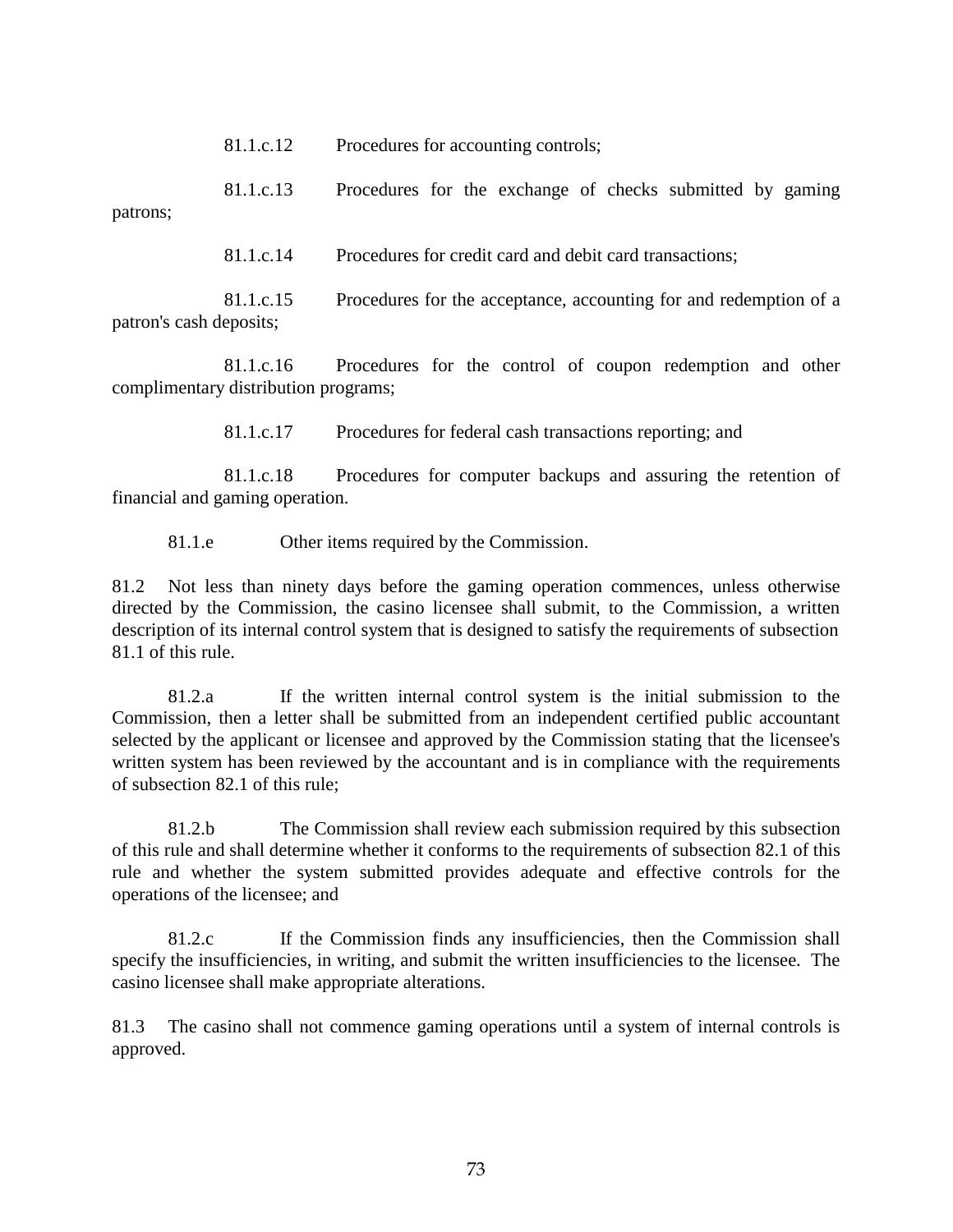# **§179-8-82. Amendments to internal control procedures.**

82.1 All of the following provisions apply to amendments to the internal control procedures:

82.1.a Unless otherwise provided by the Commission, amendments to any portion of the internal control procedures shall be submitted to the Commission not less than thirty days before the amended internal control procedure is used;

82.1.b The Commission shall vote to approve the amendment to the internal control procedure in total or in part; and

82.1.c An amendment to internal control procedures may not be used by the casino licensee unless the amendment to the internal control procedure has been approved by a vote of the Commission;

#### **§179-8-83. Internal control emergency procedures.**

83.1 In the event of an emergency, the casino licensee may temporarily amend an internal control procedure. The Director must concur that an emergency exists before the casino licensee may amend an internal control procedure.

83.2 The casino licensee shall report any emergency temporary amendment of the internal control procedures to the Director immediately.

83.3 The casino licensee shall submit a description of the emergency temporary amendment of the internal control procedures and the circumstances necessitating the emergency amendment to the Commission promptly within five calendar days of the amendment.

83.4 As soon as the circumstances necessitating the emergency temporary amendment to the internal control procedures abate, the casino licensee shall resume compliance with the approved internal control procedures.

# **PART 6. SECURITY AND SURVEILLANCE**

#### **§179-8-84. Surveillance and recording systems; staffing; installation of different or new types of audio or visual recording or surveillance technology.**

84.1 The casino licensee shall require that the casino surveillance room be staffed by an occupational licensee employed to work in the surveillance department at all times that any of the following occur:

84.1.a Gaming;

84.1.b The currency collection process;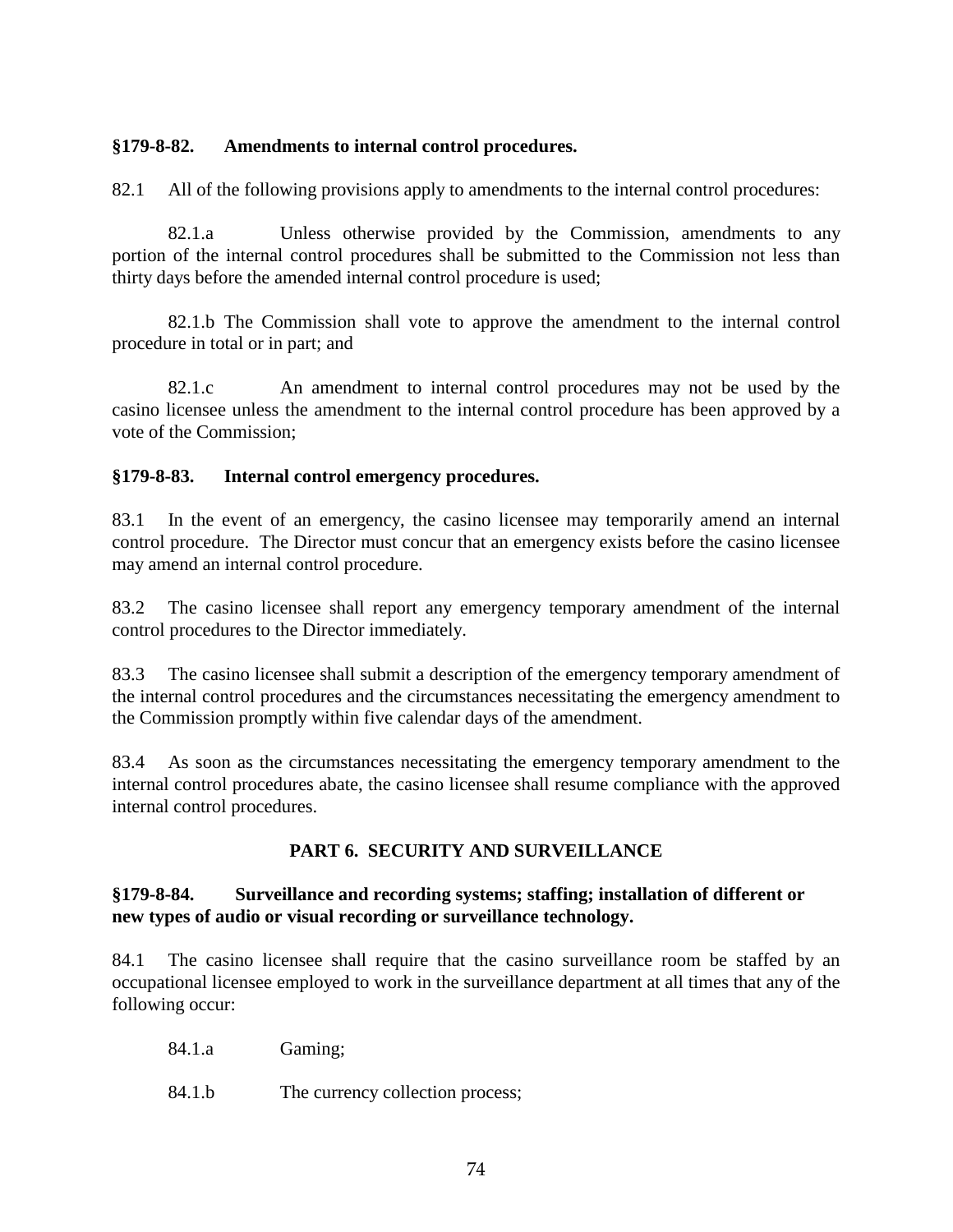- 84.1.c The soft count process;
- 84.1.d Armored car cash deliveries and pickups; and

84.1.e Other times considered necessary by the Commission to ensure compliance with the Act and this rule.

84.2 Subject to approval of the Commission, the casino licensee may install different or new types of audio or visual recording or surveillance technology in the casino and related facilities for purposes of compliance with the Act or this rule.

#### **§179-8-85. Surveillance and Commission surveillance room specifications.**

85.1 There shall be recording and monitoring rooms in the casino. The room for the use of the casino's surveillance employees of the gaming operation shall be designated the "Casino Surveillance Room." The casino security office shall be separate from the casino surveillance room and be located in a different area of the building.

85.2 The casino's surveillance room shall:

85.2.a Be located out of the general view of patrons and non-surveillance employees; and

85.2.b Have access limited to surveillance room personnel and persons with a legitimate need to enter the area.

85.3 Within the suite of offices set aside by the casino licensee for the use of Commission personnel, one of the rooms shall be equipped with surveillance monitoring equipment that will allow representatives of the Commission to view any camera scene the casino monitors without intervention or assistance of casino personnel.

#### **§179-8-86. Detained or arrested persons.**

The casino licensee shall immediately report, to on-site Commission personnel the physical detention of a person suspected of criminal activity.

# **§179-8-87. Secured delivery station specifications.**

The casino licensee shall provide a secure delivery station that shall be covertly surveilled and monitored during all hours of operation.

#### **§179-8-88. Required surveillance equipment.**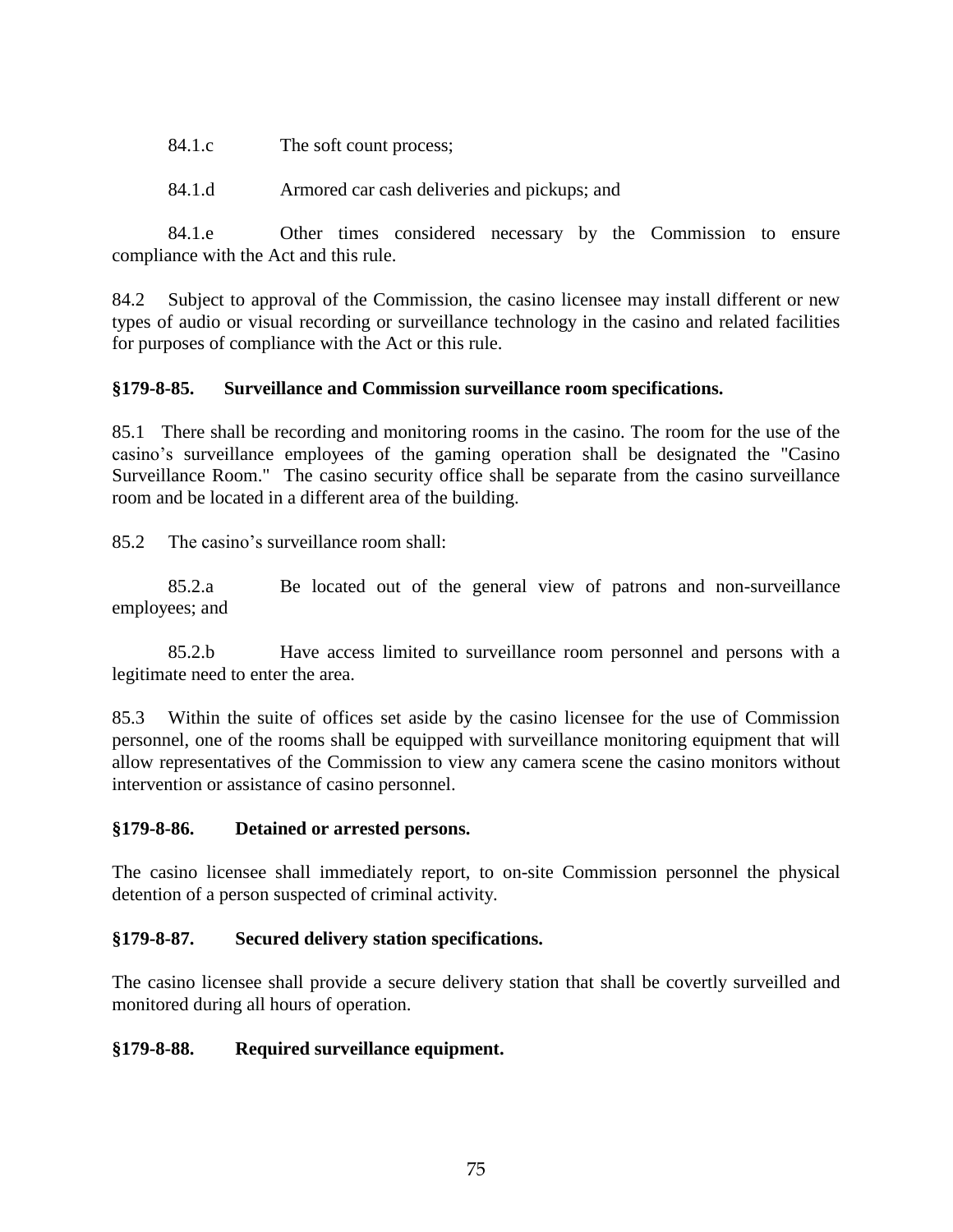88.1 The casino licensee shall install a closed circuit television system in accordance with this rule.

88.2 The casino shall have a sufficient number of monitors in the surveillance rooms to protect patrons adequately and ensure the integrity of casino gaming. The Commission surveillance room and the casino surveillance room shall have appropriate switching capabilities to ensure all surveillance cameras are accessible to monitors in each room, except for the camera and monitor that allow the Commission, or West Virginia State Police personnel assigned to the Commission, or both, to monitor employees in the casino surveillance room. The equipment in the Commission surveillance room shall be able to monitor and record, without being overridden, anything visible by monitor to employees of the casino licensee.

88.3 A table game shall have cameras that continuously monitor and record all games during all hours of casino operations.

88.4 The Commission surveillance room shall have a color television monitoring system which is in compliance with the requirements for surveillance equipment in this rule and which is capable of monitoring employees in the casino surveillance room.

88.5 The equipment used in the closed circuit television system shall be in compliance with all of the following requirements:

88.5.a Color television cameras shall provide good resolution for observing chips, dice, playing cards and positions on the roulette wheel;

88.5.b The cameras shall be equipped with lenses of sufficient magnification capabilities to allow the operator to clearly distinguish the value of all of the following:

> 88.5.b.1 Chips; 88.5.b.2 Dice; 88.5.b.3 Playing cards; and

88.5.b.4 Positions on the roulette wheel.

88.5.c Each monitor shall have a date and time generator that is synchronized to a central clock which can be displayed on any of the monitors while recording on videotape, video pictures, or other means of electronic recording;

88.6 There shall be sufficient recorders to allow for the simultaneous recording of the coverage described in this rule, off-line playback, and duplication capabilities

88.7 Surveillance equipment must have a backup power supply so that the date-time generator remains accurate despite power interruptions.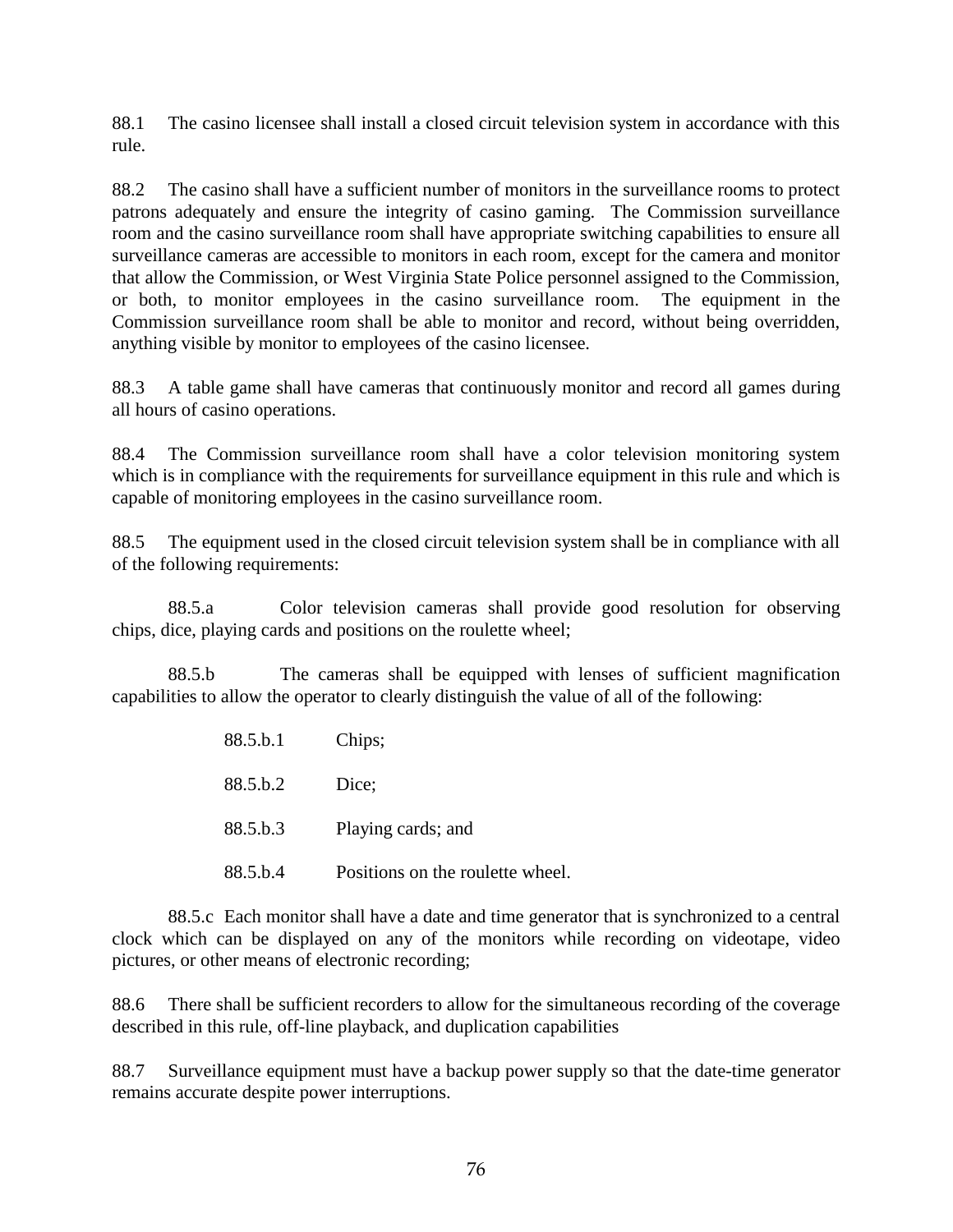#### **§179-8-89. Closed circuit television required surveillance.**

89.1 The surveillance closed circuit television system shall be capable of covertly monitoring activities on the casino floor and related areas, including patron passages leading to and from the casino operation and gaming operation areas.

89.2 The Commission may require additional areas be monitored to ensure compliance with the Act and this rule and to ensure the safety of patrons and the integrity of gaming.

#### **§179-8-90. Closed circuit television surveillance system coverage.**

90.1 All of the following areas of the casino shall be covertly monitored:

| 90.1.a | Live gaming tables;           |
|--------|-------------------------------|
| 90.1.b | Pits;                         |
| 90.1.c | The main bank;                |
| 90.1.d | The soft count room; and      |
| 90.1.e | The secured delivery station. |

90.2 The surveillance system shall provide an overall view of live table games that permits clear identifying of all of the following:

| 90.2.a | Dealers;                         |
|--------|----------------------------------|
| 90.2.b | Patrons;                         |
| 90.2.c | All pit personnel; and           |
| 90.2.d | Activities of all pit personnel. |

90.3 The playing surface of the tables shall be viewed with sufficient clarity to determine all of the following:

| 90.3.a | All wagers;      |
|--------|------------------|
| 90.3.b | Card values; and |
| 90.3.c | Game results.    |

90.4 The playing surface of the tables shall be viewed with sufficient clarity to clearly observe, in detail, all of the following: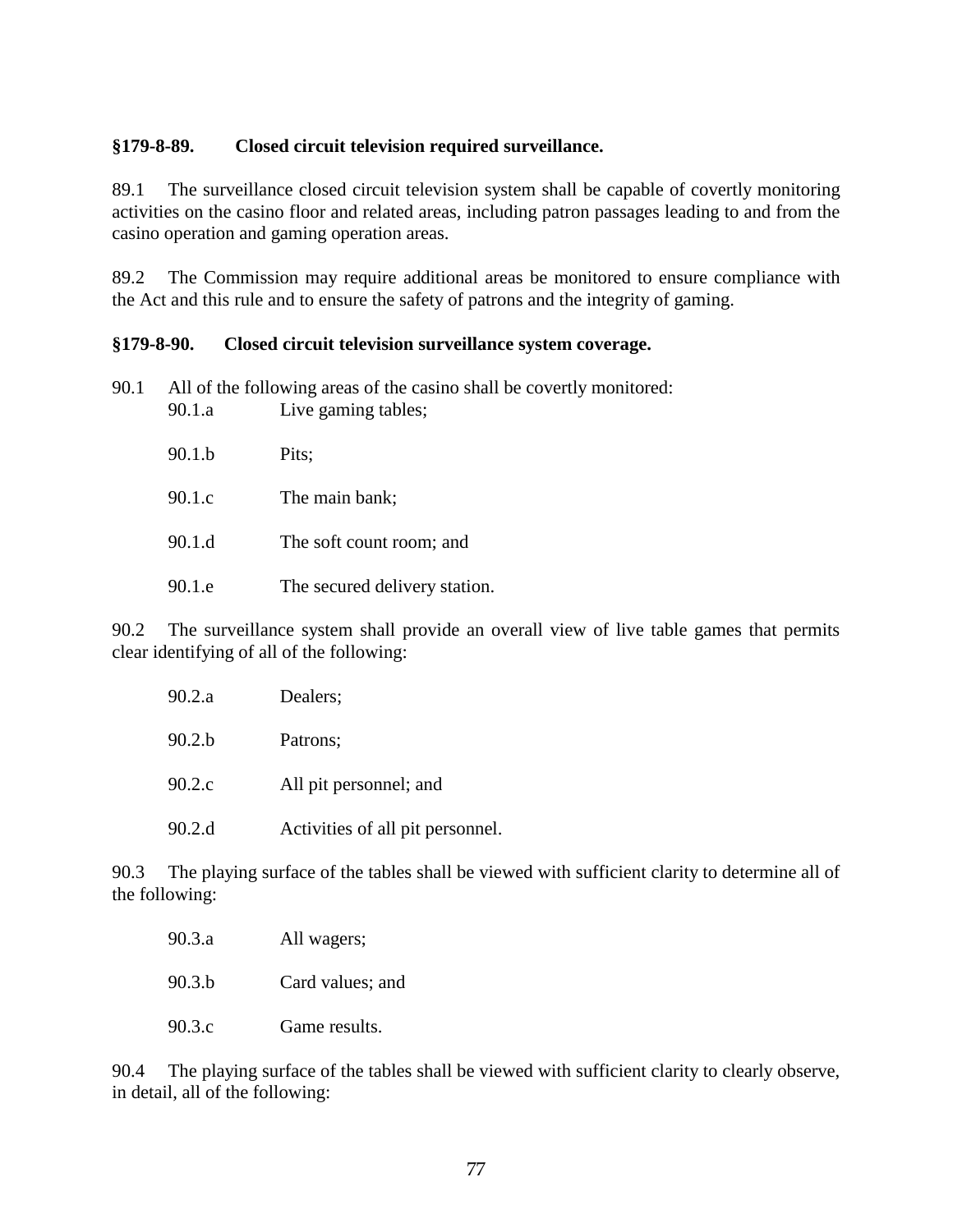| 90.4.a    | Chip trays;                              |
|-----------|------------------------------------------|
| 90.4.b    | Token holders;                           |
| 90.4.c    | Cash receptacles;                        |
| 90.4.d    | Tip boxes;                               |
| 90.4.e    | Dice;                                    |
| 90.4.f    | Shuffle machines;                        |
| $90.4$ .g | Card shoes; and                          |
| 90.4.h    | The Lottery-specified identifier symbol. |

90.5 The surveillance system shall be capable of providing a reasonably clear view of all of the following:

90.5.a The activity by players and employees, alone or in concert, that may constitute cheating or stealing;

90.5.b The failure of employees to follow proper procedures and internal controls;

| 90.5.c | The treatment of disorderly persons; |
|--------|--------------------------------------|
|--------|--------------------------------------|

90.5.d The treatment of persons on the exclusion list;

90.5.e Arrests and evictions; and

90.5.f The movement of cash, cards, chips, or dice on the casino floor. Upon notification of the intended movement of any cash, cards, chips, or dice, both of the following provisions shall be complied with:

90.5.f.1 The surveillance system personnel shall record the notification in the Activities log; and

90.5.f.2 During the course of routine surveillance, the progress of the movement shall be monitored to ensure that all procedures and internal controls are followed; and

90.5.g Areas where any of the following items are stored shall be monitored by a dedicated camera capable of continuous recording or motion activation: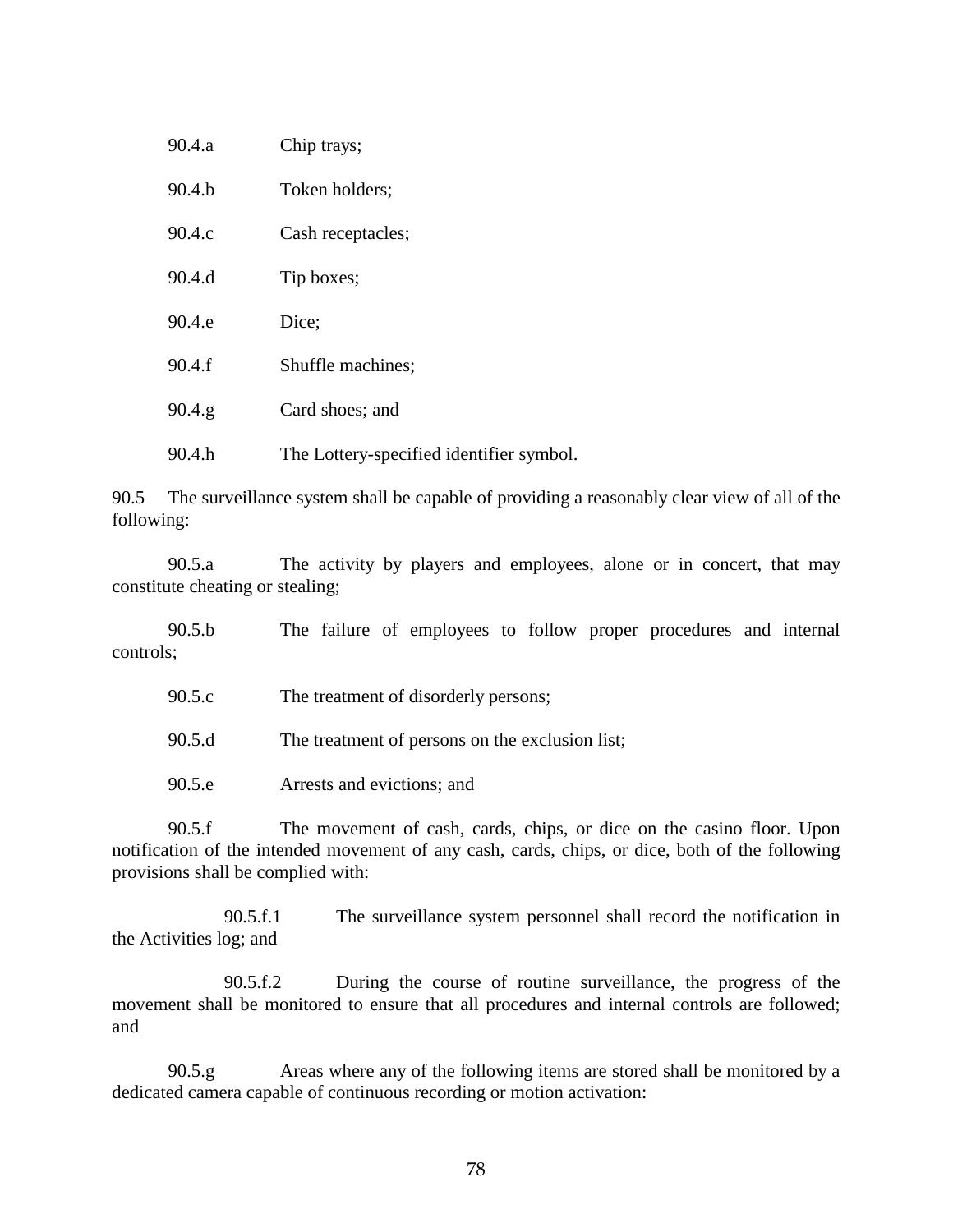| $90.5$ .g.1 | Cash;      |
|-------------|------------|
| $90.5$ .g.2 | Chips;     |
| $90.5$ .g.3 | Cards; and |
| $90.5$ .g.4 | Dice;      |

90.5.h Areas where any of the following items are transported or stored shall be monitored by a dedicated camera capable of continuous recording or motion activation:

| 90.5 h.1 | Chips;            |
|----------|-------------------|
| 90.5 h.2 | Cash; and         |
| 90.5.h.3 | Cash equivalents. |

#### **§179-8-91. Closed circuit television surveillance system recording requirements.**

91.1 The surveillance system shall visually record any activity considered necessary by the Commission to ensure compliance with the Act and to ensure protection of the public and the integrity of table gaming. These activities shall be set forth in an interpretive rule of the Commission.

91.2 All soft count activities shall be both visually and audibly recorded.

# **§179-8-92. Retention of recorded activities.**

92.1 Date and time readings of routine activity shall be recorded and retained for not less than fourteen days.

92.2 The original recording of a violation of internal controls or criminal activity shall immediately be provided to the Commission and a copy of the recording shall be retained for not less than fourteen days.

# **§179-8-93. Segregated and secured telephone communication.**

The casino licensee shall provide, in the West Virginia Lottery's surveillance room and in the West Virginia Lottery casino office, a segregated and secured telephone communications system for use by the Commission personnel and by West Virginia State Police personnel assigned to assist the Commission.

# **§179-8-94. Daily surveillance logs; visitors' logs.**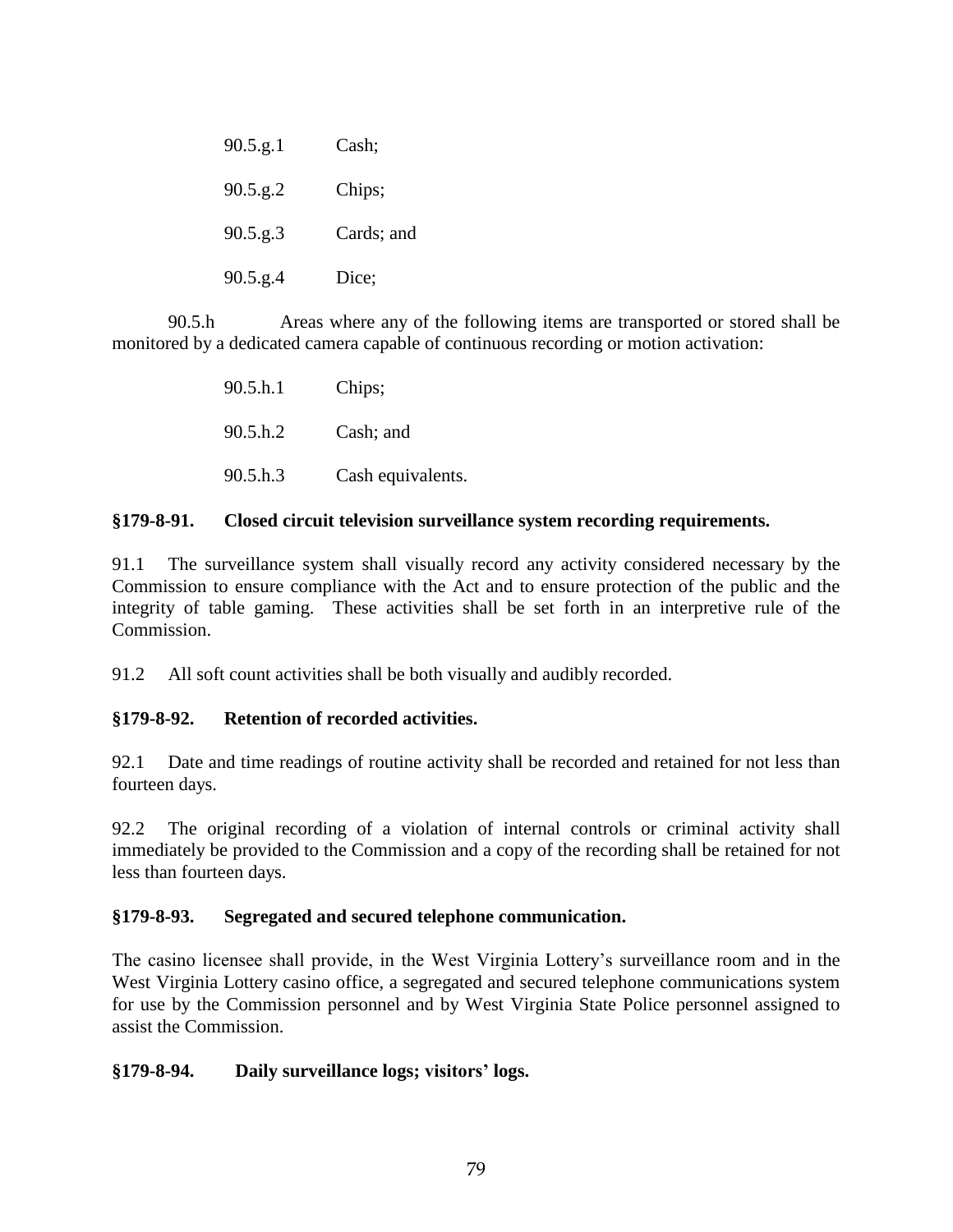94.1 The casino licensee shall maintain a daily surveillance log and a log of visitors to the surveillance room. A daily surveillance log shall:

| 94.1.a |          | Be continuously maintained by surveillance personnel;                |
|--------|----------|----------------------------------------------------------------------|
| 94.1.b |          | Be changed with each shift change of personnel;                      |
| 94.1.c |          | Be chronological;                                                    |
| 94.1.d |          | Contain, at a minimum, all of the following information:             |
|        | 94.1.d.1 | The date and time of each entry;                                     |
|        | 94.1.d.2 | The identity of the employee making the entry;                       |
|        | 94.1.d.3 | A summary of the activity recorded;                                  |
|        | 94.1.d.4 | A detailed statement of whether the activity was monitored; and      |
|        | 94.1.d.5 | A detailed statement concerning the disposition of the recording, if |

recorded;

94.1.e Unless otherwise directed by the Commission, include entries for all of the following information:

94.1.e.1 The identity of the surveillance room personnel each time they enter or depart the surveillance room;

94.1.e.2 The notification of any maintenance or repair of any gaming device or money handling equipment;

|                     | 94.1.e.3 | Live table drop box exchanges;                                   |
|---------------------|----------|------------------------------------------------------------------|
|                     | 94.1.e.4 | Transfers of cash, chips, cards, or dice;                        |
|                     | 94.1.e.5 | The beginning, end, and any interruptions of the soft count;     |
| control procedures; | 94.1.e.6 | An observed violation of this rule or of the licensee's internal |
|                     | 94.1.e.7 | An observed criminal activity;                                   |
|                     | 94.1.e.8 | Malfunction or repair of surveillance equipment;                 |
|                     | 94.1.e.9 | Any emergency activity;                                          |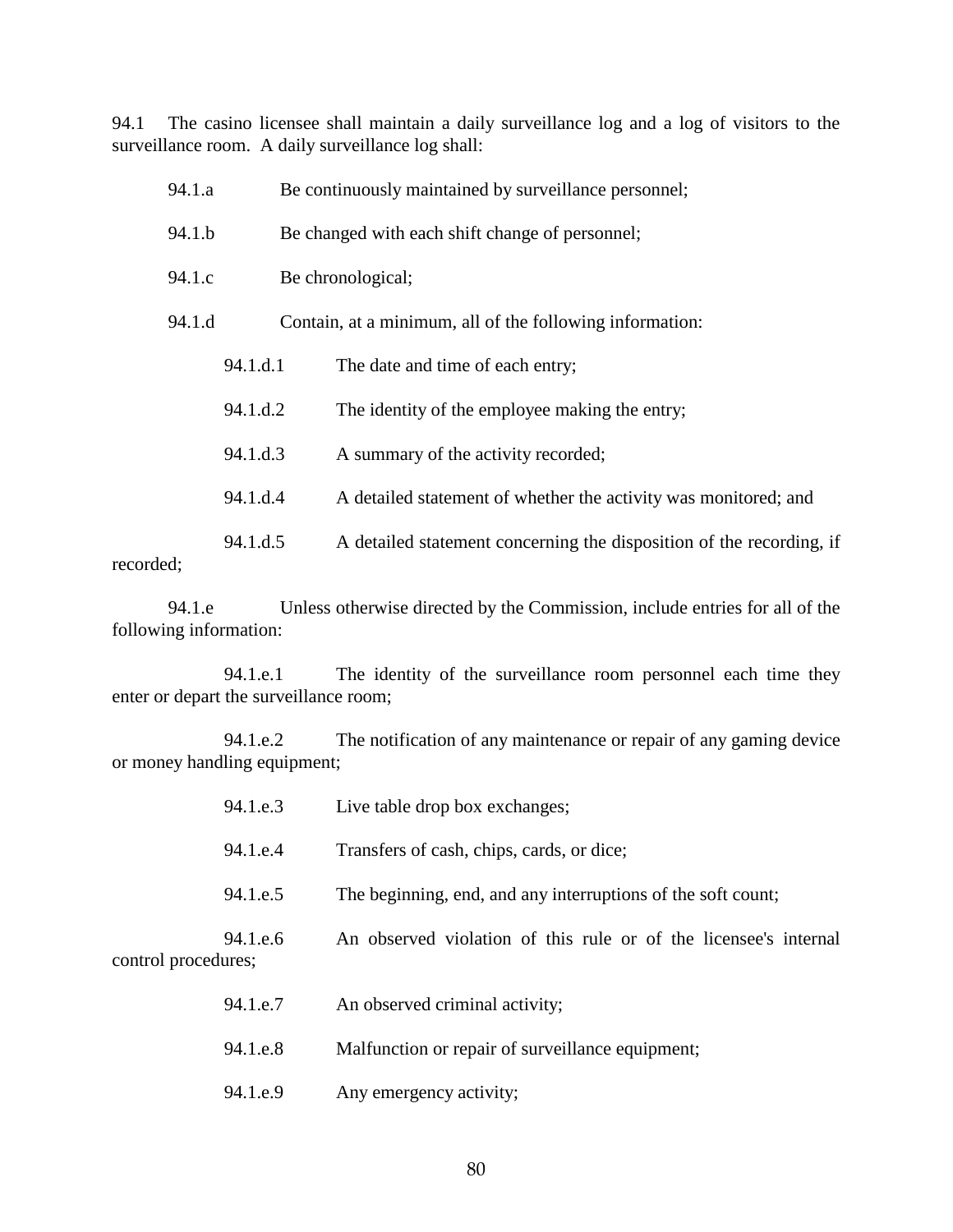94.1.e.10 Surveillance conducted on anyone or any activity that appears unusual, irregular, or illegal or appears to violate the Act or this rule;

94.1.e.11 Surveillance conducted at the request of the casino licensee, an employee of the casino licensee, a Commission employee, or the West Virginia State Police; and

94.1.e.12 Other notations considered necessary by surveillance room personnel or the Commission to ensure compliance with the Act and this rule; and

94.1.f Be retained for not less than ninety days.

94.2 A visitors log shall:

94.2.a Include the signature of anyone other than surveillance room personnel on duty, who accesses the surveillance room;

| 94.2.b | Identify all visitors;                                                |
|--------|-----------------------------------------------------------------------|
| 94.2.c | State the department or agency the visitor represents;                |
| 94.2.d | State the reason for access to the room;                              |
| 94.2.e | Provide the date and time of arrival and departure from the room; and |
| 94.2.f | Be retained not less than ninety days.                                |
|        |                                                                       |

94.3 All surveillance room tapes, logs, and reports shall:

94.3.a Be retained in a manner to allow them to be easily retrieved by any of the following:

- 94.3.a.1 Date;
- 94.3.a.2 Location of activity; or
- 94.3.a.3 Type of activity; and

94.3.b Be furnished to the Commission or personnel of the West Virginia State Police assigned to the Commission immediately upon demand. The casino licensee may retain a copy of any tape, log, or report at the licensee's own expense.

#### **§179-8-95. Commission's casino premises office.**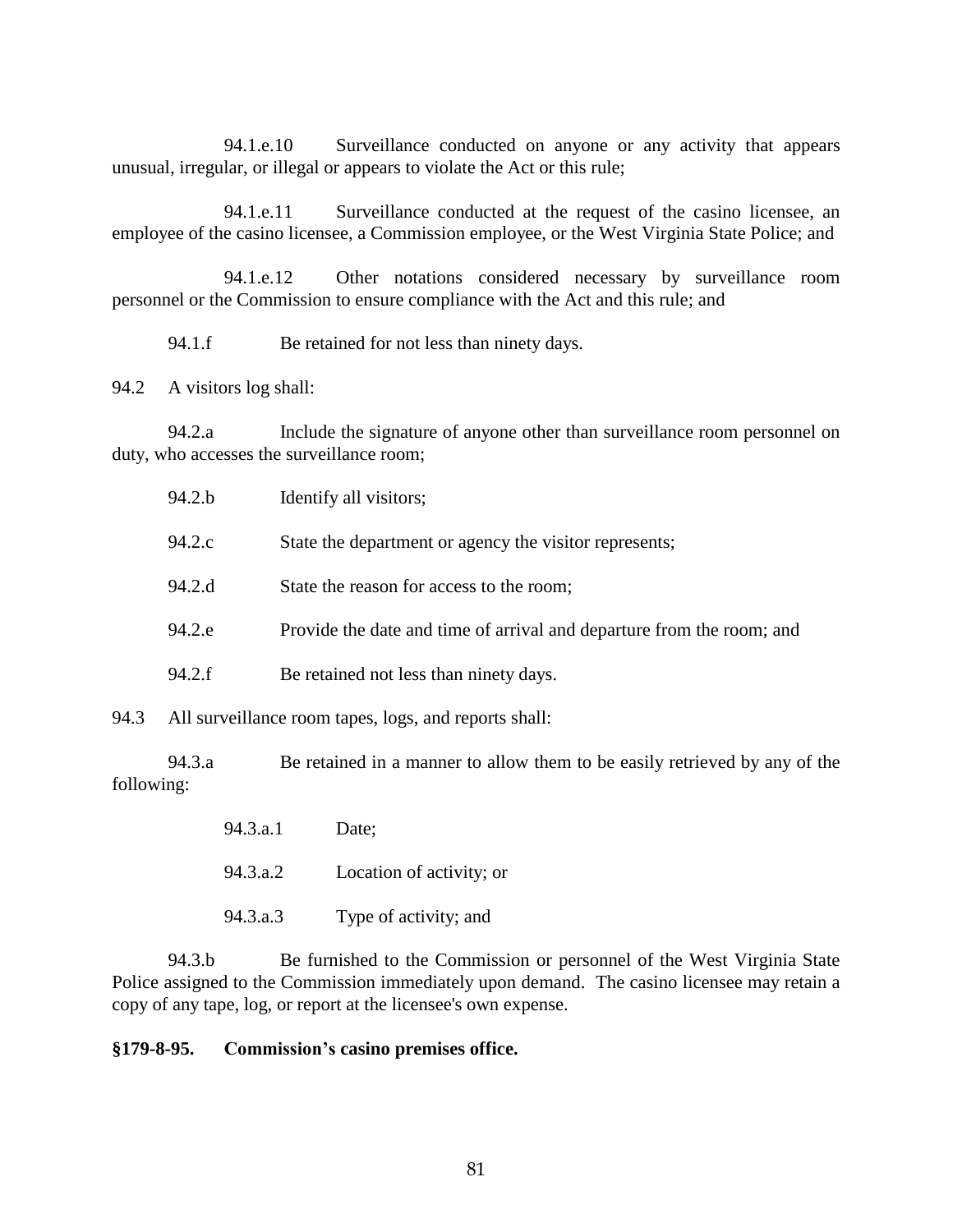95.1 The casino licensee shall provide free of any charge a secure and segregated suite at the casino premises for the exclusive use of the Commission. The suite shall be located proximate to the gaming floor.

95.2 The suite shall include the Commission surveillance room and shall be a size approved by the Commission based on the casino's size and Commission staffing needs within the casino. The live feeds from all surveillance cameras in the casino shall be sent to the Commission surveillance office. The Commission's surveillance office shall be able to use the dual feed without intervention of the casino surveillance office.

95.3 The Commission casino premises office shall have a secure telephone line that has a different number than the telephone line of the casino. The secure telephone line shall provide not less than two extensions and direct emergency lines as described in this rule.

95.4 The casino licensee shall provide parking in proximity to the casino for use of the Commission on a basis consistent with parking made available to supervisory personnel of the casino. The actual number of spaces shall be decided by the Commission.

# **§179-8-96. Surveillance equipment; maintenance and malfunctions.**

The casino licensee shall inform an on-site Commission representative if surveillance equipment is expected to be out of service for more than thirty minutes due to maintenance or malfunction.

# **§179-8-97. Emergency procedures.**

97.1 Before commencing table games operations, the licensee or applicant shall submit to the Commission, the West Virginia State Police and the fire department in closest proximity to the casino, an emergency action plan for the response to, and management of, fire and medical emergencies, terrorist activities and natural disasters in all areas of the casino.

97.1.a The plan shall include procedures for notification of the West Virginia Lottery, the West Virginia State Police, and/or fire or emergency medical personnel, and procedures for expedited and unimpeded access of the personnel into all areas of the casino in the event of a fire, medical, or other emergency.

97.1.b The plan shall also include an inspection schedule allowing the West Virginia personnel, the West Virginia State Police and local fire department personnel to inspect all areas of the casino for compliance with applicable fire and emergency laws, codes, and ordinances.

97.2 In an emergency, the safety of patrons and personnel is the first priority.

97.3 In an emergency if sufficient time exists, the casino licensee shall:

97.3.a Secure all records;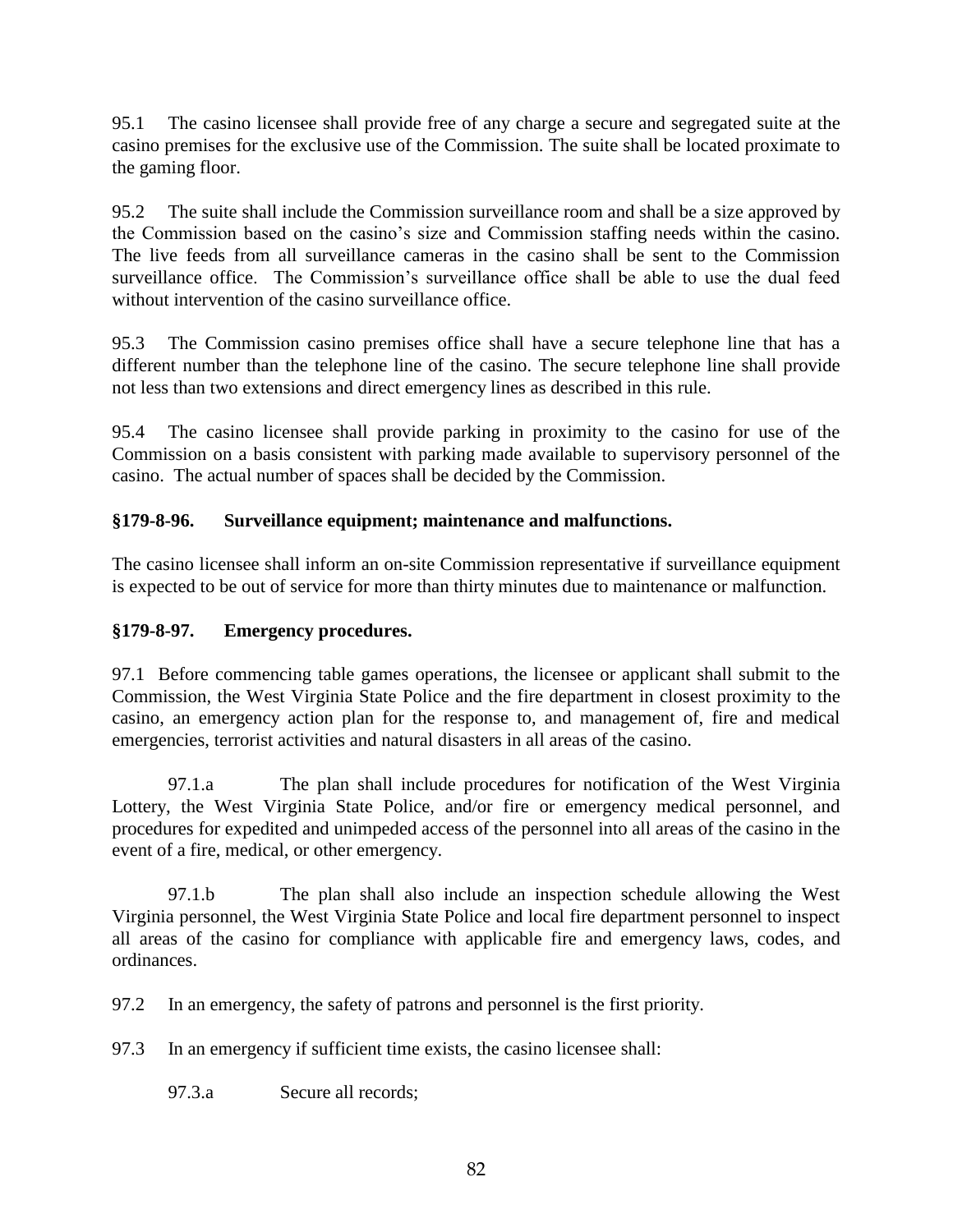| 97.3.b | Replace all recordings;                               |
|--------|-------------------------------------------------------|
| 97.3.c | Set recorders for slow speeds;                        |
| 97.3.d | Activate dedicated cameras and recording devices; and |
| 97.3.e | Set all other available cameras and recorders.        |

97.4 A licensee shall place cameras and recording devices in areas where unusual occurrences have been observed or where reason exists to believe unusual occurrences will occur.

# **§179-8-98. Incident training required.**

98.1 The casino licensee shall require licensed casino surveillance and security personnel to undergo annual incident training.

98.2 Incident training shall deal with, but is not limited to, power failure, fire, violent acts by patrons, hostage sieges and acts of terrorism.

98.3 A casino licensee's incident training may be observed or joined by the West Virginia Lottery, the West Virginia State Police, and/or the local fire department.

# **§179-8-99. Surveillance plan.**

99.1 The casino licensee shall submit a surveillance plan to the Commission not less than sixty days before the commencement of gaming operations. The plan shall include both of the following:

99.1.a A floor plan that shows the placement of all surveillance equipment; and

99.1.b A detailed description of the surveillance system and its equipment.

99.2 The casino licensee shall resubmit the surveillance plan with alterations required by the Director not less than thirty days before the institution of the alterations. Alterations recommended by Commission personnel may be implemented as agreed to by the licensee and the Commission.

99.3 The casino licensee shall submit all of the following alteration information:

- 99.3.a The details of the change, including the floor plan;
- 99.3.b The reason for the change; and
- 99.3.c The expected results of the change.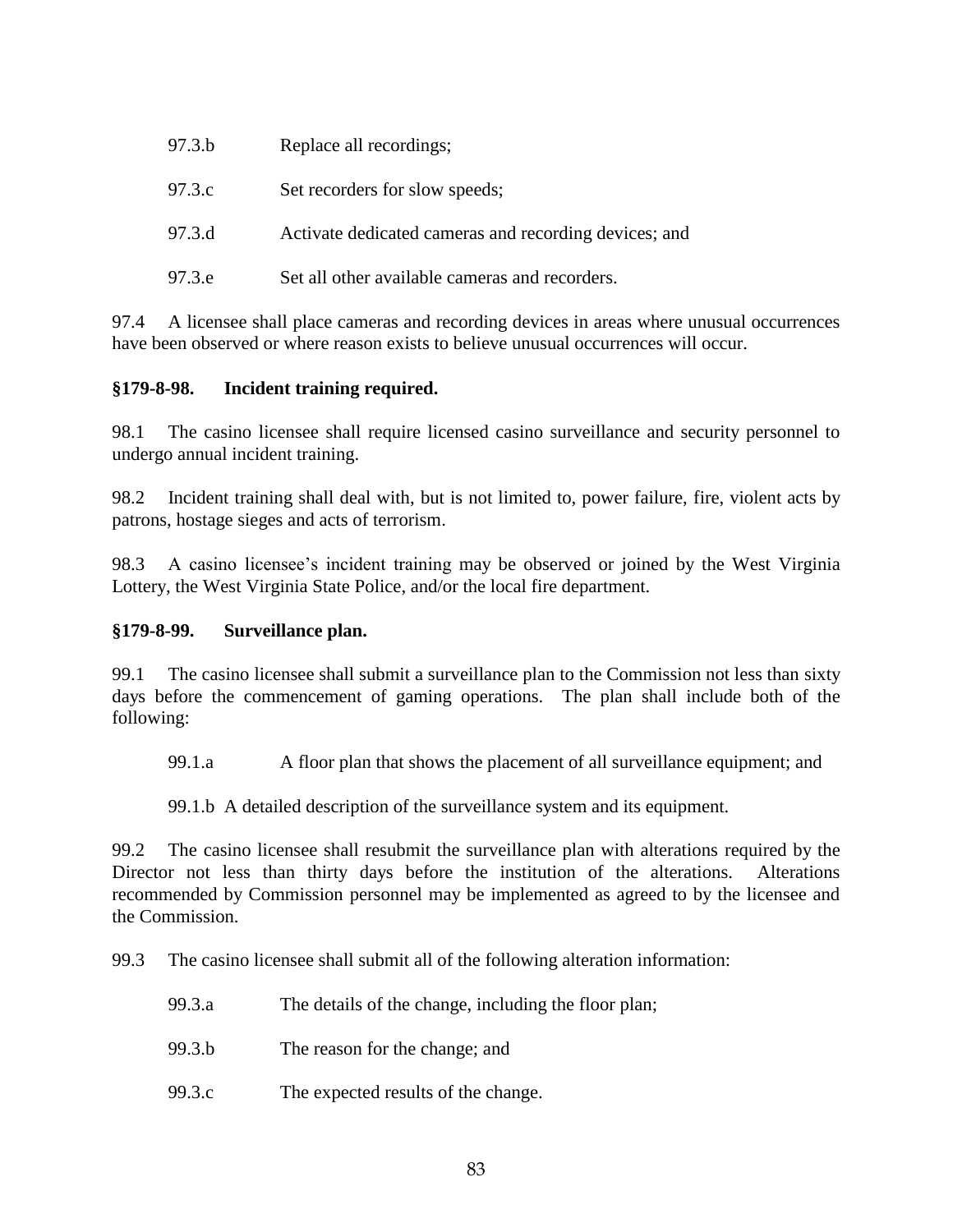99.4 The casino licensee shall submit the surveillance plan to the Commission for approval. The casino licensee may commence operations if a surveillance plan is approved. Commission shall advise the casino licensee of its decision in writing. The casino licensee shall not commence operations or institute alterations if the surveillance plan or alterations are disapproved.

#### **§179-8-100. Surveillance of employees.**

Any employee whose duties will be monitored in accordance with this rule shall be informed by the casino licensee before commencing his or her duties that his or her surveillance is a requirement of employment.

#### **§179-8-101. Communications equipment.**

The casino licensee shall assure that portable telephone or two-way radio communication equipment, or both, may be operated from all areas of the casino including, but not limited to, secure or underground areas.

# **PART 7. SEIZURE, FORFEITURE AND DISCIPLINARY HEARINGS**

# **§179-8-102. Commission license as revocable privilege; reasons for investigation of, or disciplinary action against, licensee; hearing procedure.**

102.1 A West Virginia Lottery Commission licensee has a continuing duty to maintain suitability for licensure. A Commission license does not create a property right, but is a revocable privilege contingent upon continuing suitability for licensure.

102.2 The Commission may initiate an investigation or a disciplinary action, or both, against a licensee if the Commission has reason to believe that at least one of the following provisions applies:

- 102.2.a The licensee is not maintaining suitability for licensure;
- 102.2.b The licensee is not complying with licensure conditions; or
- 102.2.c The licensee is not complying with the Act or this rule.

102.3 The Commission shall appoint a Commission member or an administrative hearing officer to conduct a hearing after a complaint has been filed and shall generally follow the *West Virginia Administrative Procedures Act*, W.Va. Code §29A-5-1 et seq., and the Commission's *Administrative Appeal Procedures Rule*, 179 CSR 2.

102.4 The person demanding a hearing shall give security for the cost of the hearing in the amount of three hundred dollars in the form of a certified check, a cashier's check or a money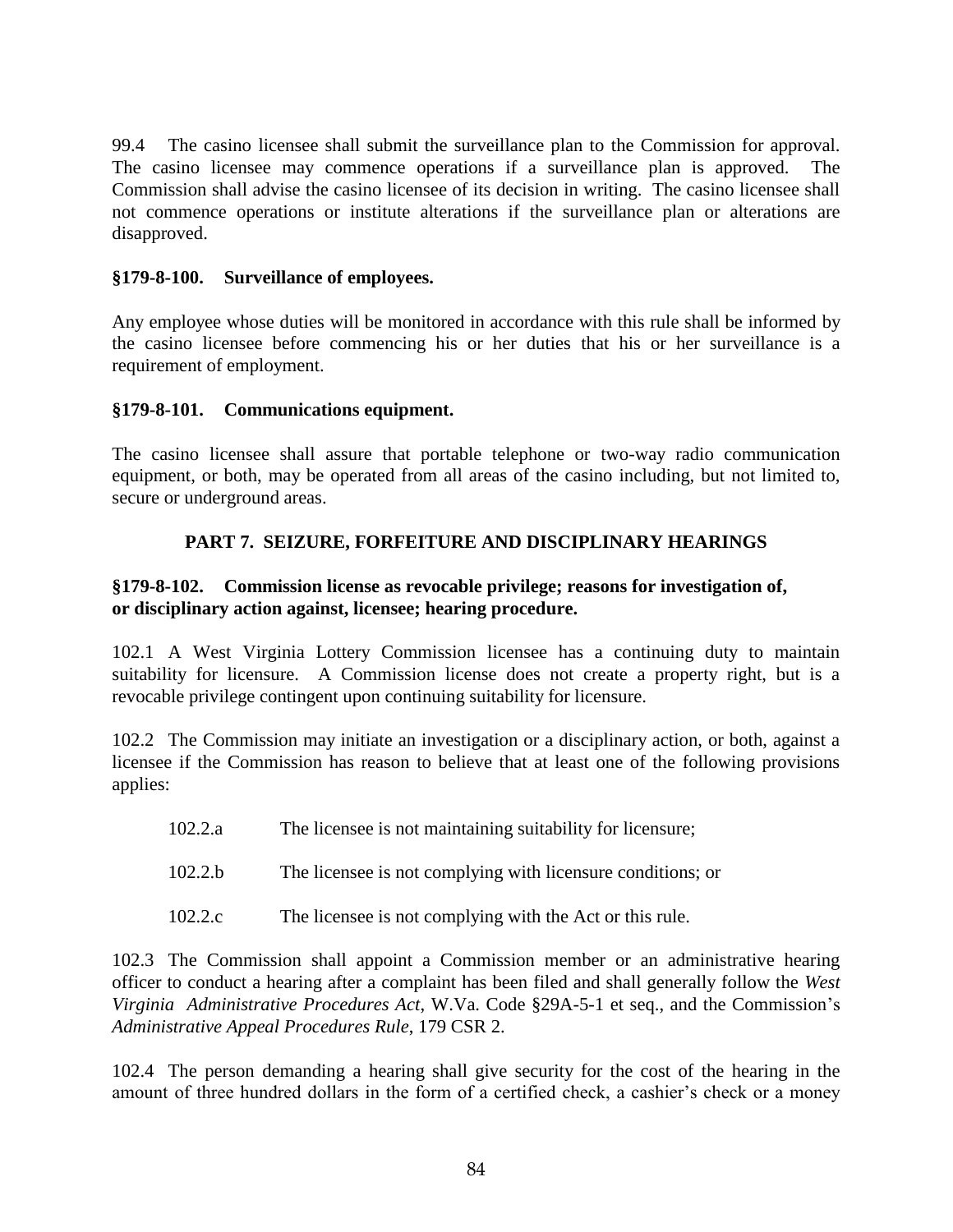order, which shall accompany the petition demanding a hearing. The fee of three hundred dollars may be waived by the Commission for good cause shown. By a uniform order of the Commission, the amount of the security may in future years be changed to another amount to reflect the actual costs of holding appeal hearings.

# **§179-8-103. Special proceedings.**

103.1 The Commission may suspend the license issued to the casino without notice or hearing if the Commission determines that the safety or health of patrons or employees would be threatened by the continued operation of the casino or that the action is necessary for the immediate preservation of the integrity of casino gaming, the West Virginia Lottery, public peace, health, safety, morals, good order, or general welfare.

103.2 If the Commission determines that an emergency exists, then the Commission may suspend the casino's license, a supplier's license, an occupational license or a management services license after a hearing conducted by a hearing officer. The resulting order shall include a brief statement of the facts and the law that justifies the Commission's decision to take the specific action.

103.3 The suspension of the casino's license may continue until the Commission determines that the cause for the suspension of the license has been abated.

103.4 The Commission may revoke the casino's license if the Commission determines that the licensee has not made satisfactory progress toward abating the hazard to the safety or health of patrons or employees within a reasonable period of time.

# **PART 8. ACCOUNTING RECORDS AND PROCEDURES**

# **§179-8-104. Ownership records.**

104.1 The casino licensee shall keep and provide to the Commission upon request, all of the following records:

104.1.a If the casino or any controlling person of the licensee is a publicly traded corporation, a list of those executive officers of the publicly traded corporation whose ongoing and regular responsibilities relate or are expected to relate directly to the operation or oversight of the casino;

104.1.b If the casino licensee is a corporation, but is not a publicly traded corporation, then all of the following records:

104.1.b.1 A certified copy of its articles of incorporation and any amendments;

104.1.b.2 A certified copy of its bylaws and any amendments;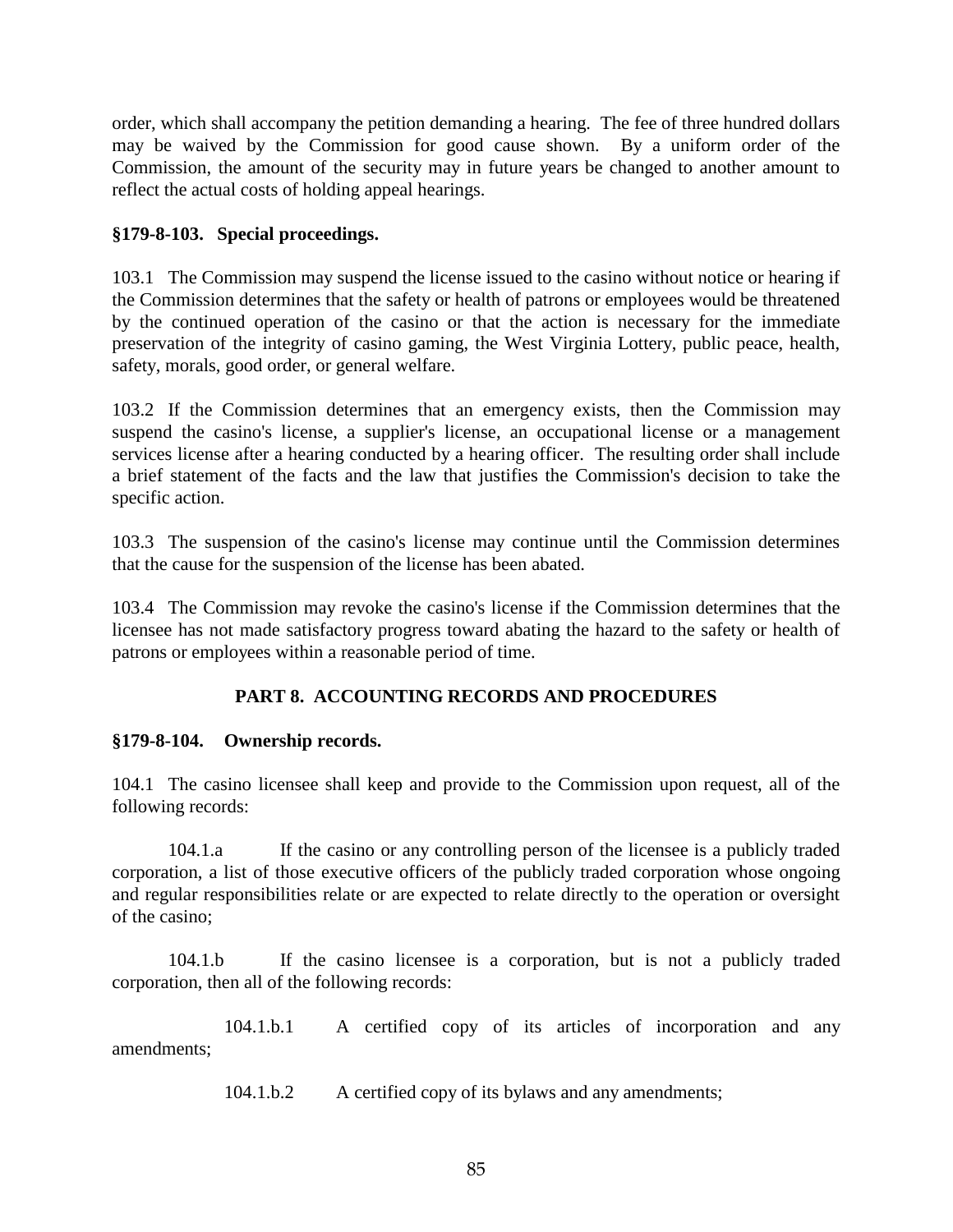104.1.b.3 A certificate of good standing from the state of its incorporation;

104.1.b.4 If the corporation is operating as a foreign corporation in West Virginia, a certificate of authority from the West Virginia Secretary of State's Office authorizing it to do business in West Virginia;

104.1.b.5 A list of all current and former officers and directors for a period of two years before West Virginia licensure;

104.1.b.6 A certified copy of the minutes of all meetings of the stockholders and directors for a period of two years before West Virginia licensure;

104.1.b.7 A current list of all current stockholders, including the names of beneficial owners of shares held in street or other names;

104.1.b.8 The name of any company and a current list of all stockholders in the company, including the names of beneficial owners of shares held in street or other names, in which the corporation has a direct, indirect, or attributed interest;

104.1.b.9 A copy of the stock certificate ledger or its electronic equivalent;

104.1.b.10 A complete record of all transfers of stock to the extent available to the licensee or applicant;

104.1.b.11 A schedule of amounts paid to the corporation for the issuance of stock and other capital contributions and the dates the amounts were paid;

104.1.b.12 A schedule of all dividends distributed by the corporation; and

104.1.b.13 A schedule of all direct or indirect salaries, wages, and other remuneration, including prerequisites, paid during the calendar or fiscal year by the corporation to all officers, directors, and stockholders that have an ownership interest, at any time during the calendar or fiscal year, that is more than five percent of the outstanding capital stock of any class of stock; or

104.1.c If the casino licensee is a limited liability company, then all of the following records:

104.1.c.1 A certified copy of the articles of organization;

104.1.c.2 A certified copy of the operating agreement;

104.1.c.3 A list of all current and former managers, including their names and addresses;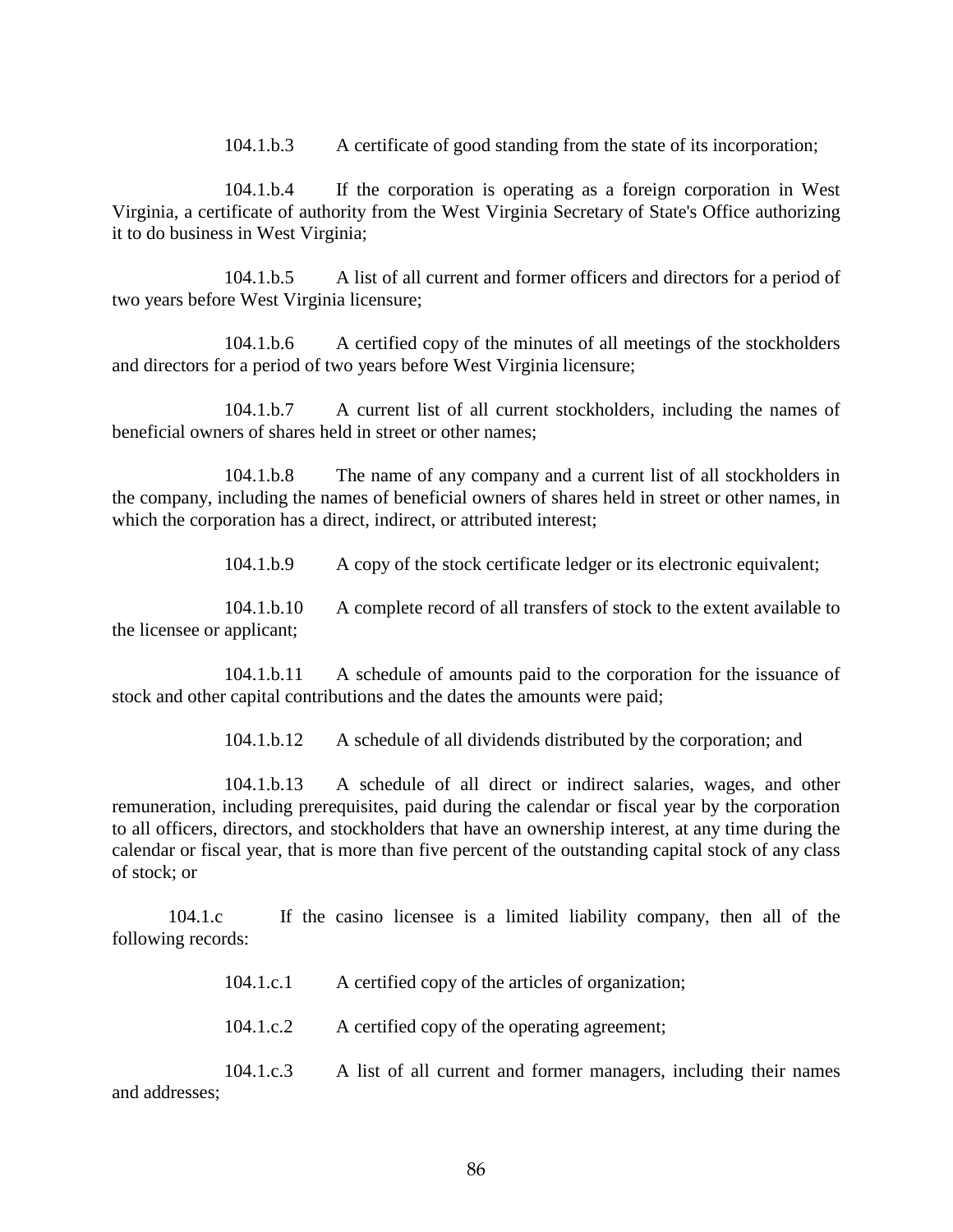104.1.c.4 A list of the members, including all of the following information:

104.1.c.4.A Names;

104.1.c.4.B Addresses;

104.1.c.4.C The percentage of interest in net assets, profits, and distributions of cash held or attributable to each;

104.1.c.4.D The amount and date of each capital contribution of each member;

104.1.c.4.E The date the interest was acquired; and

104.1.c.4.F The method of determining a member's interest; and

104.1.c.5 A schedule of all withdrawals of company funds or assets by members;

104.1.c.6 A schedule of direct or indirect salaries, wages, and other remuneration, including prerequisites, paid to each member during the calendar or fiscal year;

104.1.c.7 A copy of the membership ledger or its electronic equivalent;

104.1.c.8 A complete record of all transfers of membership interests; and

104.1.c.9 A schedule of amounts paid to the company for the issuance of membership interests and other capital contributions and the dates the amounts were paid;

104.1.d If the casino licensee is a partnership, then all of the following records:

104.1.d.1 A certified copy of the partnership agreement;

104.1.d.2 A certificate of limited partnership of its domicile;

104.1.d.3 A list of the partners, including all of the following information:

104.1.d.3.A Names;

104.1.d.3.B Addresses;

104.1.d.3.C The percentage of interest in net assets, profits, and losses held by each partner;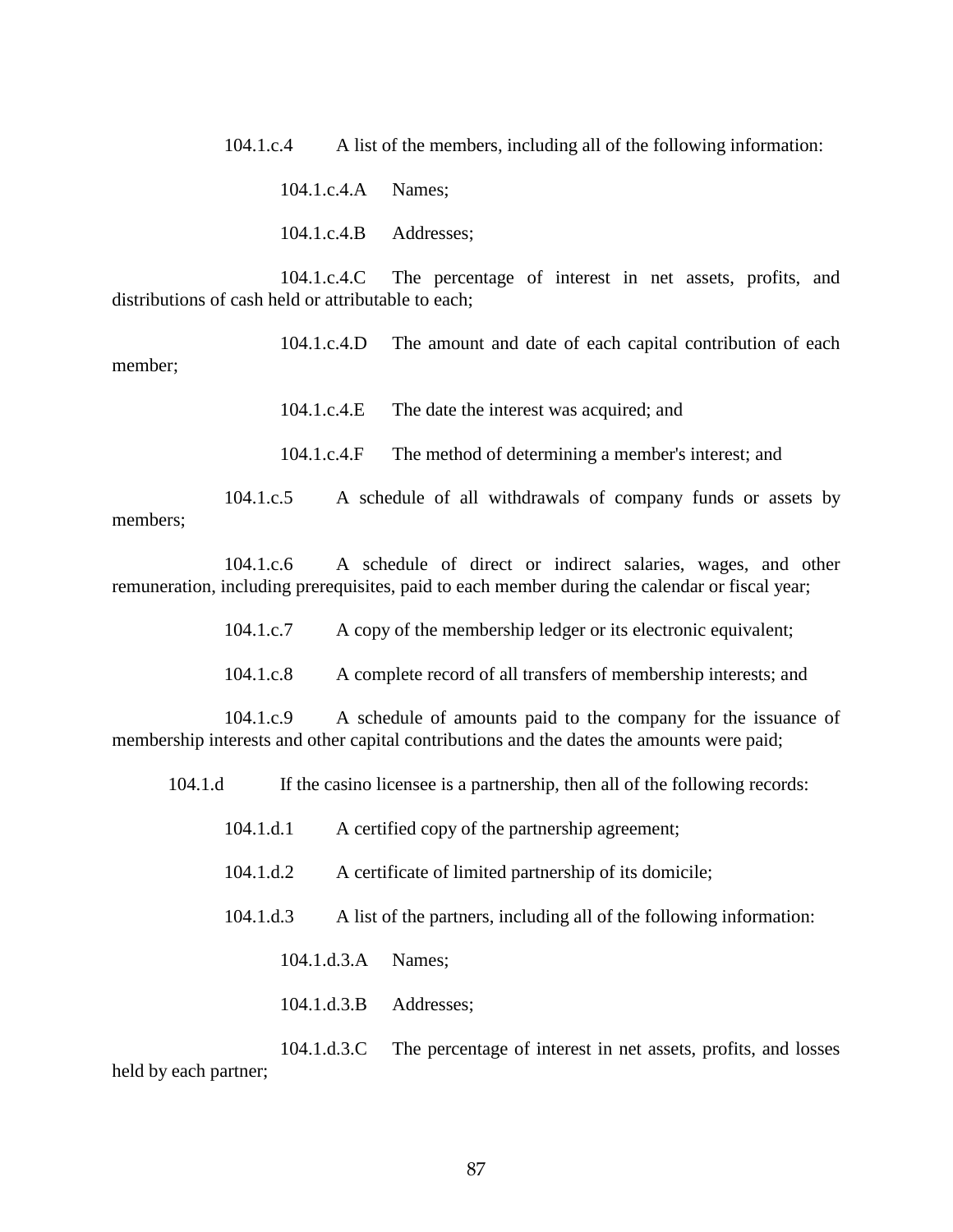104.1.d.3.D The amount and date of each capital contribution of each

partner;

104.1.d.3.E The date the interest was acquired; and

104.1.d.3.F The description of the form of the person's partnership interest, for example, limited partner; or

104.1.e If the casino licensee is a sole proprietorship, then all of the following records:

104.1.e.1 A schedule showing the name and address of the proprietor and the amount and date of his or her original investment;

104.1.e.2 A schedule of the dates and amounts of subsequent additions to the original investment and any withdrawals; and

104.1.e.3 A schedule of direct or indirect salaries, wages, and other remuneration, including prerequisites, paid to the proprietor during the calendar or fiscal year.

#### **§179-8-105. Accounting records**

105.1 The casino licensee shall maintain complete, accurate, legible, and permanent records of all transactions pertaining to its revenues and expenses, assets, liabilities, and equity in conformance with generally accepted accounting principles. The Commission may direct the casino licensee to alter the manner in which the records are maintained if the licensee's records are not in accordance with generally accepted accounting principles or if the records are not in sufficient detail.

105.2 The accounting records shall be maintained using a double entry system of accounting with transactions recorded on the accrual basis and supported by detailed subsidiary records.

105.3 The detailed subsidiary records shall include, at a minimum, all of the following:

105.3.a Detailed general ledger accounts identifying all revenue, expenses, assets, liabilities, and equity for the casino licensee;

105.3.b A record of all investments, advances, loans, and accounts receivable balances due the casino;

105.3.c A record of all loans and other accounts payable by the casino licensee;

105.3.d A record of all accounts receivable written off as uncollectible by the casino licensee;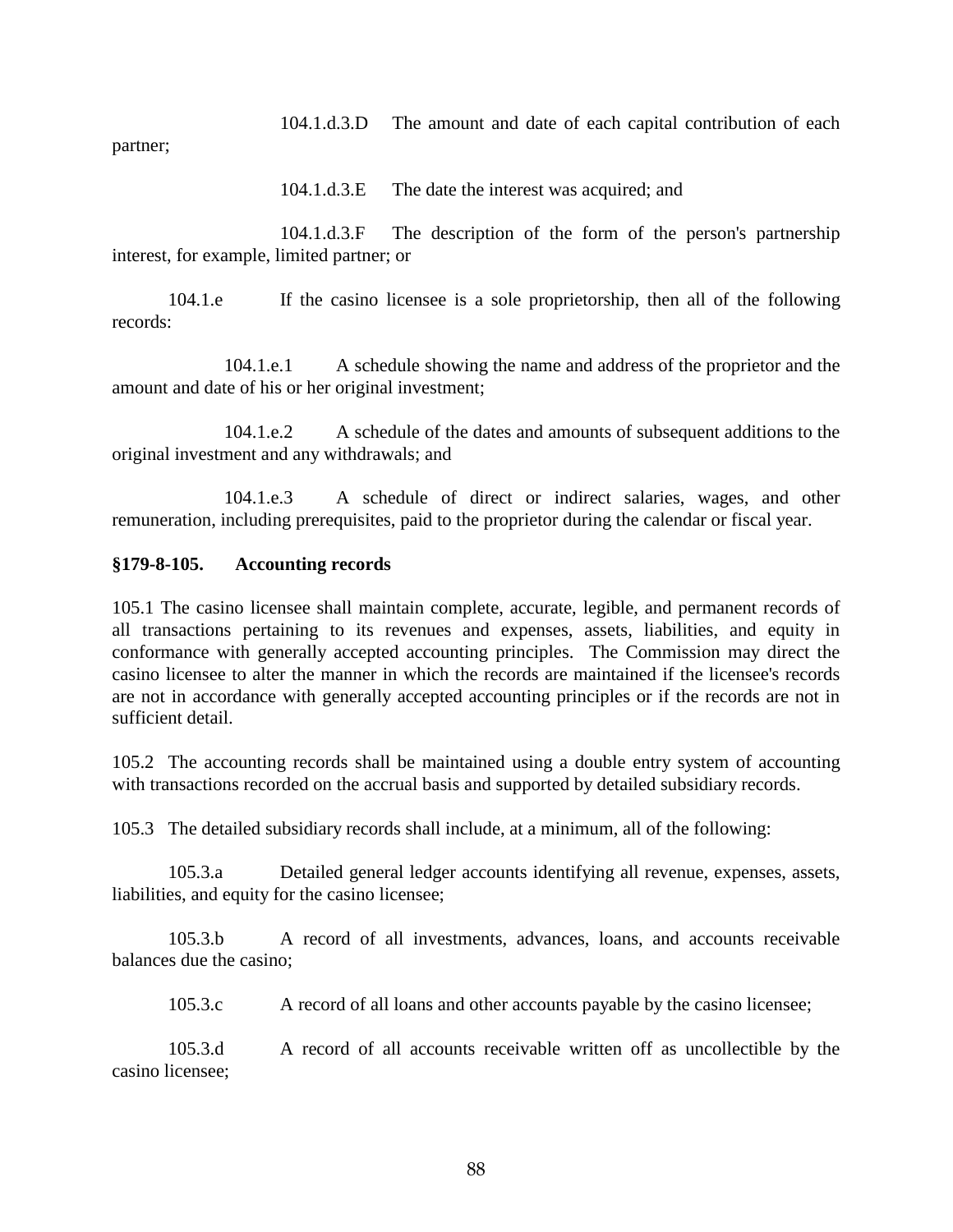105.3.e Journal entries prepared by the casino licensee;

105.3.f Tax work papers used in preparation of any state or federal tax return;

105.3.g Records that identify table drop, table win, and percentage of table win to table drop for each live game and records accumulated for each type of live game by day or by another accounting period approved by the Director;

105.3.h Records supporting the accumulation of the costs for complimentary services and items. A complimentary service or item provided to patrons in the normal course of a casino business shall be recorded at an amount based upon the full retail price normally charged for the service or item;

105.3.i Records that identify the purchase, receipt, and destruction of gaming chips from all sources;

105.3.j Records required to fully comply with all the federal financial recordkeeping requirements enumerated in 31 Code of Federal Regulations, part 103;

105.3.k Records required by the casino licensee's internal control system;

105.3.l Work papers supporting the daily reconciliation of cash accountability; and

105.3.m Other records that the Commission requires to be maintained.

105.4 If the casino licensee fails to maintain the records used by it to calculate the adjusted gross receipts from the operation of racetrack table games, the Commission may compute and determine the amount upon the basis of an audit conducted by the Commission using available information.

#### **§179-8-106. Standard financial and statistical records.**

106.1 The casino licensee, unless specifically exempted by the Commission, shall file monthly, quarterly, and annual reports of financial and statistical data in a format prescribed by the Commission. Reports prepared on Microsoft *Word*® and Microsoft *Excel®* may be emailed to [casinoreports@wvlottery.com](mailto:casinoreports@wvlottery.com) to comply with the reporting requirements of this rule. As technology changes and improves, the Commission may by interpretive rule specify another means of reporting.

106.2 The Commission shall periodically prescribe a set of standard reporting forms and instructions to be used in filing monthly, quarterly, and annual reports.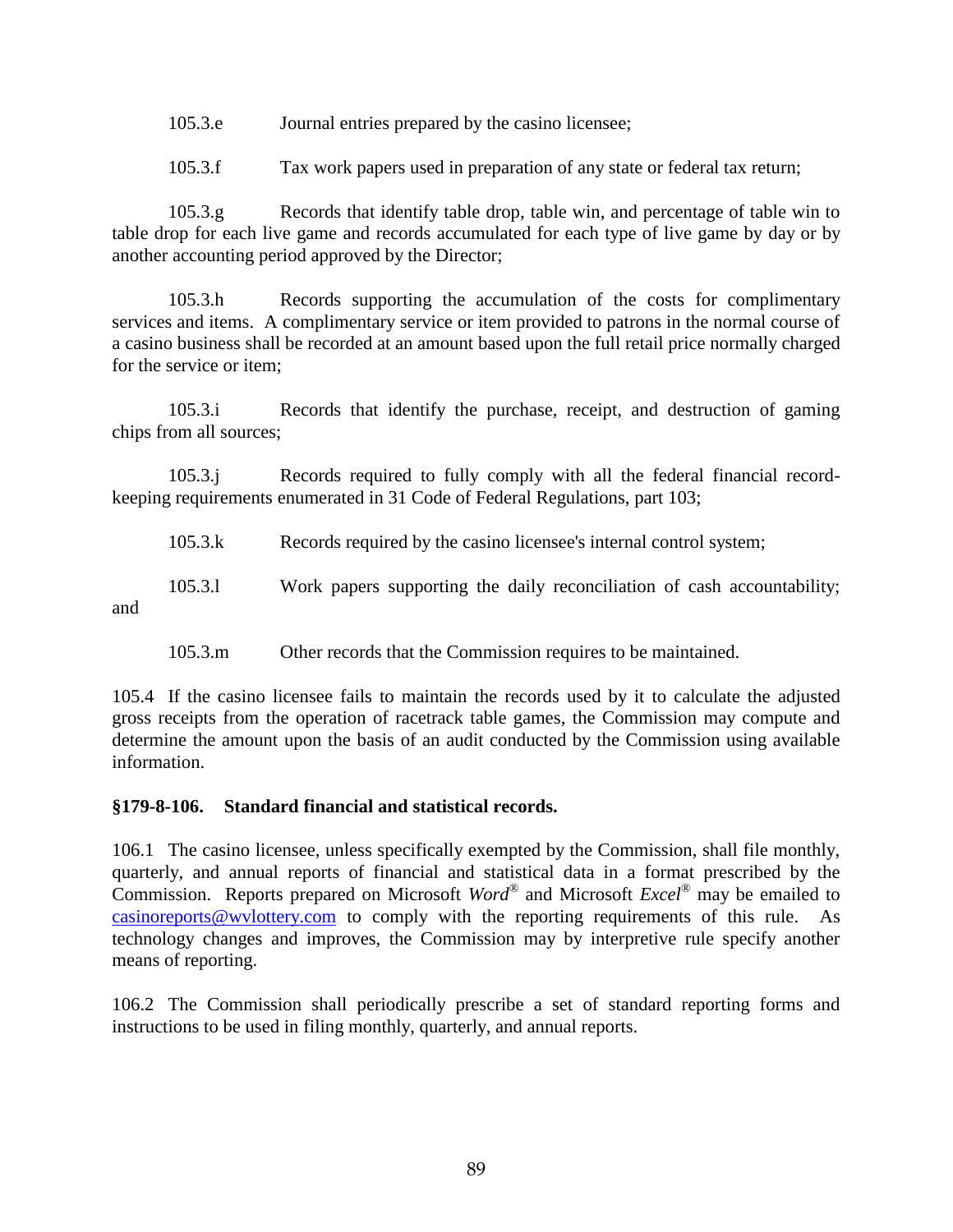106.3 The Commission shall review and modify or approve each casino's uniform chart of accounts, including account classifications, in order to ensure consistency, comparability, and appropriate disclosure of financial information.

106.4 Annual reports shall be based on the licensee's fiscal year. Quarterly reports shall be based on the licensee's fiscal quarters.

106.5 Monthly reports shall be based on calendar months unless another accounting period is approved by the Commission. Quarterly and monthly reports shall contain a cumulative year-todate column in this rule to facilitate analysis.

106.6 The reports required to be filed in this rule shall be sworn to and signed by the following entities:

106.6.a If the reports are from a corporation, then the chief executive officer and one of the following individuals:

106.6.a.1 The chief financial officer;

106.6.a.2 The treasurer;

106.6.a.3 The comptroller;

106.6.b If the reports are from a limited liability company, then by a manager;

106.6.c If the reports are from a partnership, then by a general partner and financial director;

106.6.d If the reports are from a sole proprietorship, then by the proprietor; or

106.6.e If the reports are from any other form of business association, then by the chief executive officer.

106.7 The required filing dates for reports are as follows:

106.7.a A monthly report is due on the thirteenth calendar day of the following month;

106.7.b A quarterly report is due on the fifteenth calendar day of the second month following the end of the quarter; and

106.7.c An annual report is due on the fifteenth calendar day of the third month following the end of the year.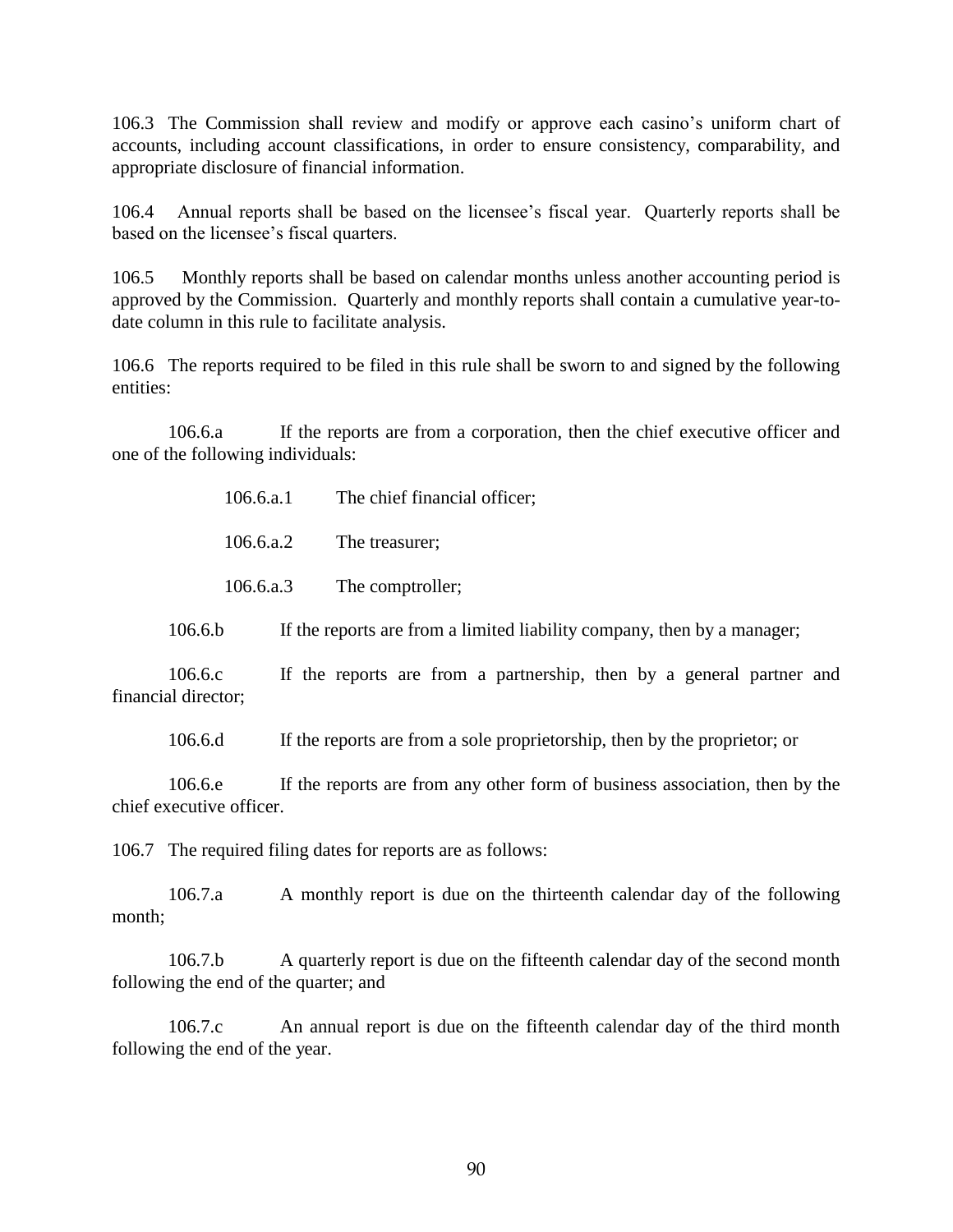106.8 If there is a termination or suspension of the casino license, a voluntary or involuntary change in the company, or a material change in ownership, then the casino licensee shall file an interim quarterly report as of the date the event occurs, unless the event has already been disclosed in a regular quarterly report or unless exempted by the Commission. The filing date is thirty calendar days after the date the event occurs.

106.9 An adjustment that results from the quarterly and annual audits shall be recorded in the accounting records. If an adjustment was not reflected in the casino licensee's quarterly or annual reports and if the West Virginia Lottery concludes that the adjustment is significant, then it may require a revised report from the casino licensee. The revised filing is due within thirty calendar days after written notification to the casino licensee.

# **§179-8-107. Special audits and licensee annual compliance reports.**

107.1 To assure the integrity of gaming and compliance with the Act and this rule, the Commission may require a special audit of the casino licensee to be conducted by West Virginia Lottery personnel, by an independent certified public accountant who is, or whose firm is, licensed in West Virginia, or by a nationally recognized accounting firm. The Commission shall establish the scope, procedures and reporting requirements of a special audit.

107.2 The licensee shall prepare and submit annual compliance reports in a manner and form prescribed by the Commission. The annual compliance report shall address all of the following areas:

107.2.a Compliance with procedures to ascertain that adjusted gross receipts are determined and state taxes paid, in conformity with the Act and this rule;

107.2.b Compliance with Commission-approved internal control procedures, accounting procedures, credit procedures, dispute procedures, and Commission-imposed security and safety requirements;

107.2.c A material deviation from the casino licensee's approved internal control procedures, accounting procedures, credit and dispute procedures, and Commission-imposed security and safety requirements;

107.2.d Corrective action taken by the licensee to resolve deficiencies observed in subdivisions (a) to (c) of this subsection; and

107.2.e Other matters required by the Commission to measure the licensee's compliance with the Act and this rule.

107.3 A casino licensee that is a public reporting company under the Securities and Exchange Act of 1934 shall submit a copy of all reports required by the Securities and Exchange Commission to the Director in a format prescribed by the Commission. The reports shall be due on the same filing dates as required by the Securities and Exchange Commission.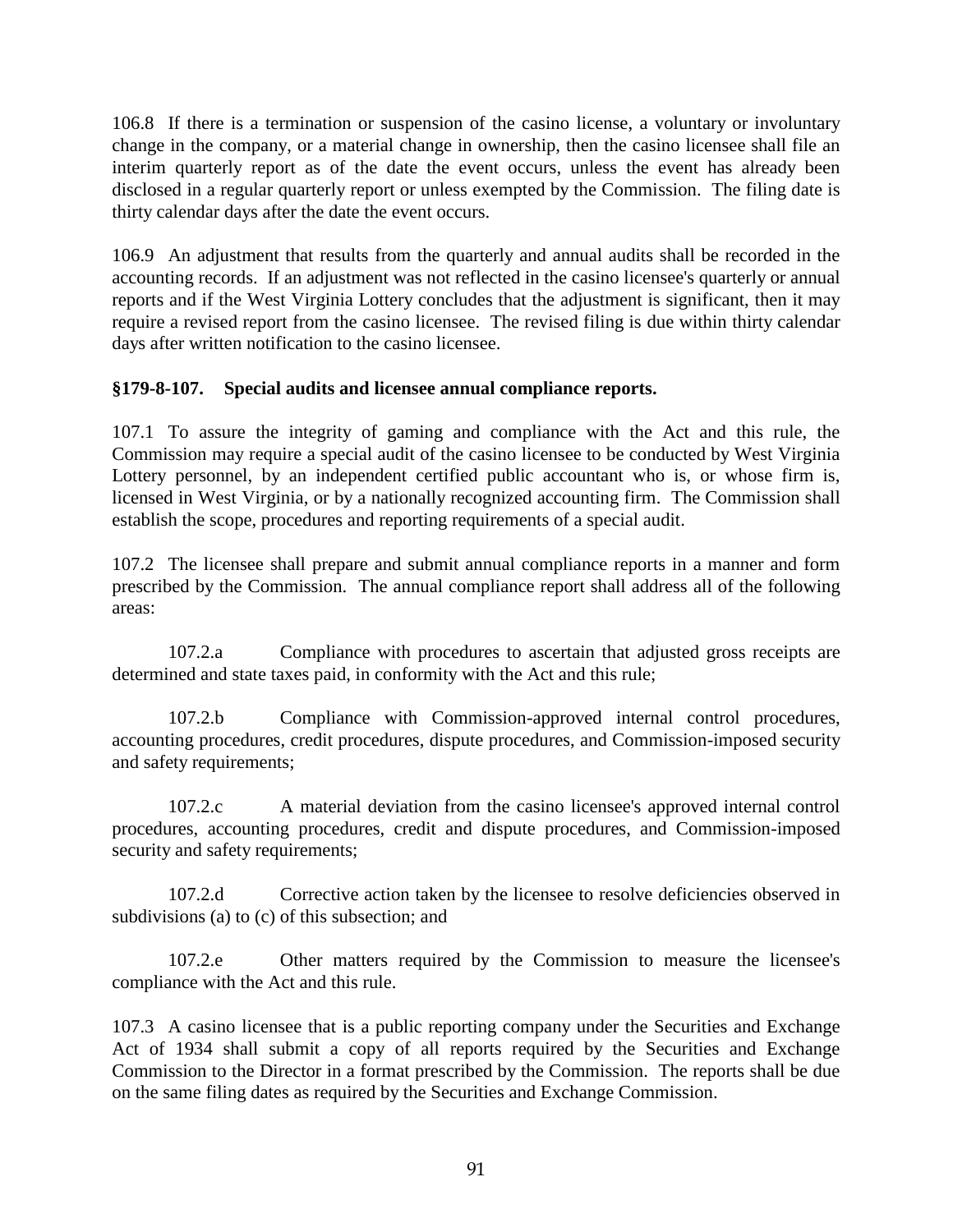107.4 The casino licensee shall bear the expense of preparing an audit which is required by this rule and which is performed by an independent certified public accountant. Qualified personnel of the casino licensee shall prepare compliance reports and the casino licensee shall bear the expense of preparing the compliance reports.

107.5 The reporting year-end of the holder of the casino license shall be the licensee's fiscal year.

# **§179-8-108. Accounting controls within the cashier's cage.**

108.1 The assets for which a cashier is responsible shall be maintained on an impress basis. At the end of each shift, the cashiers assigned to the outgoing shift shall record, on a cashier's count sheet, the face value of each cashier's cage inventory item counted and the total of the opening and closing cashier's cage inventories and shall reconcile the total closing inventory to the total opening inventory. The cashiers shall sign the completed cashier's count sheet attesting to the accuracy of the information contained on the cashier's count sheet.

108.2 At the conclusion of each day, at a minimum, a copy of the cashier's count sheet and related documentation shall be forwarded to the accounting department.

108.3 All accounting controls within the cashier's cage shall conform to the approved internal control system.

# **§179-8-109. Exchange of checks submitted by gaming patrons; credit.**

Except where provided in sections one hundred thirteen through one hundred twenty-five of this rule, the casino licensee shall not make a loan, or otherwise provide credit to an individual to enable an individual to take part in gaming. The failure to deposit a negotiable instrument for collection by the next banking day after presentment by the patron is considered an extension of credit.

# **§179-8-110. Handling cash at gaming tables.**

111.1 A cash wager shall not be allowed to be placed at any gaming table.

111.2 The cash shall be converted to chips before a wager is accepted.

111.3 A licensed gaming employee who receives any currency or cash equivalents from a patron at a gaming table shall promptly place the currency or cash equivalent in the table's drop box.

# **§179-8-111. Tips or gratuities.**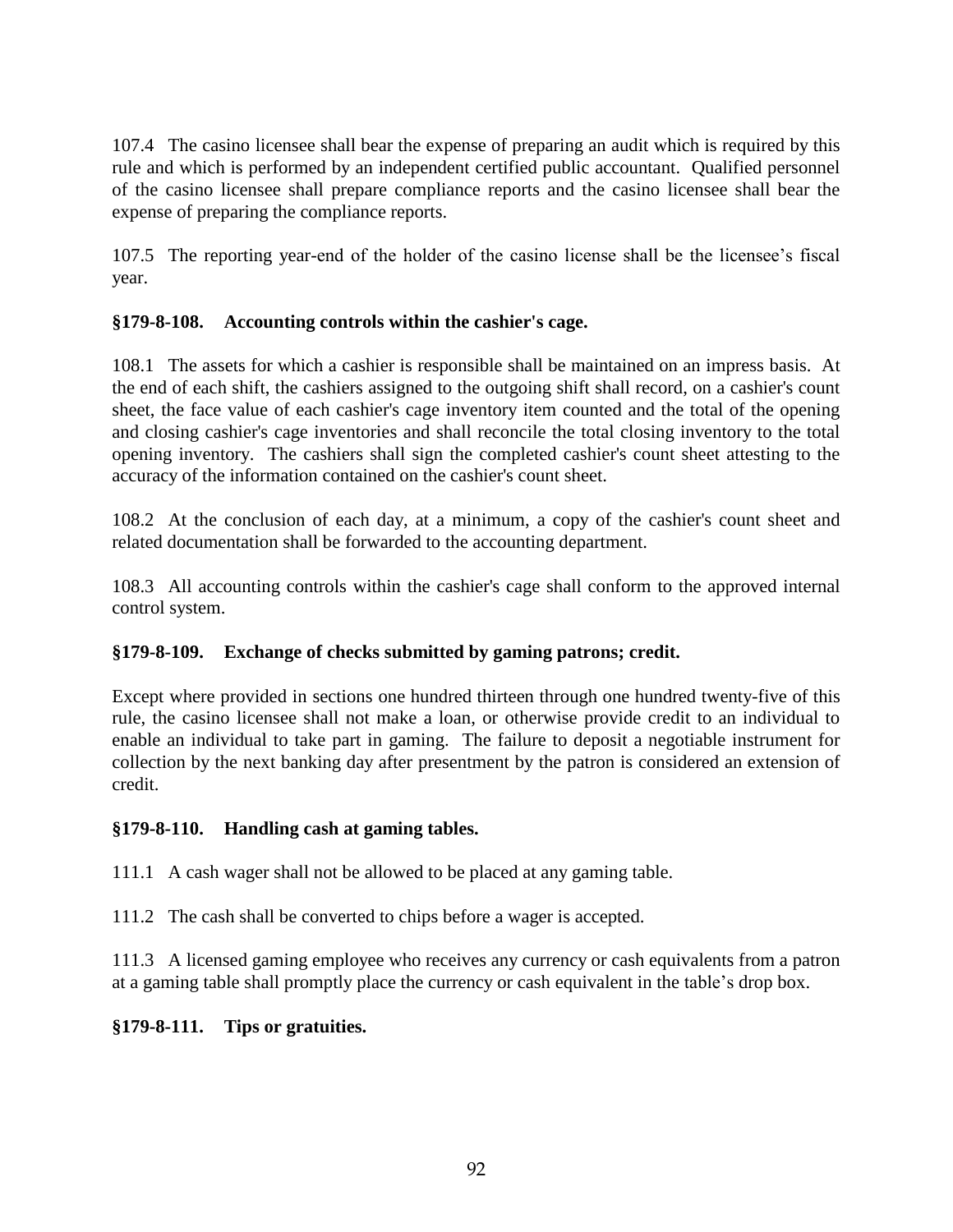111.1 A table gaming employee shall not accept currency as a tip or gratuity from any patron. This subsection does not apply to waiters, waitresses, bartenders, or other food or beverage servers in the table gaming area of the casino.

111.2 A casino employee who holds a level one occupational license shall not solicit or accept a tip or gratuity directly from a player or patron of the casino. An key person shall not solicit a tip or gratuity.

111.3 All of the following provisions apply to tips and gratuities given to a dealer:

111.3.a A dealer shall immediately deposit tips and gratuities in a locked box reserved for that purpose.

111.3.b If non-value chips are received at a roulette table, the dealer shall not remove the marker button indicating the specific value of the chips from the slot or receptacle attached to the outer rim of the roulette wheel until after a dealer, in the presence of a supervisor, has converted the non-value chips into value chips. The value chips shall be immediately deposited in a transparent locked box reserved for deposit and storage of tips and gratuities to the dealer;

111.3.c Tips and gratuities shall be accounted for by a recorded count conducted by not less than two casino employees designated by the casino licensee; and

111.3.d Tips may be pooled among employees including level one licensees at the licensee's discretion.

# **§179-8-112. Weekly tax return; deposits of privilege tax.**

112.1 The casino licensee shall, by each Wednesday, submit electronically to the Commission a privilege tax return for the adjusted gross receipts from table gaming covering the previous calendar (Sunday through Saturday) week. The casino licensee shall complete the Commission's prescribed electronic format and shall email the return to [casinotaxreturn@wvlottery.com.](mailto:casinotaxreturn@wvlottery.com) As technology changes and improves, the Commission may by interpretive rule specify another means of reporting.

112.2 The casino licensee shall, by each Wednesday, by electronic funds transfer, pay the privilege tax amount contained in the corresponding tax return emailed to the Commission as required by subsection one of this section.

112.3 The casino licensee shall maintain a separate depository account for receipt and disbursement of table games adjusted gross receipts. The casino licensee shall provide to the Commission weekly and other periodic reconciliations of funds deposited into this account and disbursements made from this account including the weekly transfer from the casino licensee to the commission.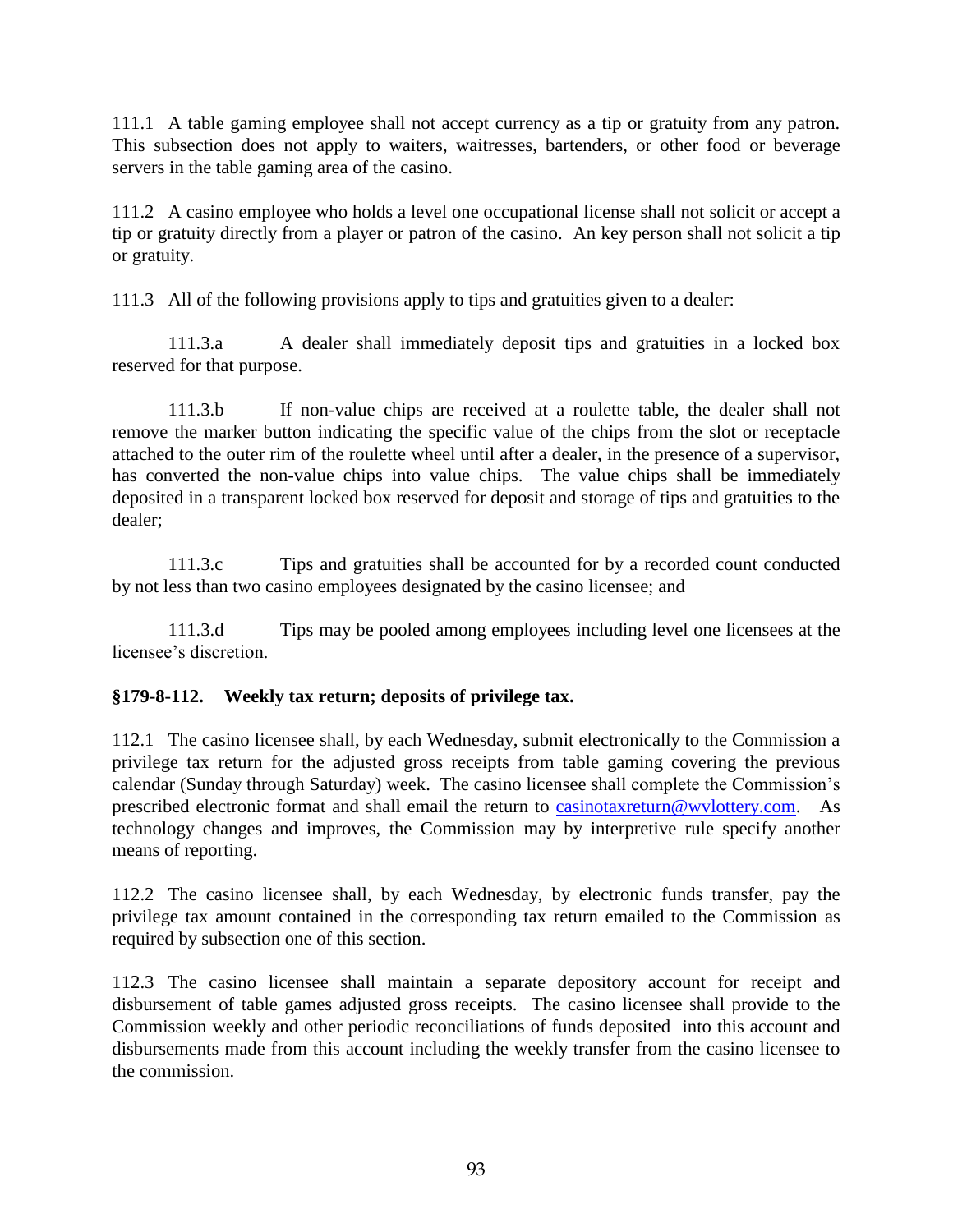#### **PART 9. CREDIT**

#### **§179-8-113. Credit extension procedures; establishment of procedures.**

113.1 The casino licensee may extend credit to a patron only in the manner provided in its credit procedures approved by the Commission. The casino licensee is responsible for establishing policies and procedures to extend credit to patrons. The policies and procedures shall provide that each credit transaction is promptly and accurately recorded.

113.2 The procedures proposed by a casino licensee shall ensure that:

113.2.a Each credit transaction is promptly and accurately recorded in appropriate credit records; and

113.2.b Credit may be extended only in a commercially reasonable manner considering the assets, liabilities, prior payment history, and income of the patron.

113.3 The casino licensee shall not extend credit beyond the approved credit line limit approved by the Commission.

113.4 The casino licensee shall provide to the Director a monthly report detailing credit issued, an aging of outstanding credit amounts, and collection activities taken with respect to aging accounts and accounts written off as uncollectible.

113.5 A credit instrument is identical to a personal check and may be deposited in, or presented for payment to, a bank or other financial institution where the patron maintains an account.

113.6 Credit instruments issued at a gambling table shall affect adjusted gross receipts in the following ways:

113.6.a Each credit instrument issued at a gaming table is evidenced with an issuance document inserted into the drop box and becomes an increase to the table drop;

113.6.b Each redeemed credit instrument at a gaming table will be evidenced by a redemption document inserted into the drop box and becomes a decrease to the table drop; and

113.6.c Chips that are issued by the cage for cash or the issuance of credit instruments do not increase table drop.

113.7 Procedures approved by the Commission for the extension of credit by the casino licensee to a patron shall control and regulate the issuance of credit directly by the casino to a gaming patron. The casino licensee shall submit to the Commission its proposed procedures for extending credit which shall at a minimum: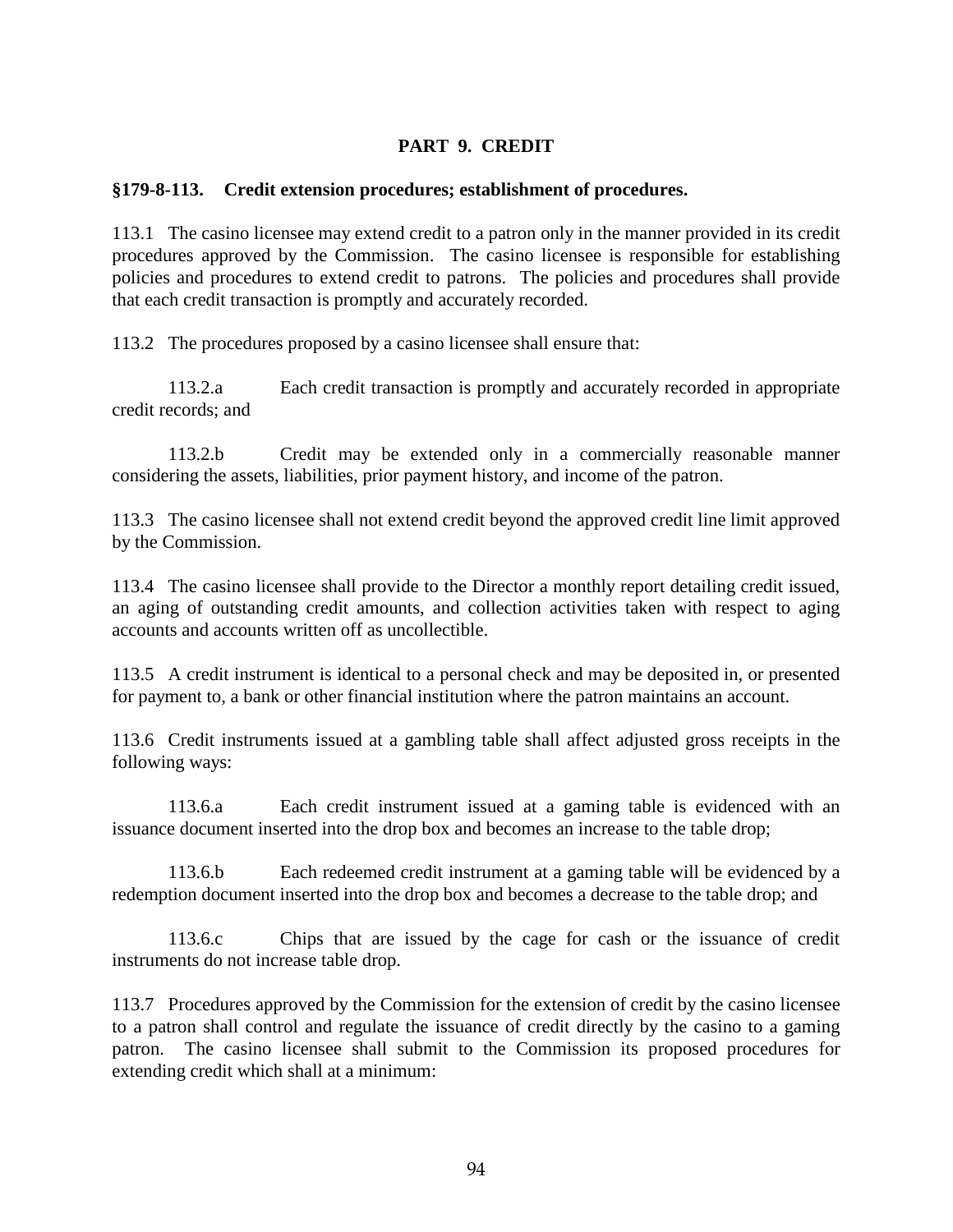113.7.a Ensure that markers issued by the casino licensee are issued only in accordance with the specific or general authorization of this rule;

113.7.b Ensure that the functions, duties, and responsibilities of the casino licensee's employees involved in the extension of credit are appropriately segregated and performed in accordance with sound practices by competent, qualified personnel;

113.7.c Ensure that a casino employee is not in a position to perpetuate and conceal errors or irregularities in the normal course of his or her duties; and

113.7.d Ensure that procedures are conducted with integrity and in accordance with the Act and this rule.

# **§179-8-114. Submission of written extension of credit procedures to the Commission.**

114.1 The casino licensee shall submit policies and procedures for extending credit to the Commission at least thirty days before extending credit to any patron.

114.2 The Commission may approve, approve with modification or disapprove any portion of the policies or procedures concerning the extension of credit. If the Commission disapproves a policy or procedures concerning the extension of credit, then the Director shall notify the casino licensee, in writing, of the disapproval.

114.3 Access to the credit information, outstanding credit instruments, and credit instruments that have been written off is restricted to occupational licensees who require access and who are authorized by management to have access.

# **§179-8-115. Amendments to procedures for extending credit.**

115.1 Unless otherwise authorized by the Commission, an amendment to a portion of the procedures for extending credit shall be submitted to the Commission not less than forty-five days before using the procedures for extending credit.

115.2 The Commission may approve, approve with modification or disapprove any portion of an amendment to the policies or procedures concerning the extension of credit. If the Commission disapproves an amendment, then the Commission shall notify the casino licensee, in writing, of the disapproval.

# **§179-8-116. Procedures for extending credit.**

116.1 The licensee shall propose credit procedures which shall, at a minimum, include the following:

116.1.a Identification of the information required from a patron applying for credit;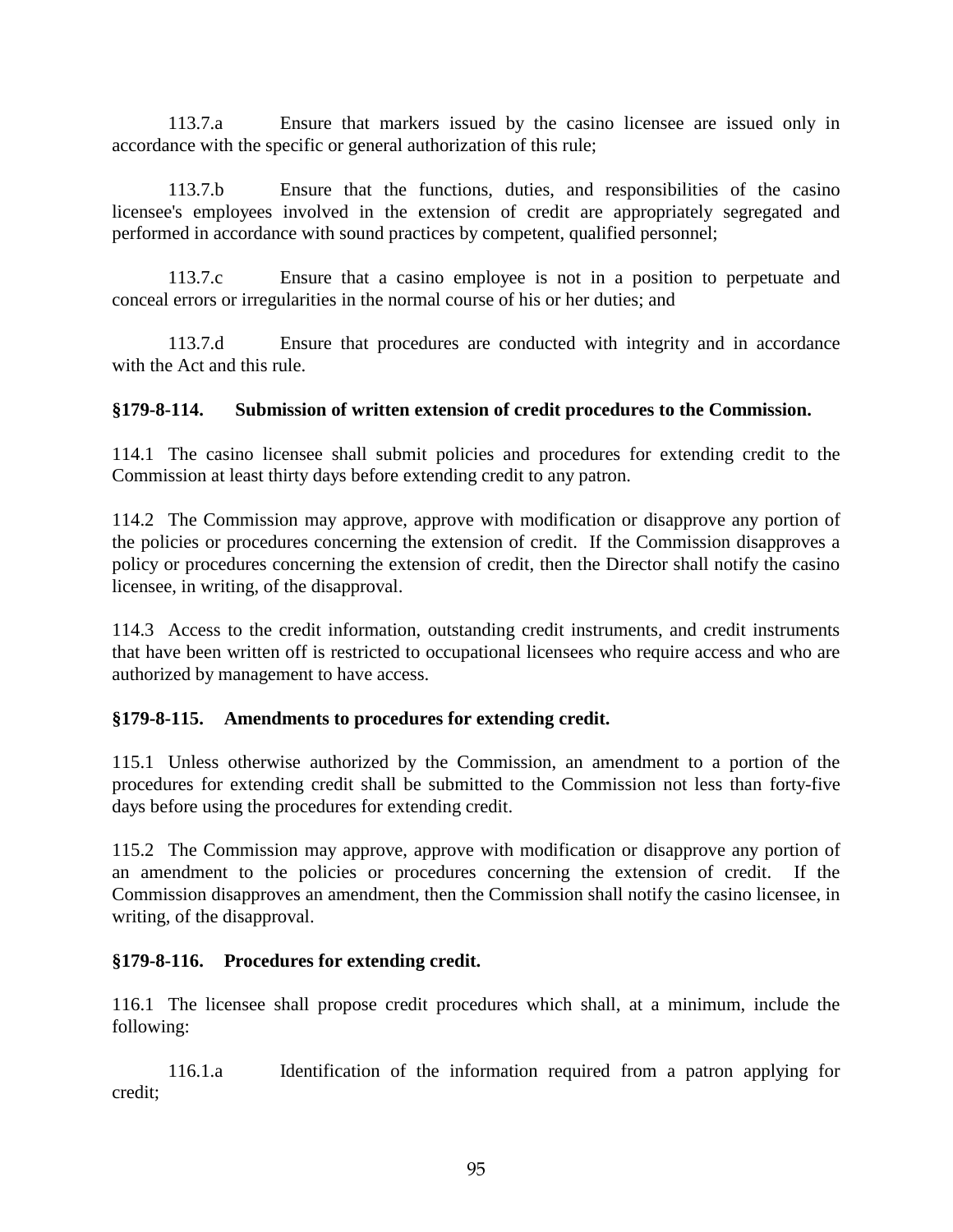116.1.b A description of procedures for verification of the information obtained from a patron;

116.1.c Procedures for establishing the credit limit for a patron, including specific minimum credit-worthiness standards a patron requesting credit must meet, such as a minimum credit rating number, and the casino maximum credit limit for a patron;

116.1.d Procedures for the computerized or manual issuance of markers:

116.1.e A designation of the licensed occupational positions that are authorized to issue markers;

116.1.f A description of where on the premises markers can be issued.

116.1.g A description of the marker and the information and signatures required to authorize the marker;

116.1.h A description of the procedures for processing payments against credits received by the casino licensee;

116.1.i Procedures to be followed in connection with accepting front money deposits;

116.1.j Procedures to be followed in connection with cashing checks or drafts by the casino licensee, including identifying the types of checks that may be cashed;

116.1.k Procedures to be followed in the handling of returned checks; and

 116.1.l Procedures for the collection of past due markers and returned checks, and procedures for the write-off of past due markers and returned checks.

#### **§179-8-117. Credit reporting to the Commission.**

117.1 The casino licensee shall provide to the Commission a monthly report detailing, at a minimum, all of the following:

| 117.1.a | Outstanding credit;       |
|---------|---------------------------|
| 117.1.b | Checks returned and held; |

- 117.1.c Collection activities taken; and
- 117.1.d Settlement of disputed items.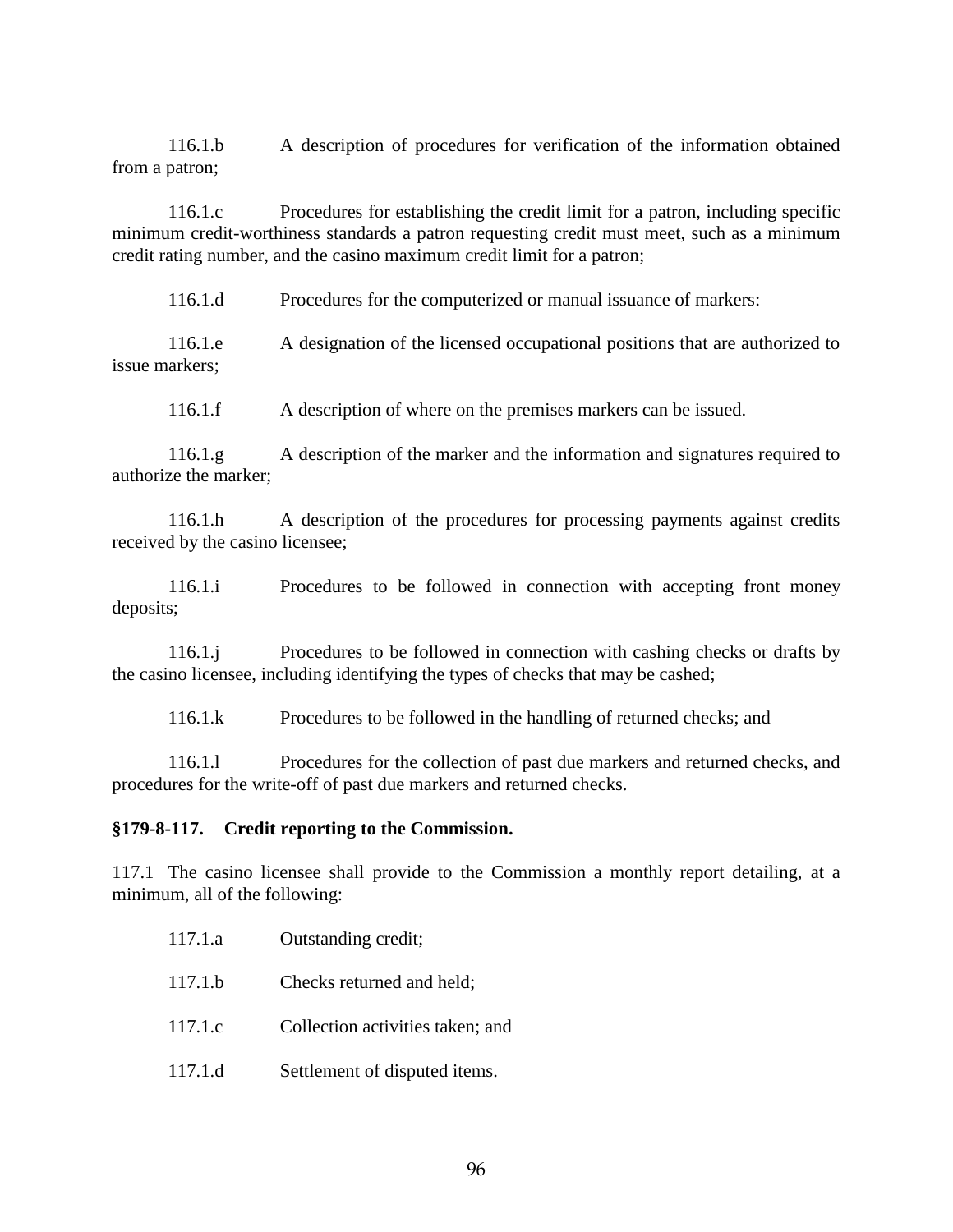#### **§179-8-118. Verification of credit.**

118.1 The casino licensee may verify a patron's outstanding indebtedness, as required by this rule, by contacting a consumer credit bureau that is reasonably likely to possess information concerning the patron or a casino credit bureau, or both, to determine whether the patron has any liabilities or if there is any derogatory information concerning the patron's credit history.

118.2 A credit bureau contact shall be considered a verification of the outstanding indebtedness provided by the patron. If a credit bureau contact is not immediately possible, then the casino licensee may use an alternative source that has made the required contact. The casino licensee shall record the source of verification and the method by which the verification was performed in the patron's credit file.

118.3 If neither credit bureau has information relating to a patron's outstanding indebtedness, then the casino licensee shall record this information in the patron's credit file.

#### **§179-8-119. Issuance of markers.**

119.1 The casino licensee shall establish procedures for the computerized or manual issuance of markers, including, at a minimum, all of the following:

119.1.a A designation of the licensed occupational positions that are authorized to issue markers and a description of their duties;

119.1.b A description of where markers can be issued;

119.1.c A description of the marker and the information and signatures required to authorize the marker. All of the following provisions specify requirements for a marker:

119.1.c.1 The casino licensee shall submit the form of its markers to the Commission prior to its use;

119.1.c.2 The form must be a three-part, sequentially-numbered form;

119.1.c.3 The marker shall include, but not be limited to, all of the following information:

- 119.1.c.3.A The patron's name and casino account number;
- 119.1.c.3.B The dollar amount of the marker;
- 119.1.c.3.C The casino marker number;
- 119.1.c.3.D The current time and date;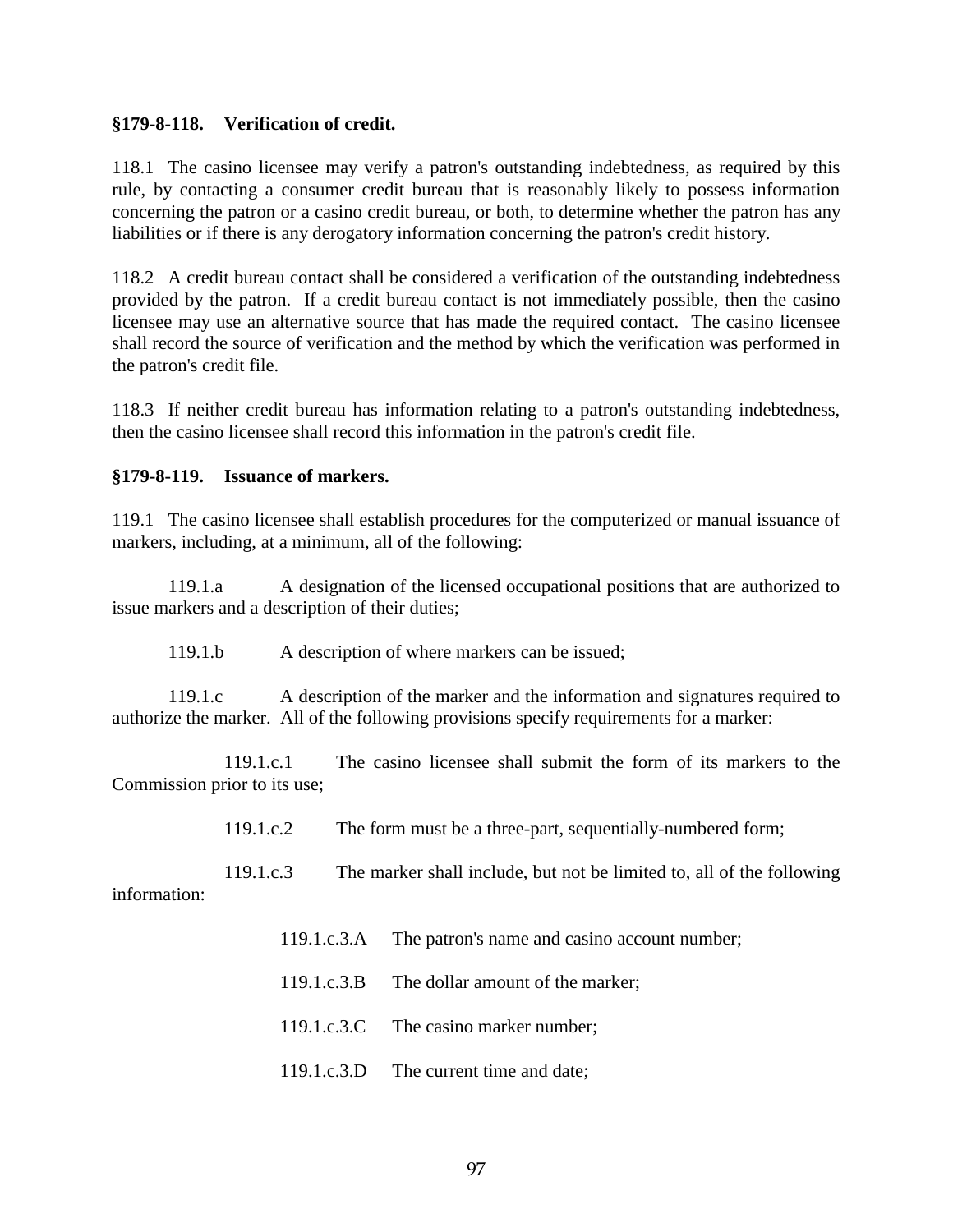119.1.c.3.E The required signatures; and

119.1.c.3.F A description of the term of repayment, including the rate of interest, if any;

119.1.d A description of the distribution of each part of the marker;

119.1.e Verification of the patron's identity through identification credentials before the issuance of the marker;

| 119.1.f | Verification of available credit;                                 |
|---------|-------------------------------------------------------------------|
| 119.1.g | A description of the recording of the credit transaction;         |
| 119.1.h | A description of accountability and control over the markers; and |

119.1.i Other information considered necessary by the Commission to ensure compliance with this rule.

119.2 The casino licensee shall maintain a computer record and computerized log identifying the information in subdivisions 120.1.a through 120.1.i of this rule for not less than the current year and the two preceding years.

#### **§179-8-120. Receipt of payments.**

120.1 The casino licensee shall establish policies and procedures approved by the West Virginia Lottery in accordance with this rule to ensure that all payments received on outstanding credit instruments are recorded in a timely fashion. The procedures shall, at a minimum, include all of the following:

120.1.a A description of the procedure for processing payments received by the casino licensee in any manner;

120.1.b Requirements for the consolidation of markers;

120.1.c A detailed description of the distribution of all parts of redeemed and consolidated markers and redemption vouchers; and

120.1.d A detailed allocation of principal and interest on each payment made, if any.

# **§179-8-121. Front money deposits.**

121.1 The casino licensee shall establish procedures approved by the Commission in accordance with this rule in connection with front money deposits. The casino licensee shall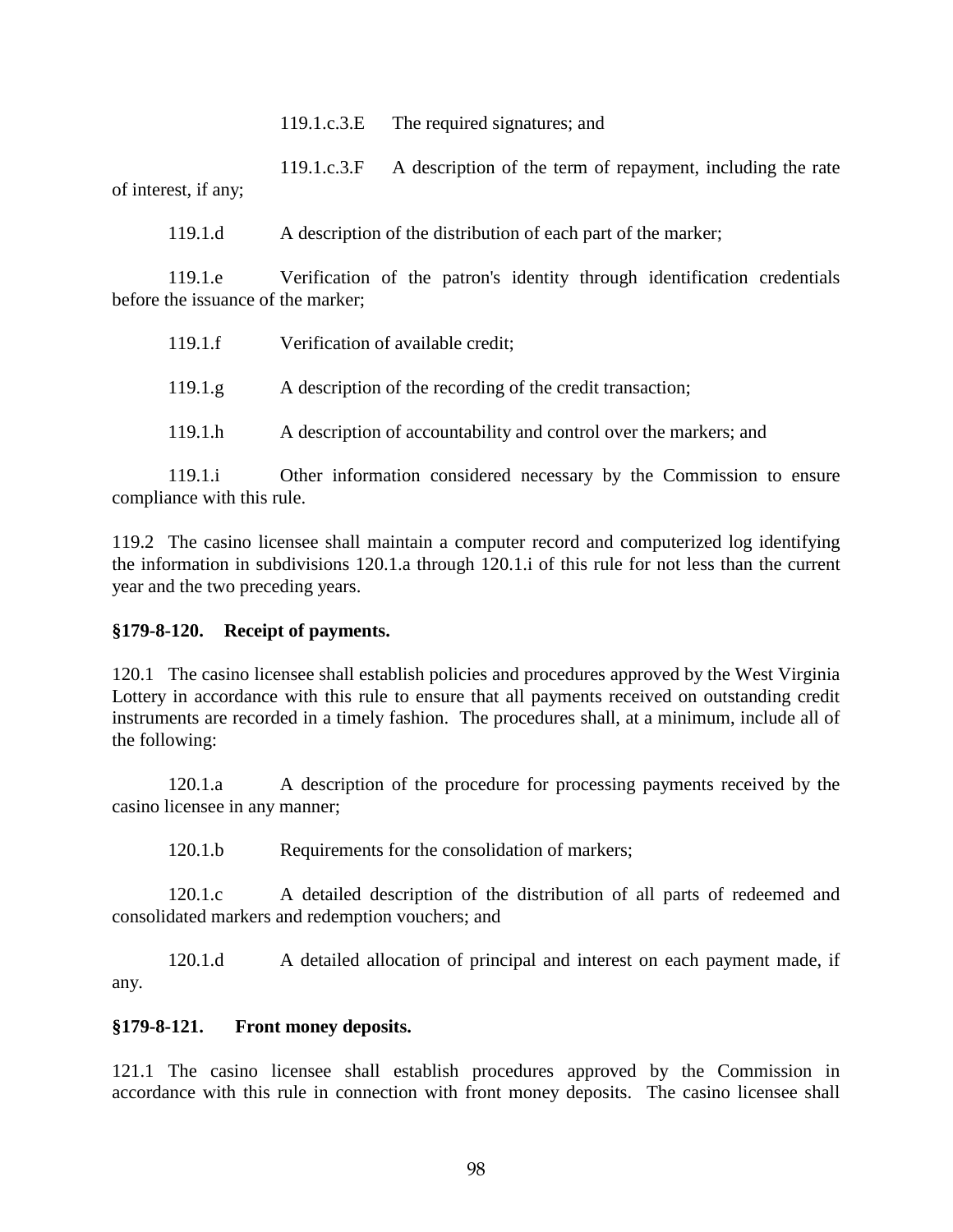establish policies and procedures approved by the Commission in accordance with this rule to ensure that all applicable currency transaction reporting requirements will be enforced in accordance with applicable state and federal law.

121.2 Any of the following may be accepted from patrons for the purpose of customer deposits:

| 121.2.a | Cash or a cash equivalent;                     |
|---------|------------------------------------------------|
| 121.2.b | Value chips issued by the casino licensee; and |
| 121.2.c | Tokens issued by the casino licensee.          |

121.3 Deposits or withdrawals shall be documented on a voucher that is not less than a 2-part, sequentially-numbered form. The voucher shall be completed by the casino cage cashier and shall include, at minimum, all of the following information:

| 121.3.a | The patron's name and signature;     |
|---------|--------------------------------------|
| 121.3.b | The date of receipt or disbursement; |
| 121.3.c | The amount of deposit;               |
| 121.3.d | The type of deposit; and             |
| 121.3.e | The casino cashier's signature.      |

121.4 The casino licensee shall provide, to the Commission, a monthly report detailing, at a minimum, all of the following:

| 121.4.a | Outstanding credit;              |
|---------|----------------------------------|
| 121.4.b | Checks returned and held;        |
| 121.4.c | Collection activities taken; and |
| 121.4.d | Settlement of disputed items.    |

121.5 All of the following checks shall be deposited not later than the business day after the day the checks are received or dated:

| 121.5.a            | Cashier's checks;           |
|--------------------|-----------------------------|
| 121.5 <sub>b</sub> | Money orders;               |
| 121.5.c            | Credit card advance checks; |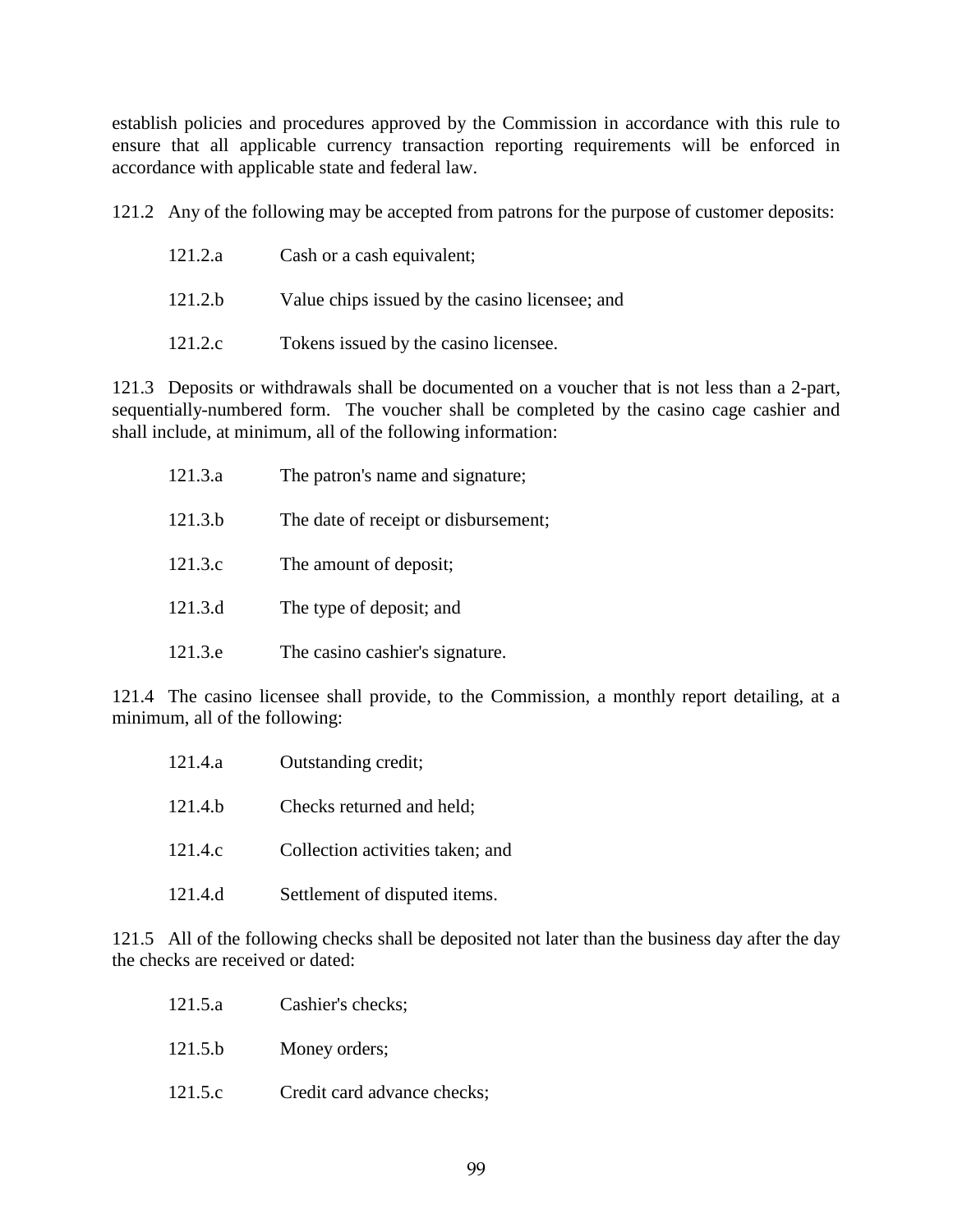| 121.5.d | Traveler's checks; and        |
|---------|-------------------------------|
| 121.5.e | Wire transfer service checks. |

121.6 Personal checks shall be deposited not later than the business day after the day the checks are received or dated, unless otherwise agreed to by the casino licensee and the patron.

# **§179-8-122. Check cashing.**

122.1 The casino licensee shall establish policies and procedures approved by the Commission in accordance with this rule in connection with cashing checks or drafts by the casino licensee. Only the following types of checks may be cashed by the casino licensee:

| 122.1.a  | Personal checks;                                                     |
|----------|----------------------------------------------------------------------|
| 122.1.b  | Drafts;                                                              |
| 122.1.c  | Cashier's checks;                                                    |
| 122.1.d  | Money orders;                                                        |
| 122.1.e  | Credit card and debit card advance checks;                           |
| 122.1.f  | Traveler's checks; and                                               |
| 122.1.g. | Wire transfers and other kinds of checks approved by the Commission. |

122.2 The casino licensee shall establish check-cashing privileges and limits that shall, at a minimum, incorporate the procedures established in this rule.

122.3 When checks are cashed for a patron, the casino licensee shall:

122.3.a Examine the patron's picture identification and compare the signature on the identification credential to the signature on the check to ensure agreement. If the signatures do not match, the casino licensee shall not extend credit to the patron;

| 122.3.b | Immediately stamp the check "for deposit only;" |  |
|---------|-------------------------------------------------|--|
|---------|-------------------------------------------------|--|

- 122.3.c Date and time stamp the check;
- 122.3.d Initial the check; and

122.3.e Count out, in full public view and in the view of the surveillance camera, the funds requested by the patron.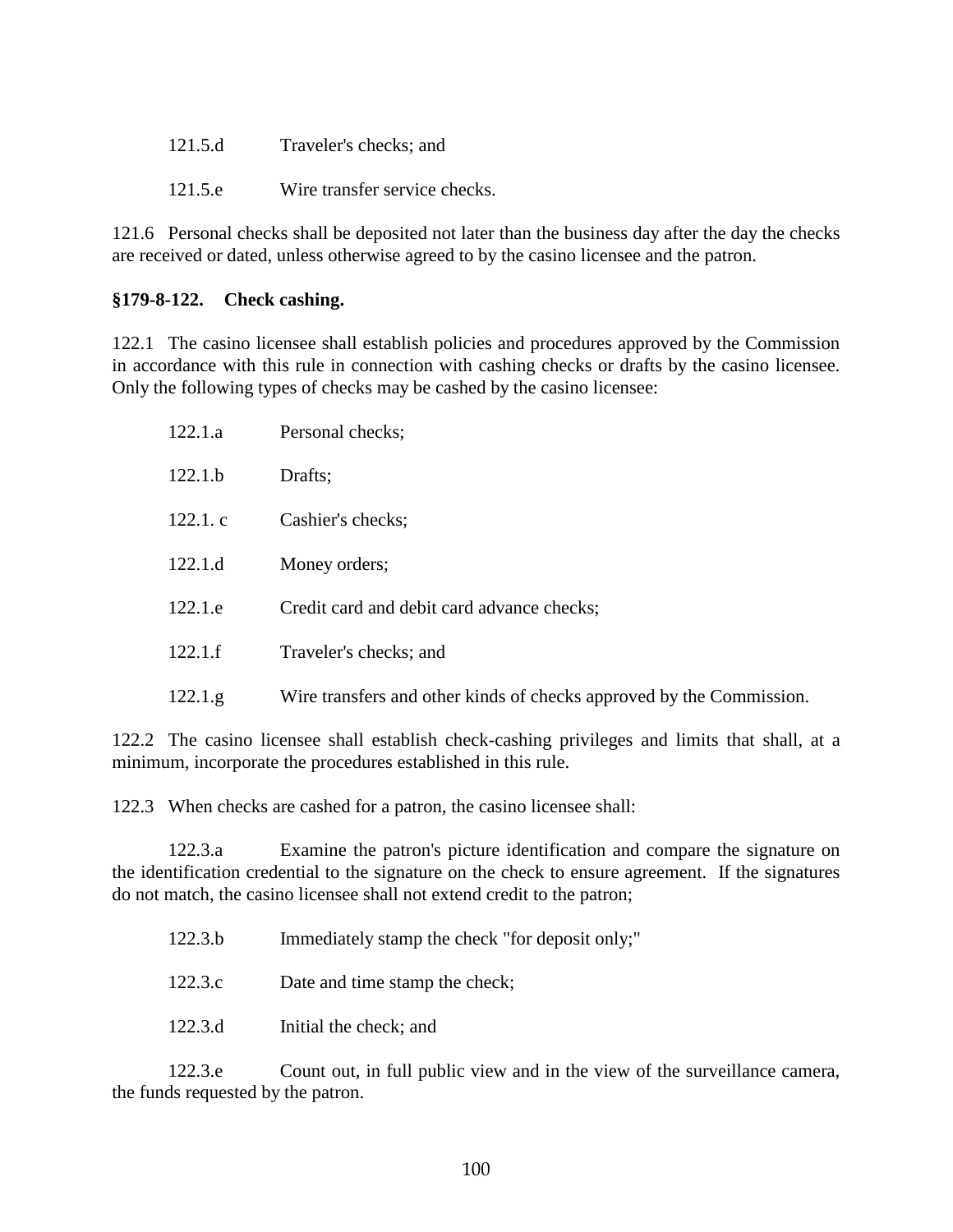122.4 If a patron's personal check is cashed, then the cashier shall perform the procedures outlined in subsection 119.3 of this rule and shall:

122.4.a Record the picture identification number if the check is under \$500.00 and check-cashing privileges have not been established by the patron;

122.4.b Determine if the patron's available credit is sufficient to cover the amount of the personal check, if applicable;

122.4.c Refuse to cash a patron's personal check if the patron has a balance outstanding to the casino licensee for more than thirty days due to checks previously cashed by the casino licensee; and

122.4.d Hold a personal check against established credit lines for the earlier of seven days or the date that the check cleared the financial institution upon which it was drawn.

#### **§179-8-123. Handling of returned checks.**

123.1 The casino licensee shall establish policies and procedures approved by the Commission in the same manner as the procedures for extension of credit for the handling of returned checks.

123.2 A returned check shall be received and documented on a returned check log by a department independent of both the casino cage and the credit department. If the licensee uses a check-cashing service, then the licensee shall establish a procedure for the retention of copies of returned checks.

123.3 The casino licensee shall establish procedures for collecting and recording checks returned to the casino licensee after deposit, including redeposit procedures.

123.4 The casino licensee's collections department shall maintain a continuous record of all returned checks. The records shall contain all of the following information:

| 123.4.a | The original date of the check;                  |
|---------|--------------------------------------------------|
| 123.4.b | The name and address of the drawer of the check; |
| 123.4.c | The amount of the check;                         |
| 123.4.d | The date the check was dishonored; and           |

123.4.e The date or dates and amount or amounts of any collections received on the check after being returned by a bank.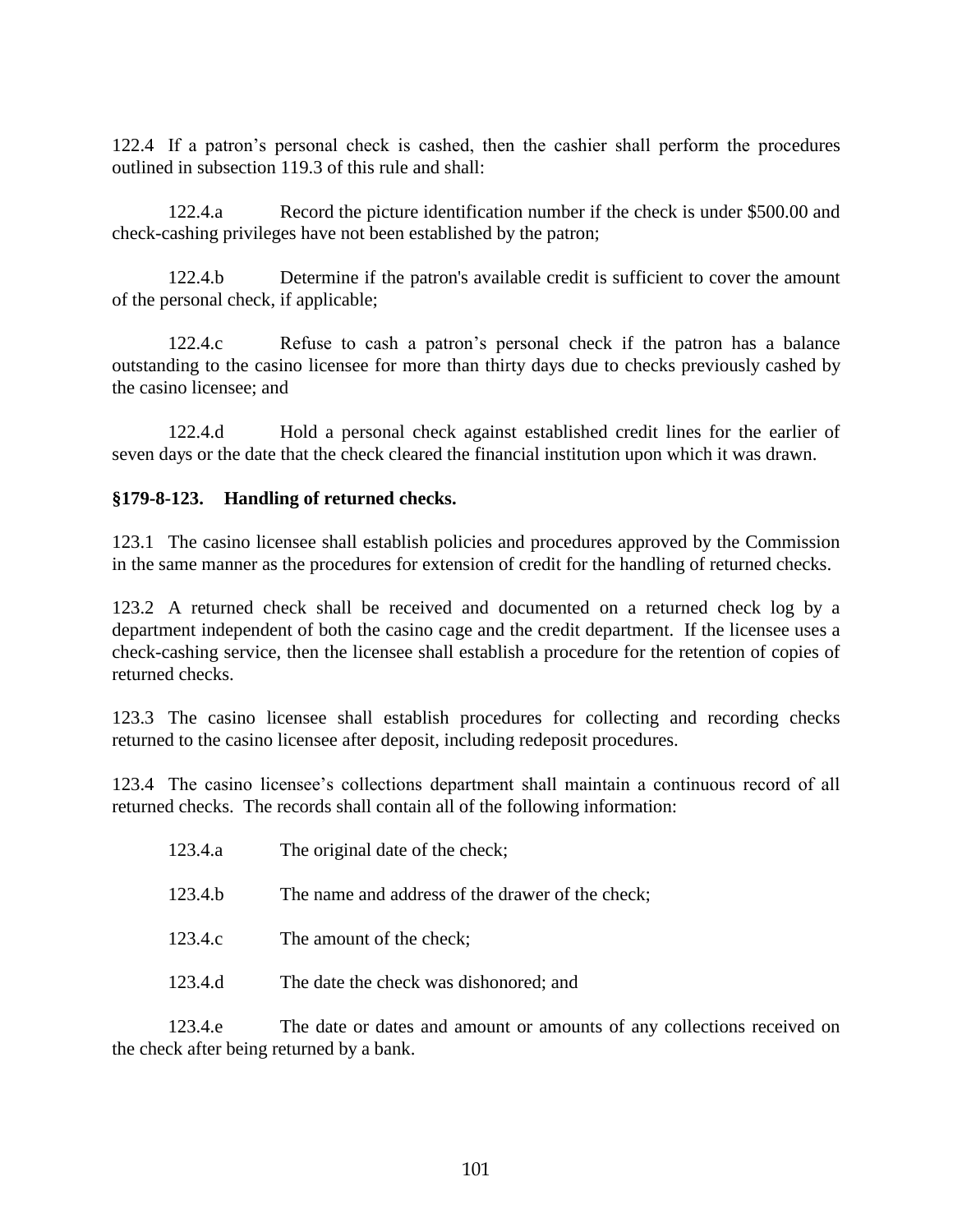123.5 A returned check is considered the issuance of credit and shall be handled in accordance with the collection of credit.

123.6 The casino licensee shall describe its procedures for notifying the casino cage, credit departments, or the equivalent of credit departments of returned checks and of the prohibition from granting further credit to patrons whose checks have been returned and remain unsatisfied.

#### **§179-8-124. Collection of past due accounts.**

The casino licensee shall establish policies and procedures for the collection of past due markers and returned checks. The procedures shall be approved by the Commission in the same manner as the extension of credit.

#### **§179-8-125. Write-off of past due accounts.**

125.1 The casino licensee shall establish policies and procedures for the write-off of past due markers and returned checks. The procedures shall be approved by the Commission. The procedures shall, at a minimum, shall:

- 125.1.a Establish a write-off committee; and
- 125.1.b Authorize write-off by the write-off committee.

# **PART 10. EXCLUSION OF PERSONS**

#### **§179-8-126. Exclusion list; duty to exclude.**

126.1 Entry into the casino shall be denied to any person who is excluded under this rule. If the Director places a person on the Commission's exclusion list, the person is prohibited from entering the casino until a determination is made by the Commission or a court to the contrary.

126.2 The casino licensee shall exclude or eject any excluded person from its premises if the casino licensee or the licensee's agents know or reasonably should know that the person is on the Commission's exclusion list.

126.3 The casino licensee shall inform the Commission, in writing, of the names of persons that it knows or should know who meet the criteria for placement on an exclusion list and the reason the person meets the exclusion criteria.

126.4 This rule does not preclude the casino licensee from ejecting or barring a person from its casino for reasons considered necessary by the licensee. The casino licensee may seek to have a person it has ejected or barred from its premises placed on the Commission exclusion list.

# **§179-8-127. Distribution and availability of exclusion lists.**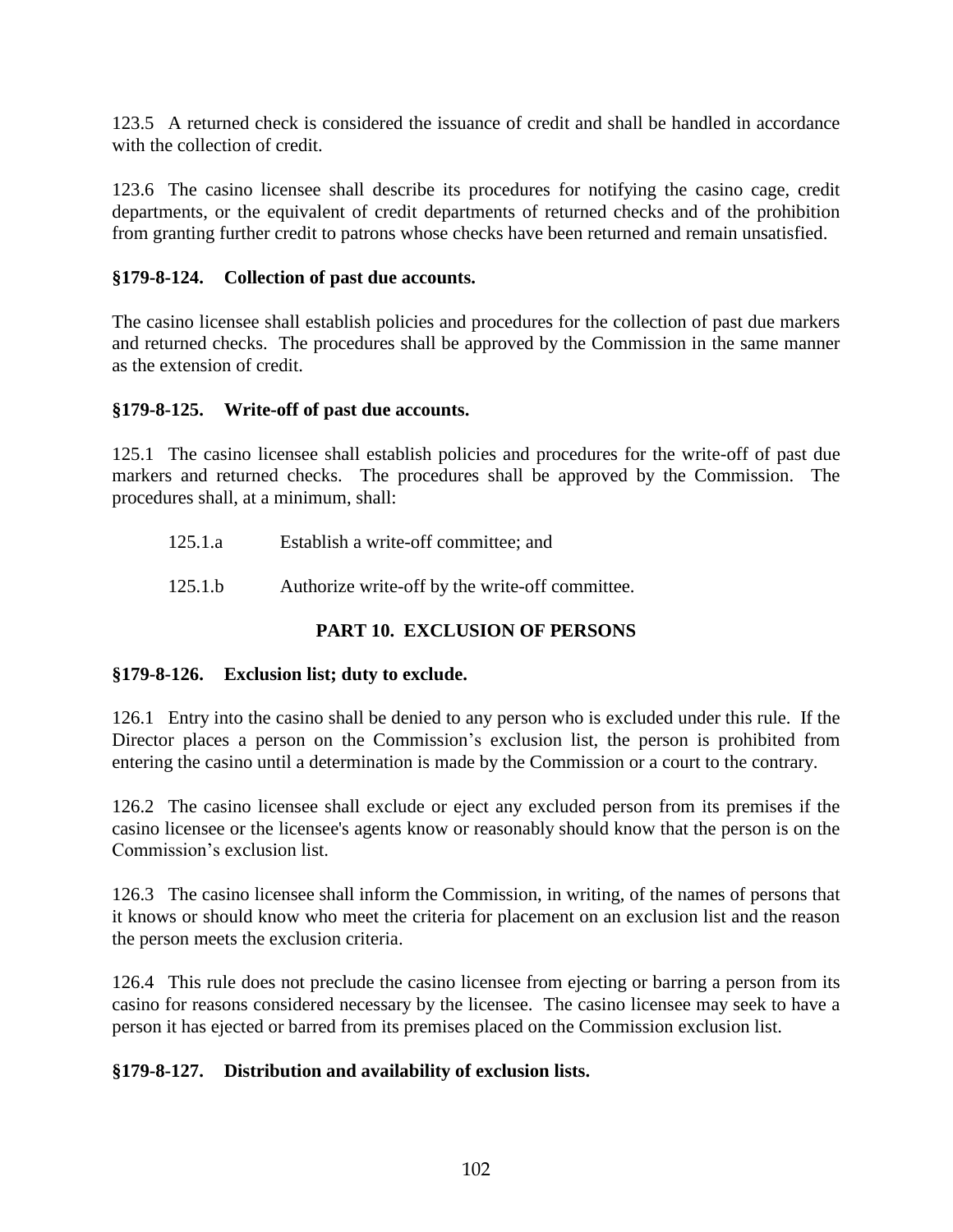127.1 The Commission shall maintain a list of persons to be ejected or excluded from the casino. The exclusion list is a public record. The list may be distributed to law enforcement agencies. All of the following information, to the extent known, shall be provided for each excluded person:

| The person's occupation and current home and business addresses; and |
|----------------------------------------------------------------------|

127.1.f Any other information considered necessary by the Director to facilitate identification of the person placed on the exclusion list.

# **§179-8-128. Criteria for exclusion and placement on exclusion list.**

128.1 The Director may place a person on the exclusion list pending a hearing if any of the following provisions apply to the person:

128.1.a The person has been convicted of a felony in any jurisdiction or has been convicted of a misdemeanor in any jurisdiction involving gaming theft, dishonesty, or fraud;

128.1.b The person has violated the Act or this rule;

128.1.c The person has performed any act, or has a reputation, that would adversely affect public confidence and trust in the integrity of gaming;

128.1.d The person is included on any valid and current exclusion list from another jurisdiction in the United States; and

128.1.e The person has realized that he or she has a compulsive gaming disorder and has requested in writing to be excluded from the casino and/or all of the state's four parimutuel racetracks.

# **§179-8-129. Procedure for entry of names on exclusion list.**

129.1 Upon a determination that a person comes under any of the criteria for exclusion, the person may be subject to exclusion and the Director shall file a notice of exclusion. The notice shall include all of the following information:

129.1.a The identity of the person;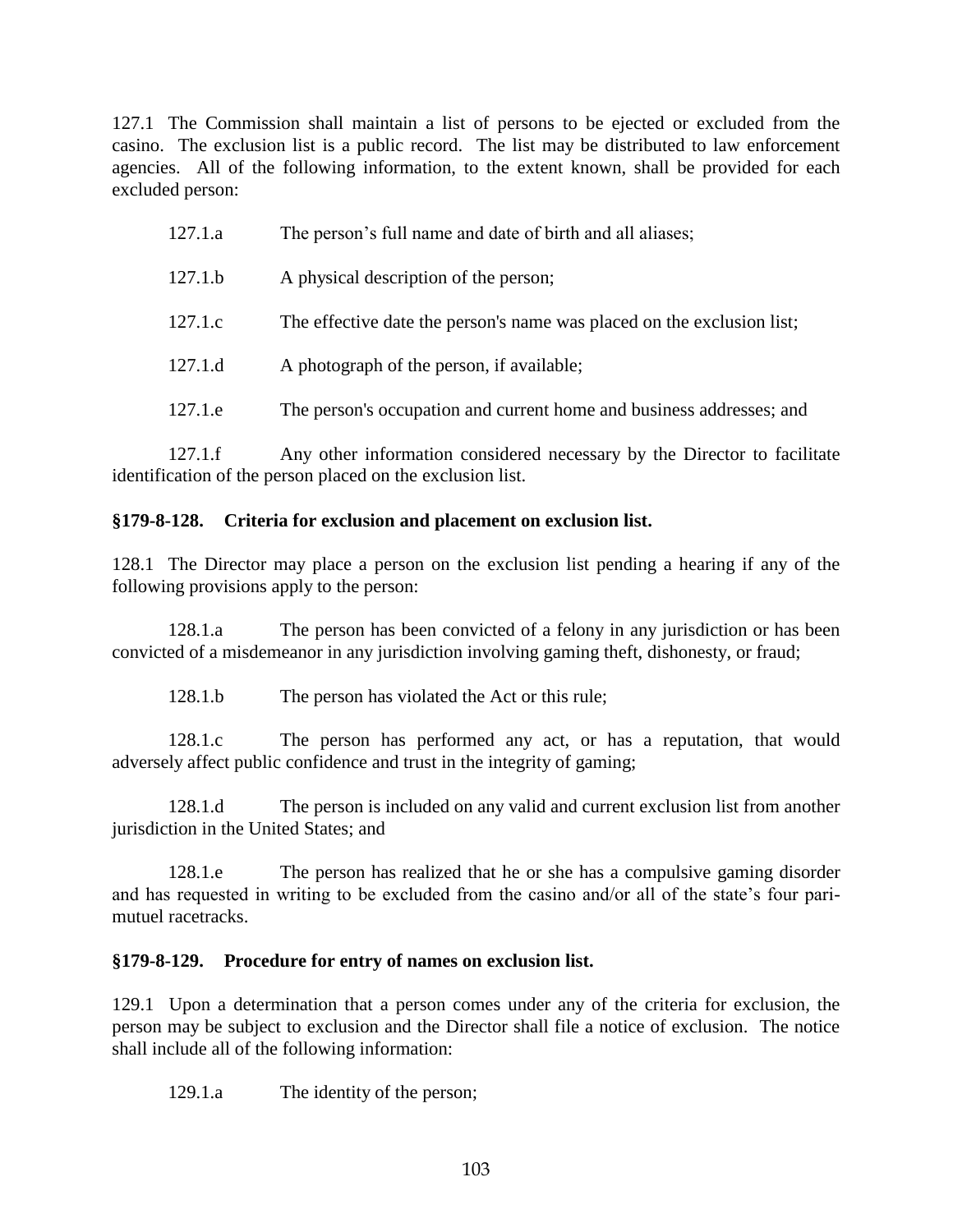129.1.b The nature and scope of the circumstances or reasons that the person should be placed on the exclusion list;

129.1.c The names of potential witnesses; and

129.1.d A recommendation as to whether the exclusion or ejection should be permanent. The notice shall also inform the person of the availability of a hearing before the Commission.

129.2 A person excluded from the casino shall make a request for a hearing within thirty days from the date the notice of exclusion was served.

129.3 If a person is excluded or ejected from the casino, then the person is prohibited from further entering the casino until a determination is made by the Commission on the merits of a filed notice of exclusion or a requested hearing. If a determination by the Commission is appealed, then the exclusion shall continue until the judicial review is completed unless otherwise ordered by the court.

129.4 The name of a person on the exclusion list shall be removed from the list if the Commission or a subsequent judicial review finds in favor of an excluded person. The excluded person's exclusion shall be terminated as of the date of the decision of the Commission or the court. The excluded person's name shall remain on the exclusion list if the finding is against the excluded person. The excluded person's name shall remain on the exclusion list if a hearing is not requested.

129.5 The Director shall set the term of the temporary exclusion when the notice of exclusion provides for a temporary exclusion. The Director may consider the recommendation of the West Virginia Lottery staff when making this time determination. A temporary exclusion shall not be less than one hundred eighty days. A temporary exclusion shall apply only to a person excluded or ejected for disruptive conduct. All other exclusions shall be permanent.

# **§179-8-130. Petition for removal from exclusion list.**

130.1 A person who has been placed on any exclusion list may petition the Commission, in writing, and request that his or her name be removed from the exclusion list.

130.2 The provisions of West Virginia Code §29A-5-1 et seq. and the West Virginia Lottery's *Administrative Appeals Procedures* rule 179CSR2 apply to protests of exclusion under this section.

# **PART 11. DISPUTE AND APPEAL PROCEDURES**

# **§179-8-131. Patron dispute process.**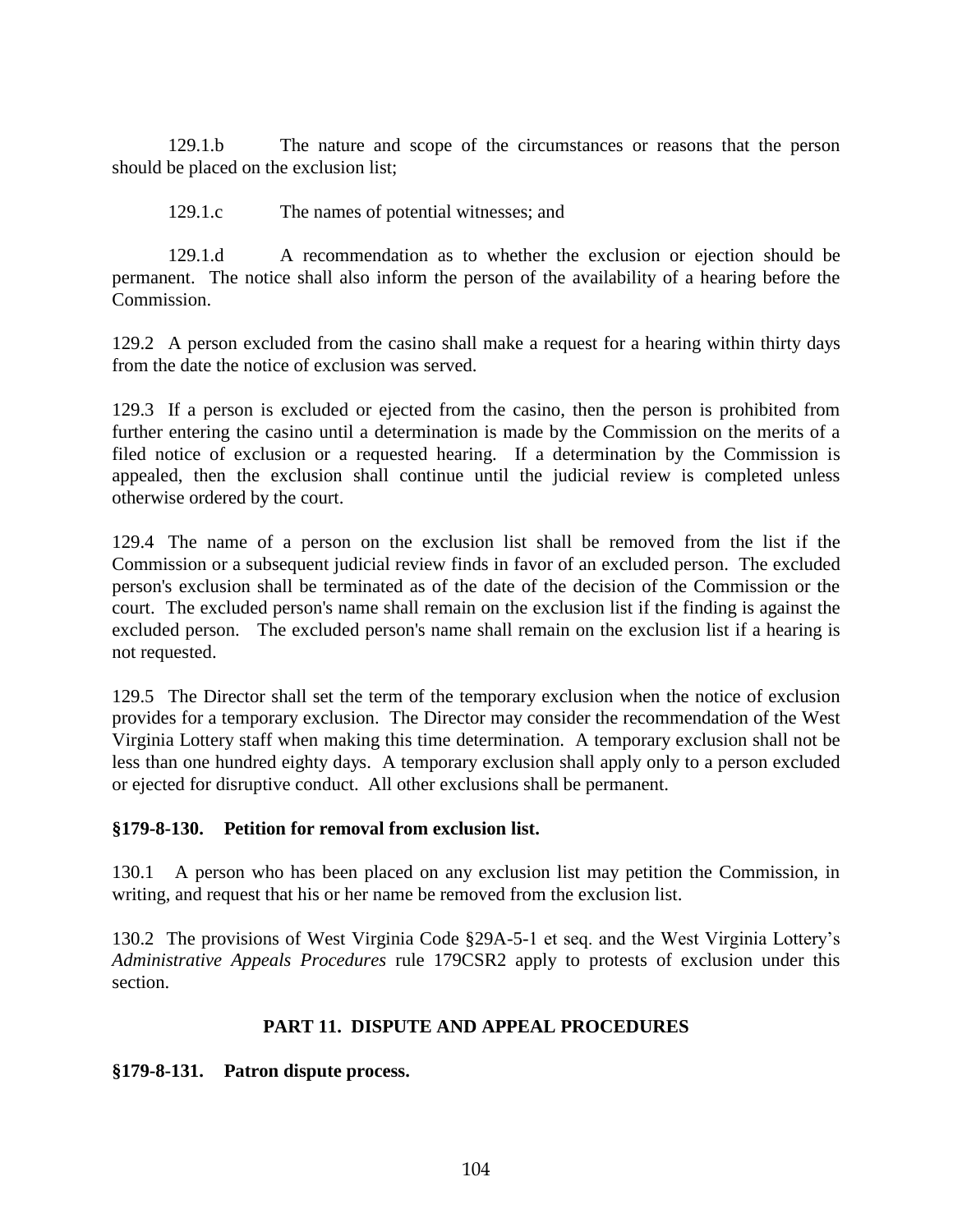131.1 A patron shall submit the complaint within five calendar days of the incident that led to the patron dispute. The West Virginia Lottery representative shall provide a copy of the complaint to the casino licensee at the same time that the representative submits the complaint copy to West Virginia Lottery headquarters.

131.2 The casino licensee shall attempt to resolve all patron disputes and has a period of ten business days to investigate a patron complaint and resolve the dispute.

131.3 If the casino licensee and the patron cannot resolve the dispute, then the licensee shall advise the patron of the patron's right to file a complaint form with the Commission. The complaint may be received by a West Virginia Lottery employee in the casino, who will forward a copy of the complaint to West Virginia Lottery headquarters. The casino licensee shall provide a patron with a complaint form upon request.

131.4 A complaint shall contain, at a minimum, all of the following information:

131.4.a The name, address, and telephone number of the patron;

131.4.b A summary of the nature of the patron complaint, including the date and time on which the incident leading to the dispute occurred;

131.4.c The physical location and/or identity of the gaming table or gaming device where the complaint arose, if applicable;

131.4.d A list of the names, if known, of any occupational licensees who were involved in, or a witness to, the incident that led to the patron dispute;

131.4.e The name, address, and telephone number, if known, of any other witnesses to the incident that led to the patron dispute;

131.4.f A summary of the casino licensee's attempt to resolve the patron dispute; and

131.4.g Any other information considered necessary by the Director or the Commission.

131.5 If possible, the West Virginia Lottery representative shall interview the complaining patron in the West Virginia Lottery office in the casino at the time the patron submits his or her complaint. During that interview, the representative may retrieve and view any available recorded security images for a more detailed understanding of the alleged incident.

131.6 The casino licensee shall submit an answer to the complaint to the Commission in writing within fourteen business days of receiving a copy of the patron's complaint. The casino licensee shall provide a copy of the answer to the complaining patron at the same time that the casino licensee submits the answer to the West Virginia Lottery.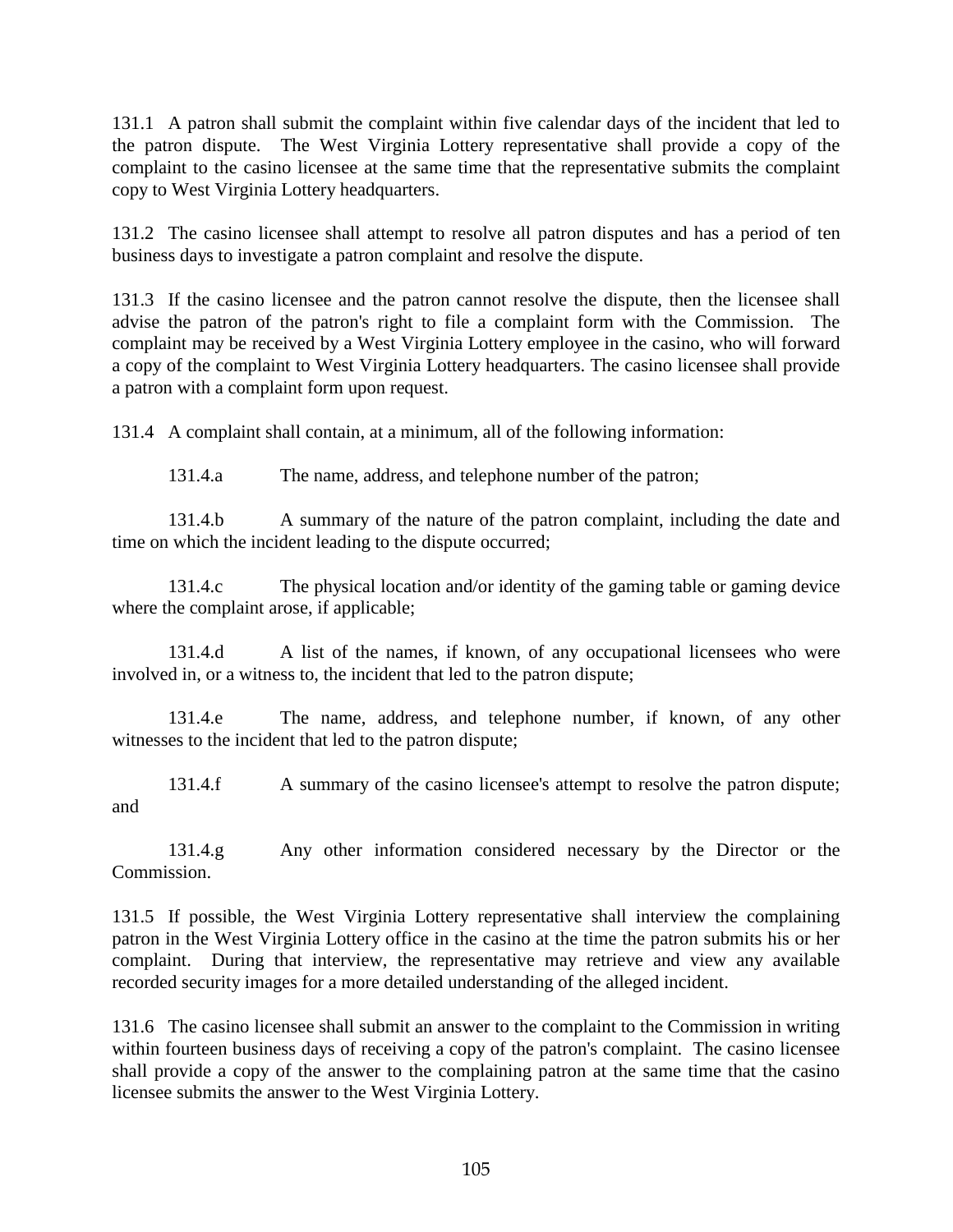131.7 Until the Commission has released the recorded images that are connected to the complaint, the casino licensee shall not destroy, erase or record over the images.

# **§179-8-132. Investigation; possible disciplinary action.**

The Commission shall determine if a patron dispute requires investigation. If the Commission determines that an investigation is necessary, then the West Virginia Lottery security division shall conduct the investigation. If it is determined that the casino licensee or an occupational licensee violated the Act or this rule, then the Commission may initiate disciplinary action.

# **§179-8-133. Appeals by license applicants, license holders and patrons.**

133.1 A person who appeals an adverse decision or action by the Commission or the Director pursuant to section seventeen of the Act shall give security for the cost of the hearing in the amount of three hundred dollars in the form of a certified check, cashier's check or money order, which shall accompany the petition demanding a hearing.

133.2 The Commission may from time to time increase or decrease the amount of security by interpretive rule or Commission order, giving consideration to the actual average cost of holding an administrative hearing.

133.3 The fee may be waived by the Commission or Director for good cause shown.

# **PART 12. TRANSITIONAL PROVISIONS**

# **§179-8-134. Gaming tables purchased on behalf of the Commission for training of Commission and racetrack personnel.**

134.1 The Council for Community and Technical College Education, and specifically Blue Ridge Community and Technical College, West Virginia Northern Community College and West Virginia State Community and Technical College, are not eligible for table gaming licenses issued by the State Lottery Commission; nevertheles*s*, the Council and its colleges may operate as agents of the State Lottery Commission under a mutual agreement that allows keeping and exhibiting gaming tables for training purposes only.

1.34.2 A pari-mutuel racetrack in West Virginia that is licensed to operate racetrack video lottery games and that plans to offer table gaming subject to a successful local option election and subsequent licensing, may purchase gaming tables and related supplies and equipment at its expense for the Blue Ridge Community and Technical College, West Virginia Northern Community College and/or West Virginia State Community and Technical College for training. The racetrack shall have the items shipped directly to facilities owned or rented by the community and technical college.